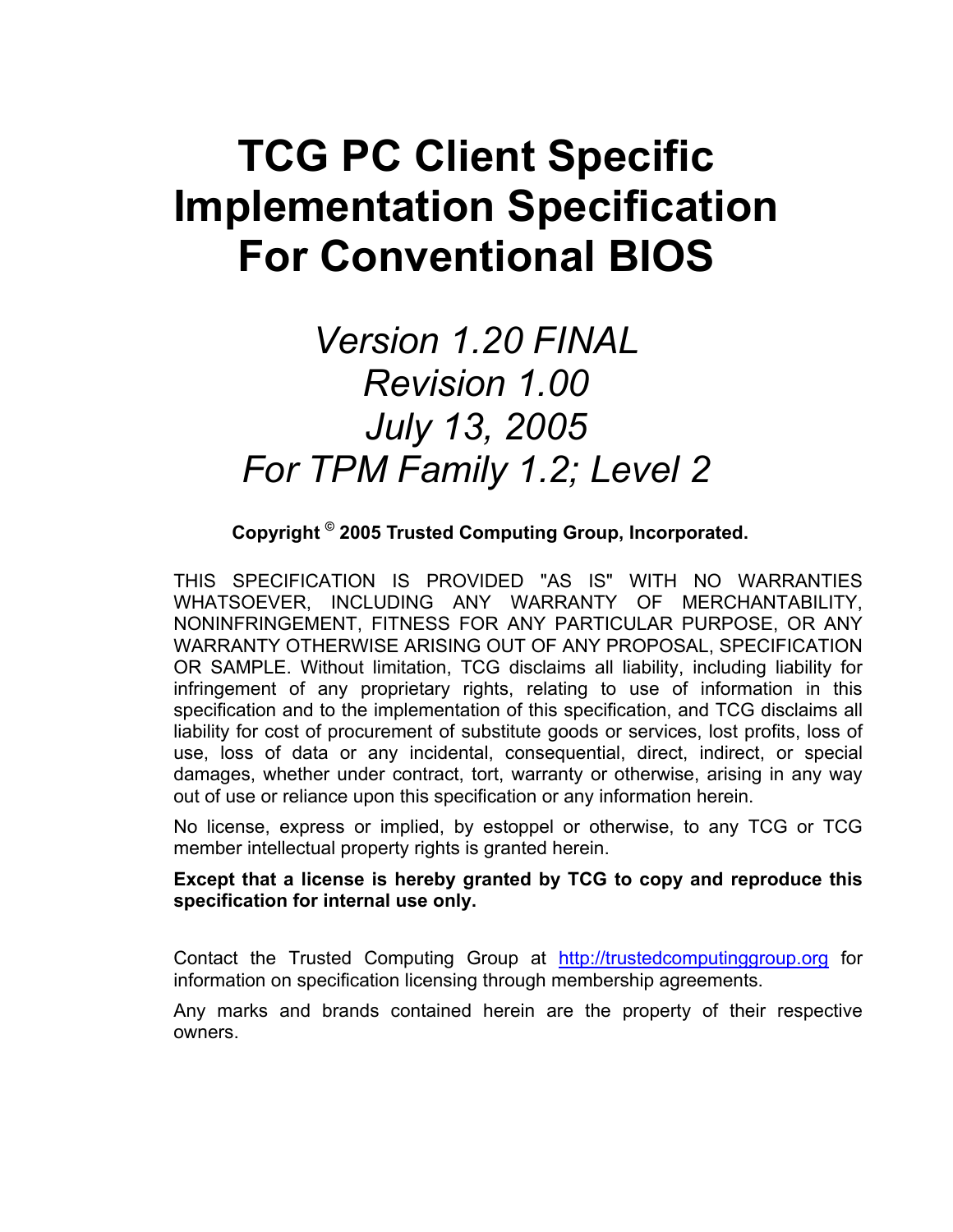# **Change History**

| <b>Revision</b> | <b>Date</b>   | <b>Description</b>               |
|-----------------|---------------|----------------------------------|
| 1.00            | July 13, 2005 | Initial release of Version 1.20. |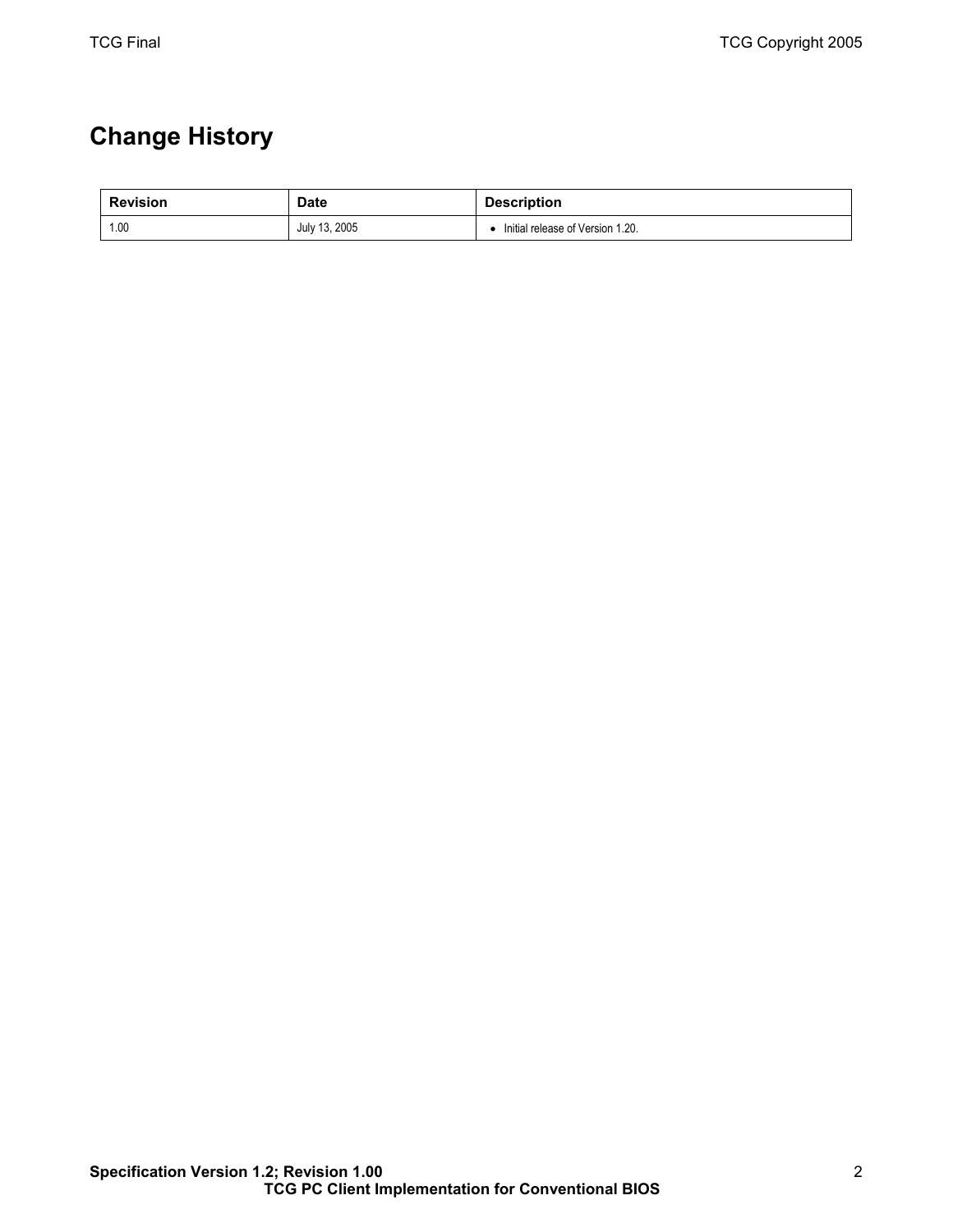# **Contents**

| 1.1     |  |
|---------|--|
| 1.2     |  |
| 1.2.1   |  |
| 1.2.2   |  |
| 1.2.3   |  |
| 1.2.4   |  |
| 1.2.5   |  |
| 1.2.6   |  |
| 1.2.7   |  |
| 1.2.7.1 |  |
| 1.2.7.2 |  |
| 1.2.7.3 |  |
| 1.2.8   |  |
| 1.2.9   |  |
| 1.2.10  |  |
|         |  |
|         |  |
|         |  |
| 1.2.11  |  |
| 1.2.12  |  |
|         |  |
| 1.2.13  |  |
|         |  |
|         |  |
| 1.3     |  |
| 1.3.1   |  |
| 1.4     |  |
| 1.4.1   |  |
| 1.4.2   |  |
| 1.4.3   |  |
| 1.4.4   |  |
| 1.4.5   |  |
| 1.4.6   |  |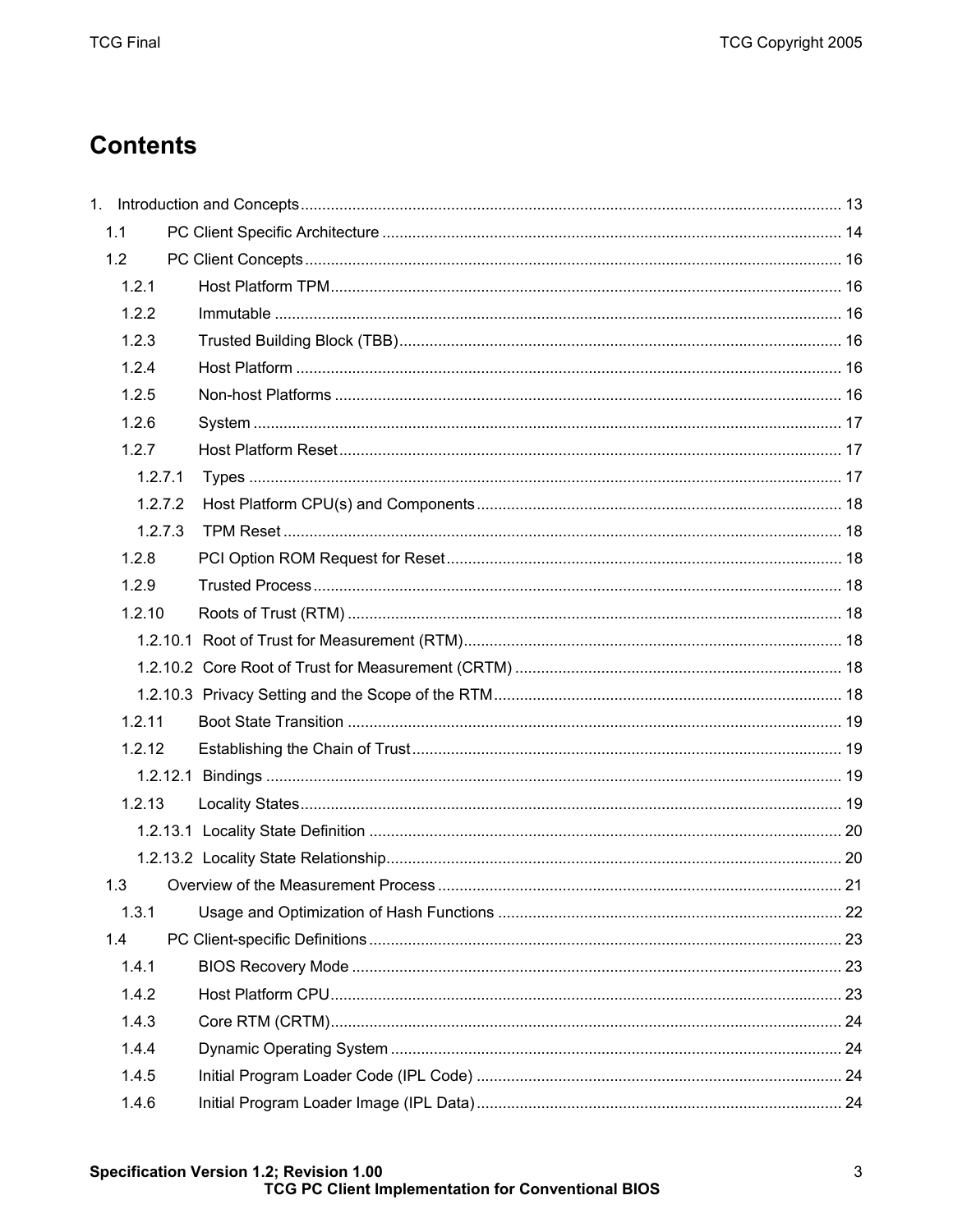| 1.4.7<br>1.4.8<br>1.4.9<br>1.4.10<br>1.4.11<br>1.4.12<br>1.4.13<br>1.4.14<br>1.5.1<br>1.5.2<br>1.5.3<br>1.5.4<br>1.5.5<br>1.5.6<br>1.6.1<br>1.6.2<br>1.6.3<br>1.6.4<br>1.6.5<br>1.6.6<br>1.6.7<br>1.6.8<br>3.2.1<br>3.2.1.1<br>3.2.1.2<br>3.2.1.3<br>3.2.2<br>3.2.3 |  |
|---------------------------------------------------------------------------------------------------------------------------------------------------------------------------------------------------------------------------------------------------------------------|--|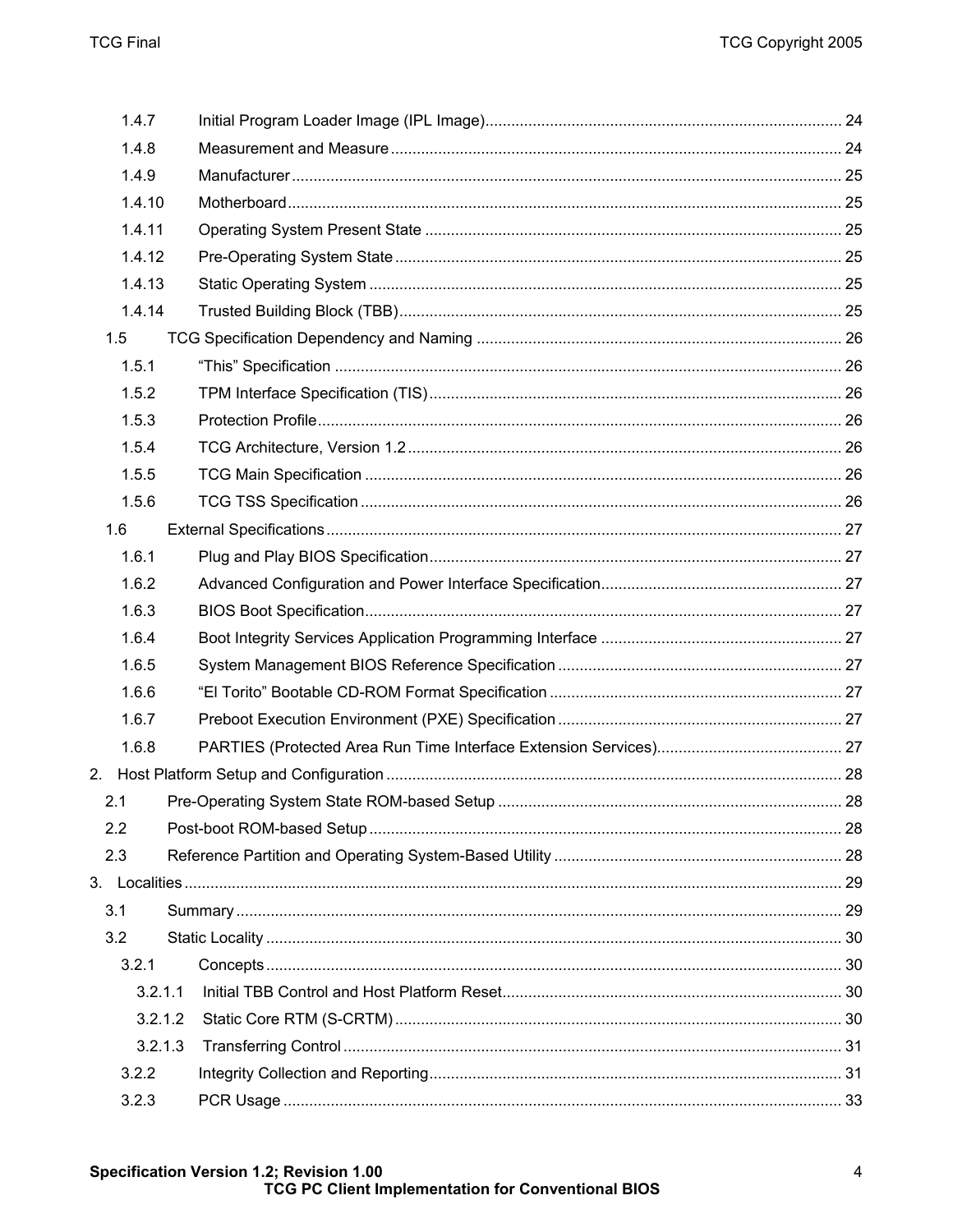|    | 3.2.3.1 |  |
|----|---------|--|
|    | 3.2.3.2 |  |
|    | 3.2.3.3 |  |
|    | 3.2.3.4 |  |
|    | 3.2.3.5 |  |
|    | 3.2.3.6 |  |
|    | 3.2.3.7 |  |
|    | 3.2.3.8 |  |
|    | 3.2.3.9 |  |
|    |         |  |
|    | 3.2.4   |  |
|    | 3.2.4.1 |  |
|    | 3.2.5   |  |
|    | 3.2.6   |  |
|    | 3.2.6.1 |  |
|    | 3.2.6.2 |  |
|    | 3.2.6.3 |  |
|    | 3.2.7   |  |
|    | 3.2.7.1 |  |
|    | 3.2.7.2 |  |
|    | 3.2.7.3 |  |
|    | 3.2.7.4 |  |
|    | 3.2.8   |  |
|    | 3.2.8.1 |  |
|    | 3.2.8.2 |  |
|    | 3.2.8.3 |  |
|    |         |  |
|    | 4.1     |  |
|    | 4.2     |  |
|    | 4.2.1   |  |
|    | 4.2.2   |  |
| 5. |         |  |
| 6. |         |  |
|    | 6.1     |  |
|    | 6.2     |  |
|    | 6.2.1   |  |
|    | 6.2.2   |  |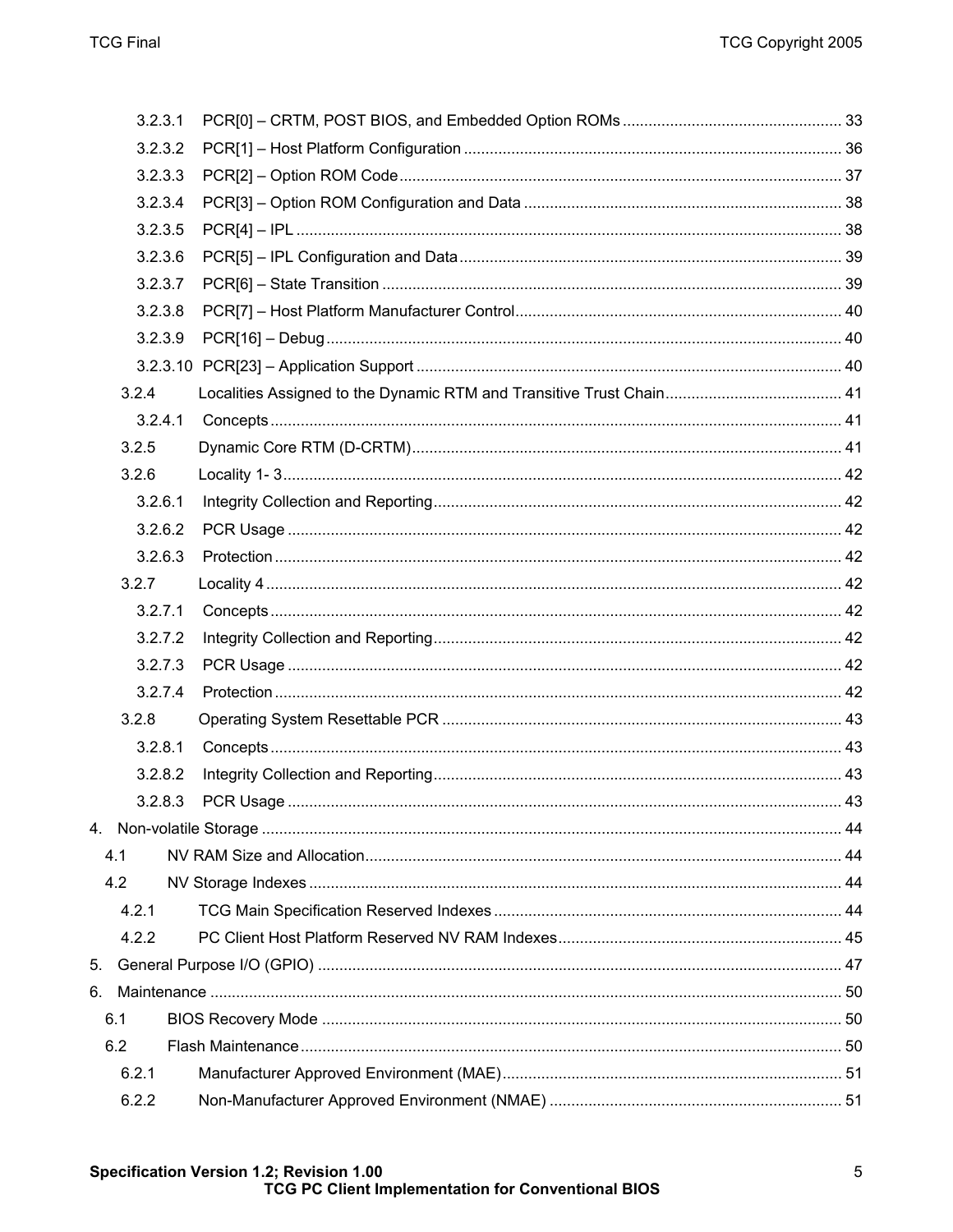| 7.1                 |         |                                                                                                  |  |
|---------------------|---------|--------------------------------------------------------------------------------------------------|--|
| 7.2                 |         |                                                                                                  |  |
| 7.3                 |         |                                                                                                  |  |
| 7.3.1               |         |                                                                                                  |  |
| 7.3.2               |         |                                                                                                  |  |
| 7.4                 |         |                                                                                                  |  |
| 7.4.1               |         |                                                                                                  |  |
|                     | 7.4.1.1 |                                                                                                  |  |
|                     | 7.4.1.2 |                                                                                                  |  |
| 7.4.2               |         |                                                                                                  |  |
| 7.4.3               |         |                                                                                                  |  |
| 7.4.4               |         |                                                                                                  |  |
| 7.4.5               |         |                                                                                                  |  |
| 7.4.6               |         |                                                                                                  |  |
|                     |         |                                                                                                  |  |
| 8.1                 |         |                                                                                                  |  |
| 8.2<br><b>State</b> | 58      | Procedure for Transitioning from the Pre-Operating System State and Operating System Present     |  |
| 8.2.1               |         |                                                                                                  |  |
| 8.2.2               |         |                                                                                                  |  |
| 8.2.3               |         |                                                                                                  |  |
| 8.2.4<br>State      |         | Passing Control of the TPM from Pre-Operating System State to the Operating System Present<br>60 |  |
| 8.2.5               |         |                                                                                                  |  |
|                     | 8.2.5.1 |                                                                                                  |  |
|                     |         |                                                                                                  |  |
|                     | 8.2.5.3 |                                                                                                  |  |
|                     | 8.2.5.4 |                                                                                                  |  |
|                     | 8.2.5.5 |                                                                                                  |  |
|                     | 8.2.5.6 |                                                                                                  |  |
|                     | 8.2.5.7 |                                                                                                  |  |
| 8.3                 |         |                                                                                                  |  |
| 8.3.1               |         |                                                                                                  |  |
|                     | 8.3.1.1 |                                                                                                  |  |
|                     | 8.3.1.2 |                                                                                                  |  |
|                     | 8.3.1.3 |                                                                                                  |  |
|                     | 8.3.1.4 |                                                                                                  |  |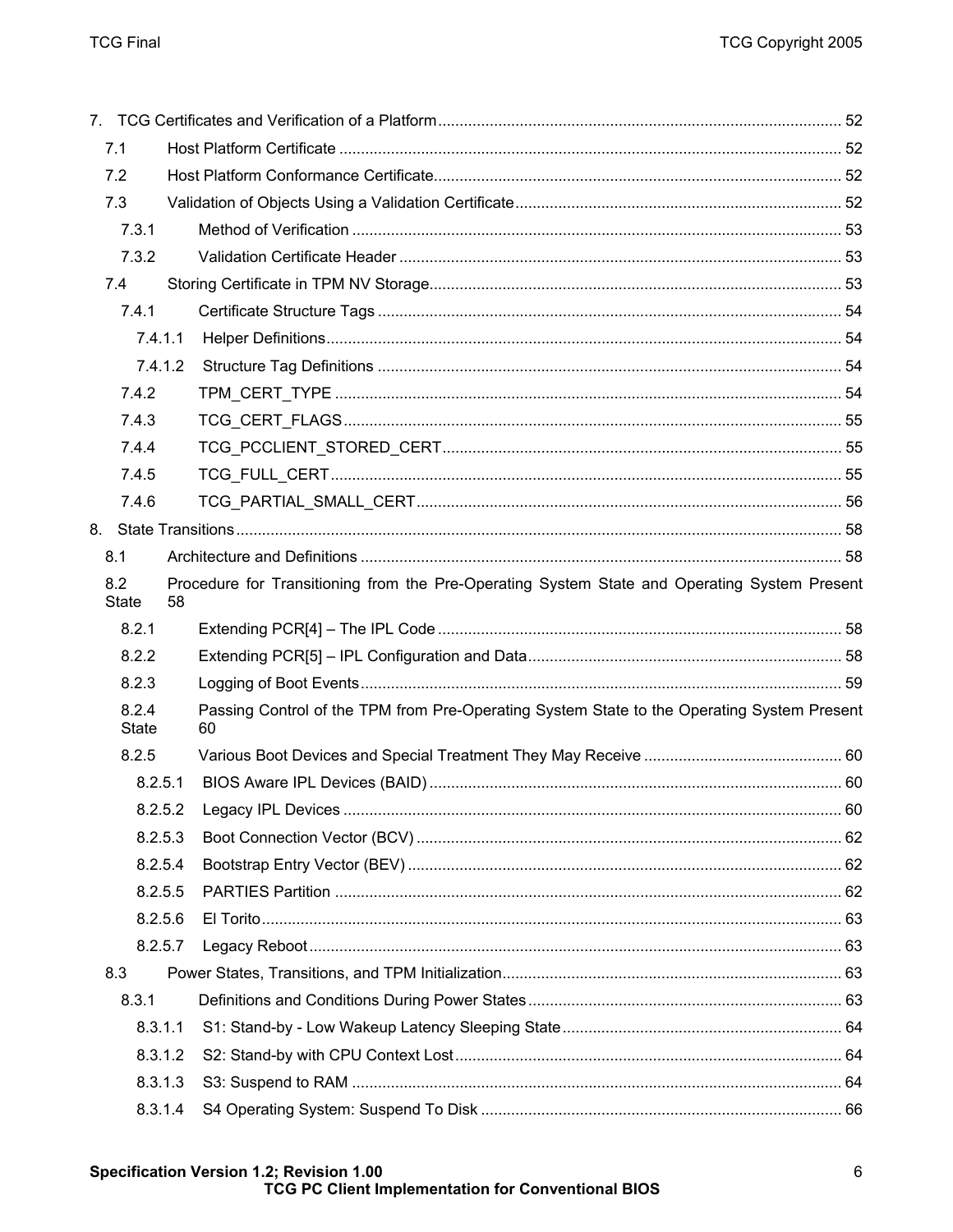| 8.3.1.5 |  |
|---------|--|
| 8.3.1.6 |  |
| 8.3.2   |  |
| 8.3.2.1 |  |
| 8.3.2.2 |  |
| 8.3.2.3 |  |
| 8.3.2.4 |  |
| 8.3.2.5 |  |
|         |  |
|         |  |
| 10.1    |  |
| 10.2    |  |
| 10.2.1  |  |
| 10.3    |  |
| 10.4    |  |
| 10.4.1  |  |
| 10.4.2  |  |
|         |  |
|         |  |
|         |  |
| 10.4.3  |  |
|         |  |
|         |  |
| 12.1    |  |
| 12.2    |  |
| 12.3    |  |
| 12.4    |  |
| 12.5    |  |
| 12.6    |  |
| 12.6.1  |  |
|         |  |
|         |  |
| 12.6.2  |  |
| 12.7    |  |
| 12.7.1  |  |
| 12.7.2  |  |
| 12.8    |  |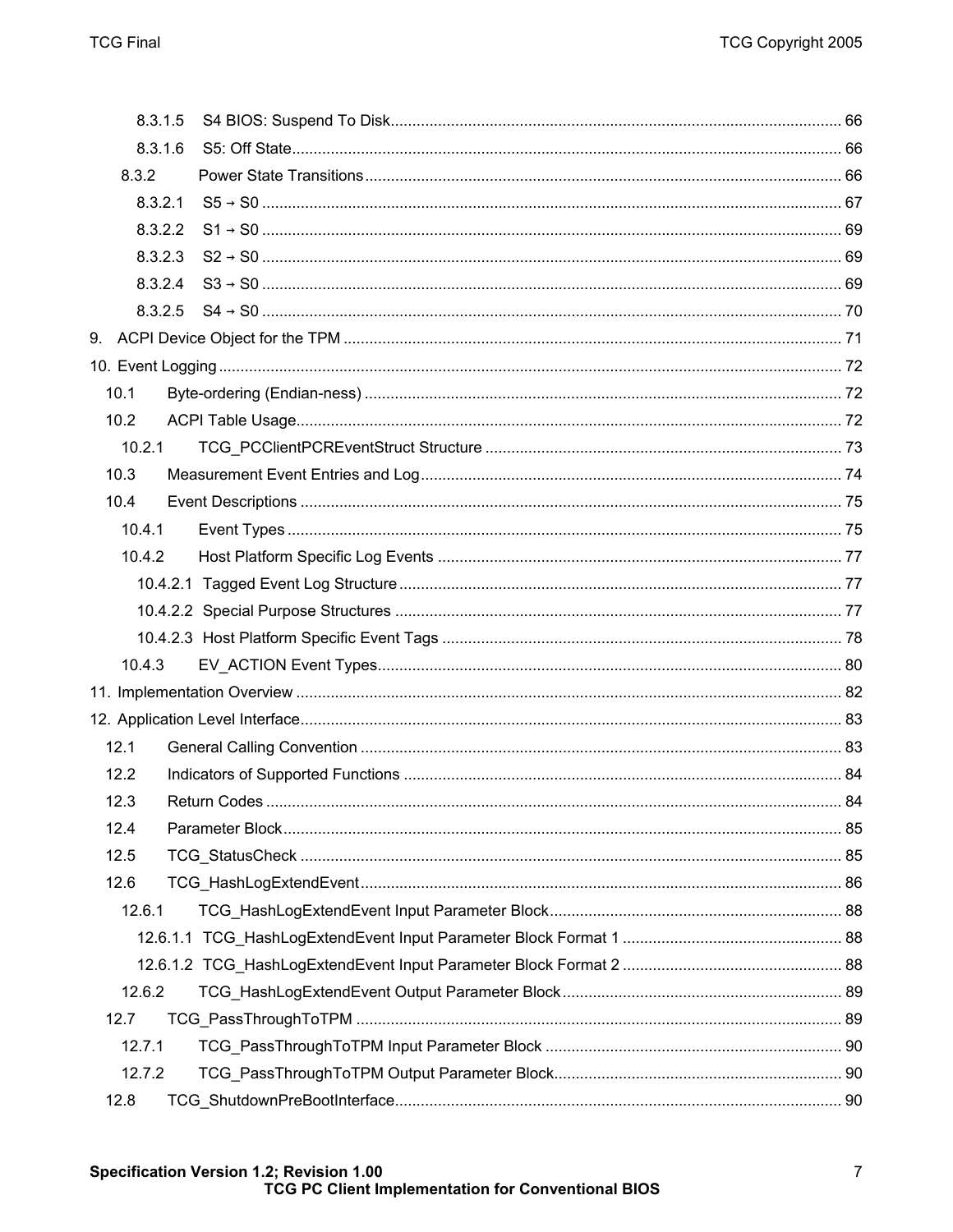| 12.9    |  |
|---------|--|
| 12.9.1  |  |
| 12.9.2  |  |
| 12.10   |  |
| 12.10.1 |  |
| 12.11   |  |
| 12.11.1 |  |
| 12.11.2 |  |
| 12.12   |  |
| 12.12.1 |  |
| 12.12.2 |  |
|         |  |
|         |  |
| 14.1    |  |
| 14.1.1  |  |
| 14.1.2  |  |
| 14.1.3  |  |
| 14.1.4  |  |
| 14.1.5  |  |
|         |  |
|         |  |
| 14.1.6  |  |
|         |  |
|         |  |
|         |  |
| 14.2    |  |
| 14.2.1  |  |
| 14.2.2  |  |
| 14.2.3  |  |
| 14.2.4  |  |
| 14.2.5  |  |
| 14.2.6  |  |
|         |  |
|         |  |
|         |  |
|         |  |
| 14.2.7  |  |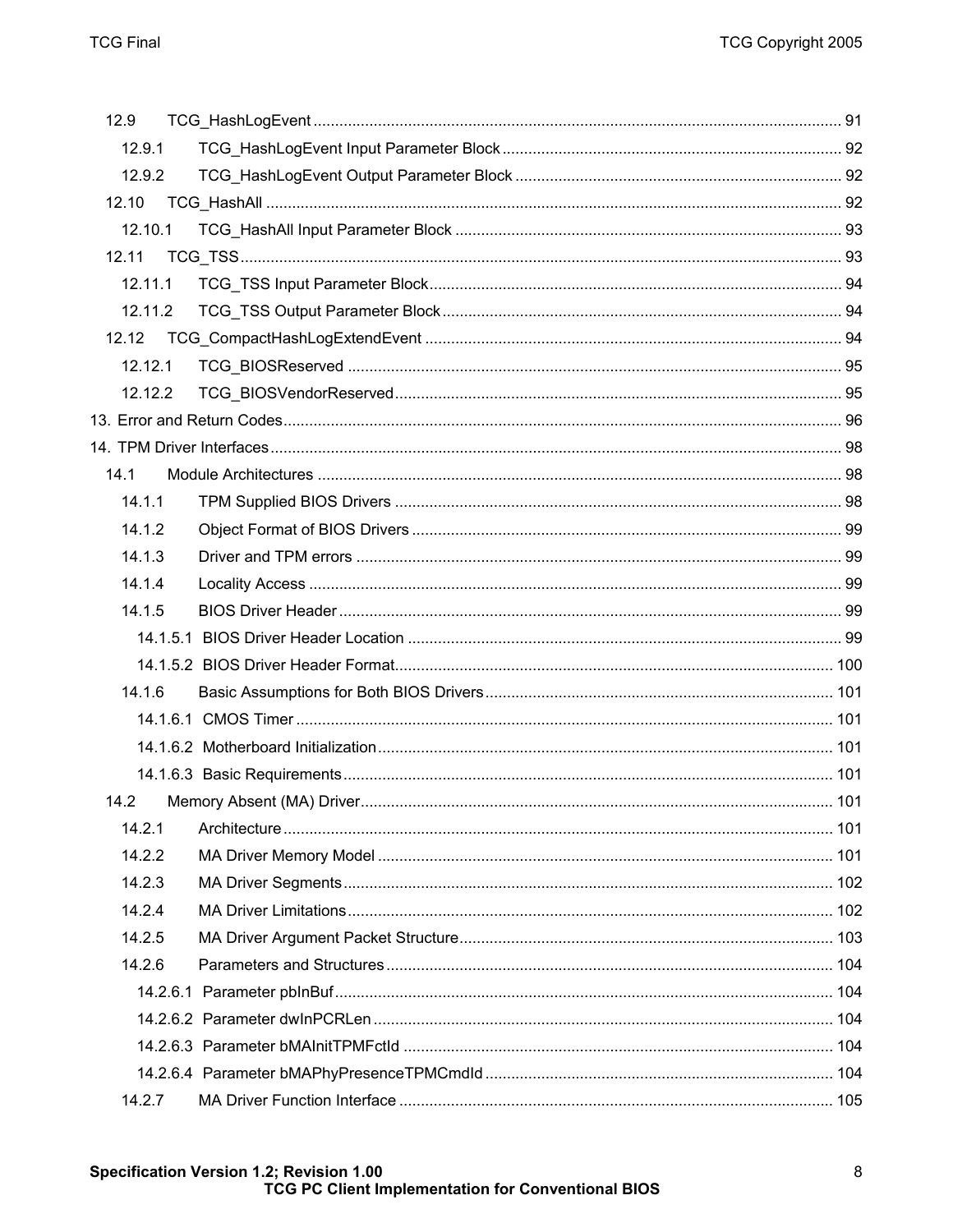| 14.3   |  |
|--------|--|
| 14.3.1 |  |
| 14.3.2 |  |
| 14.3.3 |  |
| 14.3.4 |  |
| 14.3.5 |  |
|        |  |
|        |  |
|        |  |
|        |  |
|        |  |
|        |  |
| 14.3.6 |  |
|        |  |
|        |  |
|        |  |
|        |  |
| 14.3.7 |  |
|        |  |
| 15.1   |  |
| 15.2   |  |
| 15.3   |  |
|        |  |

# **Figures**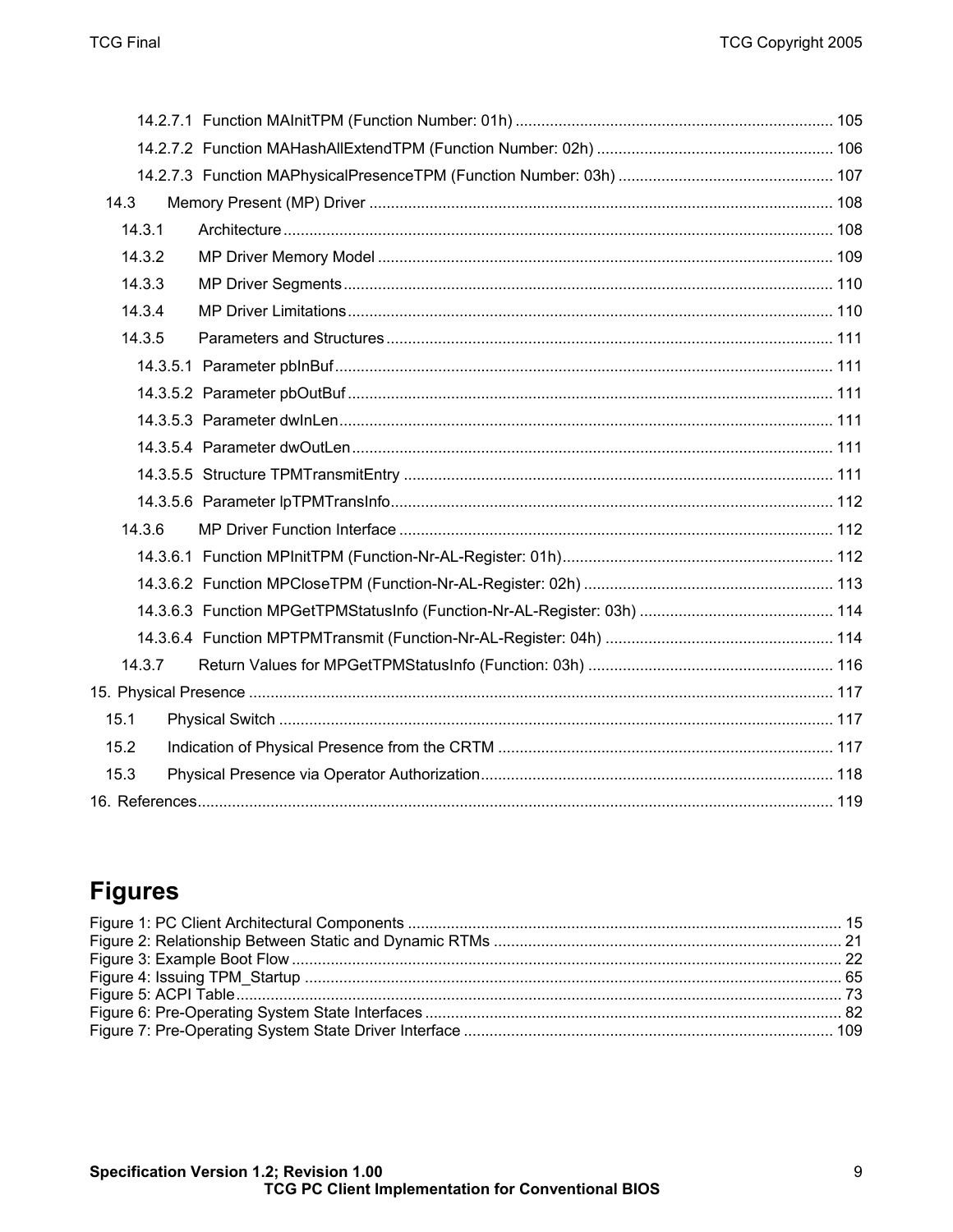# **Tables**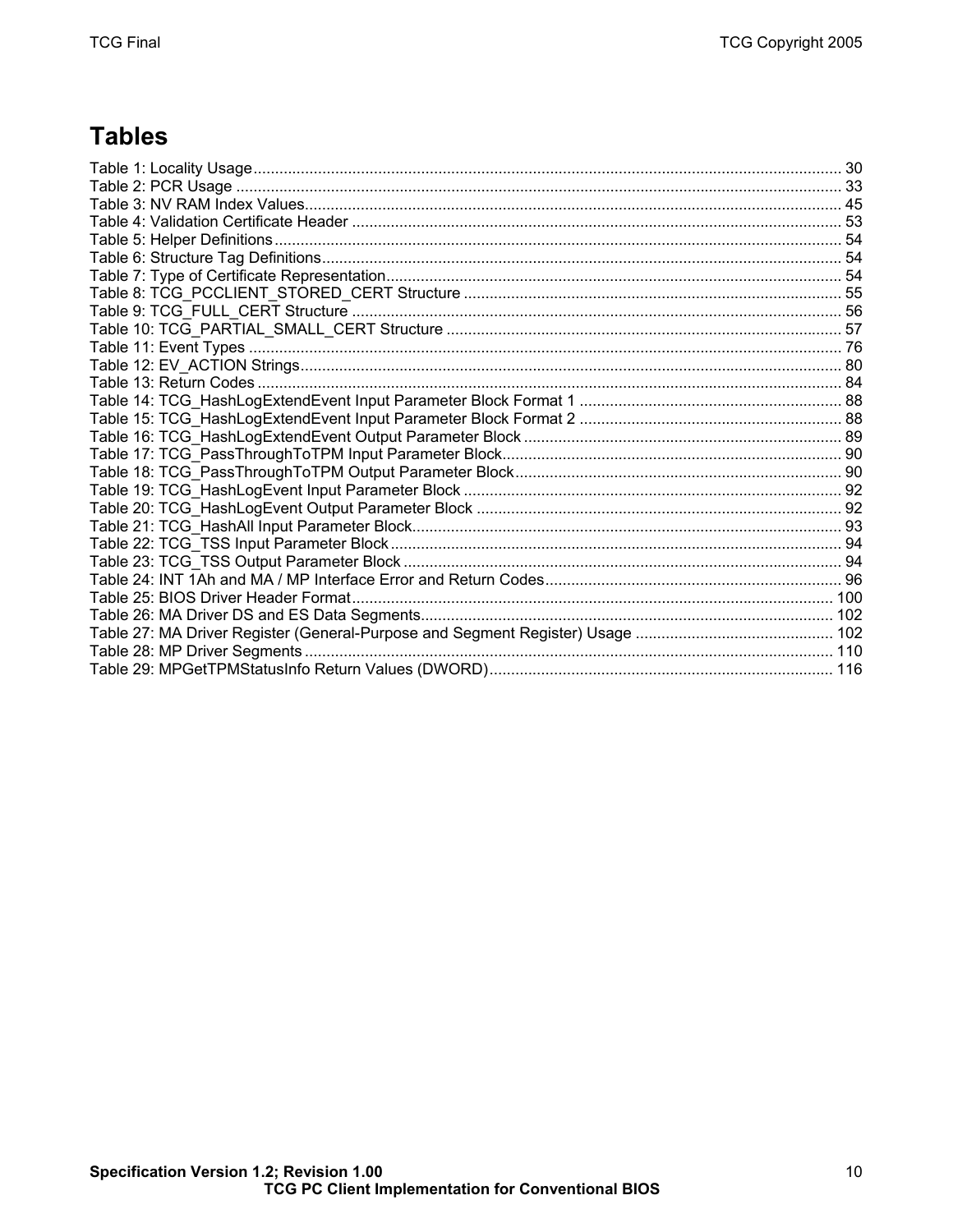# **Corrections and Comments**

TCG members may send comments to: techquestions@trustedcomputinggroup.org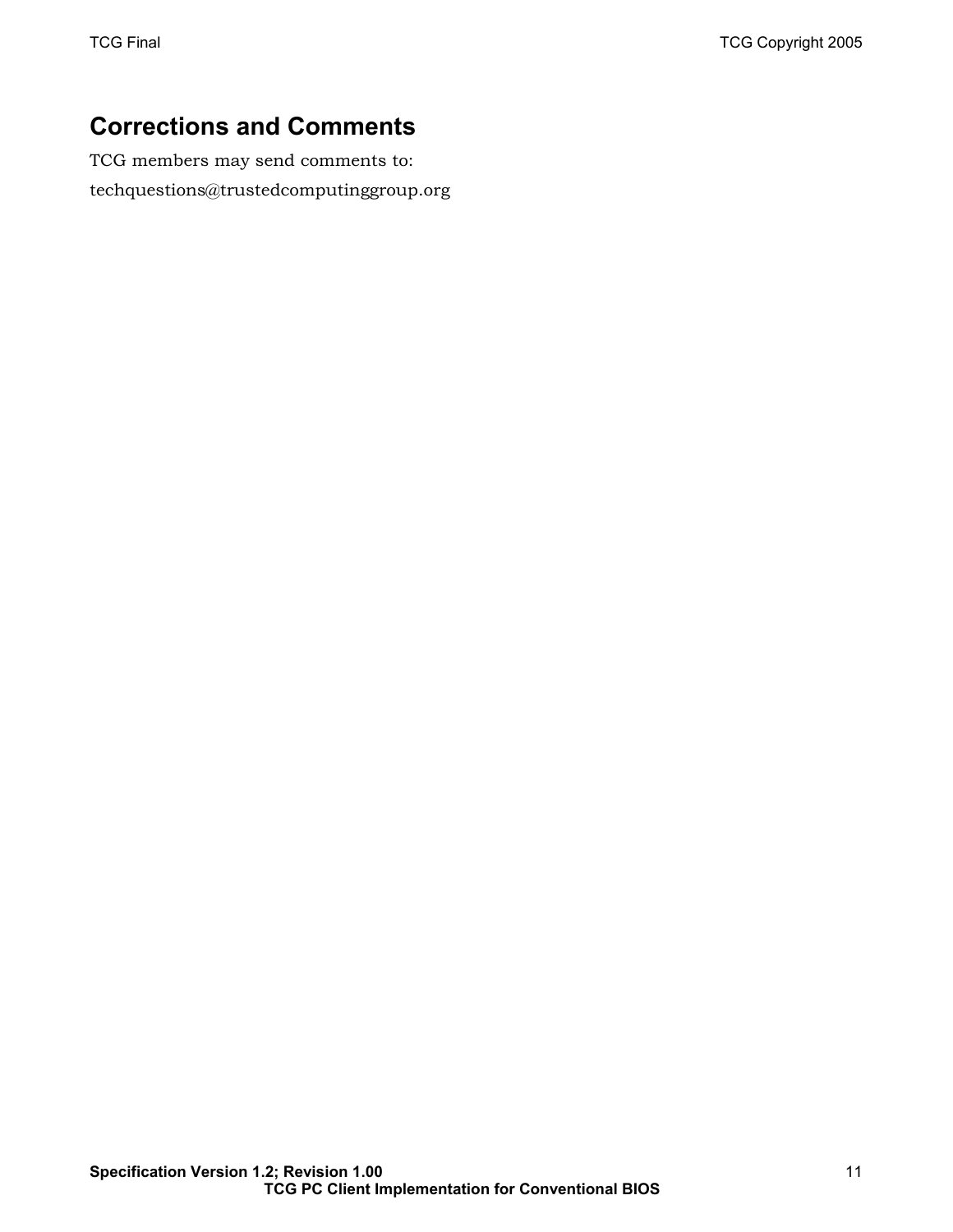# **TPM Dependency and Requirements**

- 1. The TPM used for Host Platforms claiming adherence to this specification MUST be 5 compliant with the *TPM Main Specification; Family 1.2; Level 2; Revision 0.85* or later.
	- 2. The TPM used for Host Platforms claiming adherence to this specification MUST be compliant with the *TCG PC Client Specific TPM Interface Specification; Version 1.2; Revision RC29*.
	- 3. The platform Class for platforms adhering to this specification SHALL be registered with
- 10 the TCG Administrator.<sup>1</sup>

 $\overline{a}$ 

<sup>&</sup>lt;sup>1</sup> This value is neither returned, nor used, by any entity defined in this specification. This value is normative to software, policy engines, etc., that need to define how to interpret information from platforms adhering to this specification.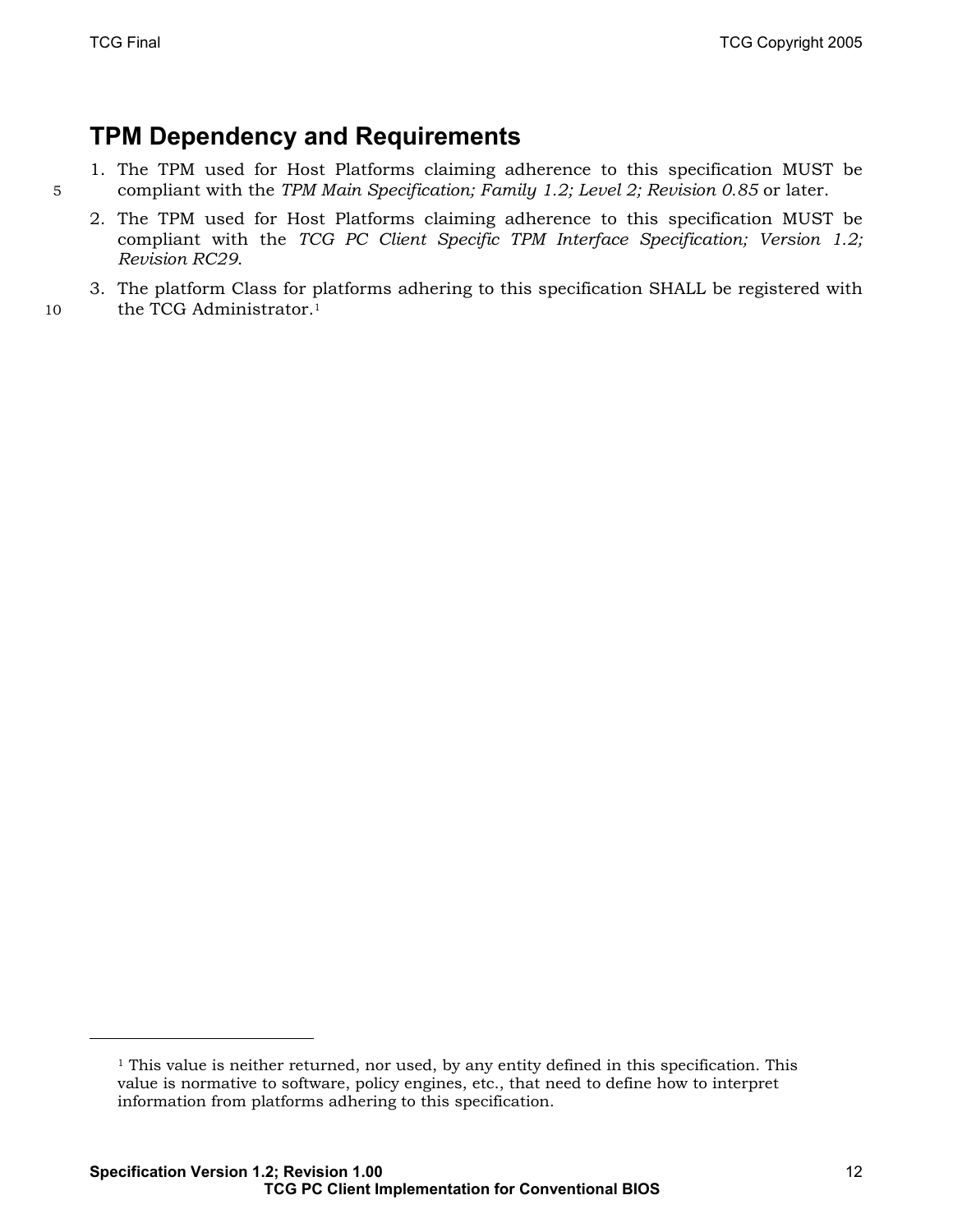# **1. Introduction and Concepts**

#### **Start of informative comment**

The Trusted Computing Group's architecture is a platform independent architecture to enhance trust on computing platforms. As such, the TCG Main Specification is general in 15 specifying both hardware and software requirements. The goal of the TCG member companies is to ensure compatibility among implementations within each computing architecture. It is expected that companion implementation documents will be created for each architecture.

This document serves as implementation reference document for the 32-bit PC architecture. 20 Specifically, this document defines:

- 1. Usage of PCR registers in the Pre-Operating System State through the transition to Operating System Present State.
- 2. How the BIOS, or a component thereof, functions as the Core Root of Trust for Measurement (CRTM).
- 25 3. Programmatic interfaces to the BIOS as it performs the functions of the TCG Subsystem (TSS and access to the TPM).
	- 4. Behavior entering, during, and exiting power and initialization states.
	- 5. Guidelines for Option ROMs.
- This specification is based on the *TCG Main Specification Version 1.2*. The reader is expected 30 to have an understanding of the concepts, defined functionality, and terms expressed in that document. This specification will attempt to minimize the duplication of information from that document; therefore, concepts and terms defined in the TCG Main Specification will not be defined in this document. If there is a conflict in interpretation between this and the TCG Main Specification, the concept or functional description as defined in the TCG 35 Main Specification will take precedence.

This specification also references other specifications as listed in Section 1.6. The reader is expected to be familiar with the concepts and terminology contained in each specification where relevant.

It is important to understand that there are two uses for measurements: Attestation and 40 Sealed Storage.

- 1. Attestation is used to provide information about the platform's state to a challenger. However, PCR contents are difficult to interpret; therefore, Attestation is typically more useful when the PCR contents are accompanied by a measurement log. While not trusted on their own, the measurement log contains a richer set of information than 45 does the PCR contents. The PCR contents are used to provide the validation of the measurement log.
	- 2. Sealed Storage uses only the PCR contents to determine its action. Sealed Storage operations make no use of the measurement log and are simpler but provide only a success or fail for the validation of the platform's configuration.
- 50 If the only use of PCRs were Attestation, there would be little reason to have more that just a few PCRs because they are only used for the validation of the measurement log. Challengers could validate the log, then parse through the measure log for the information they need. Sealed Storage is best done when the types of measured objects are grouped with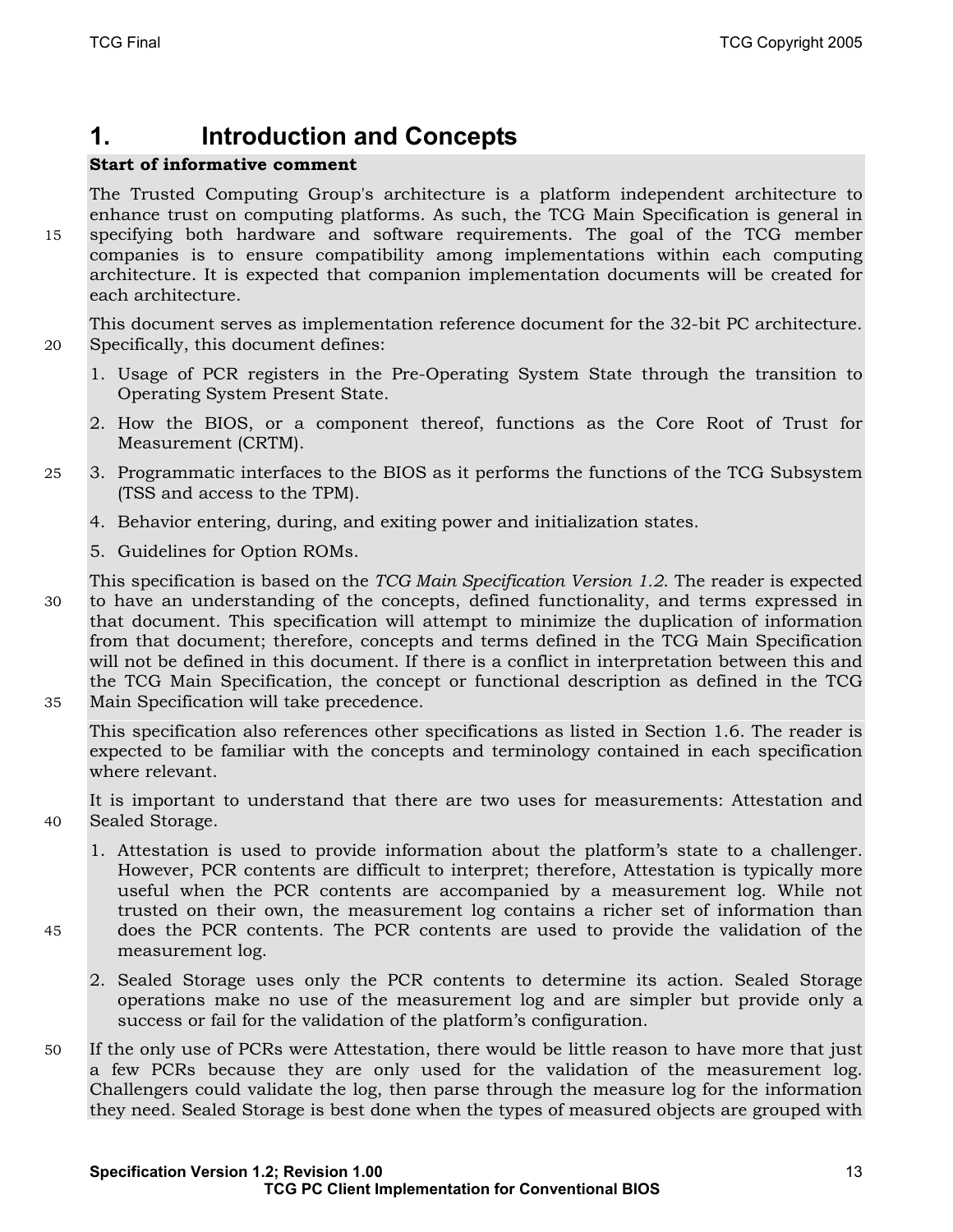objects of similar impact to the validation of the platform's trust grouped into the same 55 PCR. This logic was chosen when arriving at the PCR mapping in this specification.

#### **End of informative comment**

## **1.1 PC Client Specific Architecture**

#### **Start of informative comment**

The concepts and descriptions of the PC architecture are presented in both Figure 1 and the 60 subsequent descriptions. While Figure 1 infers physical connections, the connections and associations between the components are logical.

#### **End of informative comment**

Figure 1 depicts the general architectural components of the PC Client as used in this specification. The components and their relationships within the diagram are meant to 65 provide a reference for discussion and are not meant to require or imply any particular design or implementation beyond what is stated in the normative text in this specification.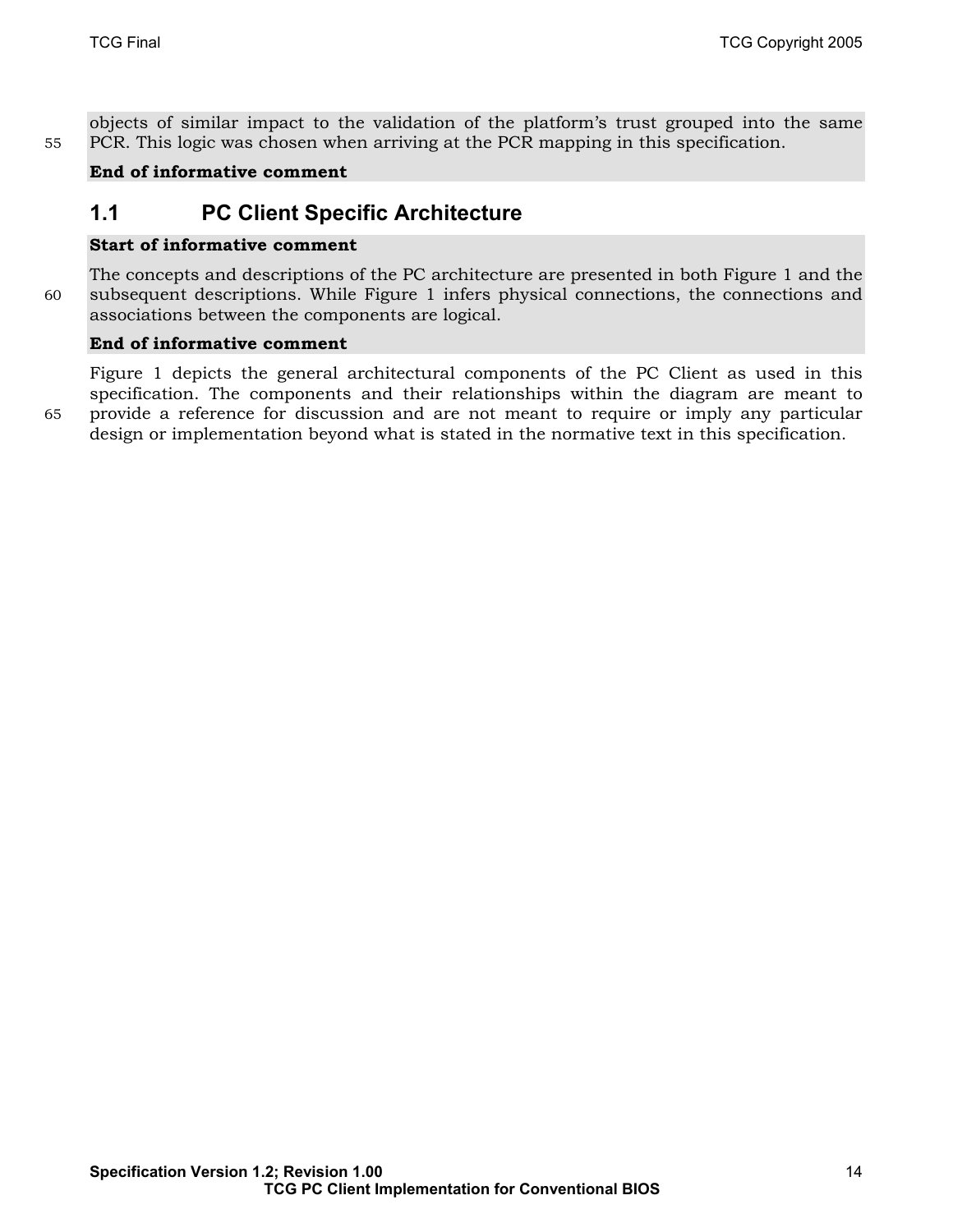

**Figure 1: PC Client Architectural Components**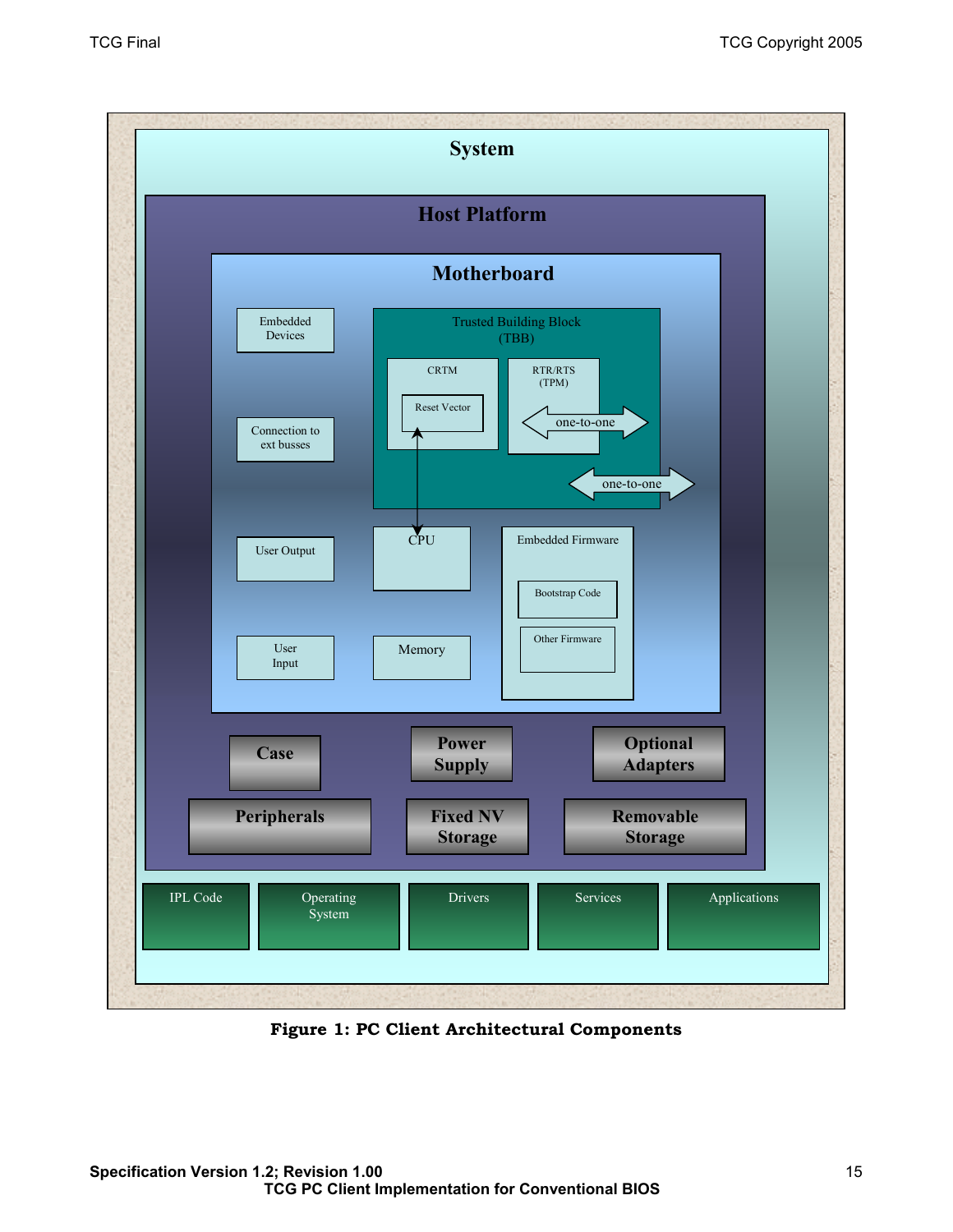# **1.2 PC Client Concepts**

# **1.2.1 Host Platform TPM**

70 The term TPM within this specification SHALL refer to the TPM attached to the Host Platform for the purpose of providing protected capabilities for the Host Platform as defined by the TPM Specification identified in the TPM Dependencies and Requirements section above.

## **1.2.2 Immutable**

75 In this specification, immutable means that in order to maintain trust in the Host Platform, the replacement or modification of code or data MUST be performed by a Host Platform manufacturer-approved agent and method. This allows a manufacturer to establish an upgrade method for the portion of the Host Platform which is the CRTM with consideration of the security properties of the Platform's Protection Profile.

# <sup>80</sup>**1.2.3 Trusted Building Block (TBB)**

The Trusted Building Block (TBB) is the combination of the CRTM, TPM, connection of the CRTM to the motherboard, and the connection of the TPM to the motherboard. The connection of the CRTM to the TPM is done through transitive trust of the CRTM connection and the TPM connection.

85 Since the CRTM and the TPM are the only trusted components of the motherboard and since indication of physical presence requires a trusted mechanism to be activated by the Host Platform Owner, the indication of physical presence MUST be contained within the TBB.

# **1.2.4 Host Platform**

90 The Host Platform is the entity that executes the Host operating system, which executes, presents output from, and receives input for the Host Applications for the users (remote or local). The Host Platform includes the motherboard, the Host Platform's CPU, the Host RTM, the Host TPM, and all the Host Peripherals that are attached<sup>2</sup> to the motherboard. The Host TPM's Endorsement Key represents the identity of the Host Platform.

### <sup>95</sup>**1.2.5 Non-host Platforms**

A Non-host Platform is a self-contained execution environment within the system. These platforms execute in an environment separate from the Host Platform components. This is not to be confused with a peripheral, which while potentially containing a powerful engine, only services and responds to requests from the Host Platform. For example, an IPMI 100 compliant management controller in servers would be considered a Non-host Platform. The Non-host Platform MUST NOT prevent the measurement, recording, and reporting of the

<sup>2</sup> Primary peripheral device refers to devices which directly attach to and directly interact with the CPU. Examples are PCI cards, LPC components, USB Host controller and root hub, attached serial and parallel ports, etc. Examples of devices not included in this class are USB and IEEE 1394 devices.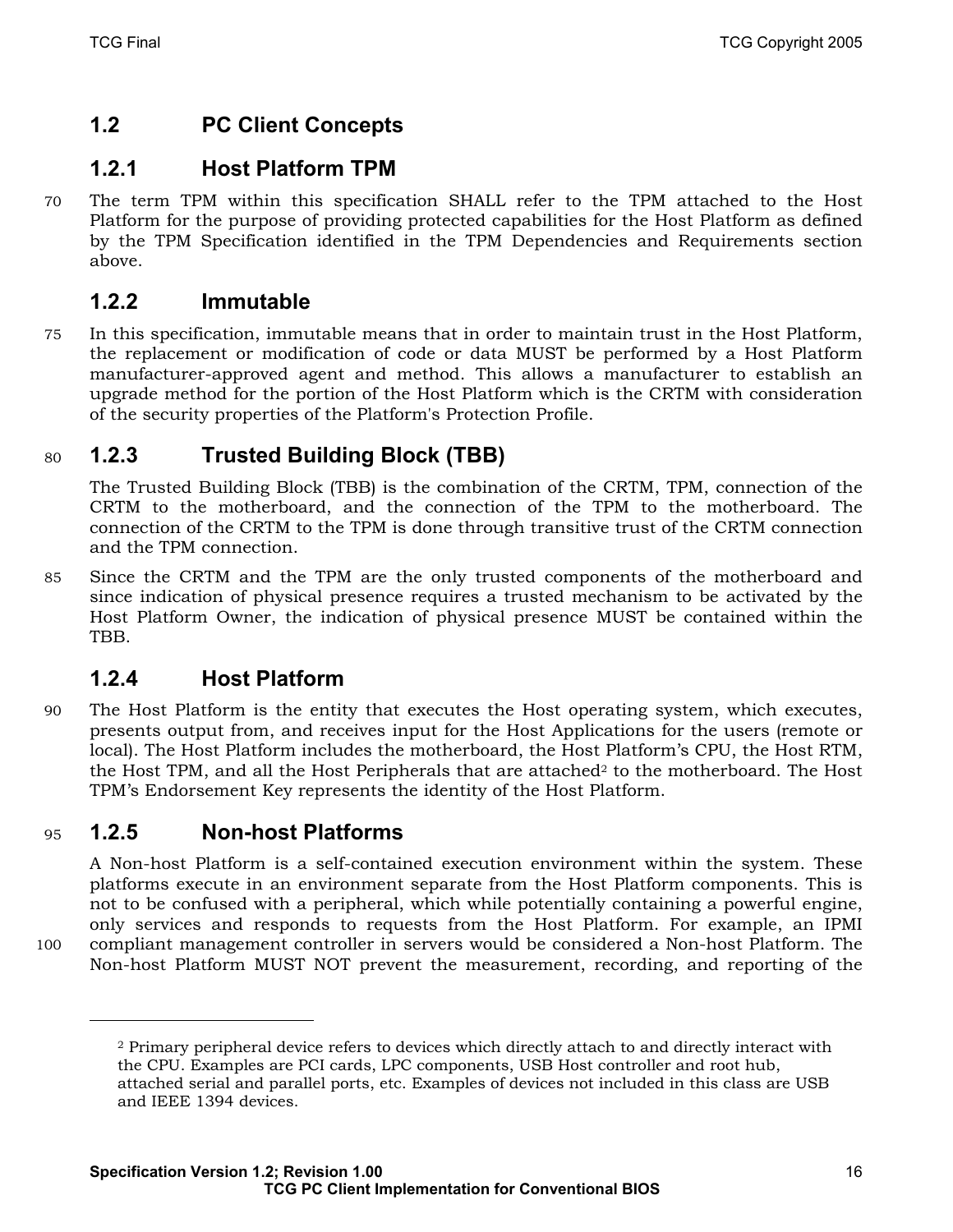true state of the platform. If a Platform Credential or Security Target is produced for this platform, it SHOULD provide an indication that a Non-host Platform exists.

## **1.2.6 System**

105 The System includes the platform and all the Post-boot components that comprise the entire entity that performs actions for, or acts on behalf of, the user. It is the entity that is the union of the Host Platform and the Non-host Platforms. The Host Platform and the Nonhost Platforms may affect and influence each other.

## **1.2.7 Host Platform Reset**

#### 110 **Start of informative comment**

This is an event that causes execution of the Host Platform's CPU to end its current instruction sequence and begin at a predetermined location, without the ability to return directly to a previous state. A Host Platform Reset causes all Host components to behave in their default, power-on state.

- 115 This can be caused by several events, including those in the following non-exclusive list: Initial Power-On; activation of a hardware reset line (i.e., PCI\_Reset) including activation of the TPM\_Init signal, initiated by the operating system to begin a new boot session, and initiated by the CPU during certain unrecoverable fault conditions. The Host Platform is to have a consistent behavior, from a trust perspective, regardless of the cause of the reset.
- 120 This section references only resets that apply to the Host Platform. Resets for Non-host Platforms and Systems are outside the scope of this specification.

Host Platform Reset only deals with establishing trust in the CRTM, not with other Host Platform components. Since all Host Platform components that are part of the transitive trust chain are measured, the action taken, or lack thereof, by these components to a Host

125 Platform Reset has no impact on the validity of the transitive trust chain. There may be an impact on the verifier's trust in the system but that is outside the scope of this specification.

Of primary concern for establishing the transitive trust chain is that the reset of the Host Platform's CPU which causes execution to begin within the S-CRTM is "effectively 130 simultaneous" with the Host TPM's reset.

#### **End of informative comment**

## **1.2.7.1 Types**

A **Cold Boot Host Platform Reset** occurs when transitioning the Host Platform from a full Power-Off state in which no operating system-specific state or status is preserved on the 135 Host Platform except for that which is contained on any operating system load device to a Power-On state. This excludes returning from various power or suspend states which can occur after the Cold Boot Reset from an operating system present state.

A **Hardware Host Platform Reset** occurs when a signal activates the reset signal of all Host Platform components. This may be a user-initiated event or a software-initiated event 140 triggered by a command to a hardware component that asserts the reset line.

A **Warm Boot Host Platform Reset** occurs when software (often caused by a user keyboard input but may be software induced) causes a Host Platform Reset.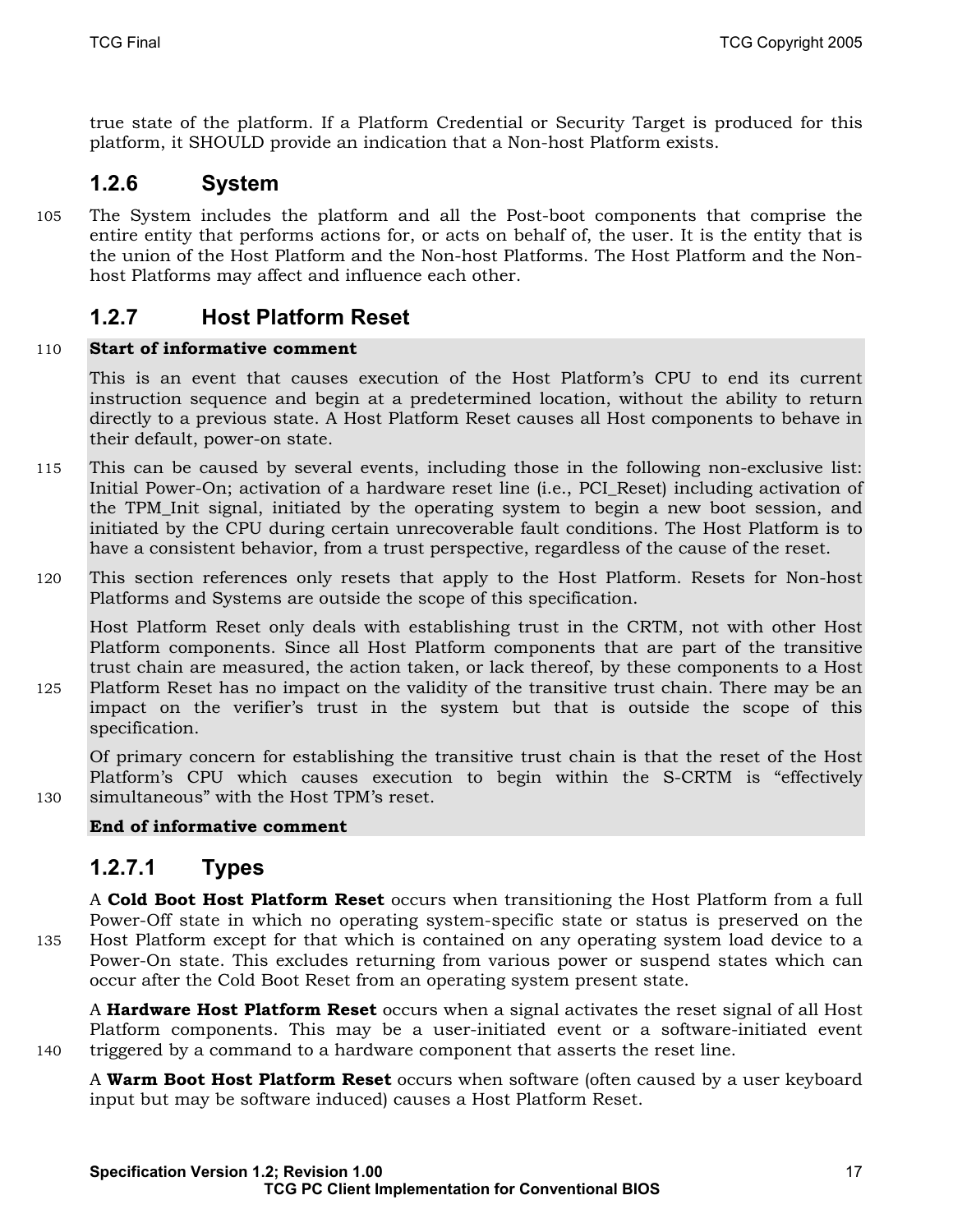# **1.2.7.2 Host Platform CPU(s) and Components**

- 1. Upon a Host Platform Reset, the Boot Strap Host Platform CPU MUST be reset and begin 145 execution within the S-CRTM.
	- 2. All remaining Host Platform CPU(s) MUST be reset.

# **1.2.7.3 TPM Reset**

- 1. The TPM MUST NOT be reset without a Host Platform Reset.
- 2. The TPM MUST be reset (i.e., execution of TPM\_Init) when the Host Platform is reset.

## <sup>150</sup>**1.2.8 PCI Option ROM Request for Reset**

Upon return from a PCI Option ROM, the BIOS MUST check the return status from the Option ROM and if requested, the BIOS MUST perform a Host Platform Reset per Section 5.2.1.24.1 of the *PCI Firmware Specification, Revision 3.0*.

## **1.2.9 Trusted Process**

155 This is either a hardware-based or software-based process with the Host Platform that is trusted without the need for further inspection to perform as expressed by the Host Platform Certificate. The trusted process is the RTM for that trust domain (e.g., Static RTM or Dynamic RTM).

# **1.2.10 Roots of Trust (RTM)**

160 The terms RTM and CRTM within this specification SHALL refer to those entities as they are associated with the Host Platform.

## **1.2.10.1 Root of Trust for Measurement (RTM)**

The RTM is axiomatically trusted. Trust in this component is expressed in the Host Platform Certificate. This is the point from which all trust in the measurement process is predicated. 165 The RTM includes a core component (the CRTM), the computing engine to run the core component, and the physical connections of the core and the computing engine.

# **1.2.10.2 Core Root of Trust for Measurement (CRTM)**

The component of the RTM from which the platform begins execution of one of its trusted states. Each transitive trust chain is rooted at this point.

# <sup>170</sup>**1.2.10.3 Privacy Setting and the Scope of the RTM**

### **Start of informative comment**

If the Host Platform implements privacy settings using the command method for the indication of physical presence, those settings must be under control of a process within one of the chains of trust. This is to allow verifiers (including the user or operator) a method 175 to validate that their privacy settings are respected and enforced.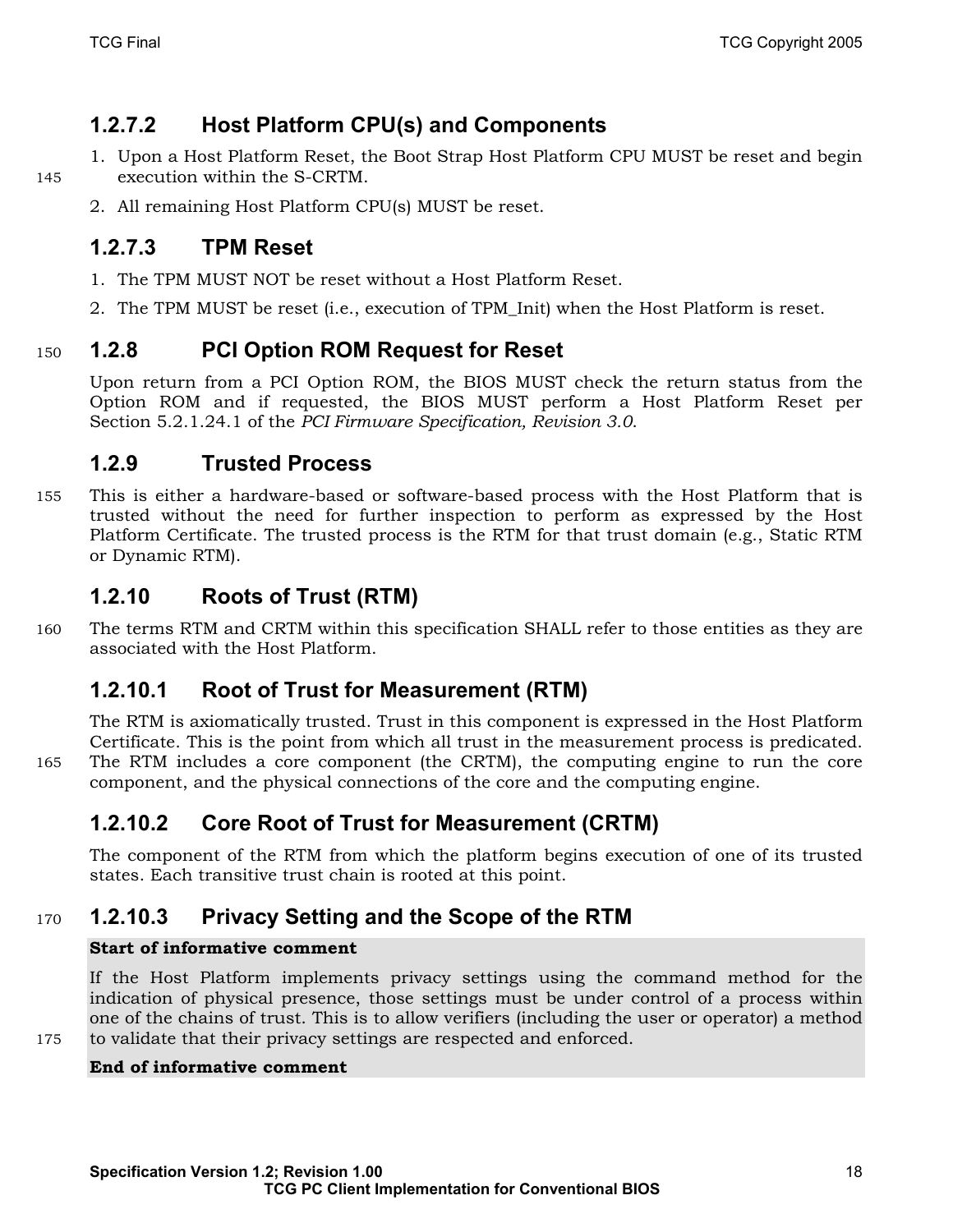1. Any privacy setting that uses the command method for an indication of physical presences MUST be measured as part of that domain's RTM.

# **1.2.11 Boot State Transition**

180 The transition between Pre-Operating System State and Operating System Present State is the first invocation of INT 19h or equivalent.

# **1.2.12 Establishing the Chain of Trust**

## **1.2.12.1 Bindings**

### *1.2.12.1.1 Bindings Between an Endorsement Key, a TPM, and a Host Platform*

185 The relationship between the Endorsement Key, a TPM, and a Host Platform is described in the *TPM Main Specification, Part 1, Design Principles*, Section 11.2.

### *1.2.12.1.2 Binding Methods*

#### **Start of informative comment**

The method of binding the TPM to the motherboard is an architectural and design decision 190 made by the respective manufacturer and is not specified here. There are two types of binding: physical and logical. Physical binding relies on hardware techniques while logical binding relies on cryptographic techniques. The nature and strength of each method is defined by the TPM's or the Platform's Protection Profile.

Example:

195 The TPM is a physical chip soldered to the Host Platform. Here the Endorsement Key is physically bound to the TPM (it's inside it) and the TPM is physically bound to the Host Platform by the solder. The required strength of each binding is determined by the Protection Profile.

#### **End of informative comment**

## <sup>200</sup>**1.2.13 Locality States**

#### **Start of informative comment**

A general description of locality can be found in the *TPM Main Specification, Part 1, Design Principles*, Section 14.

In TCG-enabled Version 1.1 platforms, there was only one CRTM. It started at Host Platform 205 Reset. This architecture causes some large constraints within some operating environments because all components of the Host Platform must participate in the chain of trust. Locality provides an expression of a CRTM that is not dependent on the Host Platform Reset called the Dynamic CRTM (D-CRTM). As described in Figure 2, these two RTMs and their respective chains of trust have no relationship to each other except that they are both 210 rooted at the same RTS/RTR (i.e., the TPM). This is an important consideration because the trust of each is dependent only on the trust in the common RTS/RTR and their own RTM.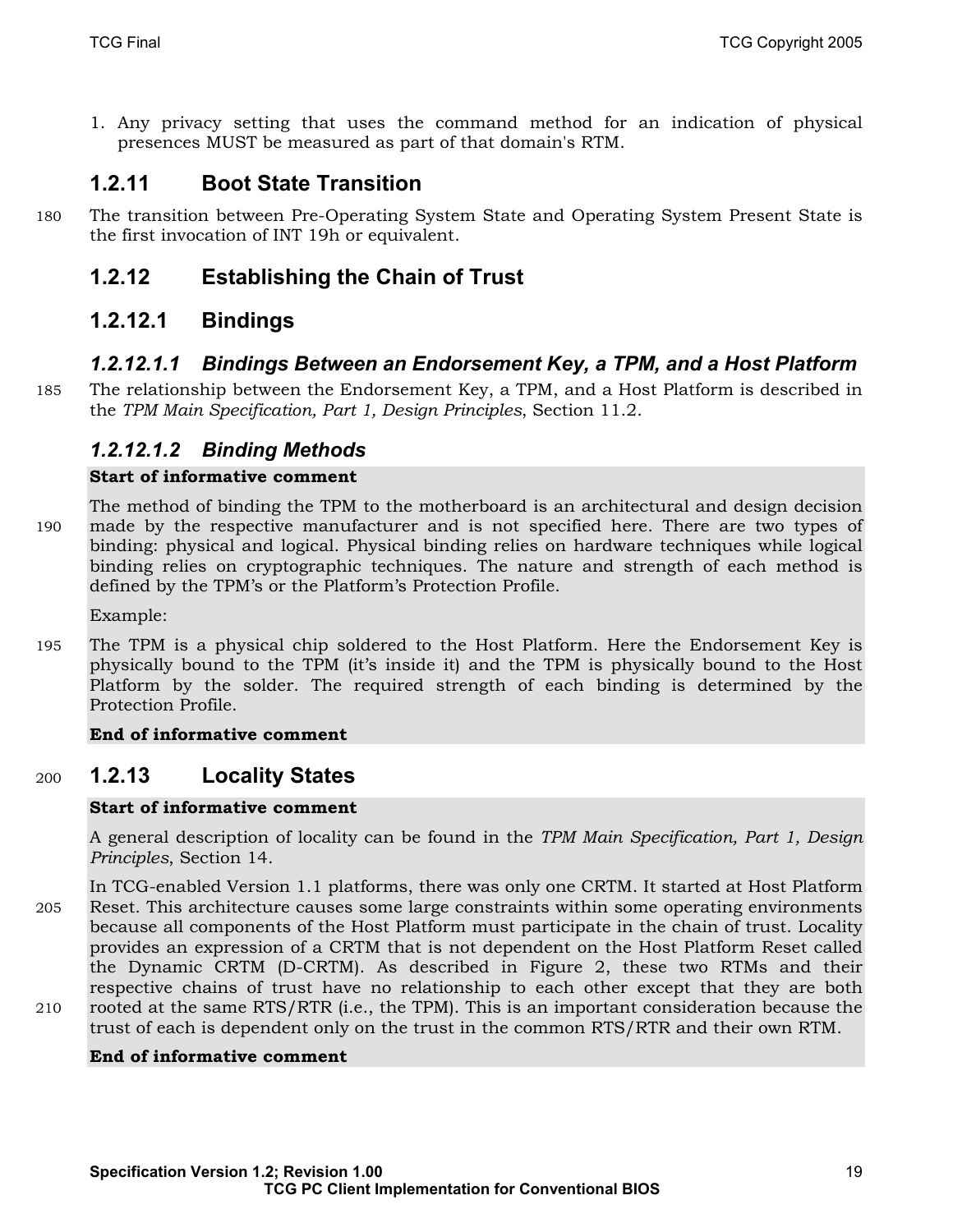## **1.2.13.1 Locality State Definition**

- 1. Locality is an expression of the execution of an RTM.
- 215 2. Locality must be asserted by a trusted process: either hardware or software.
	- 3. Locality is asserted to the TPM by the Host Platform's trusted processes by the LOCAL MOD = TRUE signal.
	- 4. Trust in the trusted process that asserts locality is expressed in the Host Platform Certificate.

## <sup>220</sup>**1.2.13.2 Locality State Relationship**

#### **Start of informative comment**

The expression of trust for each RTM is independent of the other. That is to say, each trust statement is verifiable within its own domain rooted at its own respective RTM. However, each Chain of Trust exists within an IT environment that is likely dependent on other 225 components. For example, the trust in a Host Platform, which is verifiable within its own domain is dependent on assumptions about its environment such as the routers are valid, the physical protections are in place, etc. It is possible and even conceivable that trust in the Host Platform as an entity will rely on the trust in the D-RTM, C-RTM, or some subset of both.

230 For example, the Host Platform resides within a political region that requires certain privacy controls be respected and enforced prior to allowing the Host Platform to participate in using IT resources. The CRTM may not be able to verify and, therefore, assert that the user had proper use and control of the Host Platform's privacy settings. In this case, the IT infrastructure may require that the privacy setting be controlled and asserted by the 235 processes within the S-RTM's chain of trust. Therefore, when the Host Platform boots and attempts to join the IT environment, the verifier will first verify the chain of trust associated with the privacy setting (i.e., the S-RTM's chain of trust) before proceeding to verify the security assertions of the D-RTM.

#### **End of informative comment**

- 240 1. The only commonality between the D-RTM and the S-RTM is the RTR/RTS (TPM).
- 2. There is no direct relationship between, or dependence on, the trust in the chain of trust established by the D-CRTM and the chain of trust established by the S-CRTM. From a trust perspective, these are architecturally distinct entities. Specific designs MAY create a dependency between them however. This dependency, if any, SHOULD be represented 245 in the Host Platform Certificate.
- 
- 3. However, external entities and verifiers MAY associate the two chains of trust as being part of the same Host Platform where the two chains coexist within the Host Platform and, therefore, are treated at least in part as a union of their trust statements within a larger environment.

250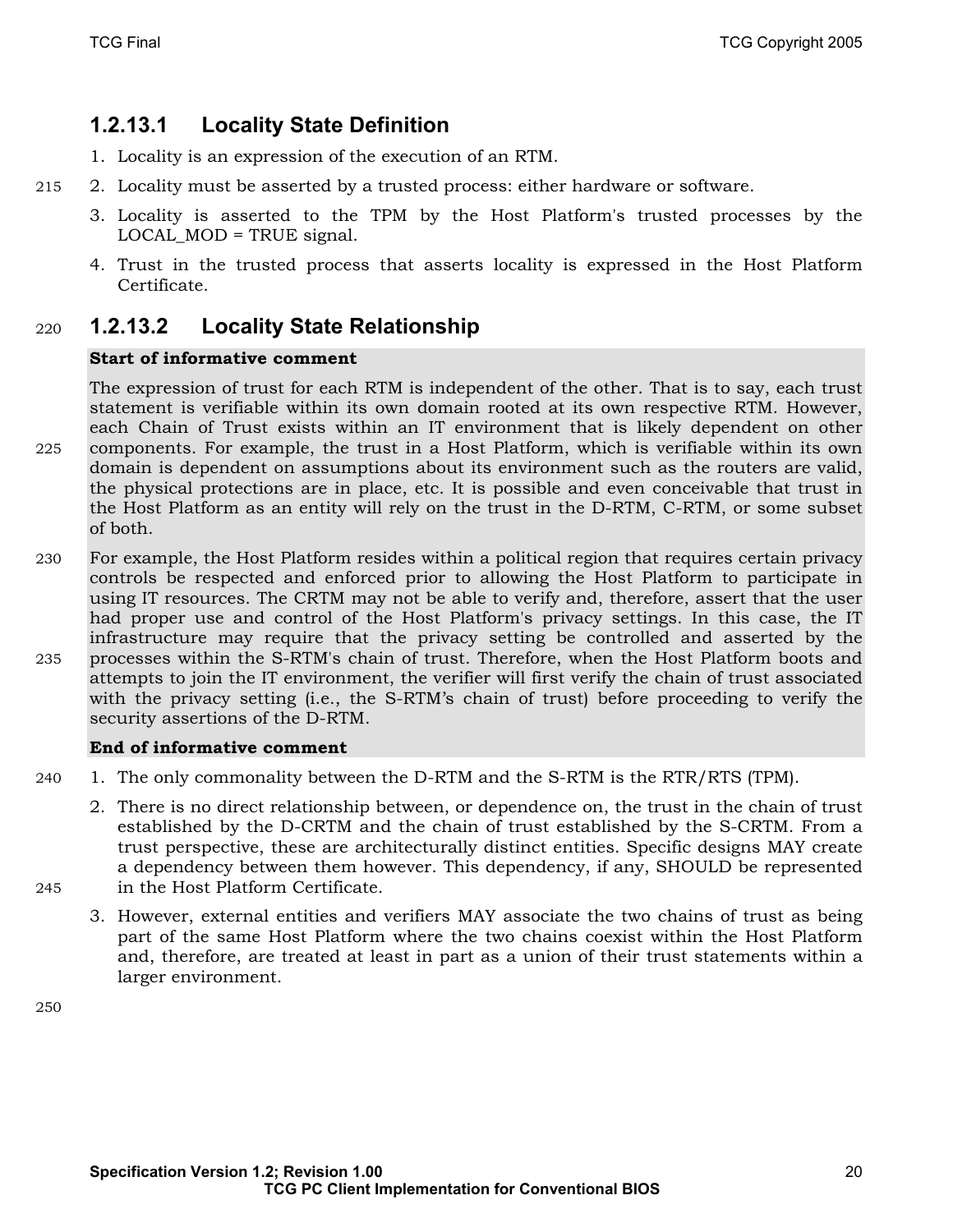

**Figure 2: Relationship Between Static and Dynamic RTMs** 

### **1.3 Overview of the Measurement Process**

#### **Start of informative comment**

This section uses, but does not define, concepts that are explained later in this 255 specification. Therefore, to understand this process and sequence, the reader should be familiar with the remainder of this specification.

The general sequence of operations is diagramed in Figure 3. While the sequencing in this diagram is described in the normative within this specification, the diagram is informative only. No attempt is made in this general description to itemize the optional and mandatory 260 components or sequences.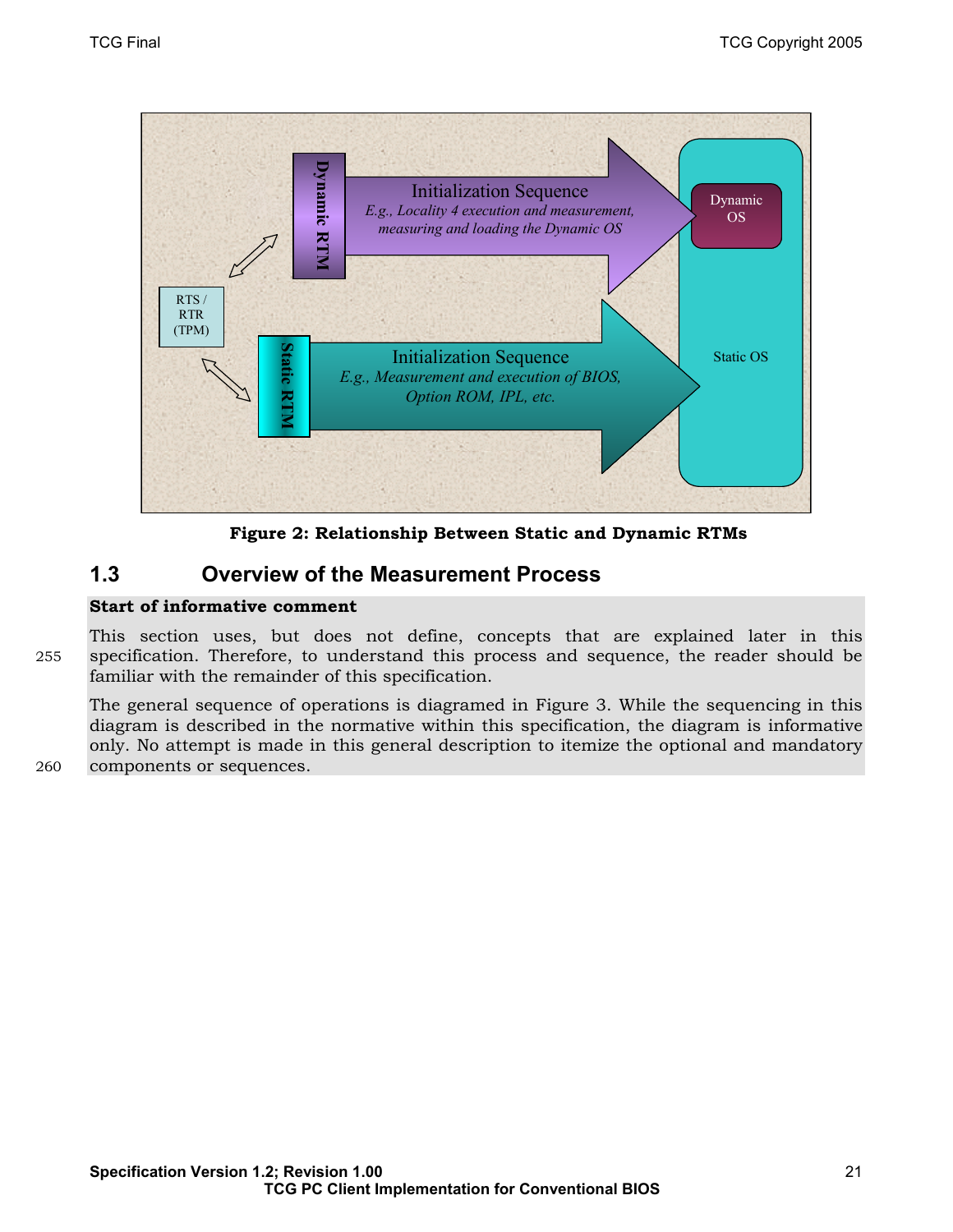

**Figure 3: Example Boot Flow** 

#### **End of informative comment**

# **1.3.1 Usage and Optimization of Hash Functions**

#### **Start of informative comment**

265 Among the set of functions provided by the TPM are a set of hash functions: TPM\_SHA1Complete, TPM\_SHA1CompleteExtend, TPM\_SHA1Start,; and TPM\_SHA1Update.

These functions are provided for environments were implementing a hash function would be either impossible or very slow. One example is within an implementation of the S-CRTM where memory is not yet enabled. In this implementation of this environment, it would be 270 faster to send the data to be hashed to the TPM rather than have even a fast Host Platform CPU perform this function using only registers.

However, it must be kept in mind that the LPC bus and the TPM are comparatively slow devices and judicious use of these TPM-based hashing functions is prudent. It is best to utilize these for as few measurements as possible and only until memory is enabled then 275 the BIOS should switch over to using its own hashing function as quickly as possible, thereby improving boot time performance.

The goal of utilizing the TPM's hashing functions as little as possible is demonstrated in this example and in the diagram above. The Host platform reset causes the set of static PCRs (i.e., PCR[0-15]) to be reset to their default values (i.e., 0). It also causes the Host Platform 280 CPU to begin executing at the reset vector, which is within the S-CRTM. The S-CRTM's operational environment typically has functionality and is unlikely to have memory available. Thus, it must use the Host Platform CPU's internal registers only. Performing a hash operation within such a limited environment would be very time consuming even for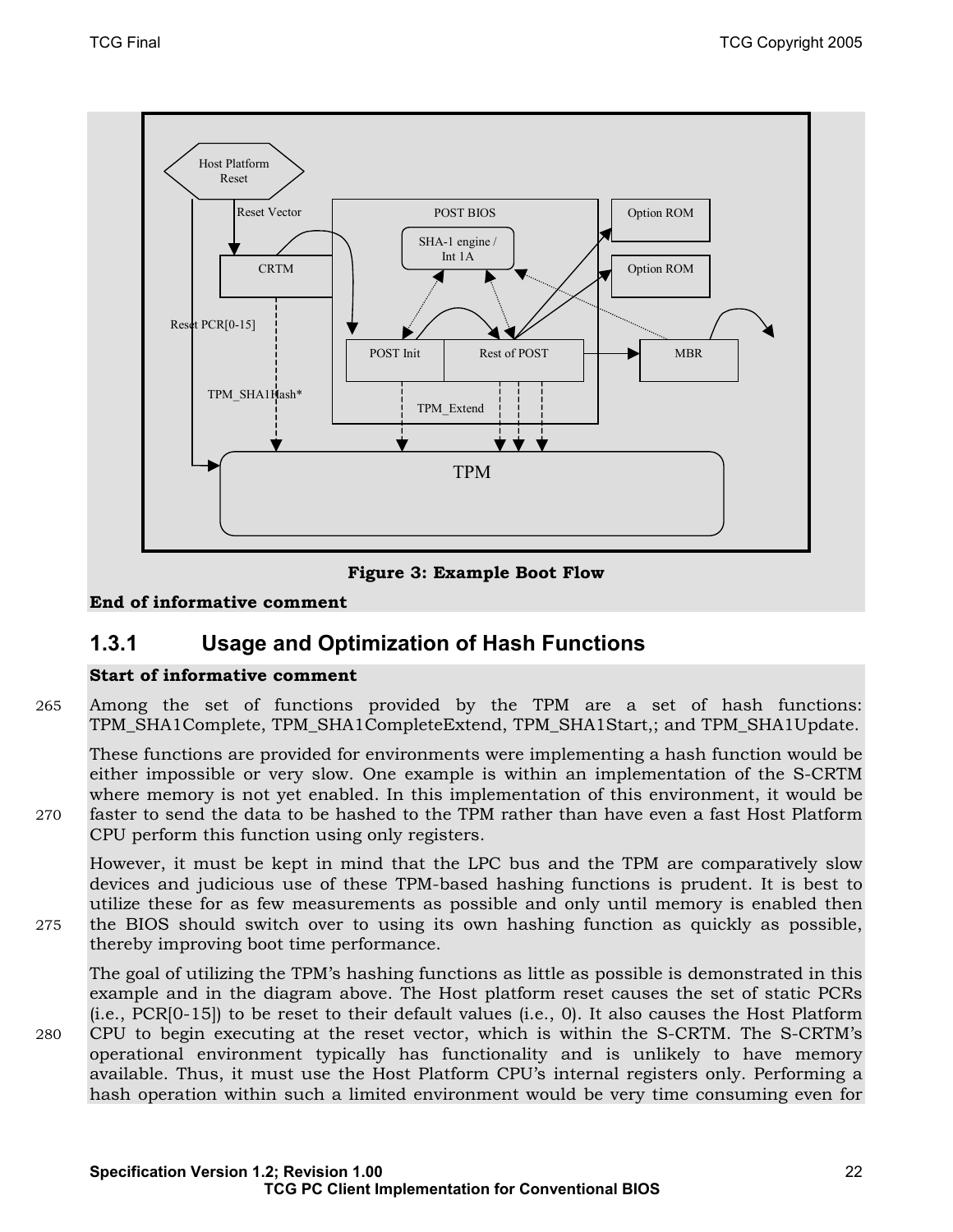- the very fastest CPUs. For this reason, it is recommended that S-CRTM utilize the 285 TPM\_SHA1\* commands. While the use of the TPM's hashing capabilities improves performance during the non-memory environment, the Host Platform CPU is considerably faster than the TPM once memory is available. It is, therefore, recommended to measure and enable a Host Platform-based SHA-1 hashing engine as quickly as possible.
- In the example provided in Figure 3, the S-CRTM uses the TPM's set of TPM SHA1<sup>\*</sup> 290 functions to measure the smallest component of the POST code. If architected in such a way to allow partitioning of the POST's security components, the S-CRTM would measure only the portion of the POST that is called Post Init in the diagram. The only requirement of the POST Init module is that it measures any component prior to jumping to it. In this architecture, the POST Init module could perform the minimum functions necessary to 295 enable memory, initialize a memory present SHA-1 engine, and then use that SHA-1 engine to perform the subsequent measurements. This satisfies the "Chain of Trust" rule because the POST Init module was measured prior to enabling of memory and the SHA-1 engine.

#### **End of informative comment**

- 1. The BIOS MAY use the TPM's hashing commands (i.e., TPM\_SHA1\*) but SHOULD do so 300 for as little data and as few times as possible.
	- 2. The BIOS SHOULD use its own Host Platform CPU-based hashing function as early as possible and SHOULD continue to use it.

### **1.4 PC Client-specific Definitions**

#### **Start of informative comment**

305 These definitions are in alphabetical order because of some cyclic definition dependencies.

#### **End of informative comment**

### **1.4.1 BIOS Recovery Mode**

#### **Start of informative comment**

This is a failure-recovery mode of the BIOS that is invoked by the BIOS Boot Block typically 310 when the main BIOS is corrupt. See Section 6.1.

#### **End of informative comment**

## **1.4.2 Host Platform CPU**

#### **Start of informative comment**

The computing engine(s) of the Host Platform. Multiple CPUs may be contained on a single 315 Host Platform but, for the purposes of this specification, are treated as a single unit. In a multiple CPU Host Platform, each CPU must perform reset and initialization as defined in Host Platform Reset. Host Platforms containing multiple CPUs are assumed to load and execute the same Operating System. For the purpose of the remainder of this specification, the term CPU will refer to all CPUs on the Host Platform.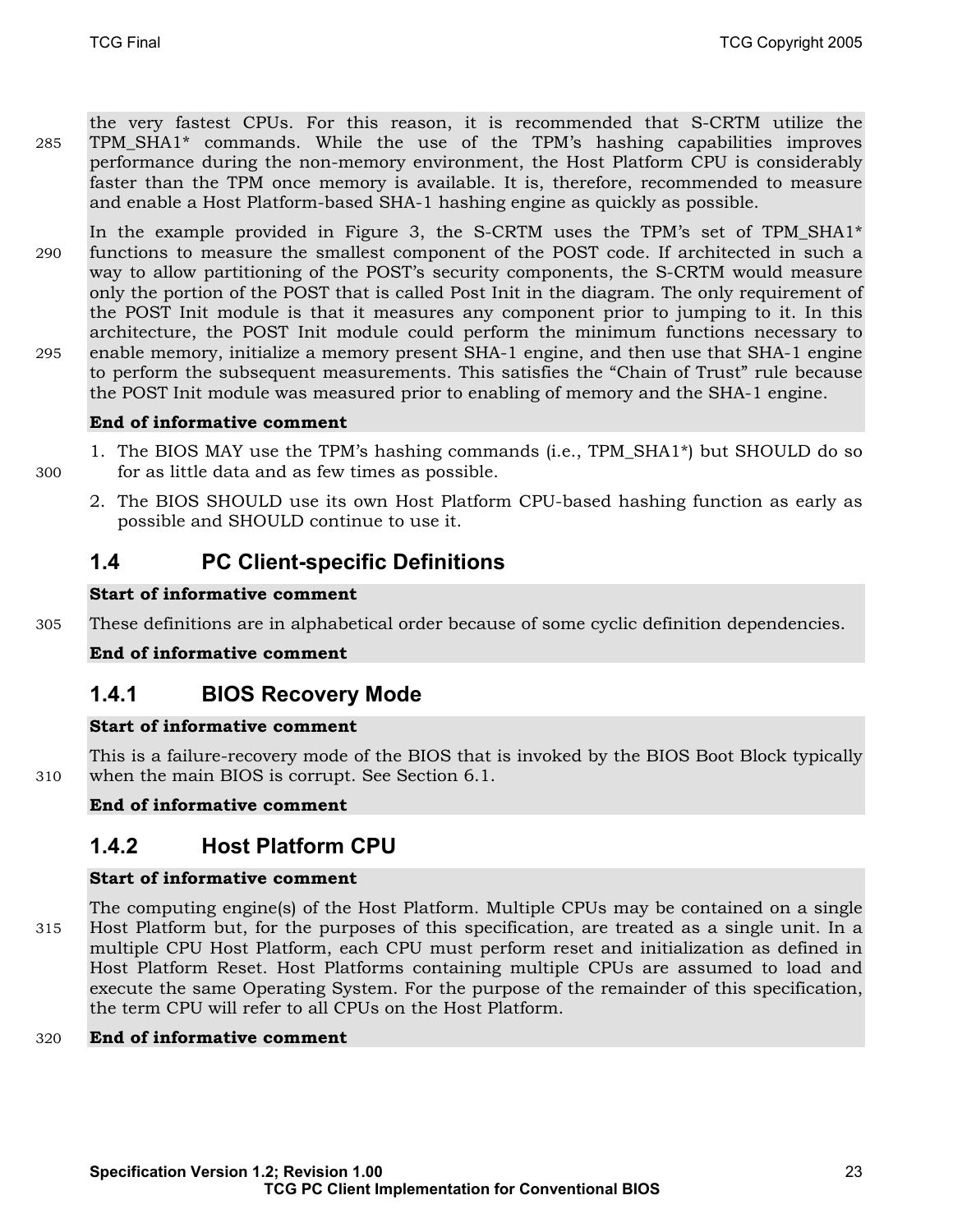# **1.4.3 Core RTM (CRTM)**

#### **Start of informative comment**

The executable component of the RTM that gains control of the Host Platform upon a Host Platform Reset. See a more detailed description of this in Section 3.2.1.2.

#### 325 **End of informative comment**

# **1.4.4 Dynamic Operating System**

#### **Start of informative comment**

The operating system that is dynamically loaded sometime after and usually at the initiation of the Static Operating System. There may be more than one Dynamic Operating 330 System per Host Platform, but only one can be loaded at a time. The Dynamic Operating System can be unloaded keeping the Static Operating System resident and operational.

#### **End of informative comment**

# **1.4.5 Initial Program Loader Code (IPL Code)**

#### **Start of informative comment**

335 This area of the IPL Image contains only the code that executes during the Post-boot state. The purpose of this code is to load the Post-boot environment.

#### **End of informative comment**

# **1.4.6 Initial Program Loader Image (IPL Data)**

#### **Start of informative comment**

340 This area of the IPL Image contains only data. For example, this area contains the MBR's partition table.

#### **End of informative comment**

# **1.4.7 Initial Program Loader Image (IPL Image)**

#### **Start of informative comment**

345 This area contains the IPL Code and any data. An example of an IPL Image is the first section of an hard disk's MBR. This area contains both the executable IPL Code and the partition table.

#### **End of informative comment**

## **1.4.8 Measurement and Measure**

#### 350 **Start of informative comment**

These terms mean to perform hash, log, and extend to the appropriate PCR(s).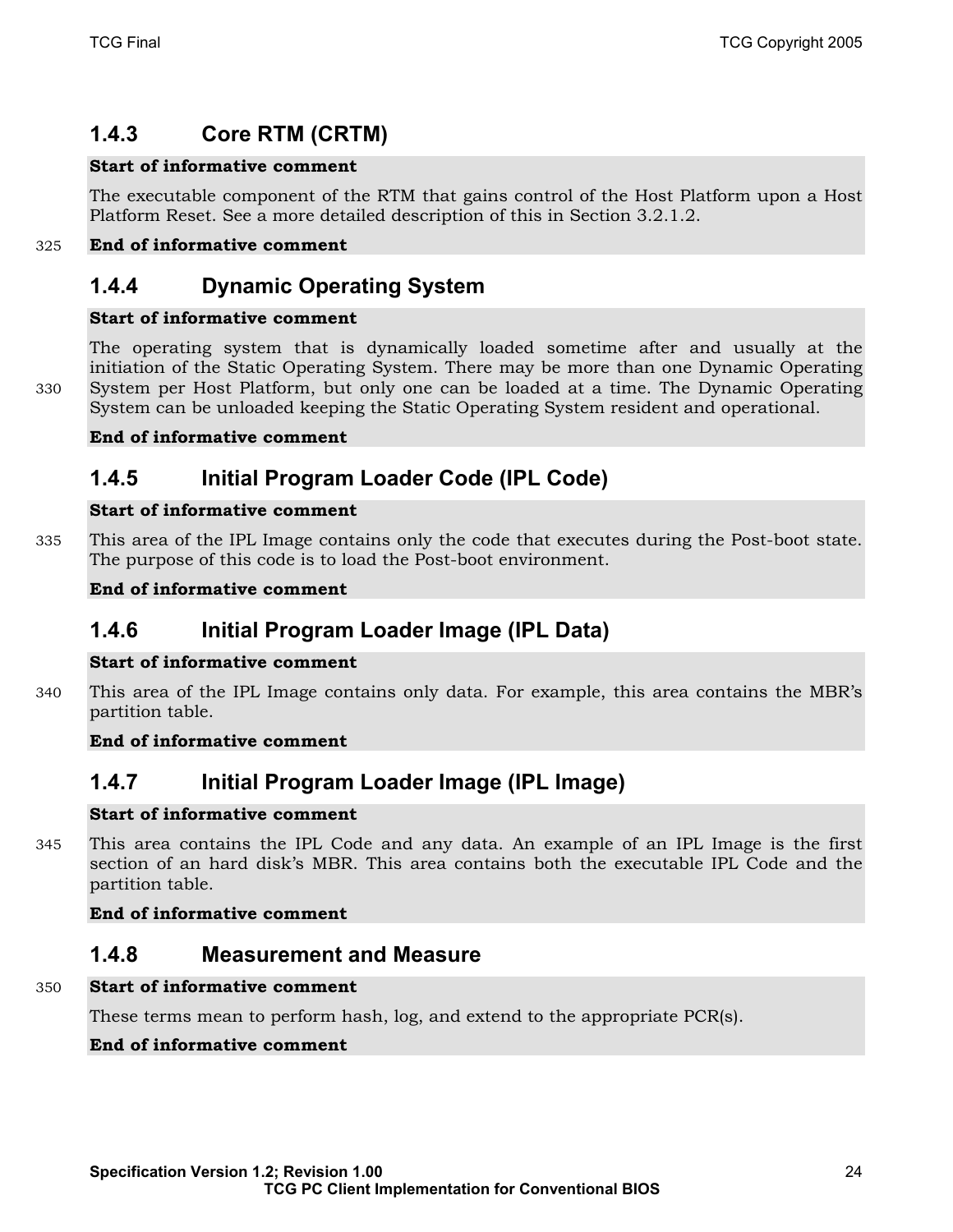### **1.4.9 Manufacturer**

#### **Start of informative comment**

355 The entity that makes and attests to the validity of a component. In this specification, unless otherwise noted, this refers to the maker of the TBB. Unless otherwise stated, this refers to the manufacturer of the motherboard.

#### **End of informative comment**

### **1.4.10 Motherboard**

#### 360 **Start of informative comment**

An entity that is supplied by the manufacturer which is comprised of the TBB and other components physically or logically attached and supplied by the manufacturer.

#### **End of informative comment**

# **1.4.11 Operating System Present State**

#### 365 **Start of informative comment**

The state of the system after the invocation of the first INT 19h or its equivalent. This may include operating system, PARTIES, diagnostics, etc. Contrast to *Pre-Operating System State*.

#### **End of informative comment**

### <sup>370</sup>**1.4.12 Pre-Operating System State**

#### **Start of informative comment**

The state of the system prior to the invocation of the INT 19h or its equivalent. Contrast to *Operating System Present State*.

#### **End of informative comment**

### <sup>375</sup>**1.4.13 Static Operating System**

#### **Start of informative comment**

The operating system that is loaded during the initial boot sequence of the platform from its platform reset. Typically, when the Static Operating System is unloaded, the platform performs a platform reset.

#### 380 **End of informative comment**

# **1.4.14 Trusted Building Block (TBB)**

#### **Start of informative comment**

The combination of the CRTM, TPM, connection of the CRTM to the motherboard, and the connection of the TPM to the motherboard. See Section 1.2.3.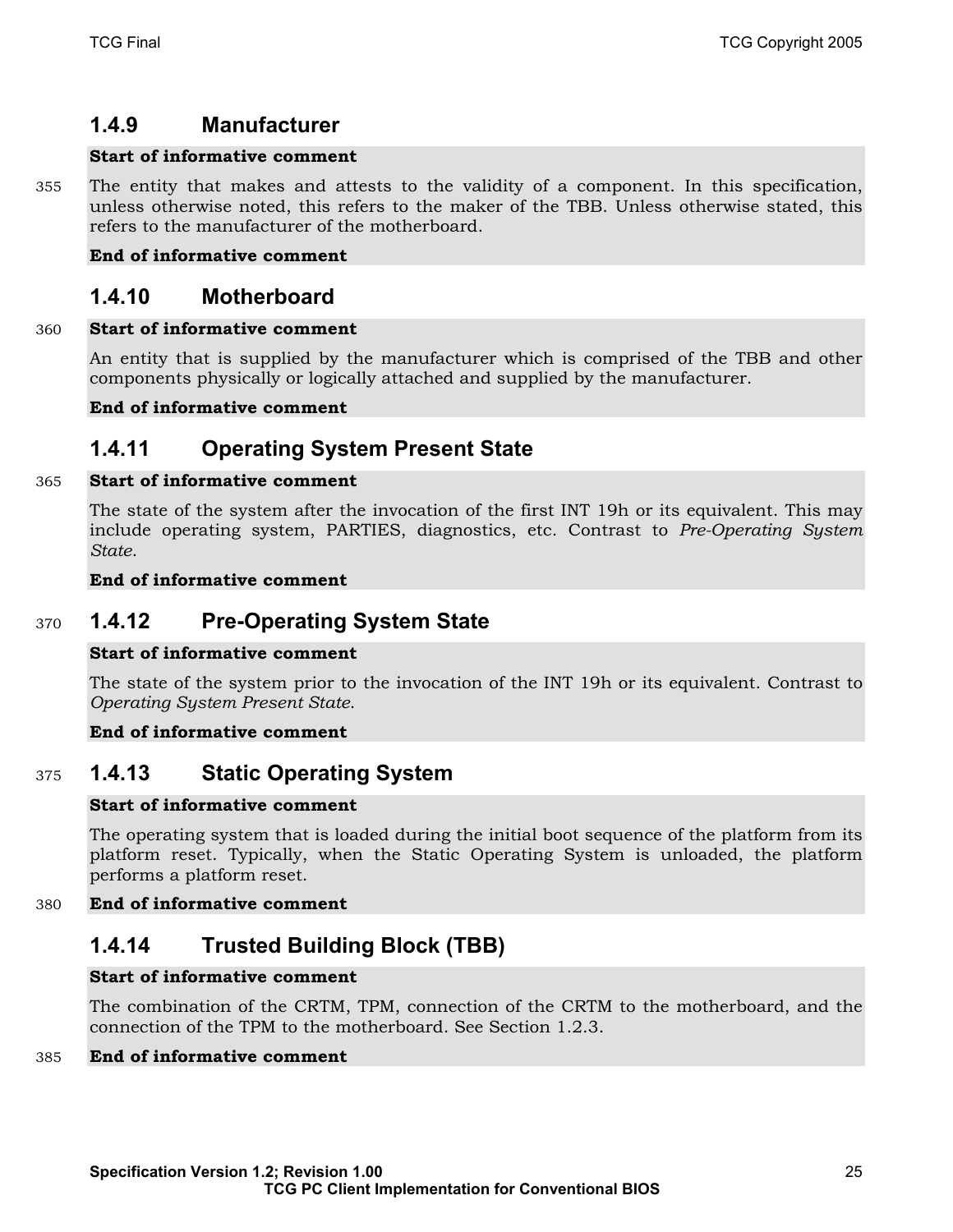# **1.5 TCG Specification Dependency and Naming**

The following TCG Specifications are referenced in this specification.

### **1.5.1 "This" Specification**

References to "this specification", unless contextually referencing a different antecedent, 390 refers to the informative and normative comments contained in this document. That is, *TCG PC Client Specific Implementation Specification for Conventional BIOS; For TCG, Version 1.2* as released."

This specification defines only functional aspects of the concepts and implementing a TPM, RTM, and other support features for a PC Client Platform. The definition of the security 395 mechanisms and the strength of those mechanisms are intentionally outside the scope of this specification.

# **1.5.2 TPM Interface Specification (TIS)**

The *TPM Interface Specification* (TIS) is considered the "companion" specification to this one. The TIS defines the interface to the TPM and how it is connected (i.e., which local Host 400 Platform bus). The target audience for the TIS is the TPM developers and all level of driver writers.

# **1.5.3 Protection Profile**

As stated above, this specification defines only functional behaviors. All security requirements including the necessary strength of those security requirements are defined in 405 a companion specification (the related TBB for Conventional BIOS Protection Profile).

## **1.5.4 TCG Architecture, Version 1.2**

#### **Start of informative comment**

Refers to the *TCG Architecture, Version 1.2* as released by the Trusted Computing Group. For the remainder of this document this shall be referred to as the TCG Architecture unless 410 otherwise noted.

#### **End of informative comment**

## **1.5.5 TCG Main Specification**

#### **Start of informative comment**

Refers to the *TCG TPM Main Specification, Version 1.2* as released. There are four parts to 415 this specification. Unless a specific part is referenced, this reference refers to all parts of the specification.

#### **End of informative comment**

## **1.5.6 TCG TSS Specification**

#### **Start of informative comment**

420 Refers to the *TCG TSS Specification, Version 1.2* as released.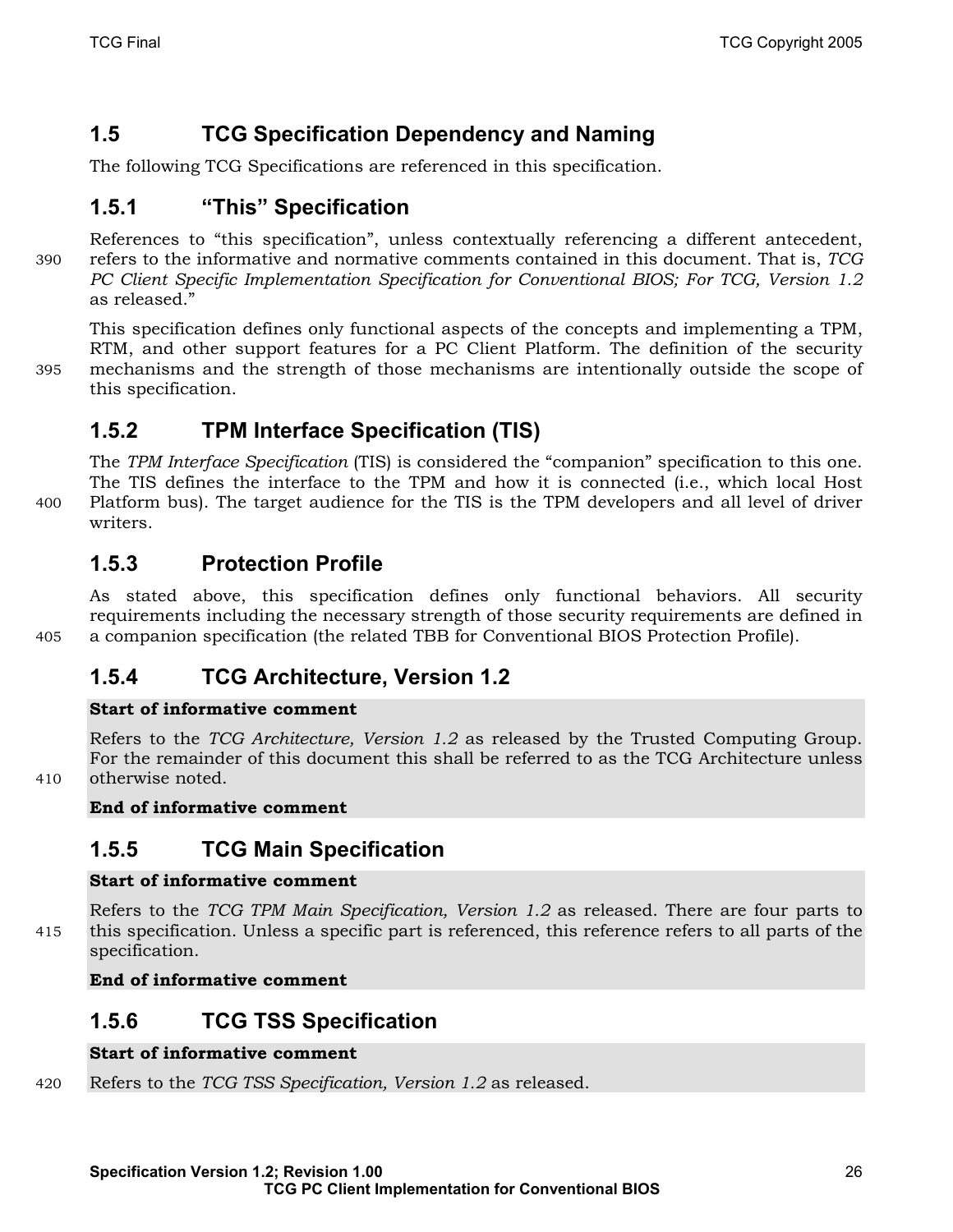#### **End of informative comment**

## **1.6 External Specifications**

This section lists references to external non-TCG specifications.

# **1.6.1 Plug and Play BIOS Specification**

425 Version 1.0A.

# **1.6.2 Advanced Configuration and Power Interface Specification**

Revision 2.0, July 27, 2000.

Referred to as "ACPI" in this specification.

# **1.6.3 BIOS Boot Specification**

430 Version 1.01, January 11, 1996.

# **1.6.4 Boot Integrity Services Application Programming Interface**

Version 1.0.

# **1.6.5 System Management BIOS Reference Specification**

Specification number dsp0134 at: http://www.dmtf.org/standards/published\_documents 435 Referred to as "SMBIOS" in this specification.

# **1.6.6 "El Torito" Bootable CD-ROM Format Specification**

Version 1.0, January 25, 1995.

## **1.6.7 Preboot Execution Environment (PXE) Specification**

Version 2.1.

# <sup>440</sup>**1.6.8 PARTIES (Protected Area Run Time Interface Extension Services)**

Working Draft, T13 D1367, Revision 3, September 30, 2000.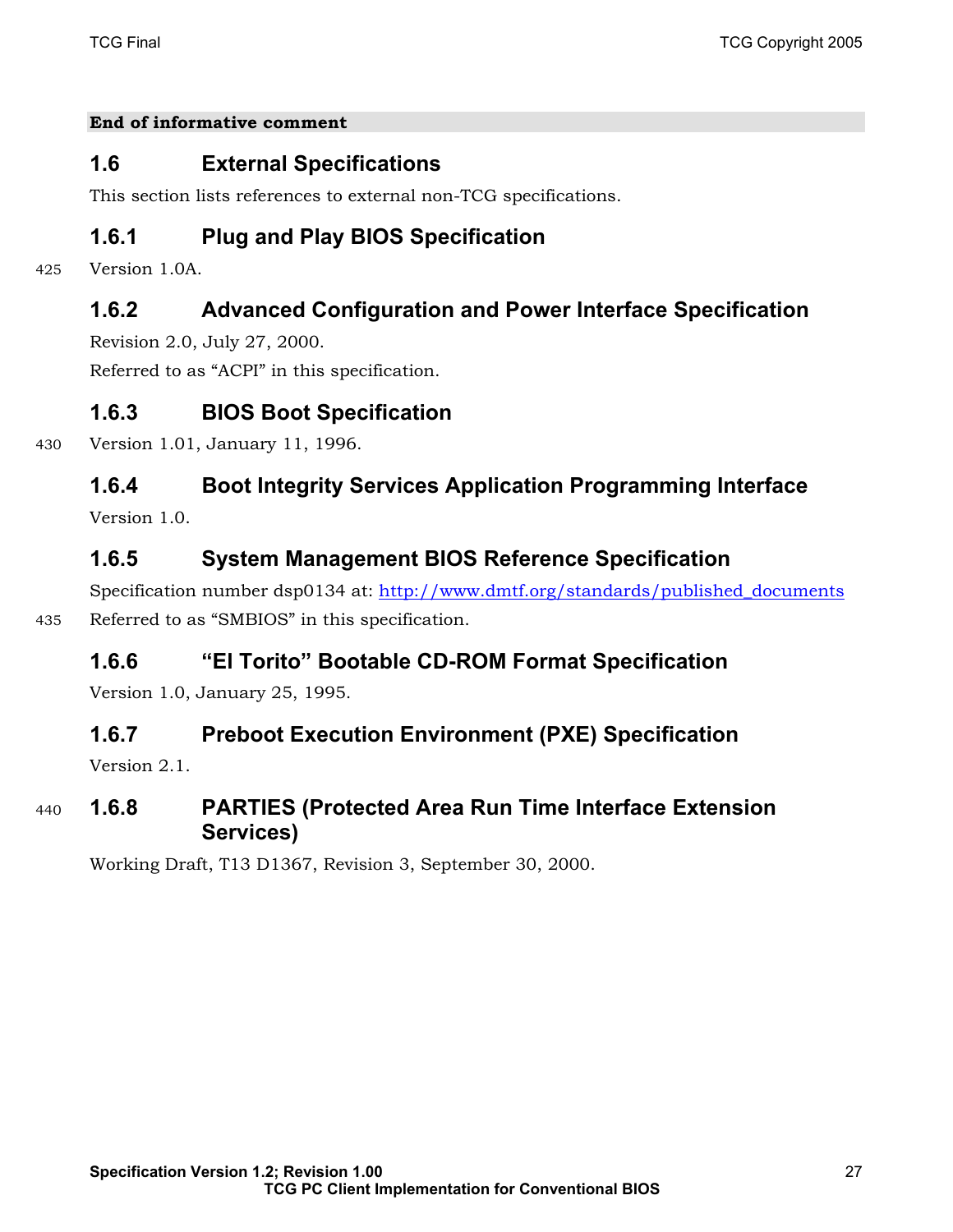# **2. Host Platform Setup and Configuration**

# **2.1 Pre-Operating System State ROM-based Setup**

445 If this utility changes any component that has been measured upon completion, this setup utility MUST perform a Host Platform Reset. This includes setup utilities provided by either the motherboard-based BIOS and Option ROMs.

Entry into this state MUST be measured as event "Entering ROM-based Setup".

## **2.2 Post-boot ROM-based Setup**

#### 450 **Start of informative comment**

This is ROM-based setup accessed via a keyboard hot-key during the post-boot state.

#### **End of informative comment**

The setup utility MUST NOT allow changes to the components of the Host Platform configuration that are already measured unless the Post-boot environment can measure the 455 event or the setup utility provides a mechanism to notify the Post-boot Operating System that a change occurred.

# **2.3 Reference Partition and Operating System-Based Utility**

A reference partition is defined as a component that is loaded and executed by the INT 19h or INT 18h handler. This is treated as IPL Code. The setup utility within the reference 460 partition MUST measure events that affect Host Platform configuration.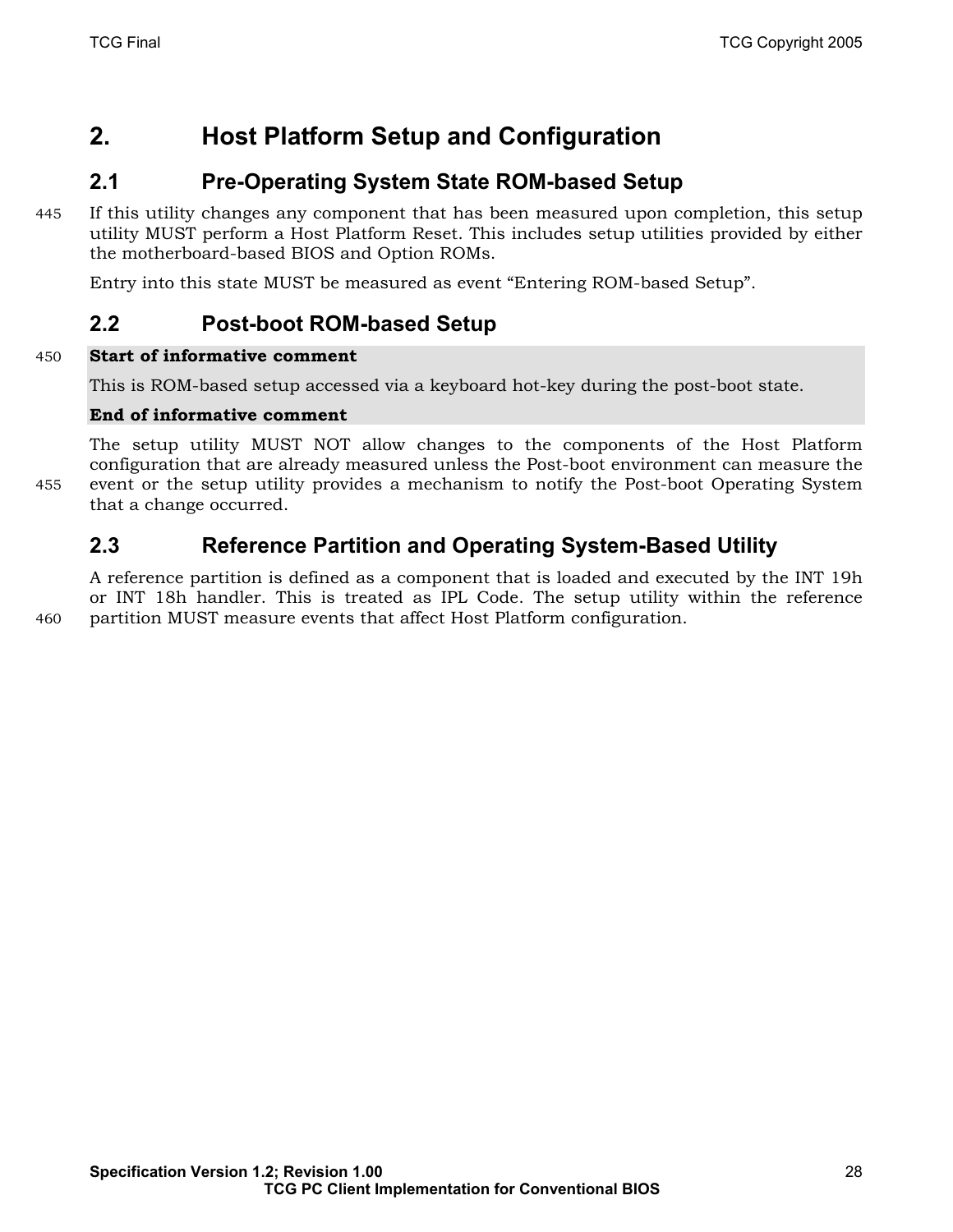# **3. Localities**

### **3.1 Summary**

#### **Start of informative comment**

#### **General definition of Locality:**

465 In TPM, Version 1.1, there was only one transitive trust chain and, therefore, only one RTM, i.e., the Host Platform's BIOS. The *TPM Main Specification,* Version 1.2 allows for the definition of multiple transitive trust chains. These transitive trust chains are identified using a concept called locality.

An RTM begins in a known and trusted privileged execution state and environment. This is 470 necessary to establish trust in an execution environment's transitive trust chain. Locality is a mechanism that associates an RTM (i.e., the root of a transitive trust chain) to a TPM.

Besides associating a locality with a specific RTM and a specific transitive trust chain, a locality is associated with a set of PCRs or other objects with the TPM (e.g., keys, NV storage, etc.). Thus, locality binds a specific execution environment to a specific set of PCRs 475 or other TPM objects. Locality also associates a command with its execution environment and to the execution environment's privilege level.

Localities may be grouped with a set of localities associated with a single transitive trust chain. These localities may be hierarchical with some being associated with higher privileged level or execution environments than the others within the set.

- 480 The reset mechanism for an RTM must provide the equivalent to access control over the entities within the platform that have access to the PCRs (and other TPM objects) associated transitive trust chain. These associated PCRs and other TPM objects are all defined by the platform specific specification (this set of specifications).
- It is important to consider that the TPM itself provides no access control between the 485 execution environment and locality; therefore, locality's access control point is outside the TPM. The TPM, therefore, assumes that the expression of any locality is from the associated execution environment.

There is no requirement for a platform's architecture to support more than one locality. It is, however, meaningless to speak of locality on a platform that contains only one – as the 490 one is always implied. However, on platforms that contain more than one, it is significant to indicate which locality is being used or reference. In the PC Client, there are two sets of localities: Locality 0 and Locality 1-4. There is a hierarchy within the locality set 1-4, therefore, four privilege levels; but Locality 0 has no other localities associated with it; therefore, there are is only one privileged level associated with Locality 0.

495 This section provides an overall view of the PCRs and their relationship to each transitive trust chain. The normative and detailed description of the various PCR attributes is defined in the *PC Client TPM Interface Specification*.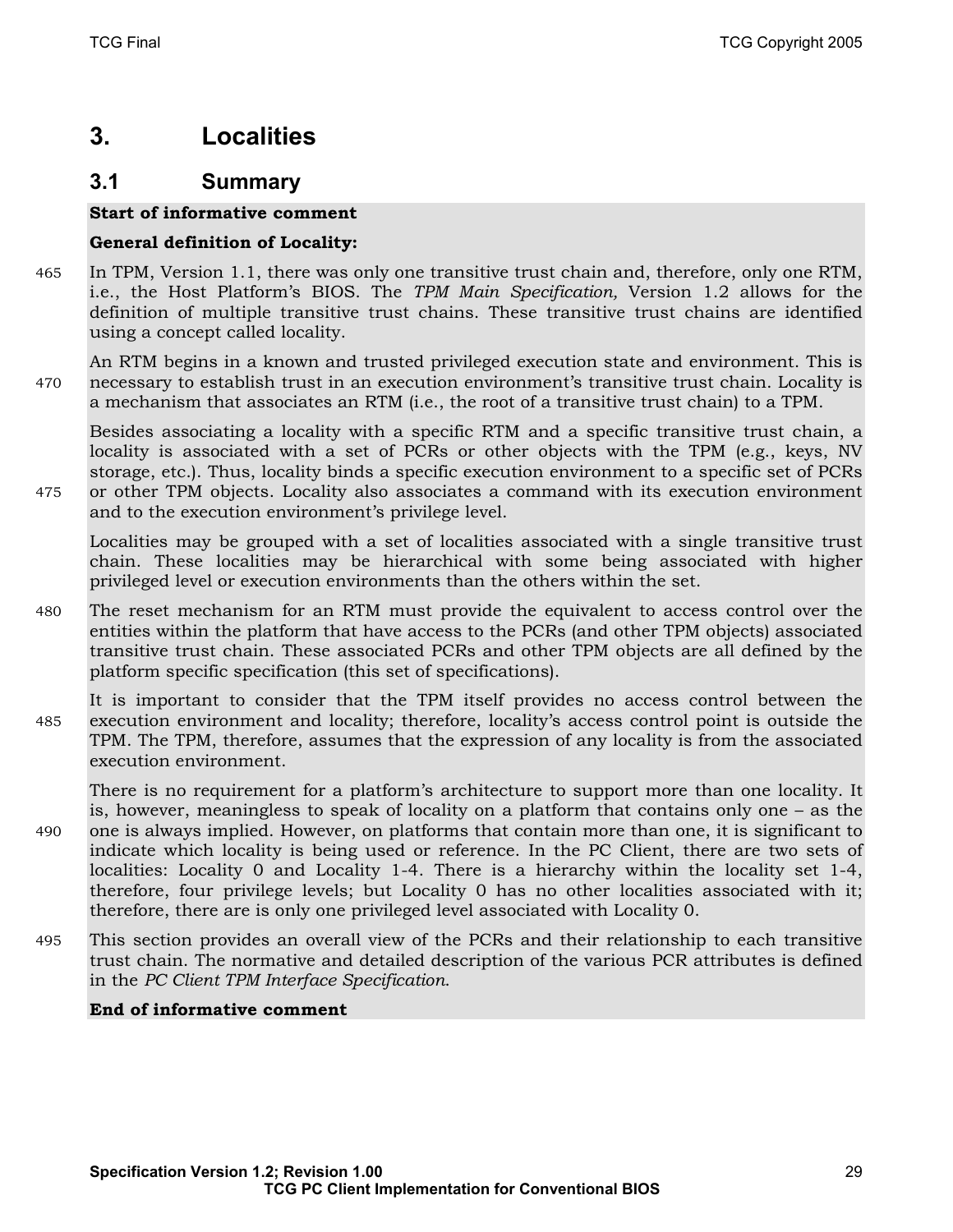Table 1 is a summary of the Locality usages.

| ۰<br>×<br>۰.<br>I<br>۰.<br>M.<br>۰.<br>×<br>v<br>v<br>۰, |
|----------------------------------------------------------|
|----------------------------------------------------------|

| Locality       | <b>Entity in Control</b>                             | PCRs that can be Reset by<br>the Locality | <b>PCRs that can be Extended</b><br>by this Locality |
|----------------|------------------------------------------------------|-------------------------------------------|------------------------------------------------------|
| Any            | Any Software                                         | 16.23                                     | 16.23                                                |
| 0              | <b>Static CRTM</b><br><b>Static Operating System</b> | None                                      | $0 - 15$                                             |
|                | <b>Dynamic Operating System</b>                      | None                                      | 20                                                   |
| $\overline{2}$ | <b>Dynamic Operating System</b>                      | 20, 21, 22                                | 17, 18, 19, 20, 21, 22                               |
| 3              | An auxiliary level of a trusted<br>component         | None                                      | 17, 18, 19, 20                                       |
|                | Dynamic CRTM                                         | 17, 18, 19, 20                            | 17, 18                                               |

500 **Table 1: Locality Usage** 

## **3.2 Static Locality**

### **3.2.1 Concepts**

This locality provides the root of trust for the components of the Host Platform as they are initialized from the Host Platform's reset. This is the default RTM for all components.

505 This space is intended to be used by all operations not within the Dynamic chain of trust or the Dynamic Operating System. This can occur before, during, or after the invocation of the Trusted Operating System (T/OS). Locality 0 transports a command to the TPM without any locality modification. PCR register modifications, uses or commands that require locality must not execute when presented using Locality 0. There must also be a new memory-510 mapped port defined for Locality 0.

As part of Locality 0 is Locality Legacy (i.e., using the legacy I/O port). This space is the same as Locality 0 from a PCR/TPM permission perspective, but is separate on the LPC bus. When any activeLocality bit is set, cycles on the legacy I/O port are aborted.

## **3.2.1.1 Initial TBB Control and Host Platform Reset**

515 Upon Host Platform Reset, the CRTM MUST have control of the TBB. At this time, the localityModifier MUST be 0.

# **3.2.1.2 Static Core RTM (S-CRTM)**

The Core Root of Trust for Measurement (CRTM) MUST be an immutable portion of the Host Platform's initialization code that executes upon a Host Platform Reset. The Host Platform's 520 execution MUST begin at the CRTM upon any Host Platform Reset.

The trust in the Host Platform is based on this component. The trust in all measurements is based on the integrity of this component.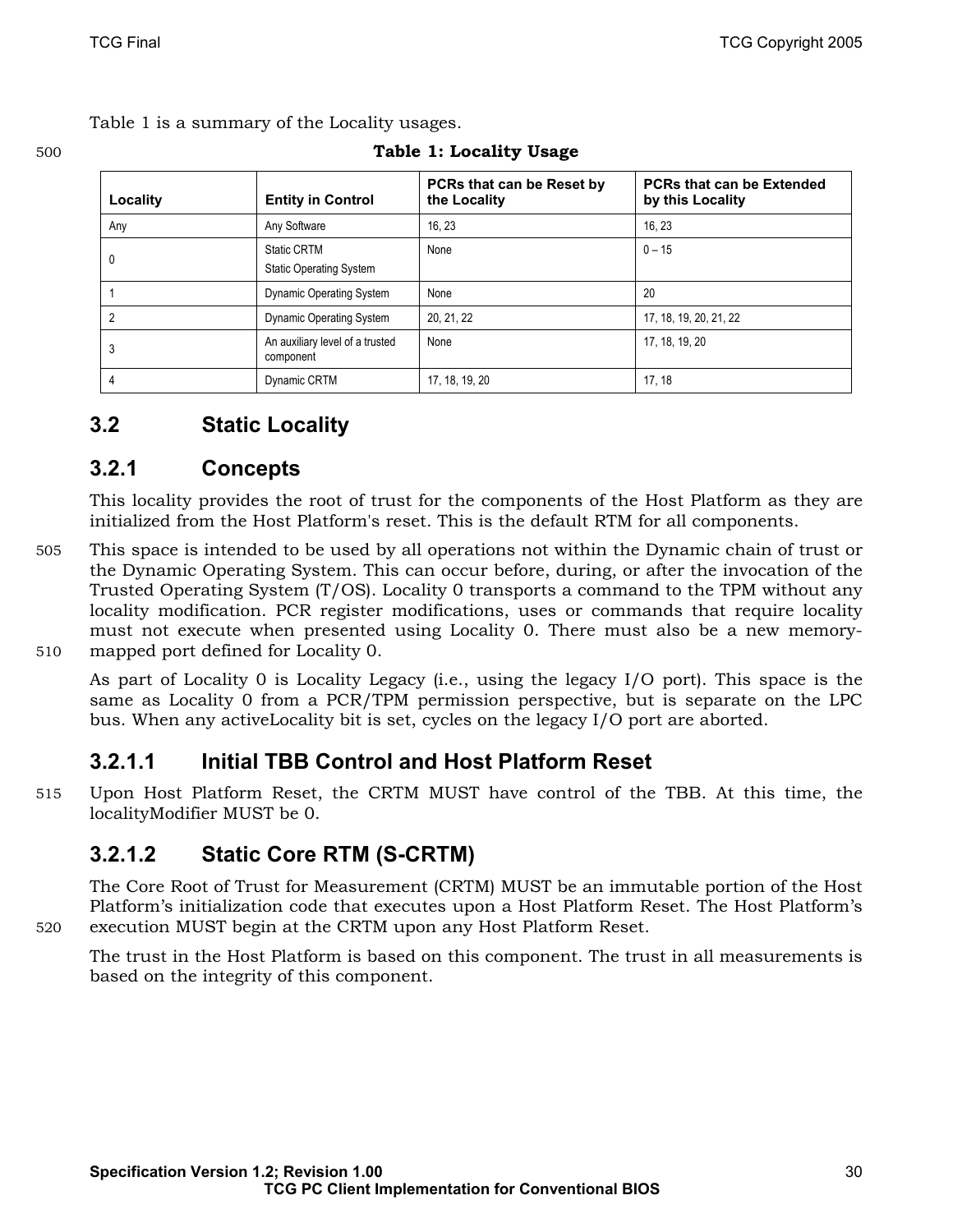Currently, in a PC, there are at least two types of CRTM architectures:

1. CRTM is the BIOS Boot Block.

#### 525 **Start of informative comment**

In this architecture the BIOS is composed of a BIOS Boot Block and a POST BIOS. Each of these are independent components and each can be updated independent of the other. In this architecture, the BIOS Boot Block is the CRTM while the POST BIOS is not, but is a measured component of the Chain of Trust.

#### 530 **End of informative comment**

The manufacturer MUST control the update, modification, and maintenance of the BIOS Boot Block component, while either the manufacturer or a third-party supplier may update, modify, or maintain the POST BIOS component. If there are multiple execution points for the BIOS Boot Block, they must all be within the CRTM.

535 2. CRTM is the entire BIOS.

#### **Start of informative comment**

In this architecture, the BIOS is composed of a single atomic entity. The entire BIOS is updated, modified, or maintained as a single component. In this architecture, the entire BIOS is the CRTM.

#### 540 **End of informative comment**

The manufacturer MUST control the update, modification, and maintenance of the entire BIOS.

# **3.2.1.3 Transferring Control**

Prior to transferring control to another entity within Locality 0, an executing entity MUST 545 measure the entity to which it will transfer control.

# **3.2.2 Integrity Collection and Reporting**

#### **Start of informative comment**

**End of informative comment** 

The Static PCRs are divided into two primary sets. The first set is designated for the Host Platform's Pre-Operating System State (PCR[0-7]) and the other designated for the Host 550 Platform's Static Operating System Present State (PCR[8-15]). The Static Pre-Operating System State's PCRs provide the Host Platform's initial chain of trust starting from Host Platform Reset. These establish chain of trust from the S-CRTM through the operating system's IPL Code. The definition of the Static Operating System Present State's PCRs are outside the scope of this specification and is the purview of either the specific operating 555 system provider or a TCG operating system-specific specification, if one exists.

- 1. The S-CRTM MUST be designed to perform integrity measurements of the Host Platform's Pre-Operating System State per the following sections.
- 2. This feature MAY be available on the Host Platform upon delivery to the Owner or MAY 560 be made available to the Owner using a method provided by the Host Platform manufacturer. The Host Platform Certificate SHOULD indicate in which condition (i.e., pre-installed or updated) the Host Platform was delivered.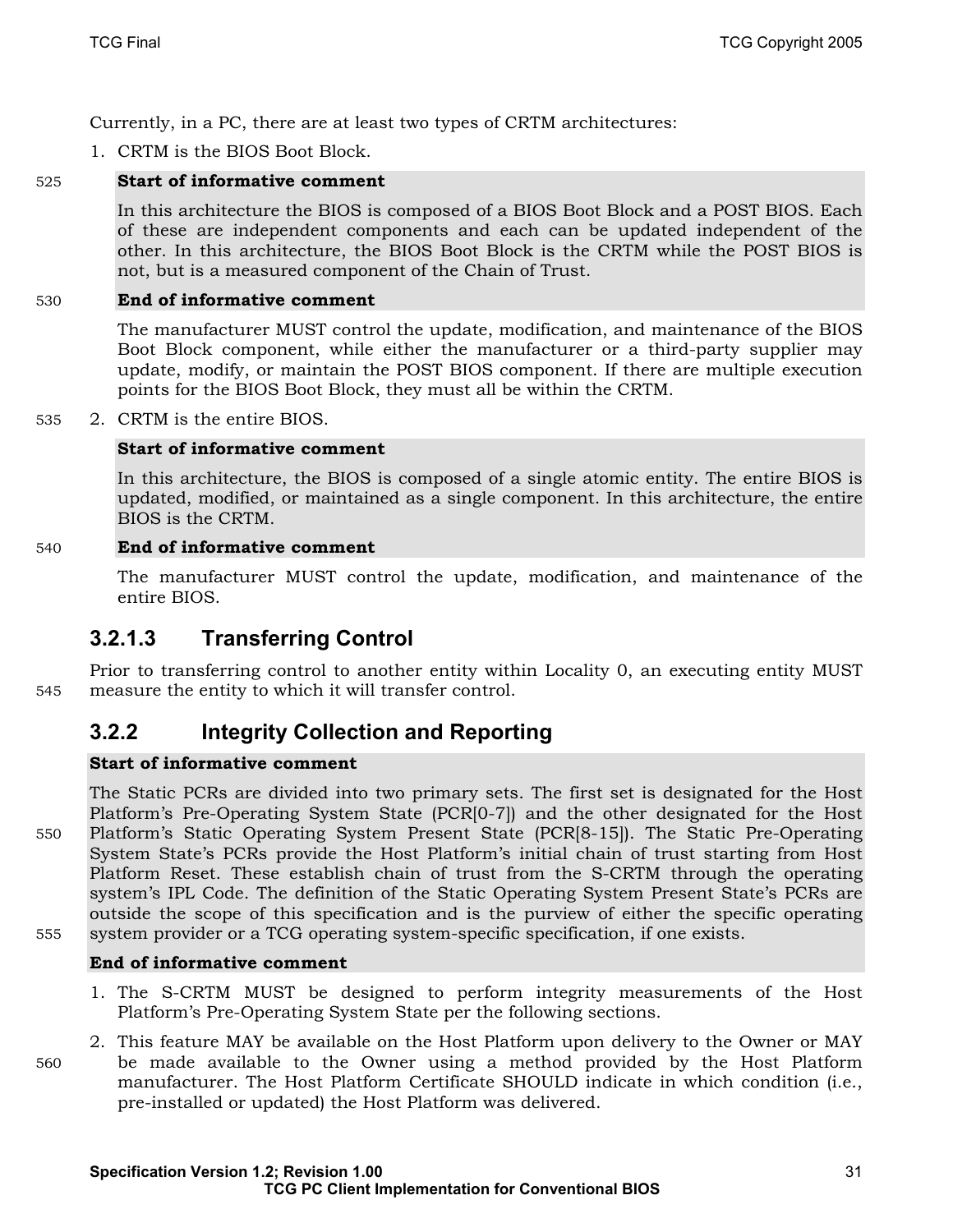- 3. The Host Platform MAY provide a method for the Owner or Operator to disable these measurements.
- 565 4. Integrity measurements by the S-CRTM into PCR [0-7] MUST be done only while the Host Platform is in the Pre-Operating System State after starting from an S4 or S5 state; integrity measurements of the Pre-Operating System State MUST NOT be done to the PCRs allocated to the Operating System Present State. Any Host Platform configuration change that occurs after the Host Platform transfers control to the Operating System 570 Present State, or while resuming from other power states, is the purview of the Operating System Present State and measurement of those events MUST be done to the PCRs allocated to the Operating System Present State.
	- 5. If the TPM is deactivated, events (including EV\_SEPARATOR) MUST NOT be logged into the event log.
- 575 6. If the capability to measure is either not installed or is disabled by the Host Platform Owner: Events other than EV\_SEPARATOR MUST NOT be logged into the event log. However, the event EV\_SEPARATOR MUST be measured into all Pre-Operating System State's PCRs as specified in Section 8.2.3. The event field for the EV\_SEPARATOR event MUST be NULL.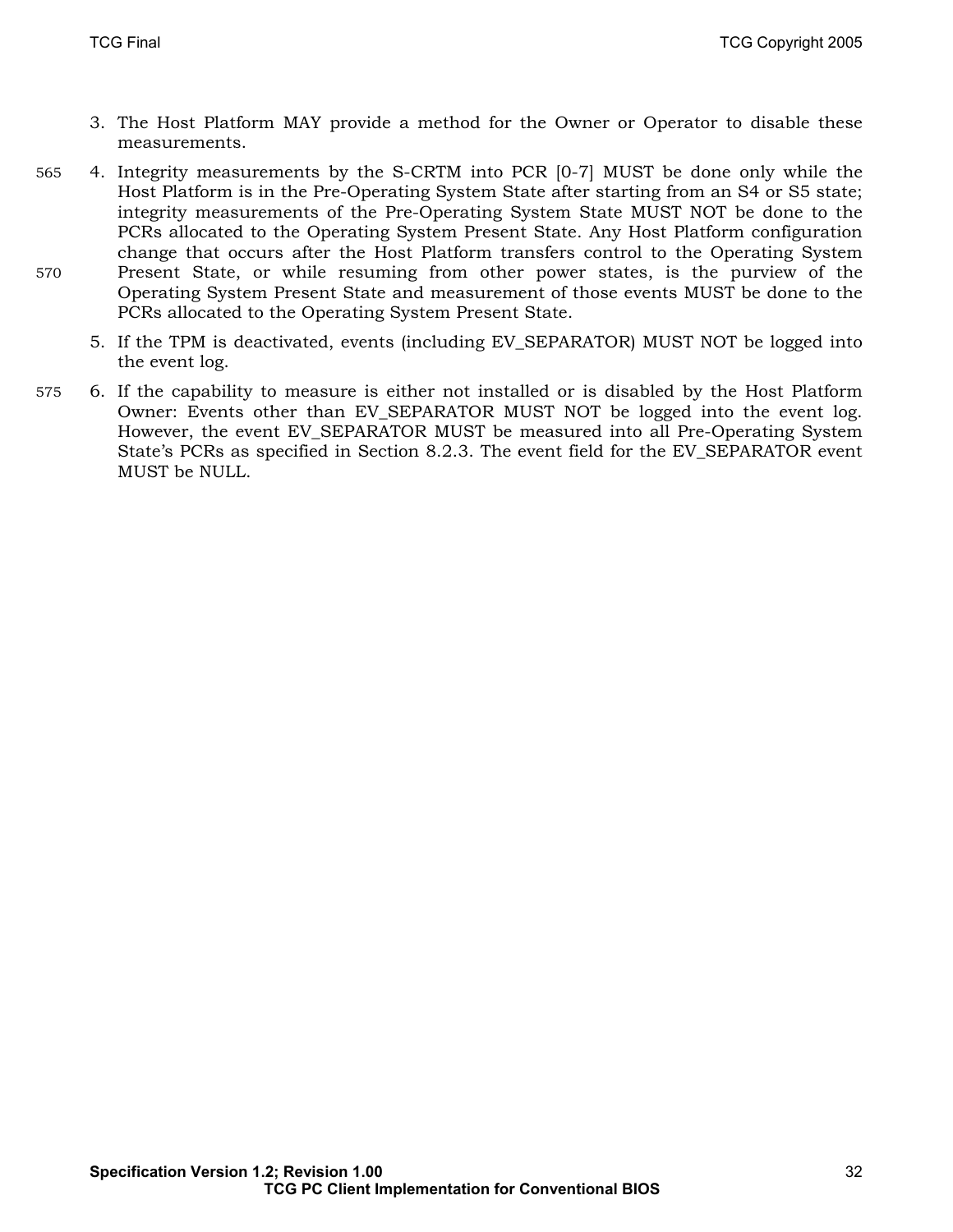# <sup>580</sup>**3.2.3 PCR Usage**

### **Start of informative comment**

PCR[0:7] represent the Host Platform's static RTM; therefore, all the PCRs associated with Locality 0 are resettable only upon Host Platform Reset.

- This section defines the PCR assignments used for boot time integrity metrics and the 585 methodology for collecting the metrics. The first eight PCRs are defined for use within the Pre-Operating System State. (PCR[4] containing the measurement of the transition code between the Pre-Operating System State and the Operating System Present State.) Throughout the BIOS boot process a log of all executable code is created and extended into PCRs as described in Table 2.
- 590 Each time a PCR is extended, a log entry is made in the TCG Event Log. This allows a Challenger to see how the final PCR digests were built.

### **End of informative comment**

Table 2 summarizes the defined PCR usage.

| <b>PCR Index</b> | <b>PCR Usage</b>                                              |
|------------------|---------------------------------------------------------------|
| 0                | CRTM, BIOS, and Host Platform Extensions                      |
|                  | Host Platform Configuration                                   |
| $\overline{2}$   | Option ROM Code                                               |
| 3                | Option ROM Configuration and Data                             |
| 4                | IPL Code (usually the MBR)                                    |
| 5                | IPL Code Configuration and Data (for use by the IPL Code)     |
| 6                | <b>State Transition and Wake Events</b>                       |
|                  | Host Platform Manufacturer Control                            |
| $8 - 15$         | Defined for use by the Static Operating System. Host Platform |

#### **Table 2: PCR Usage**

# <sup>595</sup>**3.2.3.1 PCR[0] – CRTM, POST BIOS, and Embedded Option ROMs**

### **Start of informative comment**

The CRTM may measure itself to PCR[0] and must measure to PCR[0] any portion of the POST BIOS, including manufacturer-controlled embedded Option ROMs, Host Platform firmware, etc., that are provided as part of the motherboard. Only executable code is logged. 600 Configuration data such as ESCD should not be measured as part of this PCR.

All these components and any update to them are under the control of the manufacturer or its agent.

If, for any reason, a measurement cannot be made to this PCR, none of the following PCR values can be trusted and, therefore, are outside the chain of trust. It is, therefore, 605 necessary to invalidate all Host Platform PCRs.

Because the measurement of the POST is typically done within a resource constrained environment (i.e., the S-CRTM, likely the BIOS Boot Block), the event log corresponding to the extend event cannot be created at the time the TPM\_Extend is performed. It is acceptable to have the POST generate the corresponding event log entry, reconstructing it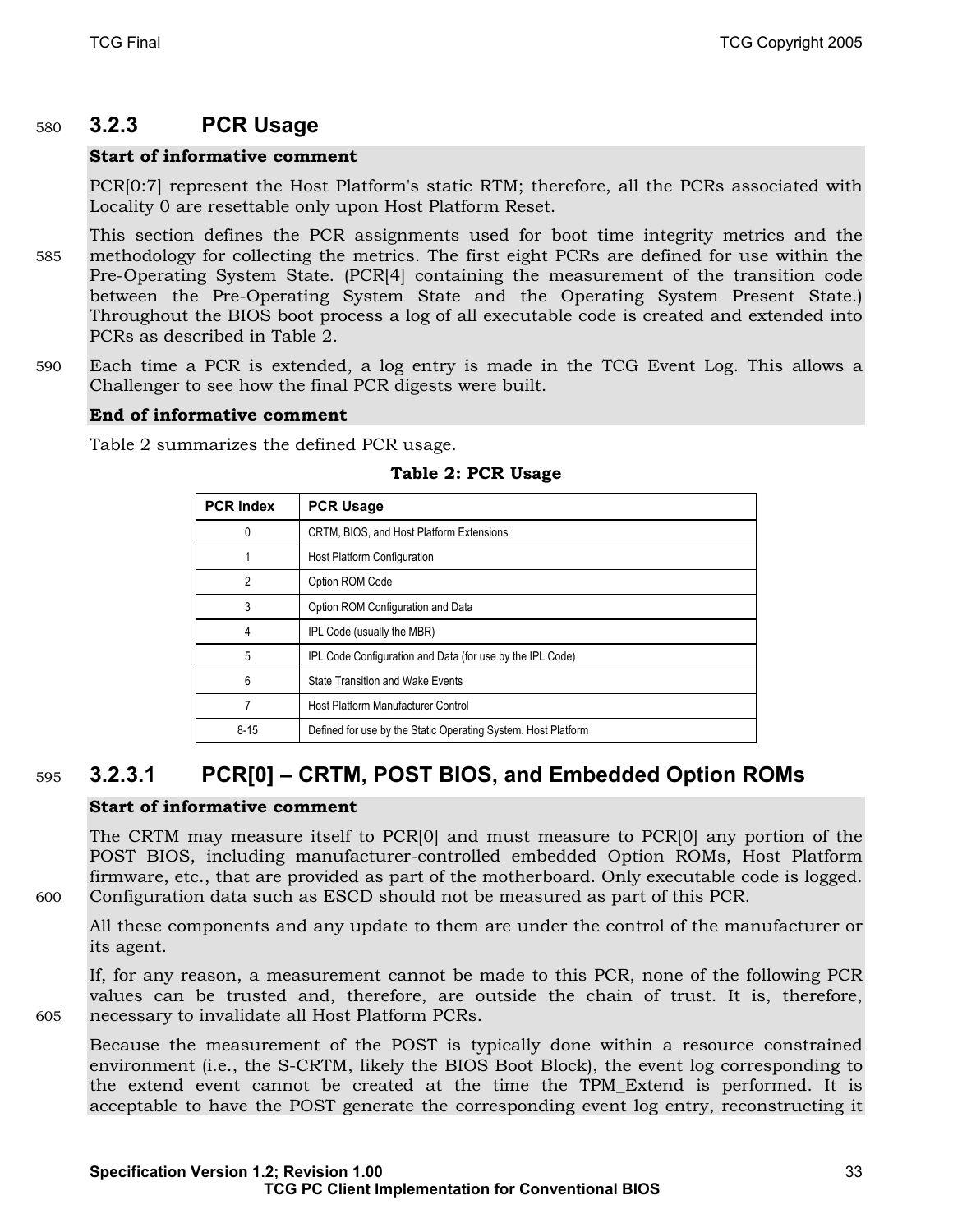610 from information (i.e., the value that was extended) passed to it from the BIOS Boot Block. If this procedure is used, the POST must be sure the entries within the event log are properly sequenced, i.e., represent same order as the sequence of TPM\_Extend operations.

#### **Measurement of Non-host Platforms**

If a Non-host Platform cannot be reliably detected by the BIOS and measured into PCR[0], 615 the existence of that Non-host Platform should be indicated in the Host Platform Certificate.

#### **Design Consideration and Distinctions Between PCR[0], PCR[2], and PCR[4]**

PCR[0] typically represents a more consistent view of the Host Platform between boot cycles. This allows Attestation and Sealed Storage policies to be defined as those using the less changeable components of the transitive trust chain. This PCR contains the components 620 provided by the Host Platform manufacturer; therefore, the verifier or the entity performing the seal operation can choose to seal to only those components provided and updated by the Host Platform's manufacturer. This is also the reason embedded Option ROM binaries are measured into PCR[0], as well, thus providing this same consistent view of the platform regardless of user selected options.

625 PCR[2] is intended to represent a more "user" configurable environment where the user has the ability to alter the components that are measured into PCR[2]. This is typically done by adding adapter cards, etc., into "user" accessible PCI or other slots.

PCR[4] is intended to represent the entity that manages the transition between the platform's Pre-Operating System Start and the Operating System Present State. This PCR, 630 along with PCR[5], identifies the initial operating system loader.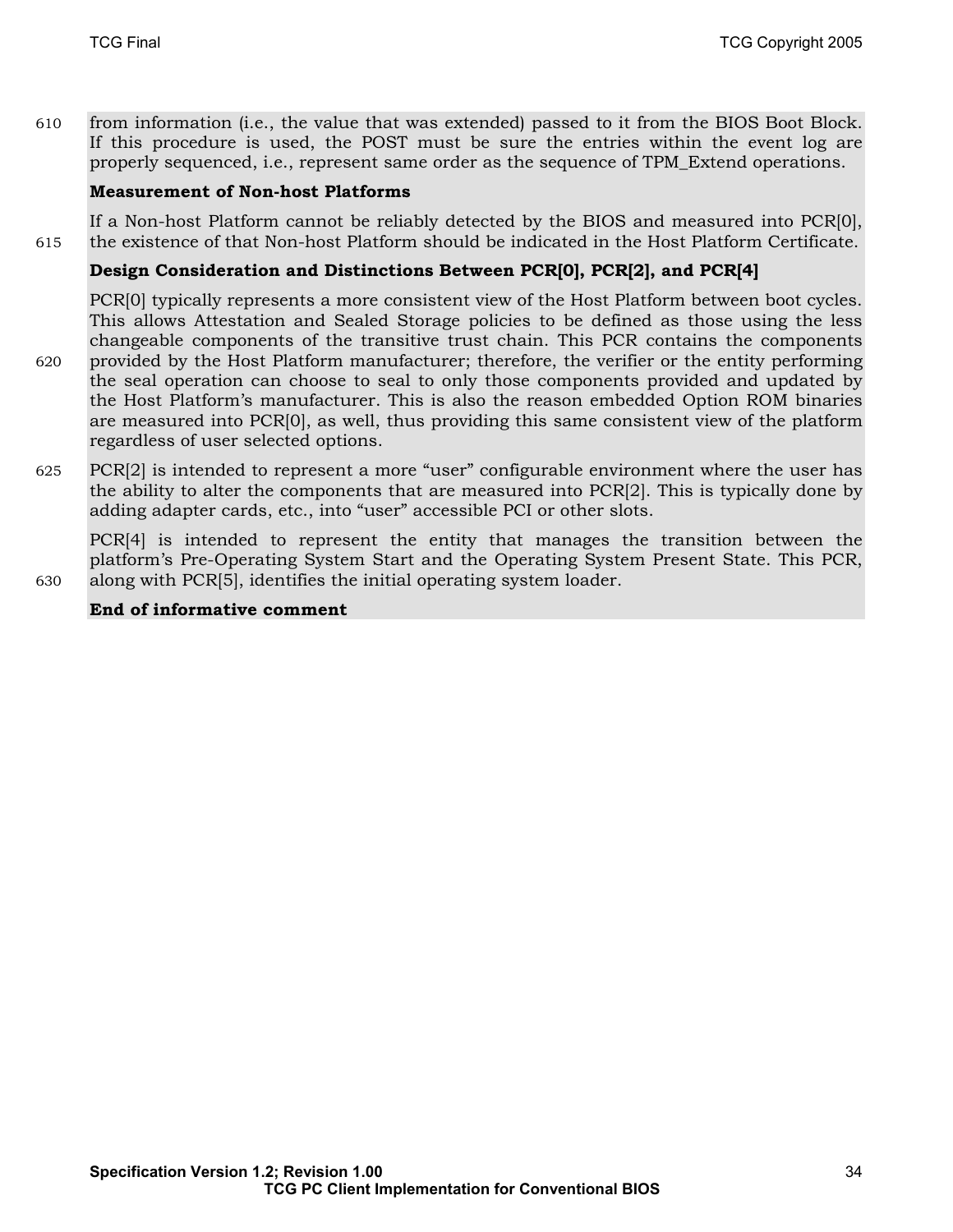#### **Entities that MUST be Measured:**

- 1. The S-CRTM's version identifier.
- 2. All Host Platform firmware physically bound to the motherboard which is executed by 635 the Host Platform's CPU(s) and is part of the Host Platform's Transitive Trust Chain. This includes, but not necessarily limited to, the following:
	- a. POST code
	- b. Embedded SMM code and the code that sets it up
	- 3. ACPI Flash data prior to any modifications.
- 640 4. BIS code (excluding the BIS Certificate).
	- 5. Manufacturer-controlled embedded Option ROMs as a binary image.
		- a. These are embedded Option ROMs. Their release and update is controlled by the Host Platform manufacturer.
	- 6. The BIOS MUST attempt to detect and measure the presence of any Non-host Platform.
- 645 If the BIOS detects the presence of a Non-host Platform, it MUST measure relevant information about its presence such as type, version, etc., into PCR[0] using event EV\_NONHOST\_INFO.

#### **Entities that MAY be Measured:**

- 1. The S-CRTM itself.
- 650 2. Any other code or information that is relevant to the S-CRTM, POST BIOS, or Host Platform Extensions.
	- 3. Components within Non-host Platforms (e.g., firmware not intended to be executed by the Host Platform's CPU) that are not part of the Host Platform's Transitive Trust Chain but may affect the trust of the Host Platform or System.

#### 655 **Entities that SHOULD NOT be Measured:**

1. Changes to the user setup configuration SHOULD NOT be measured into PCR[0].

#### **Error condition:**

If the measurement of the CRTM, POST BIOS, and embedded Option ROMs cannot be made, the CRTM MUST be capped by measuring the value 01h to each PCR[0-7]. If this 660 cannot occur, the Host Platform SHOULD take any necessary action to notify the Host Platform's administrator, user, and operator along with transitioning into a "fail-safe" mode.

#### **Method for Measurement for a Compound BIOS:**

The CRTM performs these measurements as follows:

- 1. Log the CRTM's version identifier.
- 665 2. Measure the code to which the CRTM is transferring control.

The POST BIOS may need to reconstruct events that could not be recorded in the event log due to the unavailability of memory. If it does so, it places this information into the Event Log and MUST NOT extend PCR[0] with this reconstructed information.

3. The remaining measurements MAY be performed in any order.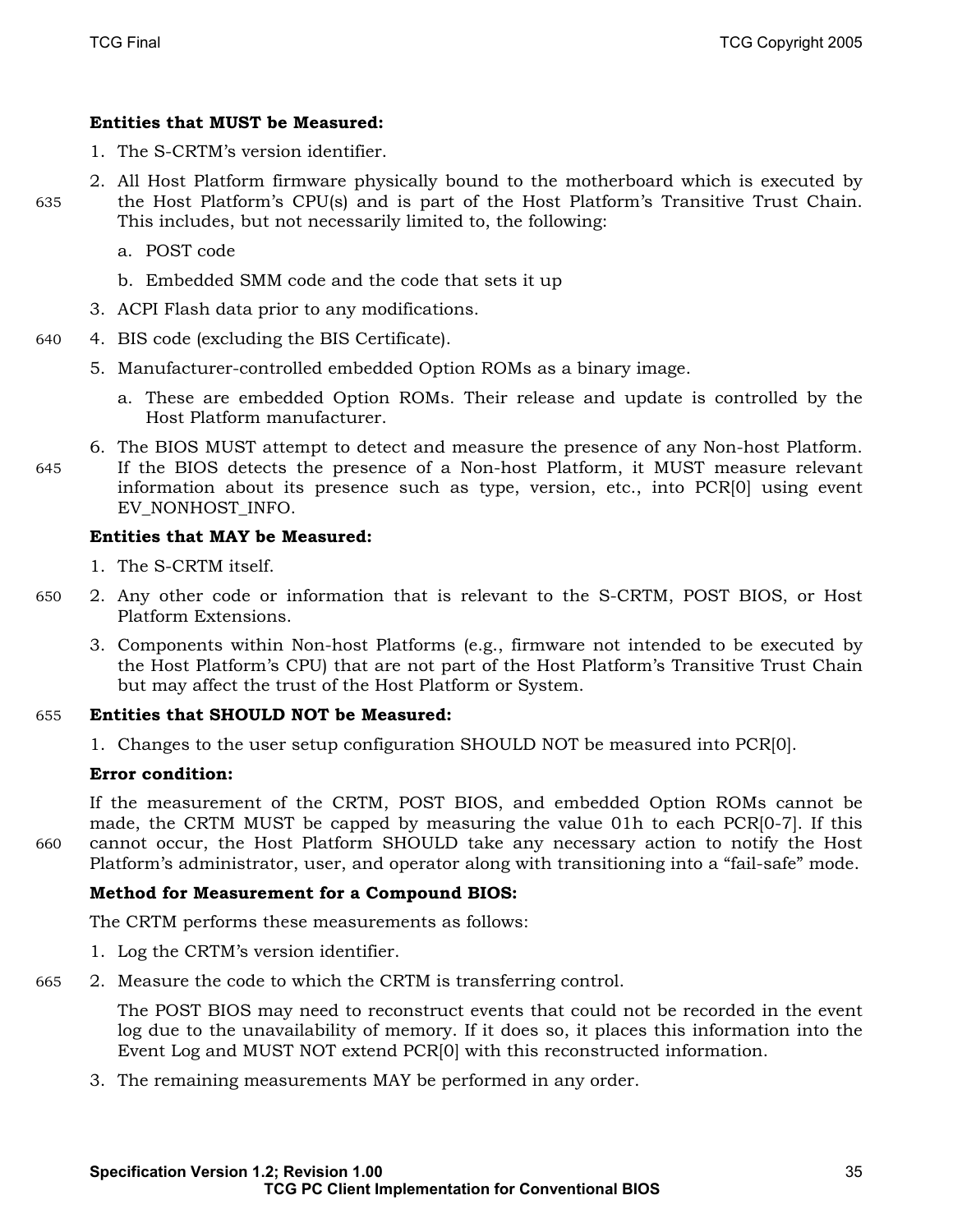#### 670 **Method for Measurement for an Integrated BIOS:**

The CRTM performs these measurements as follows:

- 1. Log the S-CRTM's version identifier.
- 2. The S-CRTM measures the remainder of the BIOS firmware.

# **3.2.3.2 PCR[1] – Host Platform Configuration**

#### 675 **Start of informative comment**

Information about the configuration of the motherboard including hardware components and how they are configured is measured to PCR[1].

The BIS Certificate may contain information that is privacy sensitive; thus exclusion of the BIS Certificate is allowed.

680 The method and policy of disabling measurements is manufacturer specified.

#### **End of informative comment**

#### **Entities that MUST be Measured:**

The following entities MUST always be measured. These MUST NOT be disabled:

- 1. If the BIOS loads a CPU microcode update, it is measured.
- 685 2. The Host Platform Configuration event EV\_PLATFORM\_CONFIG\_FLAGS MUST be measured.

#### **Entities that MAY be Measured**

The following entities MAY be measured. Even if measurement of these entities is provided by the BIOS, the BIOS MAY allow the Owner to Disable measurement of them.

- 690 1. BIS Certificate.
	- 2. POST BIOS-Based ROM strings.
	- 3. Table of Devices.

This allows the BIOS to measure the list of devices attached to the Host Platform. Examples of this include PCI devices, onboard Video adapters, etc. Because of the wide 695 variance of Host Platform architectures, the actual format of the data providing this information is left to the Host Platform manufacturer. It is left to the challenger to discover the format of this data. It could, for example, reference the Host Platform Certificate, and then contact the Host Platform manufacturer to obtain this information. This data is encapsulated within the structure defined in Section 10.4.2.3.13. The BIOS

- 700 MAY create multiple entries of this event or MAY choose to encapsulate all the data into a single entry.
	- a. All PCI devices: both embedded and add-in cards.
	- b. Onboard Video Adapter.
	- c. Others as defined by the Host Platform manufacturer.
- 705 4. ESCD, CMOS, and other NVRAM data.
	- 5. SMBIOS structures.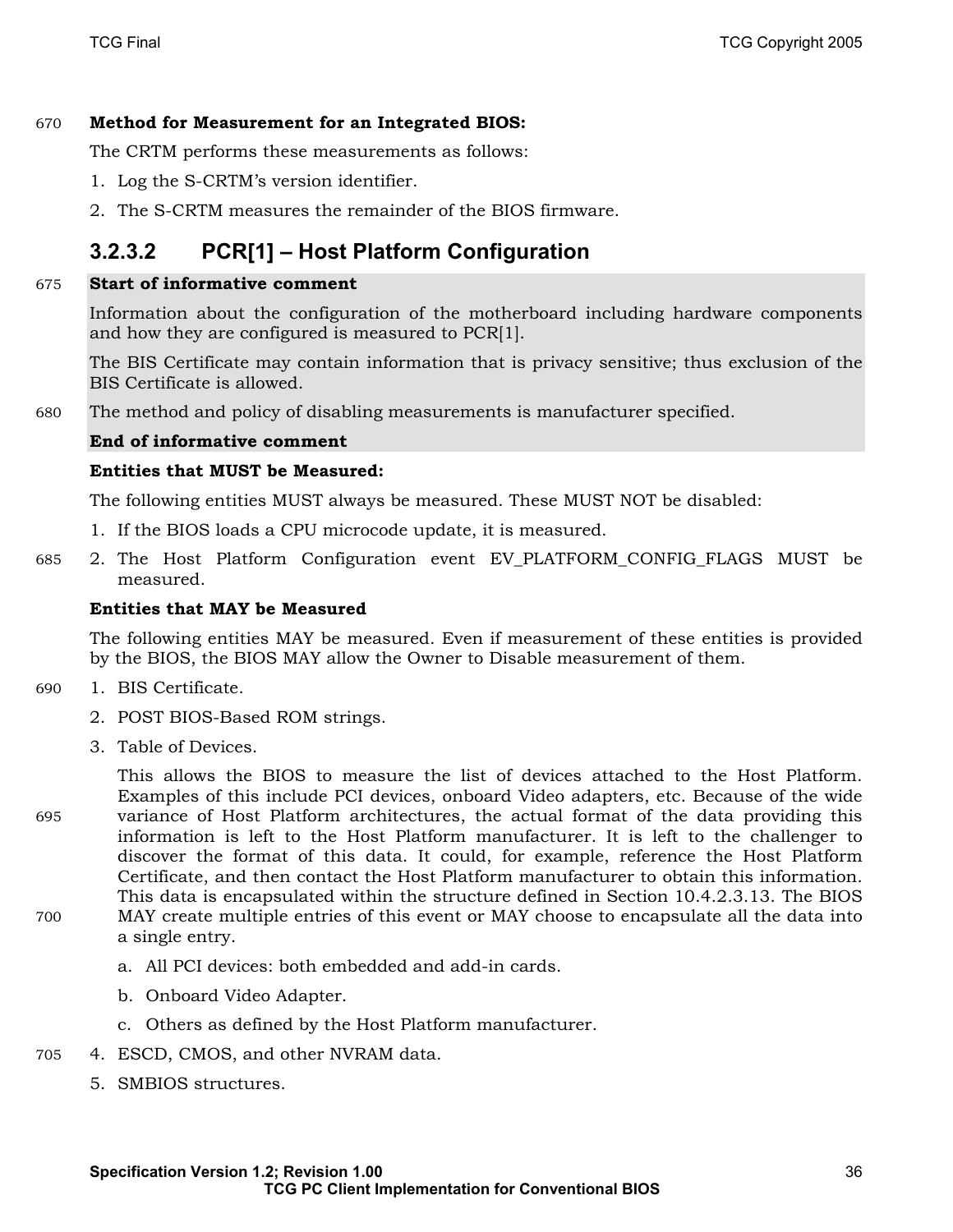### **Entities that MUST NOT be Measured**

- 1. Values and registers that are automatically updated (e.g., clocks).
- 2. System unique information such as asset, serial numbers, etc.

### 710 **Passwords**

### **Method for Measurement:**

The BIOS performs these measurements as follows:

1. The entities specified in this PCR MAY be measured in any order deemed appropriate by the implementer. Where possible, these measurements SHOULD occur prior to 715 measuring Option ROMs.

# **3.2.3.3 PCR[2] – Option ROM Code**

#### **Start of informative comment**

Option ROMs contained on Non-host Platform adapters are measured by the BIOS to PCR[2]. There may be two portions of Option ROMs: visible and hidden. Each is measured 720 and logged to PCR[2].

### **Visible Portion**

The portion of the Option ROM that is visible to the BIOS MUST be measured by the BIOS.

### **Hidden Option ROM Code**

Some Option ROMs may use paging or other techniques to load and execute code that was 725 not visible to the BIOS when measuring the visible portion of the Option ROM. It is the responsibility of the Option ROM to measure this code prior to executing any portion of that hidden Option ROM code.

### **End of informative comment**

The BIOS MUST measure the visible portion of the Option ROM into PCR[2] prior to 730 executing it. In all cases, Option ROM code that is executed MUST be measured even if the binary representing the code was already measured into PCR[0].

Any application that modifies the Option ROM code MUST measure the new code into PCR[2] or cause a Host Platform Reset.

### **Entities to be Measured:**

- 735 1. The portion of the Option ROM that is visible to the BIOS.
	- 2. The portion of the Option ROM that is not visible to the BIOS is measured by the Option ROM.
	- 3. Non-manufacturer-controlled embedded Option ROMs

These are embedded Option ROMs that are physically contained on the motherboard (as 740 opposed to an add-in card), but the release and control of any update is not controlled by the (motherboard) manufacturer.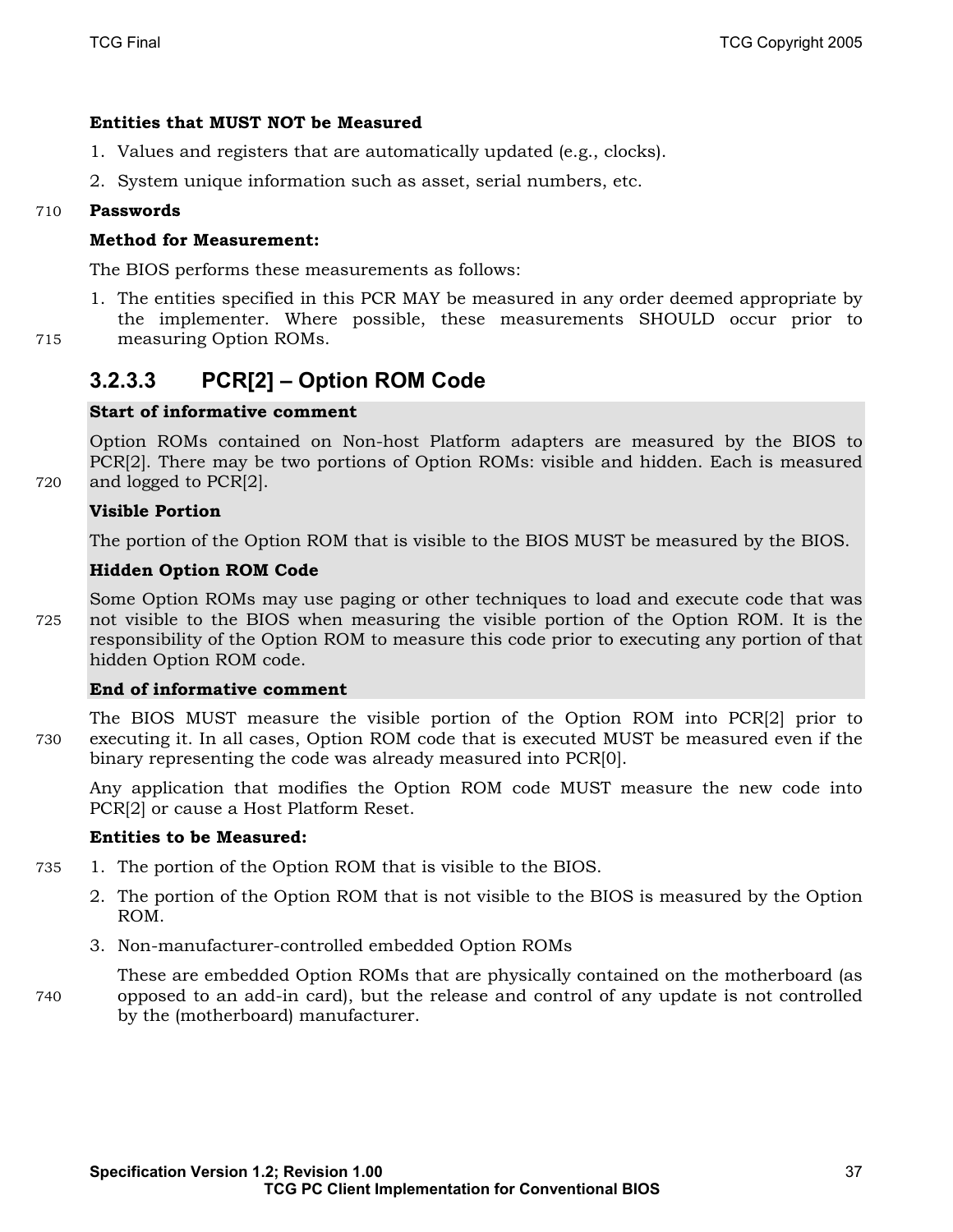### **Method for Measurement:**

The BIOS performs these measurements for each discovered Option ROM as follows:

- 1. Measure the event OptionROMExecute for each Option ROM.
- 745 2. The entities specified in this PCR MAY be measured in any order deemed appropriate by the implementer.
	- 3. Repeat until all Option ROMs are measured and executed.

Option ROMs perform these measurements as follows when they execute:

- 1. Measure the event "Un-hiding Option ROM Code" when un-hiding Option ROM code.
- 750 2. Measure the "hidden" Option ROM Code prior to executing it.

# **3.2.3.4 PCR[3] – Option ROM Configuration and Data**

### **Start of informative comment**

As Option ROMs execute, they may have configuration and other data relevant to the trusted properties of the Host Platform. Option ROMs perform this measurement.

755 An example of information measured into PCR[3] is a SCSI controller's configuration of its hard disks; e.g., RAID type, drive assignments, etc.

### **End of informative comment**

Any application that modifies the Option ROM configuration MUST measure the new configuration into PCR[3] or cause a Host Platform Reset.

### 760 **Entities to be Measured:**

- 1. Configuration data specific to the Option ROM or the adapter that hosts the Option ROM.
- 2. Other data, including comments, specific to the Option ROM or the adapter that hosts the Option ROM.

### 765 **Method for Measurement:**

The Option ROM or application performs these measurements as follows:

- 1. Measures the event OptionROMConfigConfiguration.
- 2. Measure any of the above in any order while executing.

# **3.2.3.5 PCR[4] – IPL**

### 770 **Start of informative comment**

If IPL Code returns control back to the BIOS, each subsequent execution of IPL Code must be separately measured.

### **End of informative comment**

### **Entities to be Measured:**

- 775 1. Each IPL that is attempted and executed.
	- 2. Additional code that is loaded by the IPL Code.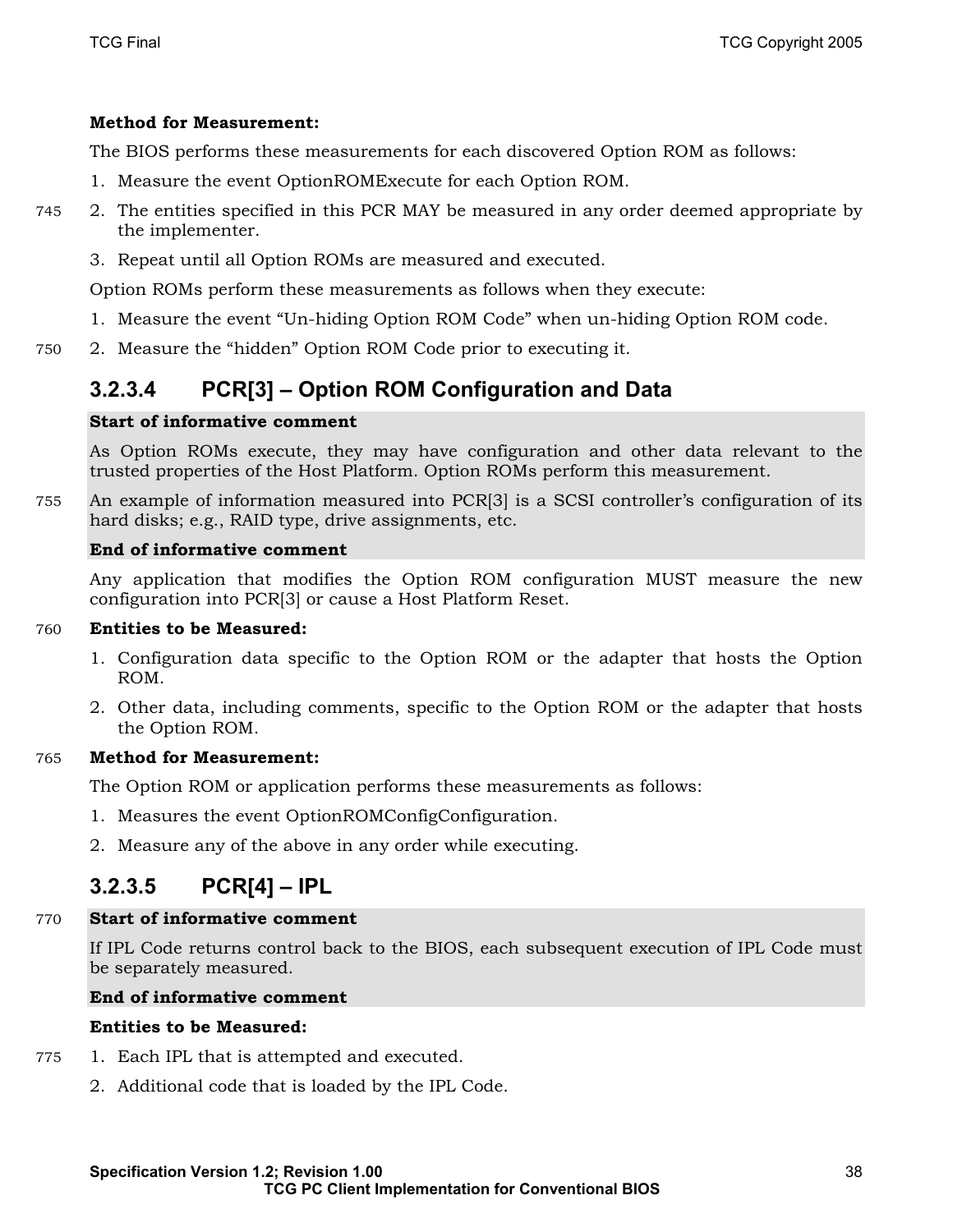### **Entities to Exclude:**

1. Portions of the IPL Image pertaining to the specific configuration of the Host Platform (e.g., disk geometry in the MBR).

### 780 **Method for Measurement:**

This section provides only a short overview of the actions required. See Section 8.2.3 for specific details.

The BIOS performs these steps as follows:

- 1. Measure EV\_ACTION with the relevant event.
- 785 2. Measure the IPL Code.
	- 3. If control returns to the BIOS, measure the returning event.
	- 4. Go to Step 1.

A complete description of the method for measuring IPL Code is found in Section 8.

# **3.2.3.6 PCR[5] – IPL Configuration and Data**

### 790 **Start of informative comment**

The IPL Code may have configuration or other data that is relevant to the trusted properties of the Host Platform. An example of this is IPL Code that allows the selection of alternate boot partitions. In this example, the partition selection information would be logged to this PCR by the IPL Code.

795 Information measured into this PCR by the BIOS is static information embedded within the IPL Code such as the disk geometry within the MBR.

### **End of informative comment**

### **Entities to be Measured:**

- 1. All relevant IPL configuration data.
- 800 2. Static data contained within the IPL Code (e.g., disk geometry).

### **Method for Measurement:**

- 1. The IPL Code measures all relevant IPL configuration data per its defined events.
- 2. The BIOS measures the static data such as disk geometry.

# **3.2.3.7 PCR[6] – State Transition**

### 805 **Start of informative comment**

Resuming from S5 (i.e., initial Host Platform bootstrap) and S4 (resume from hibernation) are on-time events from the perspective of the RTM and the chain of trust. All other resume conditions retain the initial chain of trust. In addition, other wake events tend to be very time sensitive. Measurements can cause a significant increase in some state transition 810 times when considering them as a percentage. As the operating system actively participates in state transitions other than resume from S5 / S4, it is best to leave measuring these events to the operating system. The EV\_SEPARATOR that will be measured into this PCR prior to turning control of the Host Platform to the operating system will provide the delimiter between the wake event measured into this PCR by the Pre-Operating System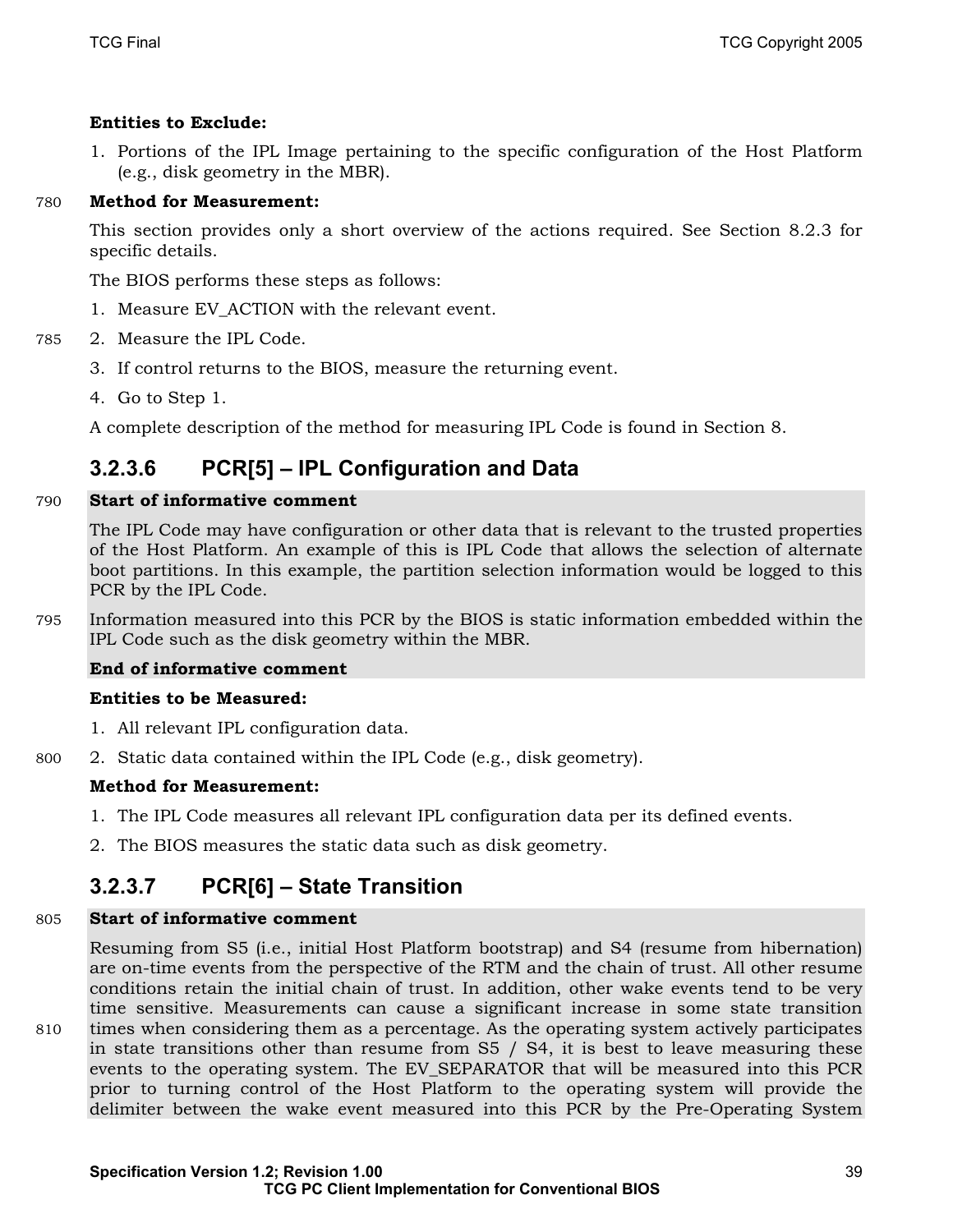815 State's components and those that have been measured into this PCR by the Operating System Present State's components. Note: This PCR is used by both the Pre-Operating Systme State and Operating System Present State's components.

### **End of informative comment**

### **Entities to be Measured:**

820 1. Resuming from S5 or S4

### **Entities that MUST NOT be Measured**

1. Resuming from S3 through S1

### **Method for Measurement:**

1. Measure the EV\_ACTION with Action Index 10, "Wake Event n", where the value of "n" is 825 determined by the state from which the Host Platform is resuming.

# **3.2.3.8 PCR[7] – Host Platform Manufacturer Control**

### **Start of informative comment**

This PCR is reserved for use by the Host Platform manufacturer. This allows the Host Platform manufacturer-specific applications that operate during the Pre-Operating System 830 State, to use this PCR. The use of this may not be common across different Host Platform manufactures and even across different Host Platform models within the same Host Platform manufacturer. Regardless of its use, this PCR contains an EV\_SEPARATOR as specified in Section 8.2.3.

### **End of informative comment**

- 835 1. The Host Platform manufacturer MAY define the purpose of this PCR.
	- 2. User applications MUST NOT use this PCR for Sealing or Attestation.

# **3.2.3.9 PCR[16] – Debug**

### **Start of informative comment**

This PCR is resettable from any locality and is for use by any entity on the Host Platform. It 840 is intended, by convention, to be used as a debug PCR. Components should use this PCR for debugging purposes only (e.g., software development of components utilizing the PCR features of the TPM, e.g., TPM\_Seal). Applications targeted for user, final, or production environments should not use this PCR in their final release.

### **End of informative comment**

- 845 1. Any component on the Host Platform MAY use and reset PCR[16] at any time.
	- 2. User applications MUST NOT use this PCR for Sealing or Attestation.

# **3.2.3.10 PCR[23] – Application Support**

### **Start of informative comment**

This PCR is resettable from any locality. It is to be used by the operating system or its 850 applications.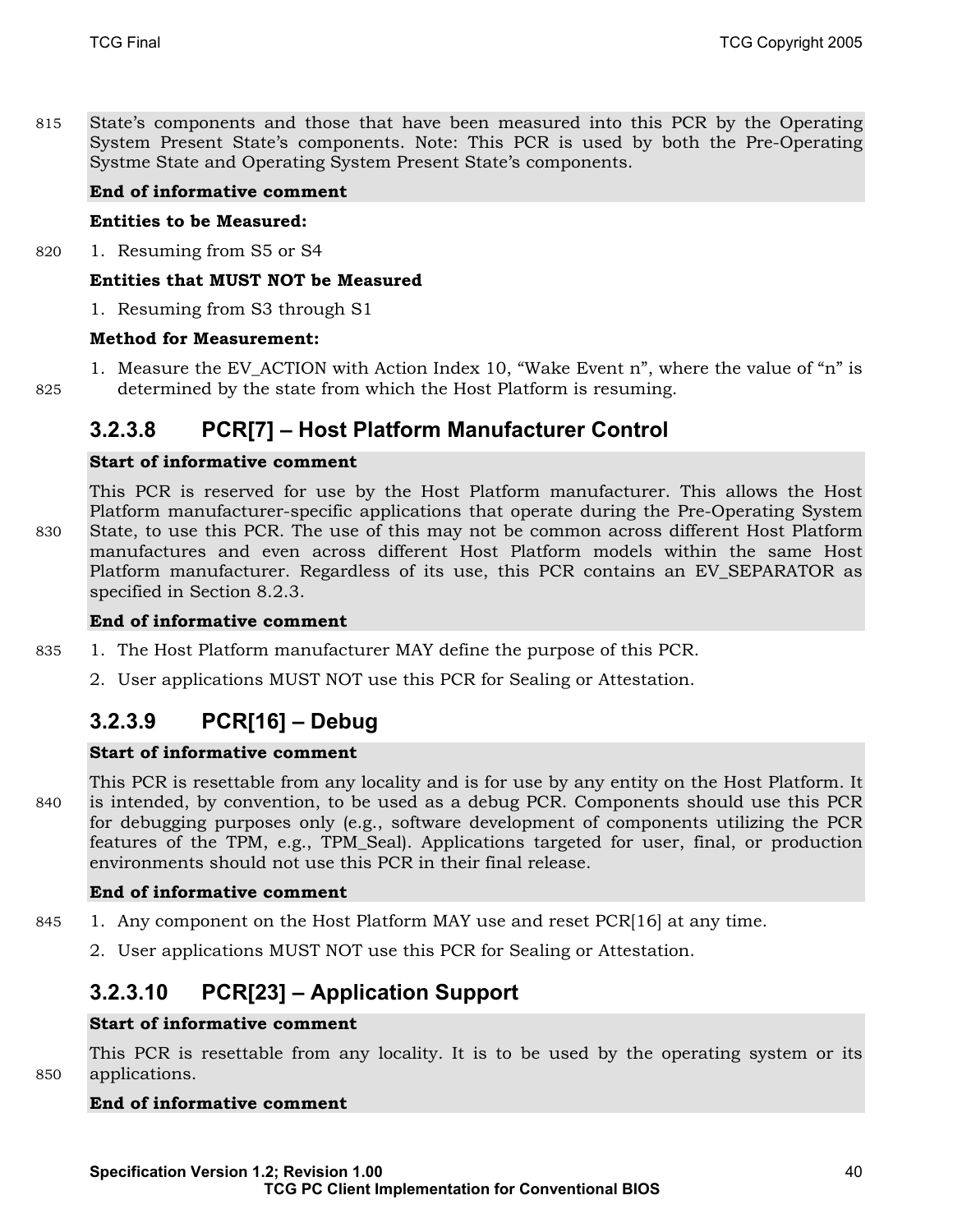1. The operating system or its applications define the purpose of this PCR and MAY reset and use it at any time.

### **3.2.4 Localities Assigned to the Dynamic RTM and Transitive Trust**  <sup>855</sup>**Chain**

### **3.2.4.1 Concepts**

#### **Start of informative comment**

The Static Operating System defines the usage of the Locality 0 PCRs (i.e., PCR[8-15] and PCR[23]). The Host Platform manufacturer and Dynamic Operating System defines the 860 usage of Localities 1-4 (i.e., PCR[17-22]). PCR[16] is reserved for debugging purposes. Its usage is, therefore, undefined. The usage of Localities 1-4 is, therefore, beyond the scope of this specification. However, the Host Platform is responsible for maintaining protections of the PCRs based on their associated locality. The normative reference of the relationship between localities and PCRs and their relative attributes is specified in the *PC Client TPM*  865 *Interface Specification*. However, for convenience, it is duplicated here and represented from a perspective more useful to the operating system and application developer.

| Locality              | <b>Associated</b><br><b>PCR</b> | <b>Usage</b>                     | <b>Rest</b><br><b>Capability</b> | <b>Extend Capability</b> |
|-----------------------|---------------------------------|----------------------------------|----------------------------------|--------------------------|
| $\overline{4}$        | 17 <sup>3</sup>                 | Associated with the D-CRTM       | PCR[17-20].                      | PCR[17-18]               |
| 3                     | 18                              | Host Platform defined            | None                             | PCR[17-20]               |
| $\overline{2}$        | 19                              | <b>Trusted Operating System</b>  | PCR[20-22]                       | PCR[17-22]               |
|                       | 20                              | Used by Trusted Operating System | None                             | <b>PCR[20]</b>           |
| <b>TOS Controlled</b> | 21                              | Used by Trusted Operating System | N/A                              | N/A                      |
| <b>TOS Controlled</b> | 22                              | Used by Trusted Operating System | N/A                              | N/A                      |

**End of informative comment** 

# <sup>870</sup>**3.2.5 Dynamic Core RTM (D-CRTM)**

This MUST be an immutable portion of the Host Platform but is not required to begin at the Host Platform Reset. The location and method of executing this is Host Platform implementation dependent but MUST be a Trusted Process. The Host Platform Certificate MAY state the method for invoking the D-CRTM.

875 While the D-CRTM executes after, and in some respects within, the S-CRTM, the value of the D-CRTM's transitive trust chain does not depend on the S-CRTM's transitive trust chain.

<sup>3</sup> The PCRs associated with the Static RTM and the debug PCR are ignored in this case for simplification.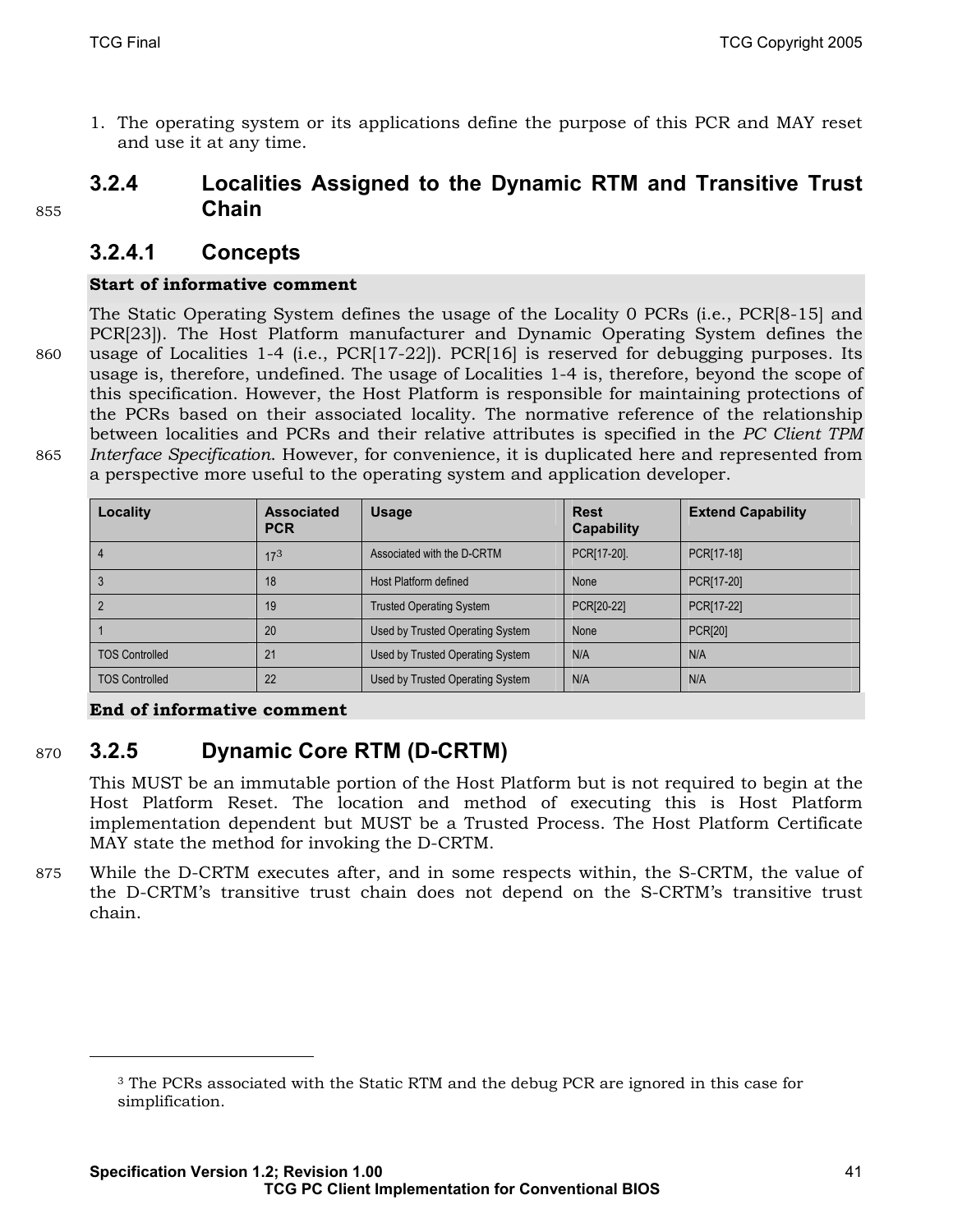# **3.2.6 Locality 1- 3**

# **3.2.6.1 Integrity Collection and Reporting**

880 The method of collecting and reporting these PCRs is beyond the scope of this specification and is the purview of the Host Platform's hardware that supports the D-RTM.

# **3.2.6.2 PCR Usage**

The usage of these PCRs is beyond the scope of this specification and is the purview of the Dynamic Operating System.

### <sup>885</sup>**3.2.6.3 Protection**

The Host Platform MUST provide protections to enforce the locality messages from the source of the commands to the TPM.

### **3.2.7 Locality 4**

## **3.2.7.1 Concepts**

### 890 **Start of informative comment**

(Dynamic Core Root of Trust [Trusted hardware locality]) – indicates the command was generated by D-CRTM or trusted hardware on the Host Platform. The Locality 4 modifier CANNOT be generated by any untrusted software including the T/OS. Locality 4 transports the command to the TPM and uses mechanisms that cannot be misinterpreted as being any 895 other locality modifier. For the Locality 4 PCR, the TPM\_PCR\_RESET command must require the Locality 4 modifier in order to be executed. The TPM\_HASH\_\* LPC commands are done with Locality 4, since it is hardware generated.

### **End of informative comment**

The assertion of Locality 4 MUST only be performed by the D-CRTM.

## <sup>900</sup>**3.2.7.2 Integrity Collection and Reporting**

How this is done is Host Platform implementation specific.

# **3.2.7.3 PCR Usage**

The PCR associated with this locality is PCR[17]. This locality MUST measure the first component executed after the D-CRTM and MAY measure other components as determined 905 by Host Platform's implementation. This is analogous to PCR[0] in the S-RTM.

# **3.2.7.4 Protection**

The Host Platform MUST provide protections to enforce that Locality 4 commands can only originate from the D-CRTM.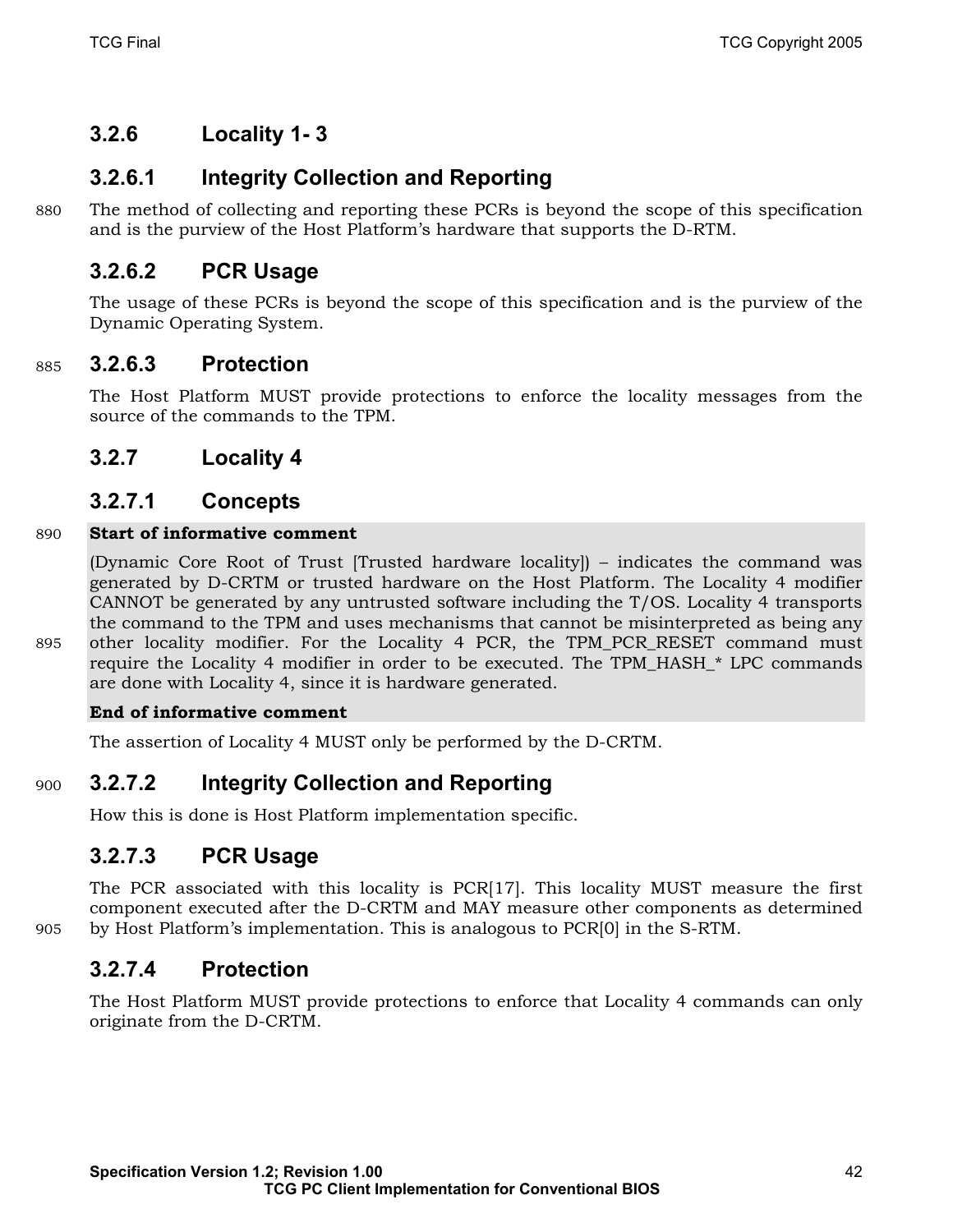# **3.2.8 Operating System Resettable PCR**

### <sup>910</sup>**3.2.8.1 Concepts**

### **Start of informative comment**

These PCRs are under control of the Dynamic Operating System. The usage is determined by the Dynamic Operating System just as the usage of PCR[8-15].

### **End of informative comment**

## <sup>915</sup>**3.2.8.2 Integrity Collection and Reporting**

What components are measured and reported are defined by the Dynamic Operating System.

### **3.2.8.3 PCR Usage**

PCR[21:22] can be reset and extended to by the Dynamic Operating System.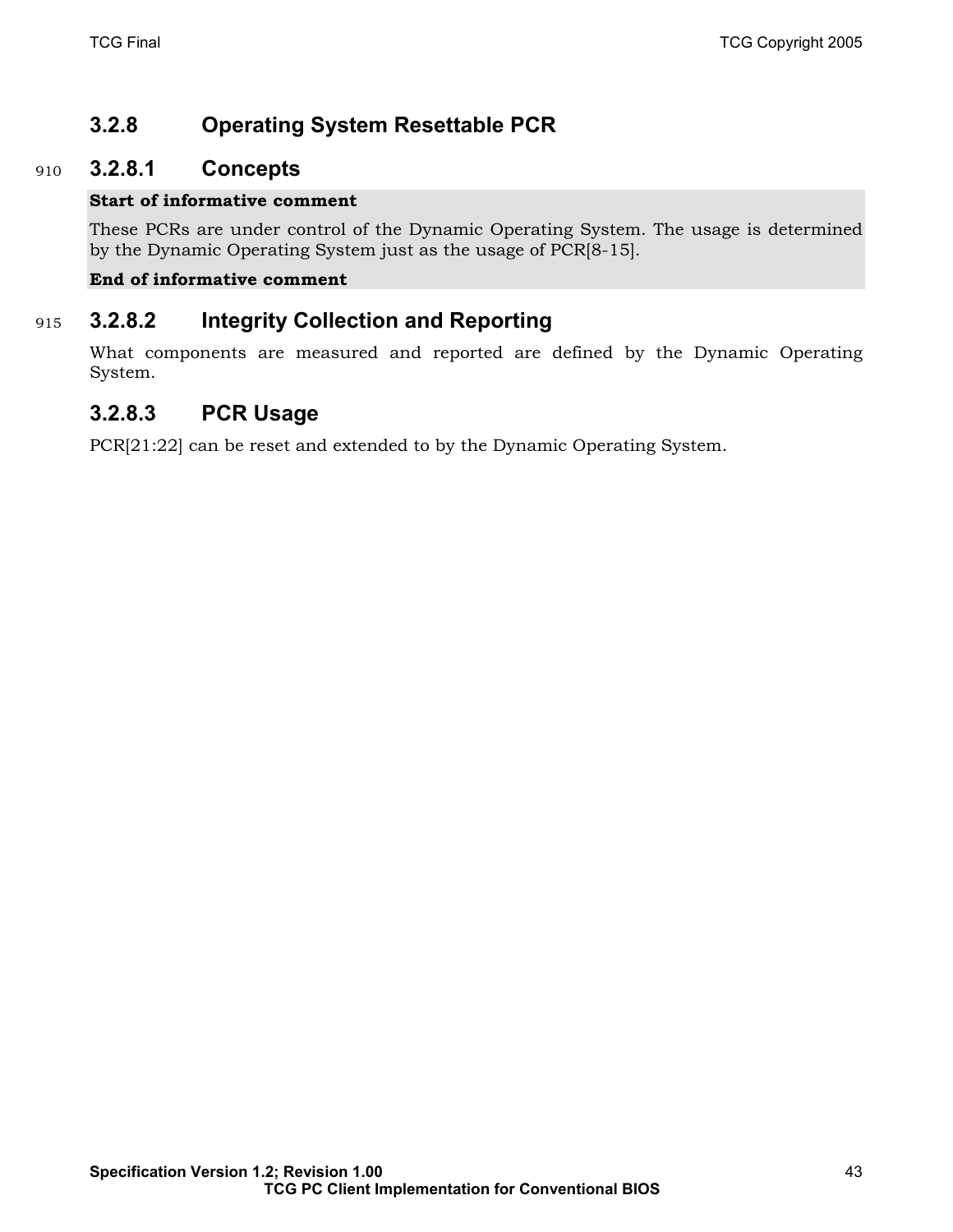# <sup>920</sup>**4. Non-volatile Storage**

### **Start of informative comment**

Non-volatile Storage (NV RAM) is made available by the TPM for use by various processes on the Host Platform. In keeping with the general philosophy of TCG architecture, there is a limited amount of resources that are required to be provided by the TPM.

### 925 **End of informative comment**

## **4.1 NV RAM Size and Allocation**

### **Start of informative comment**

The TIS specifies a minimum amount of NV Storage space the TPM must provide. However, this value is based on the anticipated usages of this area at the time the specifications are 930 written. It is expected that the operating system and its applications will require at least 512 bytes to be available. This means the Host Platform manufacturer must calculate its usage of this area and use a TPM that provides sufficient NV Storage space to accommodate the Host Platform's usage while leaving 512 bytes of unallocated NV Storage space for use by the operating system and its applications.

### 935 **End of informative comment**

- 1. After all the NV Storage requirements of the Host Platform manufacturer are satisfied, the Host Platform MUST provide to the Owner at least 512 bytes for use by Localities 2 and 1 total.
- CAVEAT: The above calculation and resulting value represents an estimate prior to any 940 released implementation. TPM and Host Platform manufacturers are encouraged to consult each other regarding implementation-specific requirements. The Host Platform manufacturer is also encouraged to take into consideration the uses of the Host Platform. The value 512 is based on "anticipated" use but not all environments are equal and some may require more.

### <sup>945</sup>**4.2 NV Storage Indexes**

## **4.2.1 TCG Main Specification Reserved Indexes**

### **Start of informative comment**

It is important, and in most cases necessary, for Host Platform software to obtain Host Platform-related TCG certificates. These certificates may, but not necessarily, be created by 950 the TPM and Host Platform manufacturer. There is no required mechanism for distribution of these TCG certificates. However, providing a "standard" and agreed upon location to store them provides a convenience for both the Host Platform manufacturer and the software as both have a well known location to store (on the part of the Host Platform manufacturer) and retrieve (on the part of the software). These certificates contain no security-sensitive 955 information (i.e., there is compromise of the security properties of the TPM or the Host Platform); however, they do contain privacy-sensitive information. Unauthorized exposure may result in loss of privacy for the Owner or users of the Host Platform.

Because the Owner is responsible for the privacy of the Host Platform and these certificates are for use only by the Owner, only the TPM Owner should have the ability to obtain them.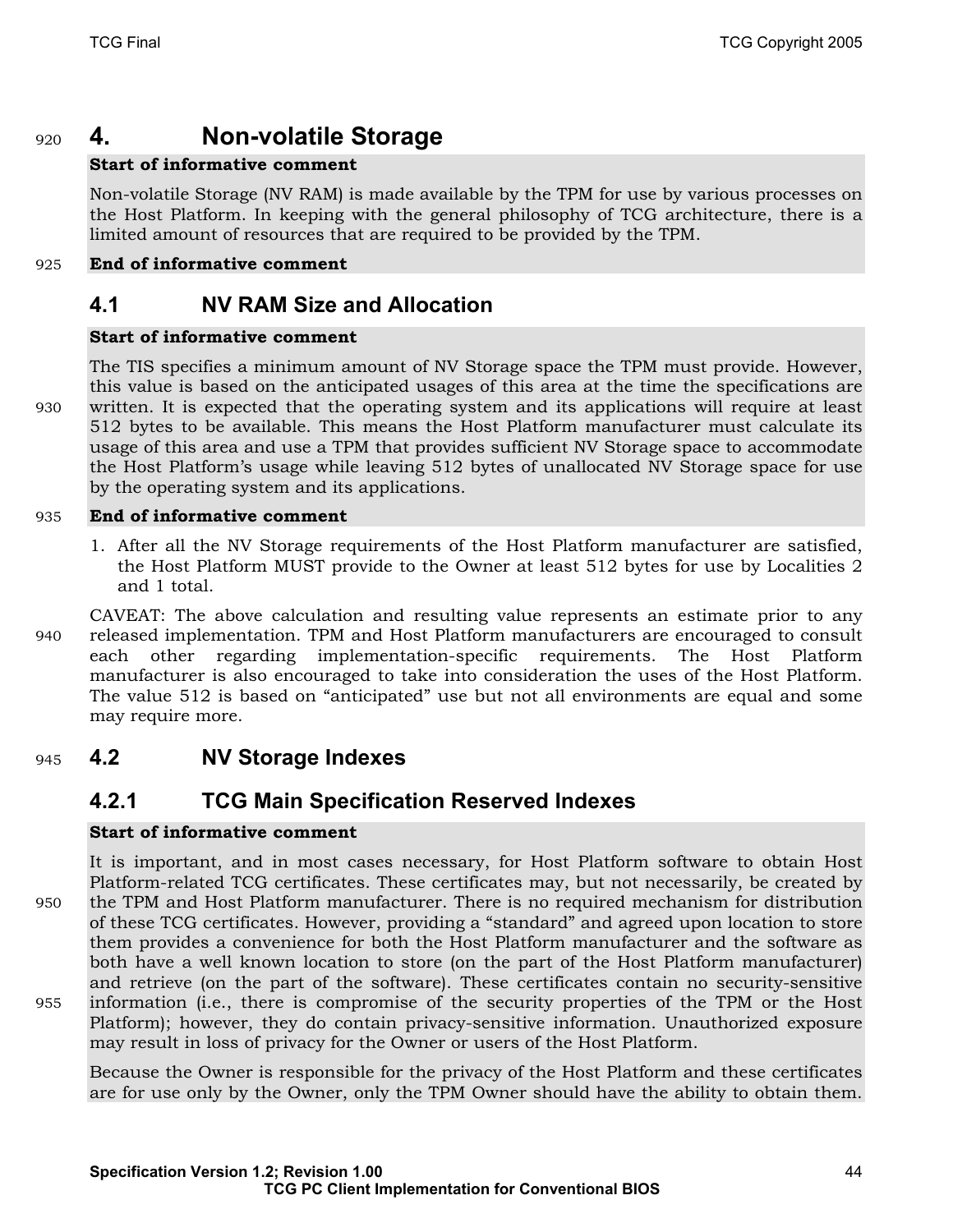960 One of the NV Storage attributes is TPM\_NV\_PER\_OWNERREAD which means only the "current" Owner has authorization to read the specified NV Storage area. However, this area is cleared upon the deletion of the first Owner after this area is populated. Therefore, it is the responsibility of the Owner giving up ownership of the Host Platform to transfer, if appropriate, the certificates to the new Owner.

### 965 **End of informative comment**

In the *TPM Main Specification, Part 2 Structures*, Section 19.1.2, the following indexes are defined and reserved:

- 1. TPM\_NV\_INDEX\_EKCert
- 2. TPM\_NV\_INDEX\_TPM\_CC
- 970 3. TPM\_NV\_INDEX\_PlatformCert
	- 4. TPM\_NV\_INDEX\_Platform\_CC

If any of these indexes are used, the TPM and the Host Platform manufacturer MUST set the data to the indicated certificate using the format specified in the following section. Subsequent Owners SHOULD retain these values or replace them with correspondingly new 975 values of the same type.

For any of the above indexes that are used, the Host Platform manufacturer MUST set the TPM\_NV\_PER\_OWNERREAD bit in the TPM\_NV\_ATTRIBUTES->attributes to TRUE.

### **4.2.2 PC Client Host Platform Reserved NV RAM Indexes**

#### **Start of informative comment**

980 Some environments within the PC Client Host Platform may require exclusive use of some NV RAM area. To avoid collision with other entities within the Host Platform, the indexes listed in Table 3 are reserved for the indicated entity.

#### **End of informative comment**

The processes within the Host Platform MUST reserve the following ranges for use by the 985 indicated entity. The meaning, use, and value of the data referenced by these indexes is implementation-dependent and neither specified nor enforced. The Reserved index values MUST NOT be used.

| <b>Value Range</b>      | <b>Entity Name</b> |
|-------------------------|--------------------|
| 0x0000F500 - 0x0000FFFF | Reserved           |
| 0x0000F400 - 0x0000F4FF | Locality 4         |
| 0x0000F300 - 0x0000F3FF | Locality 3         |
| 0x0000F200 - 0x0000F2FF | Locality 2         |
| 0x0000F100 - 0x0000F1FF | Locality 1         |
| 0x0000F000 - 0x0000F0FF | Preallocated       |

### **Table 3: NV RAM Index Values**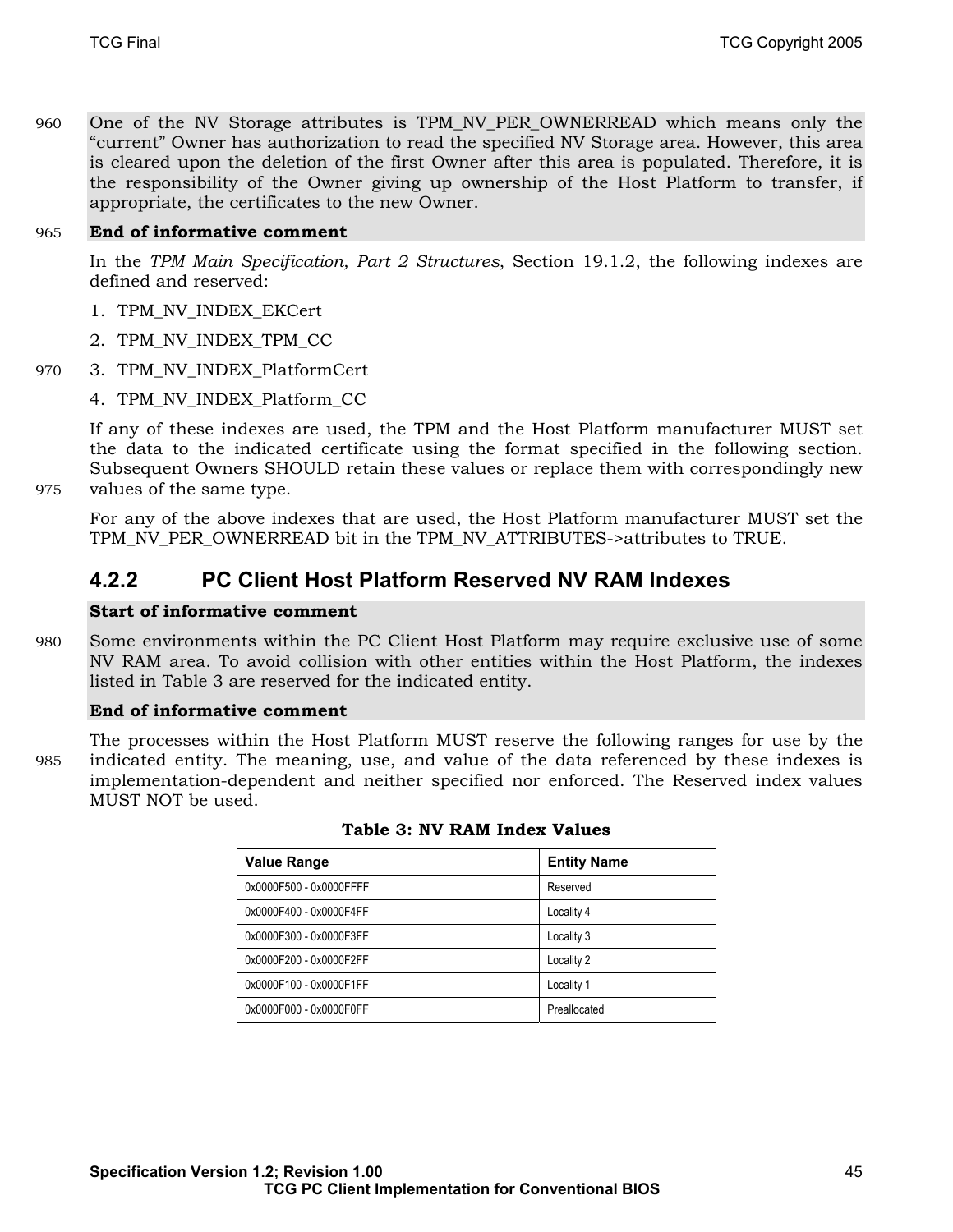| 0x00000002 - 0x0000EFFF | Locality 0 <sup>4</sup> or General Purpose |
|-------------------------|--------------------------------------------|

For any of the above indexes that are used, the Host Platform manufacturer MUST set the 990 TPM\_NV\_PER\_OWNERREAD bit in the TPM\_NV\_ATTRIBUTES->attributes to TRUE. Any subsequent Owner of the Host Platform SHOULD retain this attribute value.

<sup>4</sup> The DIR index is reserved for backward compatibility with the *TCG Main Specification, Version 1.,1* and is located at an index with a size requirement as specified in *TCG Main, Part 2 Structures, Version 1.2*, Section 19.1.1.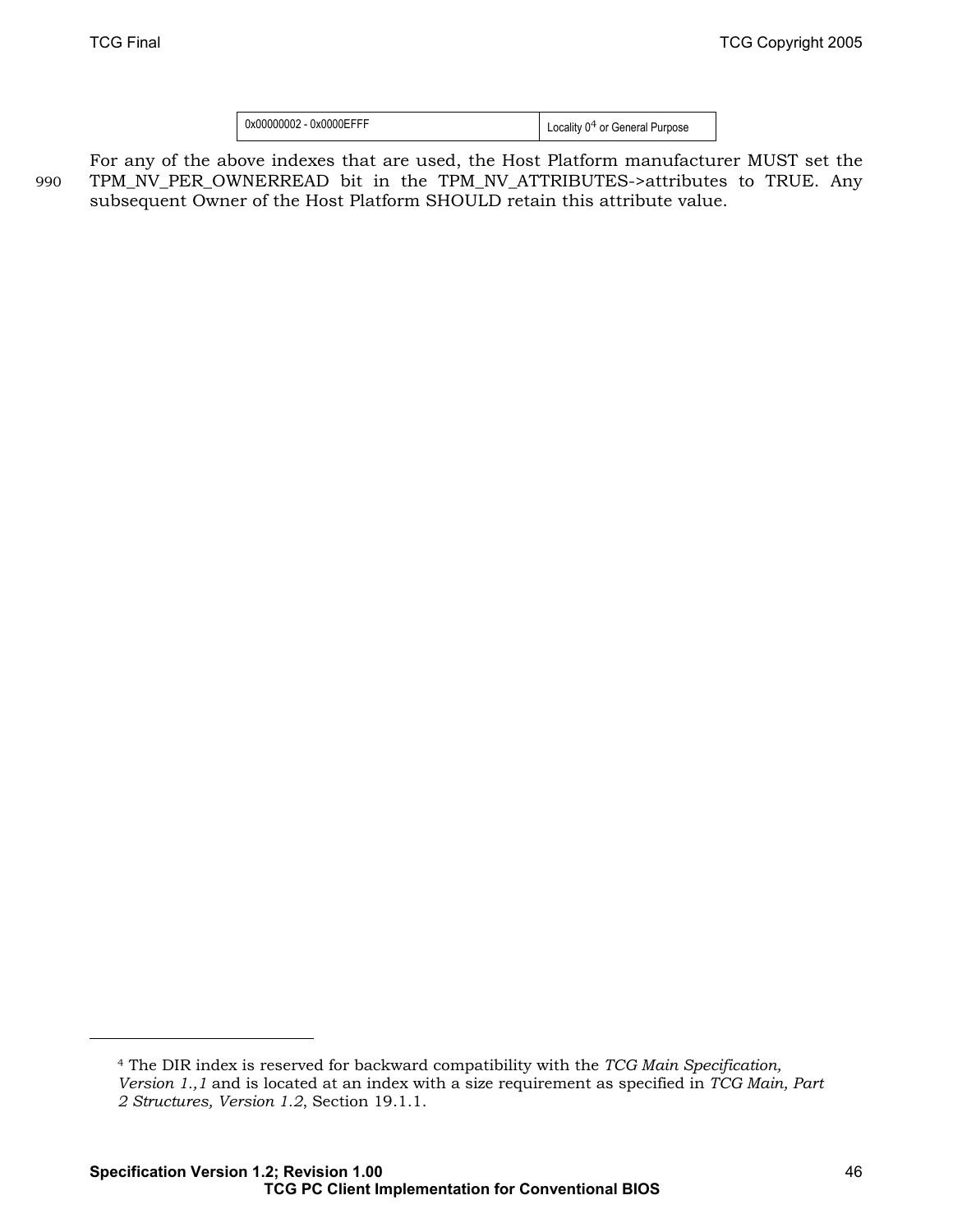# **5. General Purpose I/O (GPIO)**

### **Start of informative comment**

General purpose I/O (GPIO) provides an interface between the TPM's command interface 995 and an external device. The actual use and protocol of the signal is neither determined nor specified by this specification. Only a single GPIO pin is currently defined and it is optional.

The TPM's command interface accesses the GPIO pins using the NV Storage interface. This is much like "memory-mapped" I/O in other architectures. The *TPM Main Specification* reserved 256 indices for this purpose tagged TPM\_NV\_INDEX\_GPIO\_xx where xx is the 1000 range 00-FF. Each index can be associated with a GPIO pin per the platform-specific specifications and to their final device destination. The *PC Client TPM Interface Specification* will only specify the routing of the GPIO index to the GPIO pin. It is the purview of the *PC Client Implementation Specification* to specify the routing to the specific device. In general, this is done by mapping the data sent in the TPM\_NV\_WriteValue\*5 command's data field to 1005 the associated GPIO pin(s).

Because GPIO can be used for security or privacy functions, it must not be open, by default, for public access. For this reason, it is required that the NV Storage area that is mapped to the GPIO be "defined" (we are using the term "defined" in the TCG's technical context of NV Storage) like any other NV Storage area prior to allowing its use. When defining this area,

- 1010 the TPM Owner may elect to assign rights per the normal TPM\_NV\_ATTRIBUTES definitions. Note that this is done only once until the TPM Owner is removed. At that time, this area returns to undefined and must again be defined before use. The reason for this is the new TPM Owner may have different security and privacy requirements for this GPIO.
- The range reserved for GPIO is one that is not specific to a particular platform. It is, 1015 therefore, a requirement that software or other platform processes using GPIOs understand the nature of the platform before using it (i.e., which NV Storage Index is associated with which GPIO and the purpose of the GPIO on that particular platform).

### **Defined Uses:**

Currently the only defined usage of the GPIO is for use by the GPIO-Express-00 pin, which 1020 allows software to control an enabling of a feature of PCI Express using the TCS\_EN pin of the PCI Express Root Complex per the *PCI Express Trusted Configuration Space ECR*. This enabling is not always required by the platform's specific architecture and design, but if this signal is required, it must be implemented as described in this section. The *PC Client TPM Interface Specification* maps the value of the least significant bit of 1025 TPM\_NV\_INDEX\_GPIO\_00 data to the GPIO-Express-00 pin. This bit will be called the GPIO-Express-00 bit for documentation purposes.

Reviewing the *PCI Express Trusted Configuration Space ECR*, it is important to note the negative logic used. It is better for both security and privacy that this signal be inactive by default and remains inactive until specifically driven active. Circuitry is easier and more 1030 cost effective when designing the default to be high and having the components drive the

<sup>&</sup>lt;sup>5</sup> For simplicity in documentation, references to the TPM\_NV\_WriteValue\* command mean either the TPM\_NV\_WriteValue or the TPM\_NV\_WriteValueAuth command, and references to the TPM\_NV\_ReadValue\* command mean either the TPM\_NV\_ReadValue or the TPM\_NV\_ReadValueAuth command.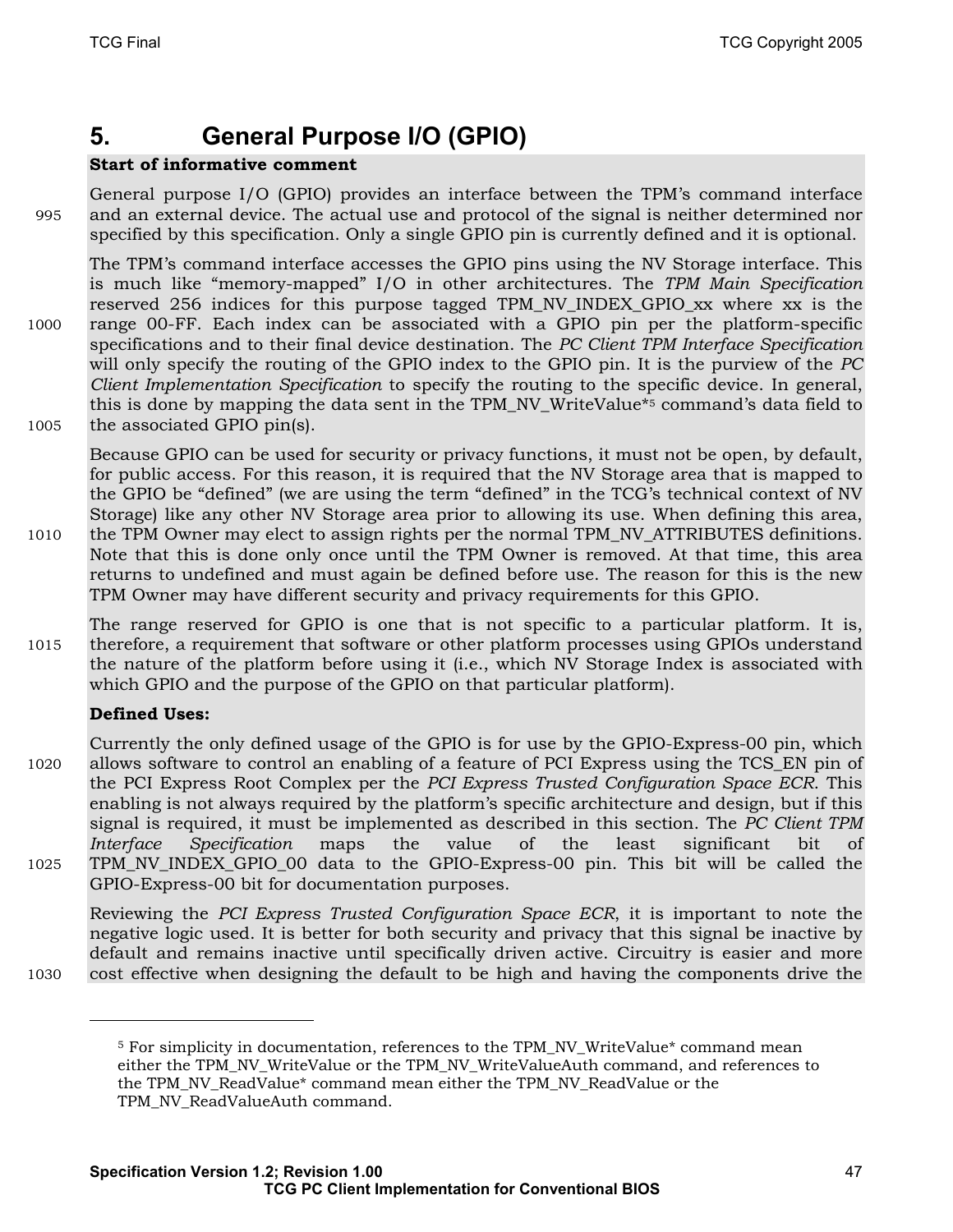signal low only when specifically driven to do so. This ECR states that the TCS is enabled when the TCS EN pin is active but that it is active when the signal is low.

### **Note to Implementers:**

Careful examination of the TPM\_NV\_ATTRIBUTES demonstrates that if none of the read or 1035 writes permission bits (1-2 and 16-18) are set, this area is set to public reads and writes. Also, note the use of negative logic as stated above. Therefore, a write of '1' to the GPIO-Express-00 bit *de*activates the TCS while a write of a '0' to the GPIO-Express-00 bit *activates* the TCS.

*[Editor's Note: The above is a copy of text from the relevant sections in the PC Client Interface*  1040 *Specification for the convenience of the reader. Any changes to the above text should be reflected in that specification as well.]*

Because the purpose of GPIO is to provide an interface between the TPM's command interface and specific pin(s) on the TPM, Host Platform manufacturers and software developers are encouraged to read the relevant sections of the PC Client TPM Interface 1045 Specification to gain a full understanding of its use. Of particular interest is the detailed description of the allocation and methods for associating the particular NV Storage area with the GPIO and the methods for performing the actual reads and writes.

Note: Use and implementation of the currently defined set of GPIOs is optional. However, if any of the defined set of GPIOs is implemented, it must be implemented in the manner 1050 prescribed.

### **Security Implications**

The states of the TPM's GPIO signals are not assured until after TPM\_Startup completes. This puts the privacy and even the security of some aspects of the Host Platform under some control of the S-CRTM or any component executing prior to TPM\_Startup.

### 1055 **End of informative comment**

1. Implementation of the GPIO-Express-00 bit and pin is optional. If it is implemented, it MUST be implemented as defined in this section.

The following text applies if, and only if, the Host Platform is implemented with a chipset that supports the PCI Express TCS\_EN pin.

- 1060 Note: Detailed descriptions of the mechanisms used for allocation, writing, and reading (e.g., bit position assignments, etc.) are provided in the *PC Client TPM Interface Specification*. Some of the descriptions used here are generalizations of those more detailed descriptions.
	- 2. The GPIO-Express-00 pin MUST be connected to the PCI Express TCS\_EN pin of the PCI Express Root Complex as described in *PCI Express Trusted Configuration Space ECR*.
- 1065 3. The Host Platform MUST be designed such that only the GPIO-Express-00 pin is able to drive the TCS\_EN pin.
	- 4. The TCS\_EN signal is active low; i.e., when the TCS\_EN is high, the PCI Express Trusted Configuration Space is disabled. When the TCS\_EN is low, the PCI Express Trusted Configuration Space is enabled.
- 1070 5. The Host Platform MUST be designed such that the default state of the TCS\_EN pin is inactive.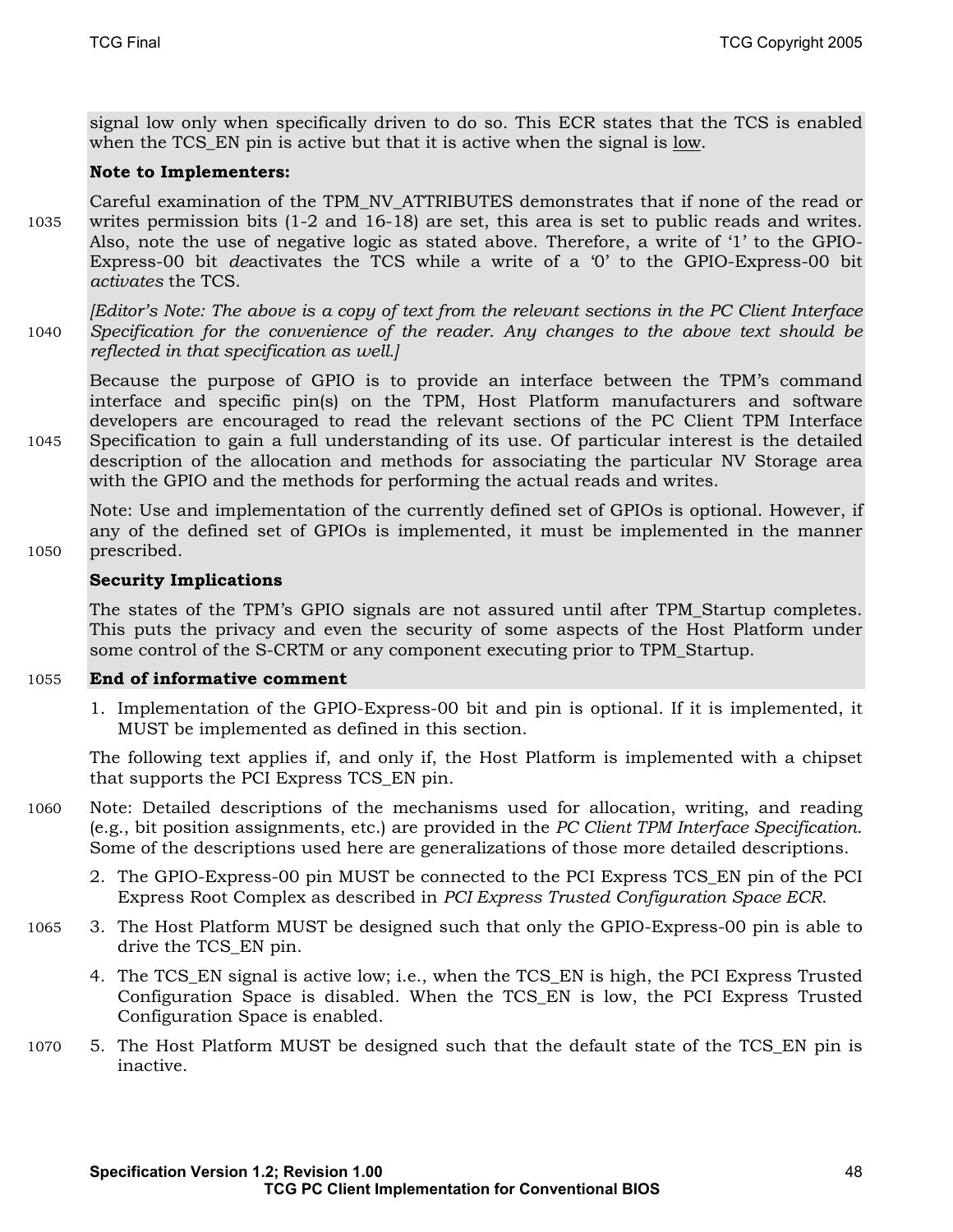- 6. The Host Platform MUST be designed such that entering, exiting, and during any sleep state (i.e., any state other than S0), the TCS\_EN pin defaults to inactive whenever the TCS could be utilized.
- 1075 7. The GPIO-Express-00 bit SHALL be the least significant bit of TPM\_NV\_INDEX\_GPIO\_00.
	- 8. The connection from the TPM's GPIO-Express-00 bit to the GPIO-Express-00 pin MUST be such that:
		- a. Writing a "1" to the GPIO-Express-00 bit results in holding the GPIO-Express-00 pin to a high state.
- 1080 b. Writing a "0" to the GPIO-Express-00 bit results in holding the GPIO-Express-00 pin to a low state.
	- c. Reading the GPIO-Express-00 bit returns the current state of the GPIO-Express-00 pin.
- 9. The Host Platform MAY implement other GPIOs but MUST NOT use any NV Storage 1085 areas marked as "Reserved" in the *PC Client TPM Interface Specification*.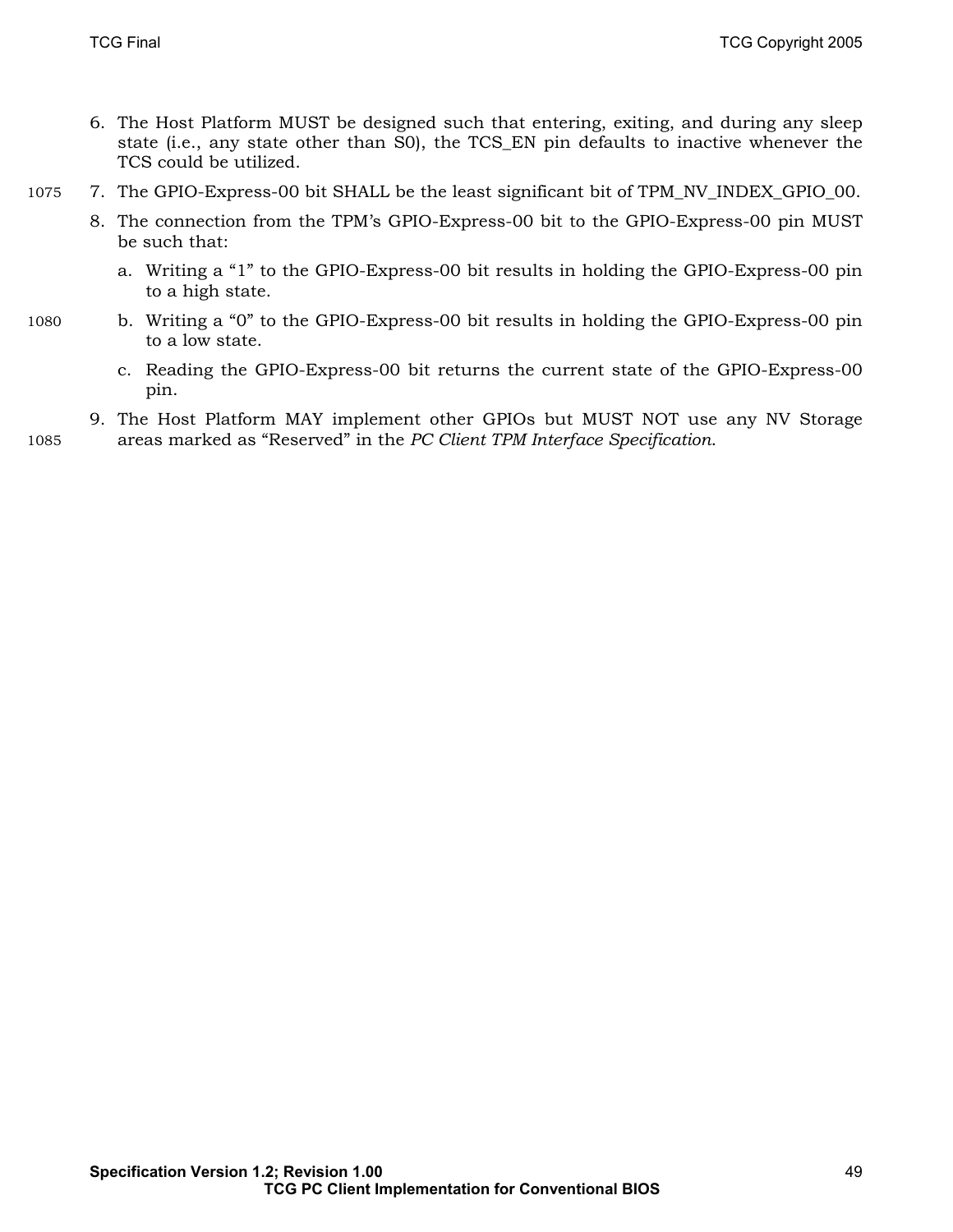# **6. Maintenance**

### **Start of informative comment**

Maintenance for the *TCG PC Specific Implementation Specification* refers to the processes surrounding upgrade or replacement of the system BIOS ROM / Flash. All requirements for 1090 TPM maintenance are manufacturer defined.

As noted in Section 1.5.3, security requirements are not defined in this specification. The security requirements include the optional maintenance features defined in this section. There is a separate package in the Protection Provide targeted to maintenance.

### **End of informative comment**

1095 Implementation of Maintenance is optional. If it is implemented, it MUST be implemented as defined in this section.

# **6.1 BIOS Recovery Mode**

### **Start of informative comment**

This is a failure-recovery mode of the BIOS that is invoked by the BIOS Boot Block typically 1100 when the main BIOS is corrupt. The BIOS Recovery mode will perform a minimal initialization of the system and then attempt to boot a recovery program from some type of external media, e.g., from floppy disk.

A couple of attack scenarios have been identified due to the "BIOS Recovery" feature implemented in many BIOSes. A method to counter these attacks could implement:

- 1105 1. A hardware signal (e.g., GPIO or similar) to "disable" the TPM (until the next TPM\_Init)
	- 2. Modifications to CRTM recovery code which would extend the value 1 to the Pre-Operating System State's PCRs
	- 3. Disable the TPM by calling TPM\_Startup (stTrpe=TPM\_ST\_DISABLE)

### **End of informative comment**

1110 It MUST NOT be possible for a BIOS Recovery Mode to allow impersonation of another valid boot state. This applies to the values in the Pre-Operating System State's PCRs. Upon completion, the BIOS Recovery Code MUST cause a Host Platform Reset.

# **6.2 Flash Maintenance**

### **Start of informative comment**

1115 There are two scenarios: A Manufacturer Approved Environment (MAE) and a Non-MAE. The MAE may update any portion of the BIOS while the Non-MAE may not update the CRTM.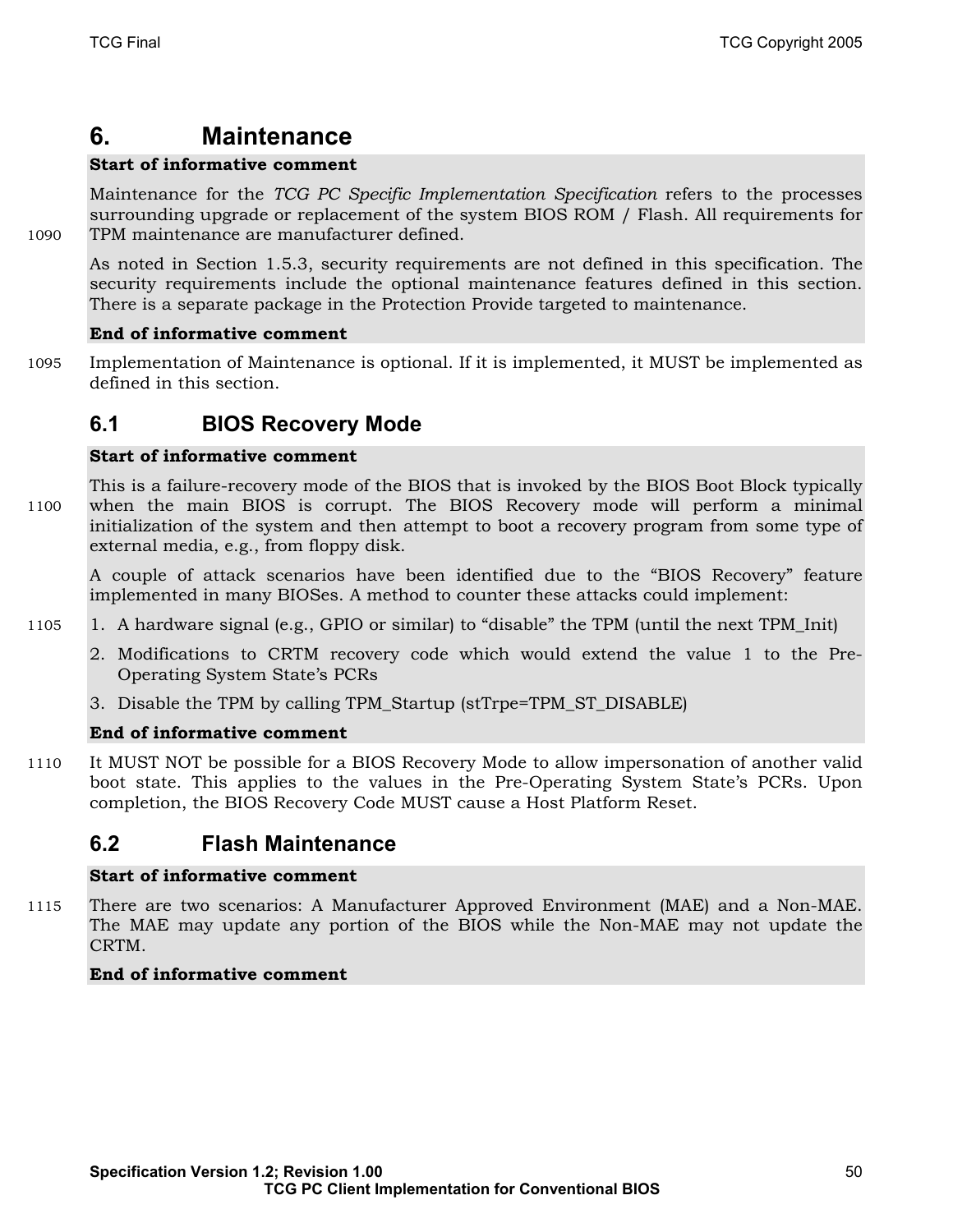# **6.2.1 Manufacturer Approved Environment (MAE)**

### 1120 **Start of informative comment**

This environment provides the same strength of protections provided by the original TBB manufacturing process. Using a utility that is approved by the manufacturer of the Host Platform is equivalent to being done within an MAE.

### **End of informative comment**

1125 The CRTM MAY be updated while within an MAE.

## **6.2.2 Non-Manufacturer Approved Environment (NMAE)**

### **Start of informative comment**

This is an environment that does not have the equivalent strength of the original TBB manufacturing process. Using a utility that is not approved by the manufacturer of the Host 1130 Platform is considered to be a NMAE.

### **End of informative comment**

The CRTM MAY NOT be updated while within an NMAE.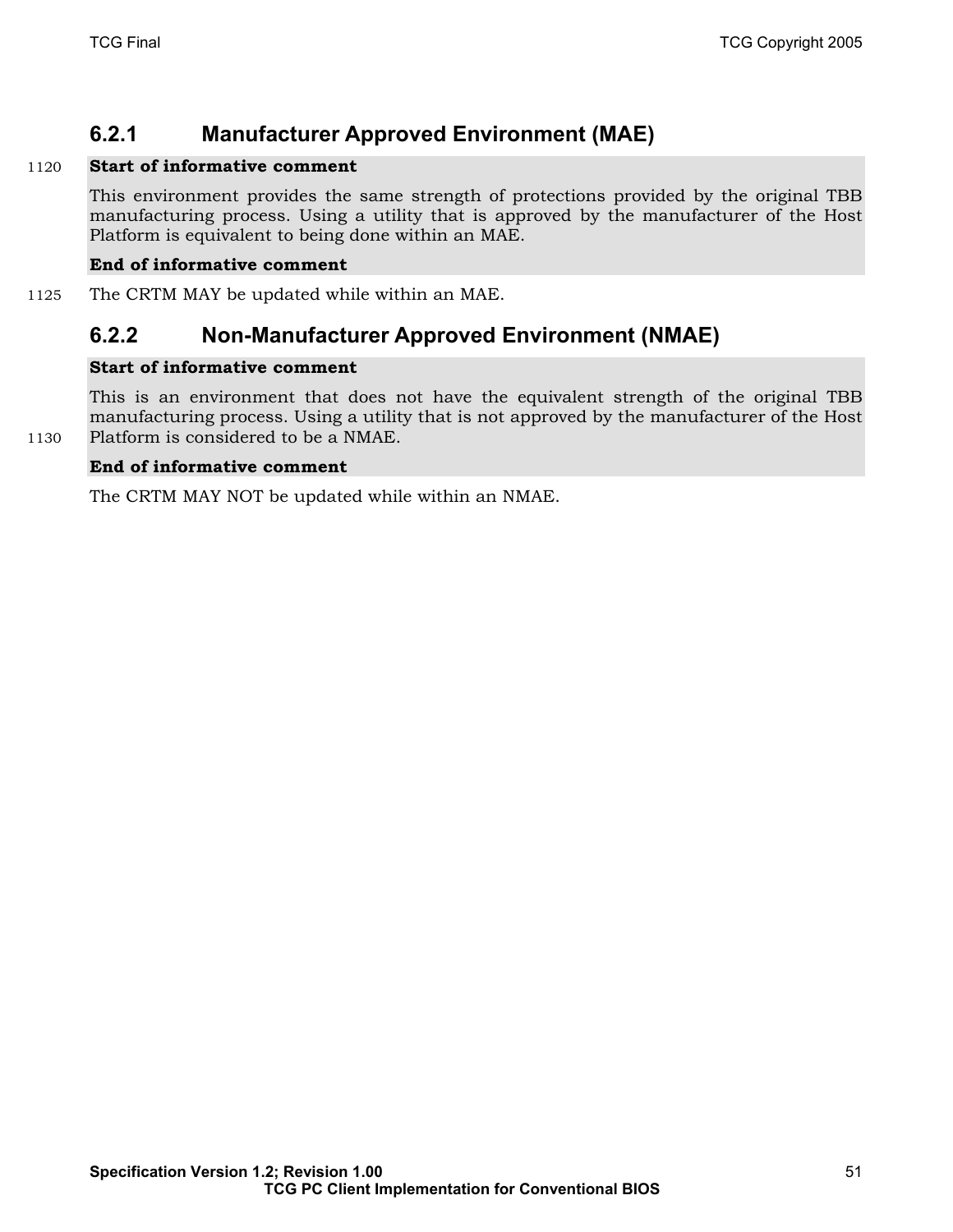# **7. TCG Certificates and Verification of a Platform**

While this specification does not mandate TCG certificates be issued, any TCG certificate 1135 MUST be represented as defined by the TCG Infrastructure Working Group. The statements made in this specification regarding the contents of the certificates are general in nature and are intended to provide guidance to the issuers of those certificates. Credential issuers are directed to search for TCG Specifications dealing specifically with mapping the aspects of the Platform, including those specifically mentioned in this specification, into attributes 1140 of TCG Certificates.

**Informative comment** 

The methods for verifying a platform's trust properties are beyond the scope of this specification. However, some guidance may prove useful in understanding some of the concepts that have lead to the development of this and other TCG Specifications. The 1145 verifier, which could be an end user on a non-networked platform or a sophisticated component within a policy-driven enterprise, uses one or more criteria to determine the trustworthiness of the platform. One of these criteria is the verifier's knowledge and trust in the source of the platform's trust components or the RTM. This can be done using methods as simple as trusting the platform manufacturer. Further, this might also involve the 1150 verifier examining the platform's design and features. Assuming the verifier trusts the platform manufacturers, how does the verifier know the platform that is being challenged is actually from that platform manufacturer? One method is simply to trust the delivery mechanism. Another method is to verify and examine a Platform Certificate issued by the Platform manufacturer.

1155 Another source of information, if one is produced and is related to the Platform Credential, is the Security Target. This document states the various security properties of the platform. Further trust may be obtained if the platform has been evaluated by a trusted third-party such as an evaluation lab.

### **End of informative comment**

## <sup>1160</sup>**7.1 Host Platform Certificate**

Distribution is manufacturer controlled.

## **7.2 Host Platform Conformance Certificate**

Distribution is manufacturer controlled.

# **7.3 Validation of Objects Using a Validation Certificate**

### 1165 **Informative comment**

Validation Certificates provide certified and trusted information about expected measurement value of an object. An example of an object here would be an Option ROM where the Option ROM contains the Validation Certificate or a reference to it. If a Validation Certificate is available, it may not be necessary to measure the contents of the Option ROM, 1170 rather the BIOS may compare the measured but not extended contents of the Option ROM to the value contained within the Validation Certificate. The result of this comparison is then measured into the PCR.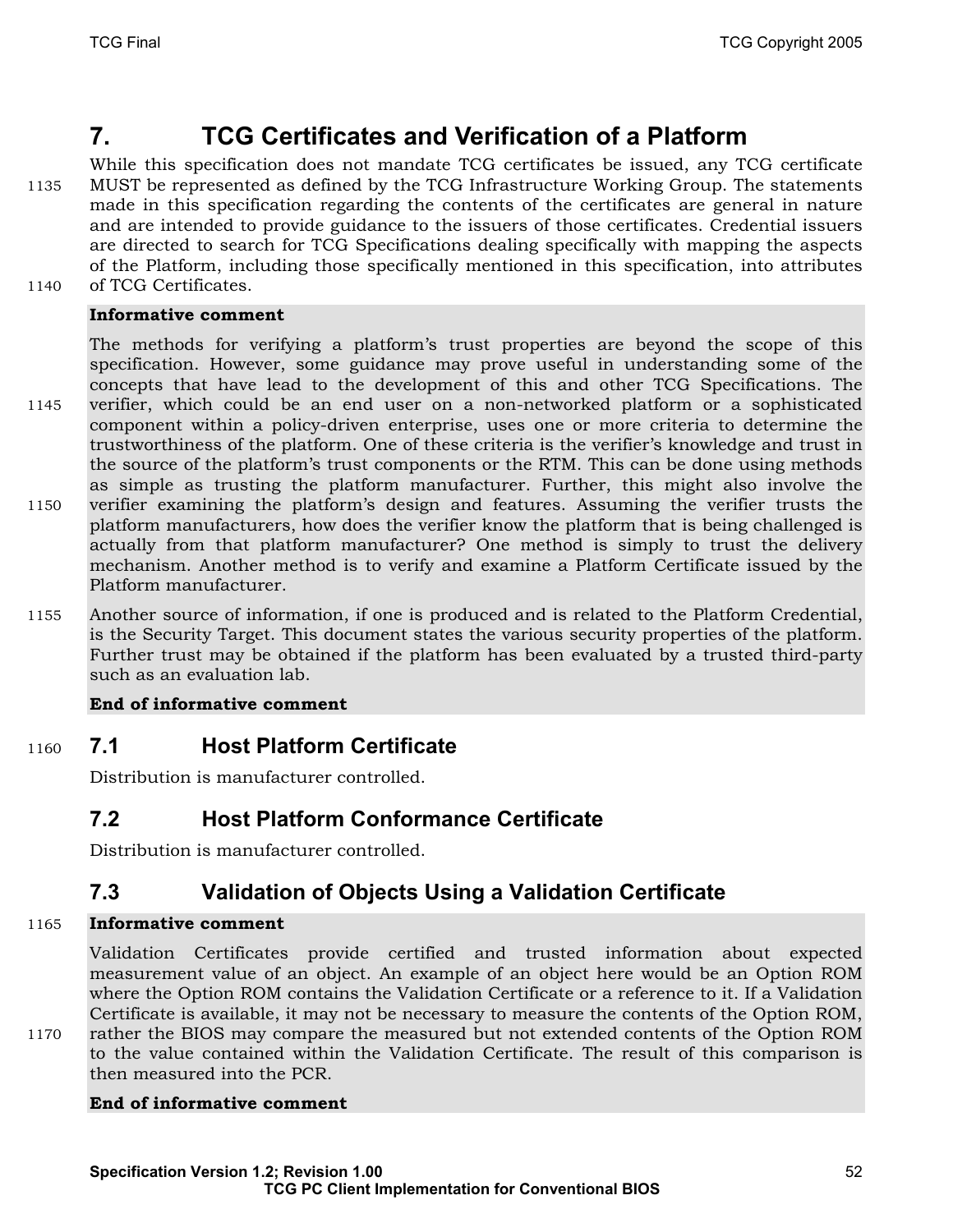# **7.3.1 Method of Verification**

1175 Verification of an object against the hash value within the Validation Certificate is not required. If this verification is performed, the hash within the Validation Certificate must include the entire Validation Certificate Header excluding the Validation Certificate itself.

# **7.3.2 Validation Certificate Header**

If present, the Validation Certificate MUST be contained within the Option ROM header as 1180 specified in Table 4 according to the *Plug and Play BIOS Specification*.

| <b>Offset</b> | <b>Size</b>  | Value              | <b>Description</b>                                                                                                                  |
|---------------|--------------|--------------------|-------------------------------------------------------------------------------------------------------------------------------------|
| 0h            | <b>DWORD</b> | 41h, 50h, 43h, 54h | This is the byte sequence 41h, 50h, 43h, 54h which is the ASCII string 'TCPA' for compatibility<br>with the original specification. |
| 04h           | <b>BYTE</b>  | 01h                | <b>Structure Revision</b>                                                                                                           |
| 05h           | <b>BYTE</b>  | Varies             | Length (in 16-byte increments)                                                                                                      |
| 06h           | <b>WORD</b>  | Varies             | Offset of next Header (0000 if none)                                                                                                |
|               | <b>BYTE</b>  | Varies             | Number of segments. Value of 0 indicates entire visible portion of Option ROM excluding the<br>Validation Certificate.              |
|               | <b>WORD</b>  | Varies             | Offset to first segment included in Validation Certificate hash                                                                     |
|               | <b>WORD</b>  | Varies             | Length-1 of first segment included in Validation Certificate hash                                                                   |
|               | $\cdots$     | $\cdots$           | Repeat for number of segments                                                                                                       |
|               | $\cdots$     | $\cdots$           |                                                                                                                                     |
| ??h           | <b>BYTE</b>  | 0FFh               | Reserved                                                                                                                            |
| ??h           | <b>BYTE</b>  | Varies             | Checksum of this entire header as specified in the Plug and Play BIOS Specification                                                 |
| ??h           | Varies       | Varies             | <b>Validation Certificate</b>                                                                                                       |

**Table 4: Validation Certificate Header** 

# **7.4 Storing Certificate in TPM NV Storage**

### **Informative comment**

- There are many methods for distributing TCG certificates; for example, with the platform's 1185 distribution CD, within a partition on the platform's hard disk, on the TPM or platform manufacturers web site, etc. One method, described in this section, is to store them within the NV Storage area of the TPM. Storing and distributing the certificates using this method should be done with caution. There is no requirement to use this method for distributing certificates.
- 1190 As with most data contained within the TPM's NV Storage area, this data is opaque to the TPM and its operations. It has meaning and context only to the applications writing and reading it.

Protections must be put in place to prevent the exposure of system unique information to unauthorized entities. Access to this storage element MUST be restricted for privacy 1195 reasons. A typical use would be to store this in an NV store location that requires Owner authorization for read.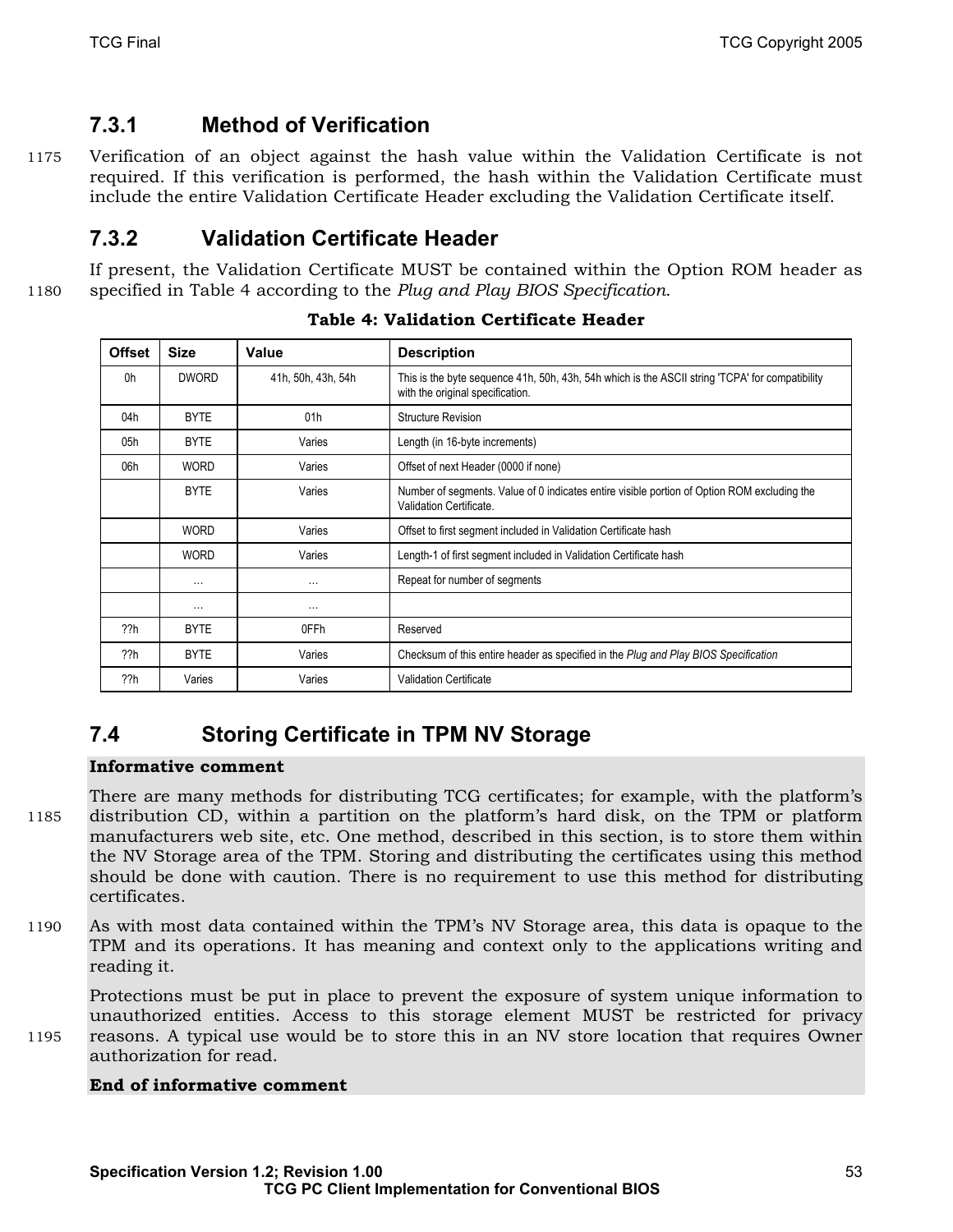- 1. TPM and Host Platform manufacturers MAY use the methods described in this section to distribute TCG or other Host Platform certificates.
- 1200 2. Access to Host Platform unique information MUST NOT be available to unauthorized entities and SHOULD NOT be available to "public".

# **7.4.1 Certificate Structure Tags**

### **Informative comment**

These definitions are, in some ways, parallel to the TPM\_STRUCTURE\_TAG defined in the 1205 TPM Specification. However, as the structures using them defined with this specification are never processed by the TPM itself, their purview is within this platform specification.

### **End of informative comment**

# **7.4.1.1 Helper Definitions**

### **Table 5: Helper Definitions**

| Name                       | Value  | <b>Description</b>         |
|----------------------------|--------|----------------------------|
| TCG PCCLIENT STRUCTURE TAG | UINT16 | Identifies size of the tag |

## <sup>1210</sup>**7.4.1.2 Structure Tag Definitions**

These values are parsed into two fields. The upper nibble defines the purview as belonging to a TCG platform specific specification. The lower 3 nibbles define the value. The software is expected to understand which platform class this structure belongs to properly parse it.

### **Table 6: Structure Tag Definitions**

| Name                             | Value | <b>Description</b>                  |  |
|----------------------------------|-------|-------------------------------------|--|
| TCG TAG PCCLIENT STORED CERT     | 1001h | Defines a stored Certificate        |  |
| TCG TAG PCCLIENT FULL CERT       | 1002h | Defines a full Certificate          |  |
| TCG TAG PCCLIENT PART SMALL CERT | 1003h | Defines a partial small Certificate |  |

# <sup>1215</sup>**7.4.2 TPM\_CERT\_TYPE**

### **Informative comment**

The type of certificate contained within the TCG\_PCCLIENT\_STORED\_CERT.cert field.

### **End of informative comment**

### **Table 7: Type of Certificate Representation**

| <b>Value</b><br><b>Name</b> |   | <b>Description</b>                                                                                                                                                                                                                   |  |  |
|-----------------------------|---|--------------------------------------------------------------------------------------------------------------------------------------------------------------------------------------------------------------------------------------|--|--|
| TCG FULL CERT               | U | The cert field contains a full certificate. (Can determine type of<br>certificate by looking at its contents).                                                                                                                       |  |  |
| TCG PARTIAL SMALL CERT      |   | The storage element includes only the signature element of the<br>certificate; the remaining portions of the certificate must be built<br>from information available from the TPM, Host Platform, and/or<br>local or remote storage. |  |  |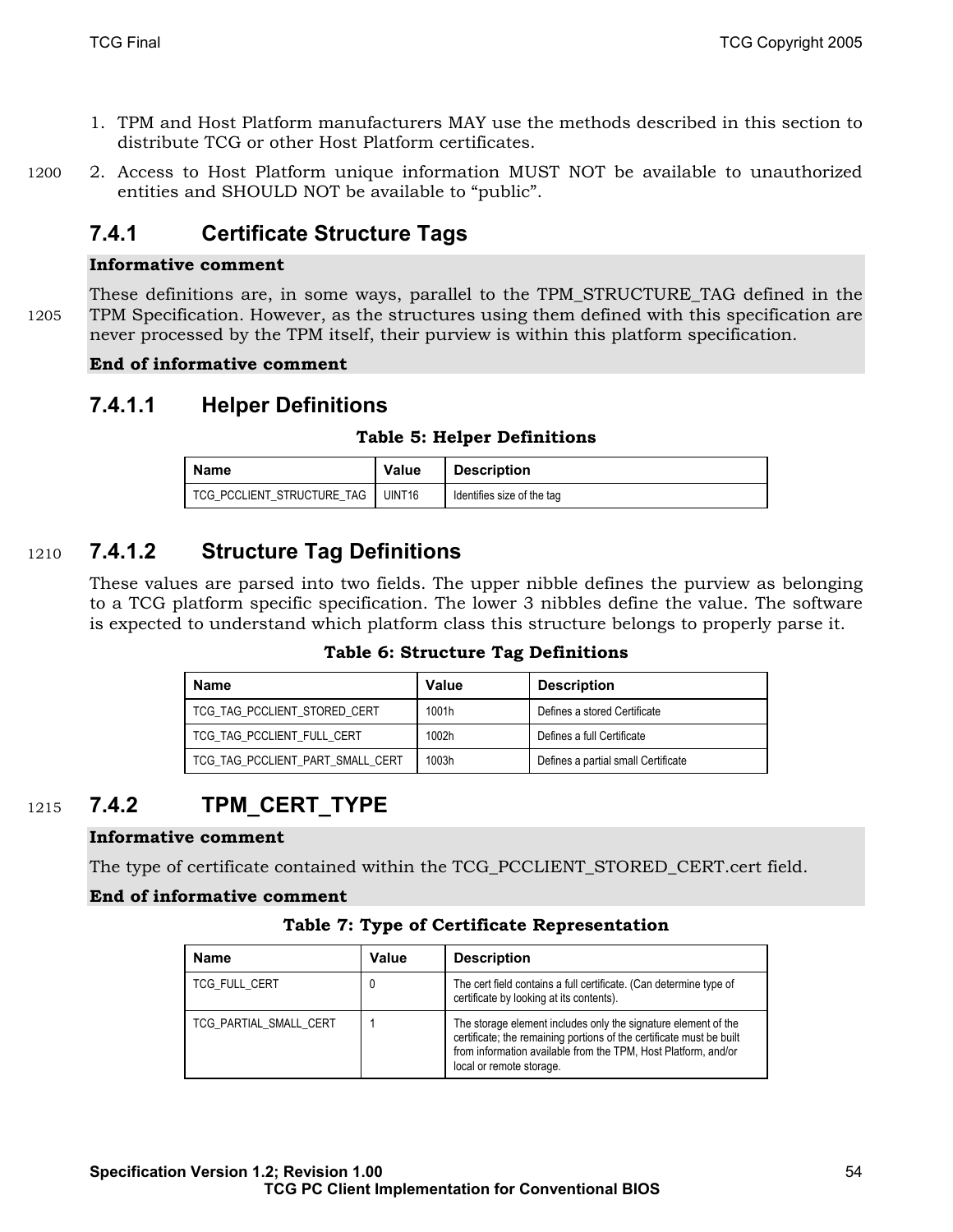# <sup>1220</sup>**7.4.3 TCG\_CERT\_FLAGS**

#### **Informative comment**

This flag information describes the end certificate structure and storage organization.

#### **End of informative comment**

There are no defined flags. The value MUST be 0.

# <sup>1225</sup>**7.4.4 TCG\_PCCLIENT\_STORED\_CERT**

### **Informative comment**

At the storage location is an instance of this structure, which provides the system with a mechanism to convert the storage space to an actual certificate.

### **End of informative comment**

1230

### **Definition**

|      | typedef struct tdTCG PCCLIENT STORED CERT { |                        |                          |
|------|---------------------------------------------|------------------------|--------------------------|
|      | TCG PCCLIENT STRUCTURE TAG tag;             |                        | // 2 bytes               |
|      | BYTE.                                       | $certType;$ // 1 byte  |                          |
| 1235 | UINT16                                      | certSize; $// 2 bytes$ |                          |
|      | BYTE <sup>[]</sup>                          | cert;                  |                          |
|      | TCG PCCLIENT STORED CERT ;                  |                        | // Minimum total 5 bytes |

### **Table 8: TCG\_PCCLIENT\_STORED\_CERT Structure**

| <b>Type</b>        | <b>Name</b>                                 | <b>Description</b>                                                                          |  |  |
|--------------------|---------------------------------------------|---------------------------------------------------------------------------------------------|--|--|
| TPM STRUCTURE TAG  | Tag<br>MUST be TCG_TAG_PCCLIENT_STORED_CERT |                                                                                             |  |  |
| <b>BYTE</b>        | certType                                    | An element from the TPM CERT TYPE table                                                     |  |  |
| UINT <sub>16</sub> | certSize                                    | The size of the certificate structure                                                       |  |  |
| BYTEI 1            | Cert                                        | The certificate itself. If certType is TPM_SIG_CERT, this is a<br>TPM SMALL CERT structure. |  |  |

# **7.4.5 TCG\_FULL\_CERT**

### 1240 **Informative comment**

The cert field contains the entire certificate. The nature and type of the certificate is to be determined by its content.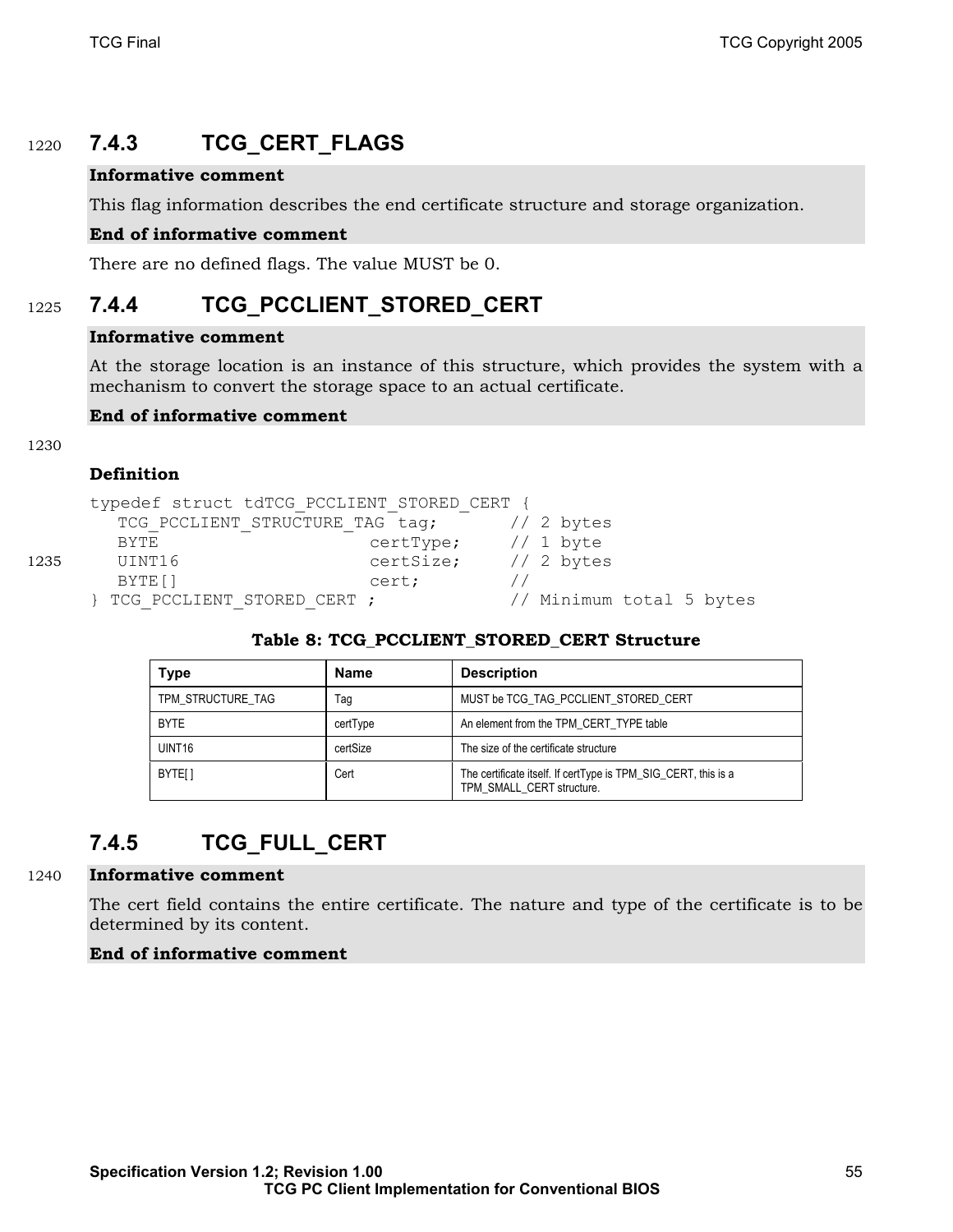#### **Definition**

1245 typedef struct tdTCG FULL CERT { TCG PCCLIENT STRUCTURE TAG tag; // 2 bytes BYTE[] cert // Entire certificate } TCG\_FULL\_CERT; // Minimum total 2 bytes

#### **Table 9: TCG\_FULL\_CERT Structure**

| <b>Type</b>       | Name | <b>Description</b>                  |
|-------------------|------|-------------------------------------|
| TPM STRUCTURE TAG | tag  | MUST be TCG TAG PCCLIENT FULL CERT. |
| <b>BYTE</b>       | cert | The entire certificate.             |

### 1250 **7.4.6 TCG PARTIAL SMALL CERT**

#### **Informative comment**

While storing full certificates might be convenient to an application, the limited availability of NV Storage within the TPM makes this option difficult or even infeasible in most situations. For this reason, the structure defined in this section provides optimizations 1255 allowing only a small portion of the certificate to the stored within the limited NV Storage area. The *TPM Specification* contains reserved index values for the TPM and Host Platform Certificate.

It is assumed that much of the information contained within the certificate is actually duplicated on the platform or can be either obtained or derived from information available 1260 to a utility. The information stored within the NV Storage area, therefore, can be reduced to only that which is unique to that certificate that cannot be derived. For example, for a platform certificate, the platform's manufacturer and model is often available from other sources within the platform. There is no need to duplicate this information in the NV Storage area of the TPM. A utility, which can be provided by the TPM manufacturer, 1265 platform manufacturer, or both, can read this information and begin the process of constructing a certificate from information such as this. However, information such as the signature of the certificate cannot be derived. This later type of information is a good candidate for storing in the NV Storage area of the TPM.

It is, therefore, expected that utilities will be provided by the TPM or platform manufacturer 1270 to read the information from the TPM or platform or a URL, read the NV Storage area, and from these sources construct the certificate. The utility may even be able to validate the certificate using the signature obtained from the signature portion of this structure.

As currently implemented, the "partial, small" version of this structure is at least 269 bytes long for a single certificate using a 2048-bit key. Actual usage in an NV Storage area will 1275 require more total bytes of NV Storage in the TPM, depending on the implementation. A reasonable estimate is that the amount of physical NV memory required would be between 300 and 330 bytes (10% - 20% overhead).

It is expected that generation of the actual certificate will require at least some of the following additional information:

1280 1. Serial and model numbers of the Host Platform. Obtained by the user in some way (programmatically, visually, etc.).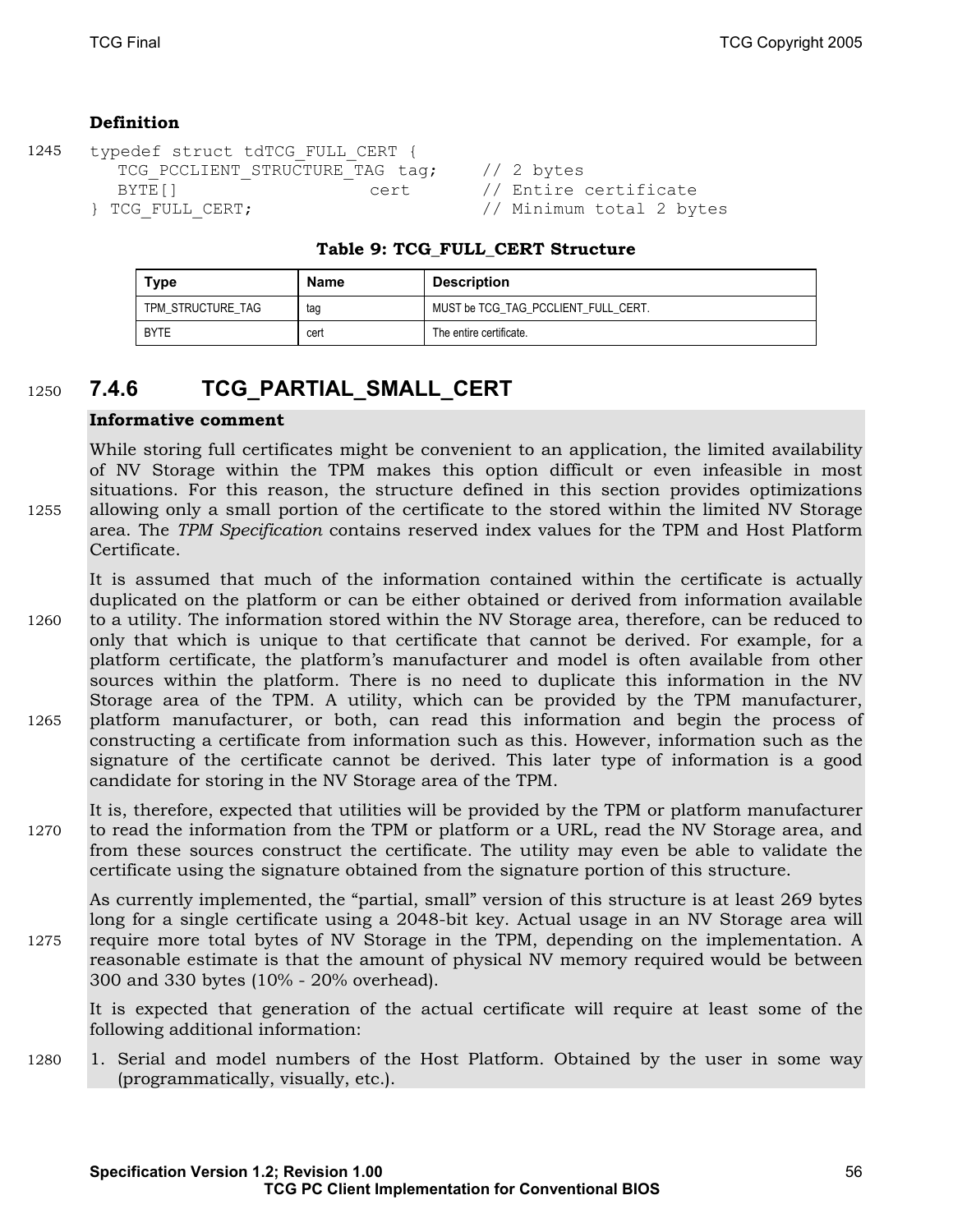- 2. Endorsement Public Key. Obtained from the TPM in the usual way (requires the cooperation of the Owner).
- 3. Manufacturer of the TPM and Host Platform. TPM manufacturer can be obtained with 1285 getCapability; Host Platform manufacturer must be obtained by the user in some way (visual, programmatically, etc.).
- 4. An array of non-unique certificate templates from which to choose. Expected location for this array would be a distribution CD or other disk, a web site, or other location. The model number and manufacturer would be used to select among various arrays that 1290 might be available. Within this selected array, the certID in the NV Store area should match.

The actual certificate is built using utility software that could be provided by the platform manufacturer, obtaining some required information in a Host Platform specific way, some from standard TPM commands, and the remaining from this structure in the NV Store area. 1295 After building the certificate, the utility should perform a signature verification operation using the appropriate public key to ensure that the certificate was built properly. It is expected, at this point, that the utility would encrypt the entire certificate and store it on the disk. The certificate can, if deleted, be rebuilt at any time in the future.

#### **End of informative comment**

#### 1300

#### **Definition**

|      | typedef struct tdTCG PARTIAL SMALL CERT { |                     |                            |
|------|-------------------------------------------|---------------------|----------------------------|
|      | TCG PCCLIENT STRUCTURE TAG tag;           |                     | 2 bytes                    |
|      | <b>BYTE</b>                               | certType            | 1 byte                     |
| 1305 | UINT16                                    | certFlags;          | 2 bytes                    |
|      | BYTE[4]                                   | certID;             | 4 bytes                    |
|      | UINT16                                    | signatureSize;      | 2 bytes                    |
|      | BYTE <sup>[]</sup>                        | signature;          | 256 bytes                  |
|      |                                           |                     | (assuming 2K key)          |
| 1310 | UINT16                                    | additionalDataSize; | // 2 bytes                 |
|      | BYTE <sup>[]</sup>                        | additionalData;     | $(E.q.,$ serial #)         |
|      | TCG PARTIAL SMALL CERT;                   |                     | // Minimum total 269 bytes |

#### **Table 10: TCG\_PARTIAL\_SMALL\_CERT Structure**

| <b>Type</b>        | <b>Name</b>        | <b>Description</b>                                                                                                                                    |  |
|--------------------|--------------------|-------------------------------------------------------------------------------------------------------------------------------------------------------|--|
| TPM STRUCTURE TAG  | tag                | MUST be TCG_TAG_PCCLIENT_PART_SMALL_CERT.                                                                                                             |  |
| <b>BYTE</b>        | certType           | An element from the TPM_CERT_TYPE table.                                                                                                              |  |
| UINT <sub>16</sub> | certFlags          | Descriptive information from the TYPM CERT FLAGS table.                                                                                               |  |
| BYTE[4]            | certID             | Certificate template ID for 'fixed' information in the certificate, used to select from<br>among a list of cert templates on a CD, disk, or web site. |  |
| UINT <sub>16</sub> | signaturesSize     | The size of the signature in bytes                                                                                                                    |  |
| BYTEI 1            | signature          | The signature element of the certificate                                                                                                              |  |
| UINT <sub>16</sub> | additionalDataSize | The size of the additional data.                                                                                                                      |  |
| BYTEI 1            | additionalData     | Additional data necessary to build the cert, usage, and size based on the selected<br>template                                                        |  |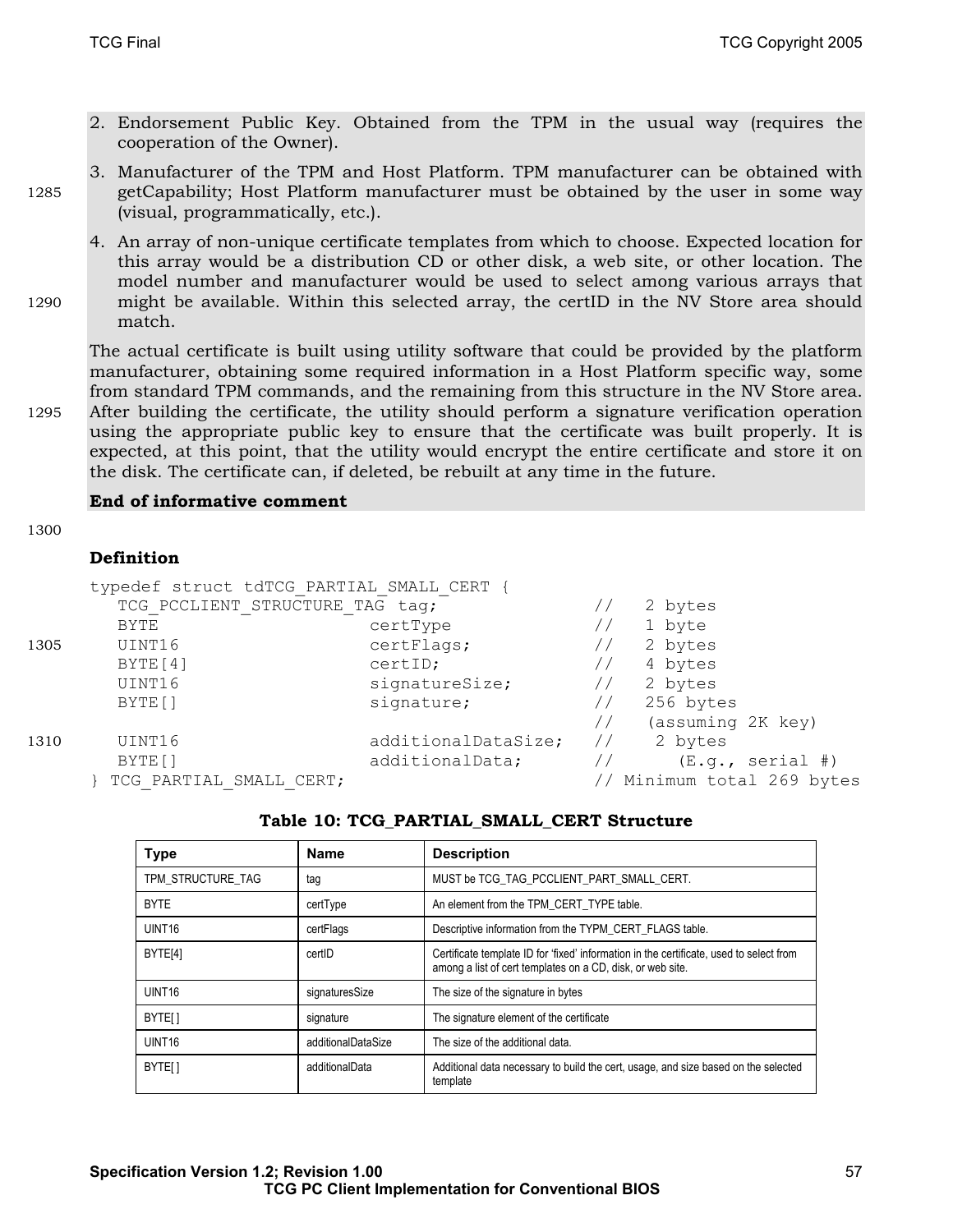# **8. State Transitions**

# <sup>1315</sup>**8.1 Architecture and Definitions**

### **Start of informative comment**

A handoff to an operating system generally occurs after the BIOS has completed its initialization and testing of the Host Platform hardware. The BIOS searches through a predefined sequence of boot devices looking for an operating system. A TCG-enabled BIOS 1320 will load IPL Code, check for its ability to boot, and just before jumping to the MBR, perform a hash on the code contained within the first 512 bytes where the master boot record is located. This hash will then be extended into PCR[4]. In general, any code that is loaded and jumped to from the BIOS must be hashed and extended into PCR[4] prior to turning control of the system over to that code. The BIOS MUST not hash any data areas.

1325 There can be a number of entries in the boot sequence, but until a bootable device is found, the MBR is not hashed. Just before jumping to the operating system and after the MBR has been loaded into memory, this code must be hashed and extended into PCR[4]. If the operating system returns back to the BIOS through an INT 18h call, the next boot device is checked for boot ability and the process repeats. Each time PCR[4] is extended, an entry is 1330 added to the log.

Another item of concern during this phase of a TCG-enabled Host Platform is the passing of the root of trust. The BIOS will pass the chain of trust to the MBR and it is up to the MBR to preserve the chain of trust and pass it to the operating system.

### **End of informative comment**

# <sup>1335</sup>**8.2 Procedure for Transitioning from the Pre-Operating System State and Operating System Present State**

### **Start of informative comment**

The platform performs a number of steps in order to make the transition from the Pre-Operating System State to the Operating System Present State,. This section outlines and 1340 describes these steps.

### **End of informative comment**

# **8.2.1 Extending PCR[4] – The IPL Code**

### **Start of informative comment**

Just before passing control of the Host Platform to the operating system, the BIOS needs to 1345 perform several actions in order to assure that trust in the Host Platform has been maintained. One of the important events that needs to occur is to measure the IPL Code.

### **End of informative comment**

# **8.2.2 Extending PCR[5] – IPL Configuration and Data**

### **Start of informative comment**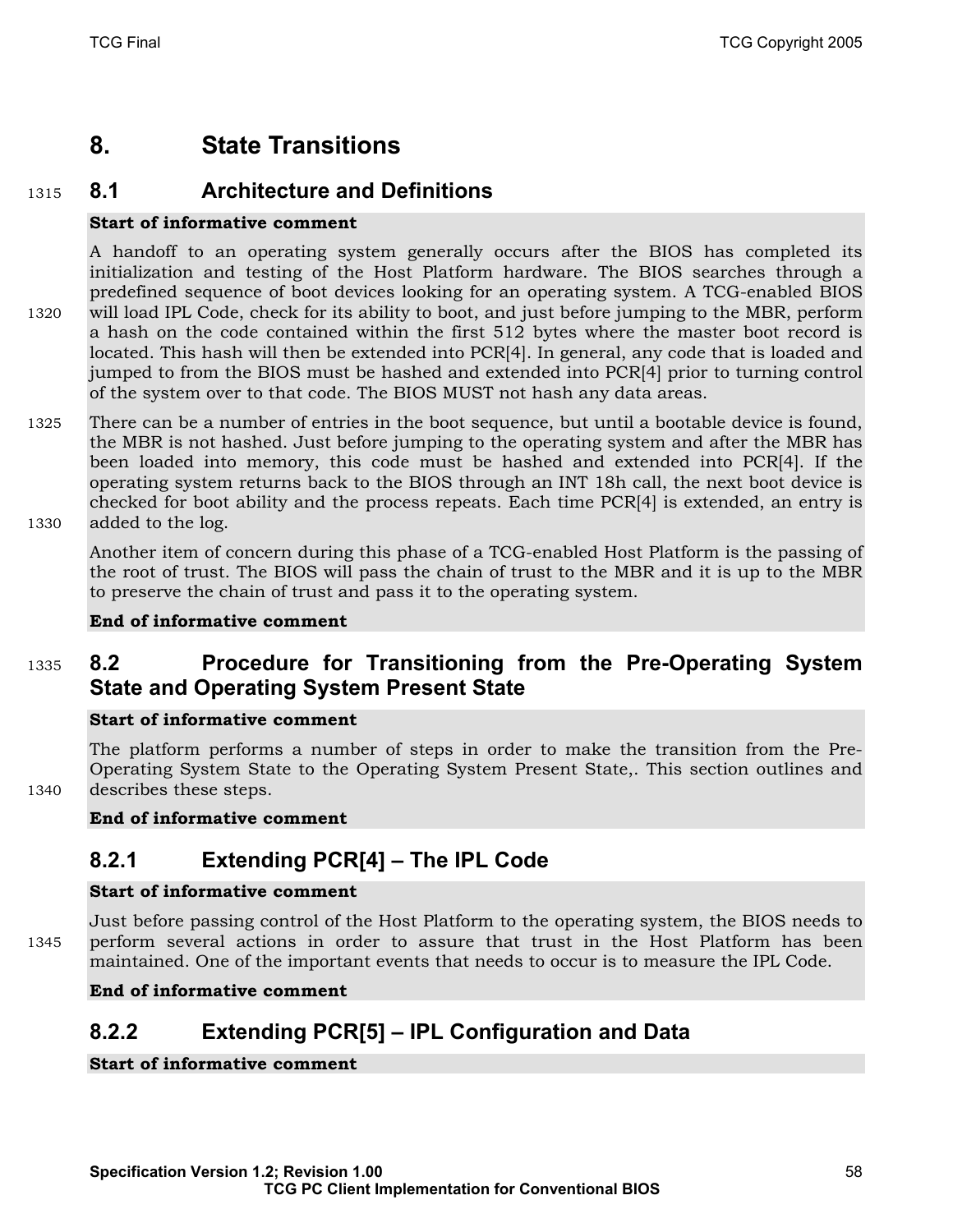1350 PCR[5] is reserved for any configuration data that various transition codes may need. For example, if a BIOS transfers control to an MBR on a hard drive, the MBR may contain optional boot options such as a choice of operating systems or other parameters. This information is measured into this PCR. This PCR may be utilized and extended by any boot loader for variable data.

### 1355 **End of informative comment**

# **8.2.3 Logging of Boot Events**

### **Start of informative comment**

A log is provided in memory for the eventual challenger to make a determination of the state of trust of the Host Platform. The operating system handoff code needs to fill this log with 1360 information about the boot devices used to get to an operating system. The BIOS functions designed for hashing and extending the various PCRs should automatically log the extending events.

While extending of PCRs is an automatic process in regards to logging, there are other events and information that this specification will require. The following is a list of common 1365 log entries that should be recorded prior to turning over control of the system.

- 1. The type of device that was booted to and specific information about this device, which can uniquely identify it within the system.
- 2. Each attempt to a boot device should measure:
- a. An EV\_SEPARATOR event to all Pre-Operating System State PCRs. (i.e., PCR[0-7]) to 1370 delimit the Pre-Operating System State and the Operating System Present State events.
	- b. The boot device that is attempted
	- 3. If a boot device returning back to the BIOS through INT 18h or INT 19h affects the transitive trust chain and must therefore be measured.

### 1375 **End of informative comment**

- 1. Upon selecting a boot device, the BIOS measures the EV\_ACTION index 0 "Calling INT 19h" into PCR[4].
- 2. Measure EV\_SEPARATOR into PCR[0-7].
- 3. Measure event type = EV ACTION, Action index 1 "Returned INT 19h" into PCR[4].<sup>6</sup>
- 1380 4. Measure the selected IPL Code into PCR[4] using event EV\_IPL.
	- 5. Measure the data, including the partition table of the IPL region, if applicable, into PCR[5] using event EV\_IPL\_PARTITION\_DATA.
	- 6. Execute IPL Code.

7. If the IPL Code returns control back to the BIOS using INT 19h, the reason for the 1385 return MUST be measured as event type = EV\_ACTION, Action index 1 "Returned INT 19h".

<sup>6</sup> See the note in the definition of this action in Section 10.4.3.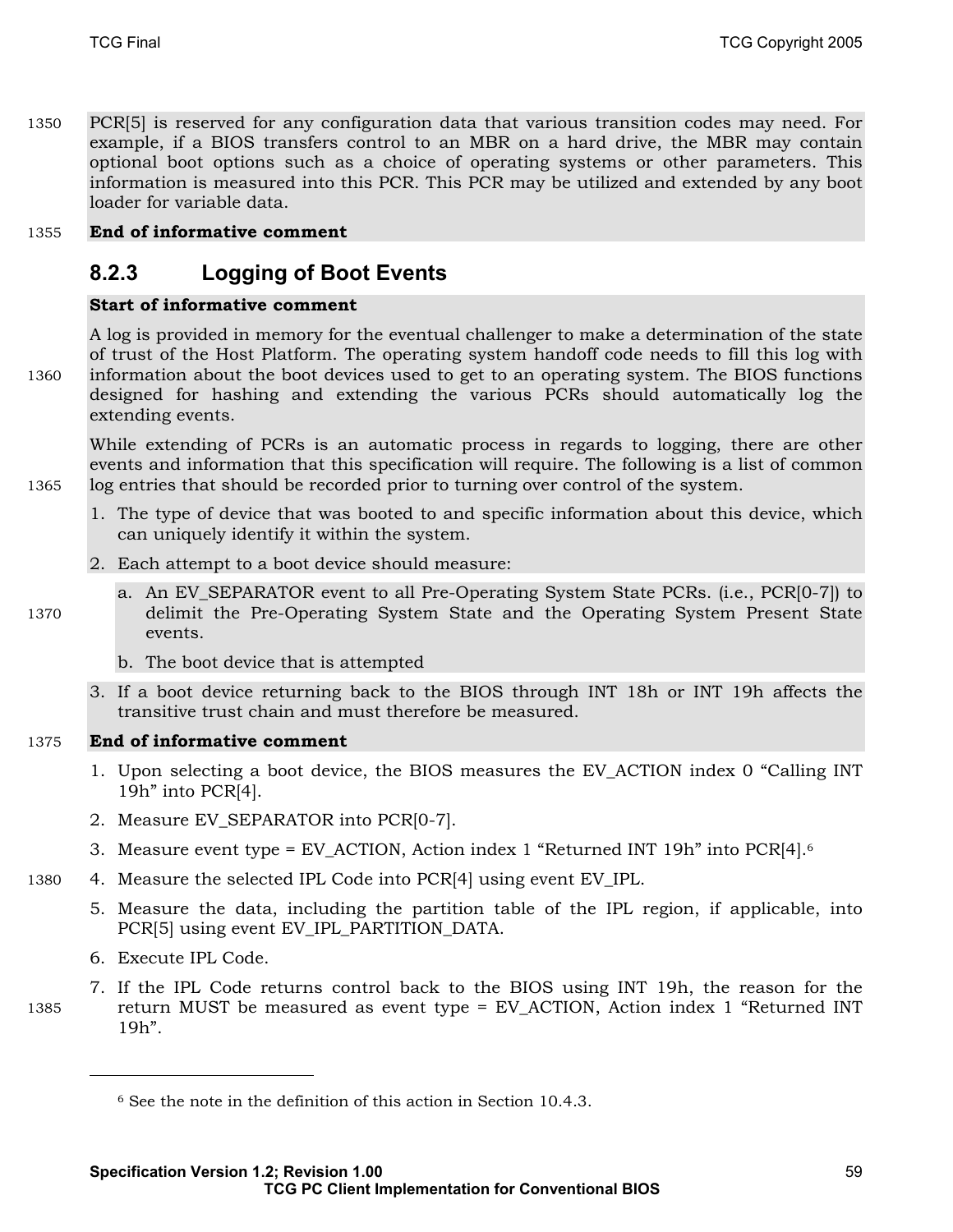- 8. If the IPL Code returns control back to the BIOS using INT 18h, the reason for the return MUST be measured as event type = EV\_ACTION, Action index 2 "Returned INT 18h".
- 1390 9. Upon selecting the next boot device, the BIOS must jump to step 4.

The data within the event field of the EV\_SEPARATOR measurement MAY be either a fix or a random value. This may be determined by the Host Platform manufacturer or by a utility under control of the Owner.

### **8.2.4 Passing Control of the TPM from Pre-Operating System State to**  <sup>1395</sup>**the Operating System Present State**

### **Start of informative comment**

Once the BIOS has turned control over to an operating system, the Post-boot environment will load its own set of drivers and code to access the TPM. This could cause a potential conflict since there may be contention between the Pre-Operating System State's and the 1400 Operating System Present State's use and access of the TPM.

The INT 1Ah interface provides for a solution to this problem through the TCG\_ShutdownPreBootInterface function. Once the Post-boot environment has loaded its driver support, it MAY call this function to disable the BIOS support. Such a handoff procedure allows for the BIOS support to remain on non-TCG aware operating systems and 1405 removes the contention of the TPM hardware on TCG aware operating systems.

If the Operating System is to use the transitive trust chain beyond the measurements indicated in this specification, it is expected that the IPL will continue the measurement of the boot process.

### **End of informative comment**

- 1410 The IPL Code, regardless of its source, is responsible for measuring:
	- 1. Its parameters into PCR[5].
	- 2. Any code it executes into PCR[4] if it is a "chained" IPL.
	- 3. If is part of an operating system loader, it MAY measure components into PCR[>7].

## **8.2.5 Various Boot Devices and Special Treatment They May Receive**

# <sup>1415</sup>**8.2.5.1 BIOS Aware IPL Devices (BAID)**

### **Start of informative comment**

These are devices such as floppy drives, hard drives, CD-ROM drives, etc. The IPL Code of these devices will be measured in PCR[4] just before jumping to this code.

### **End of informative comment**

# <sup>1420</sup>**8.2.5.2 Legacy IPL Devices**

### **Start of informative comment**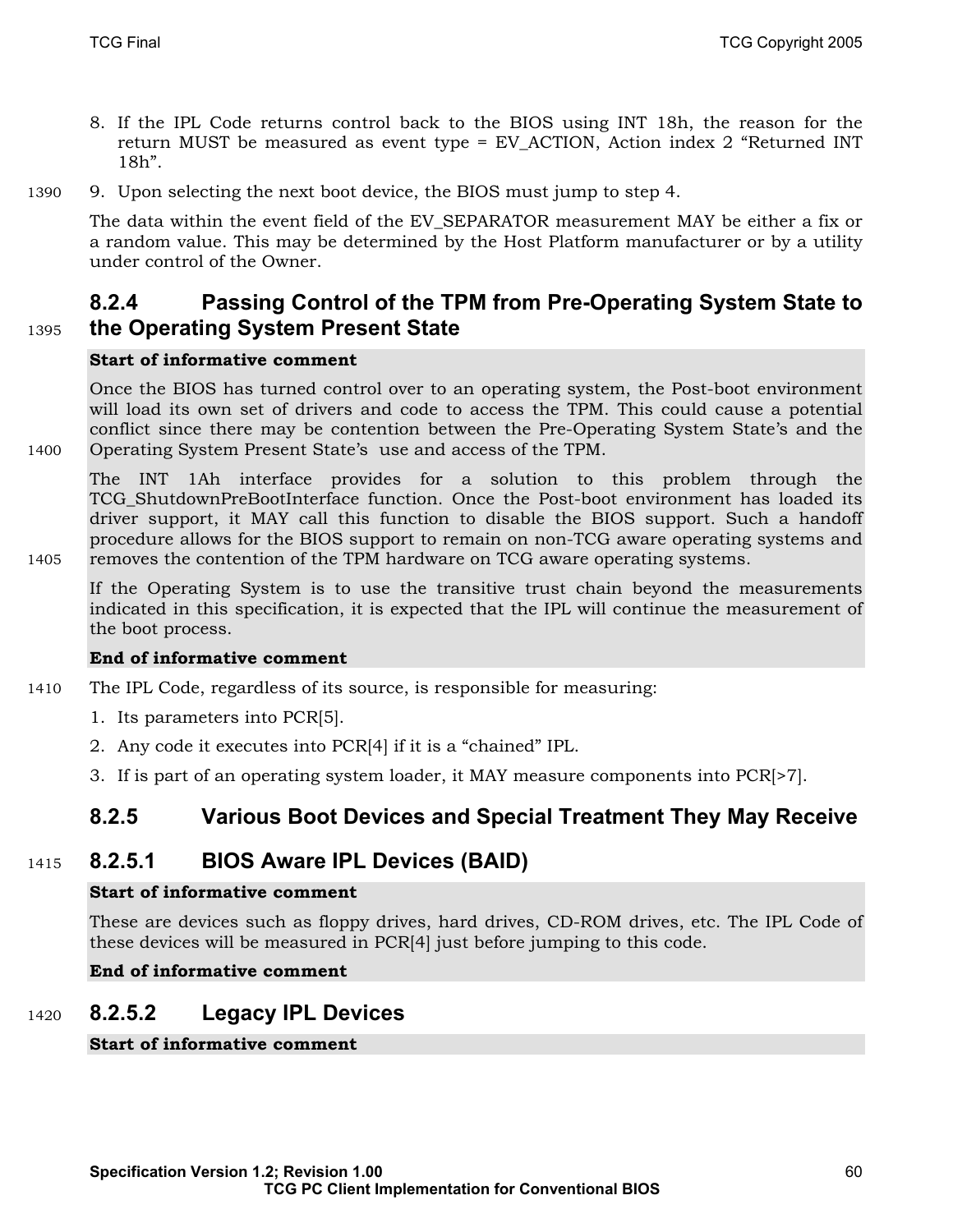Option ROMs will have already been measured. INT 18h and INT 19h events will be measured as events per Section 10.4.3. It is the Option ROM's responsibility to measure any additional code loaded.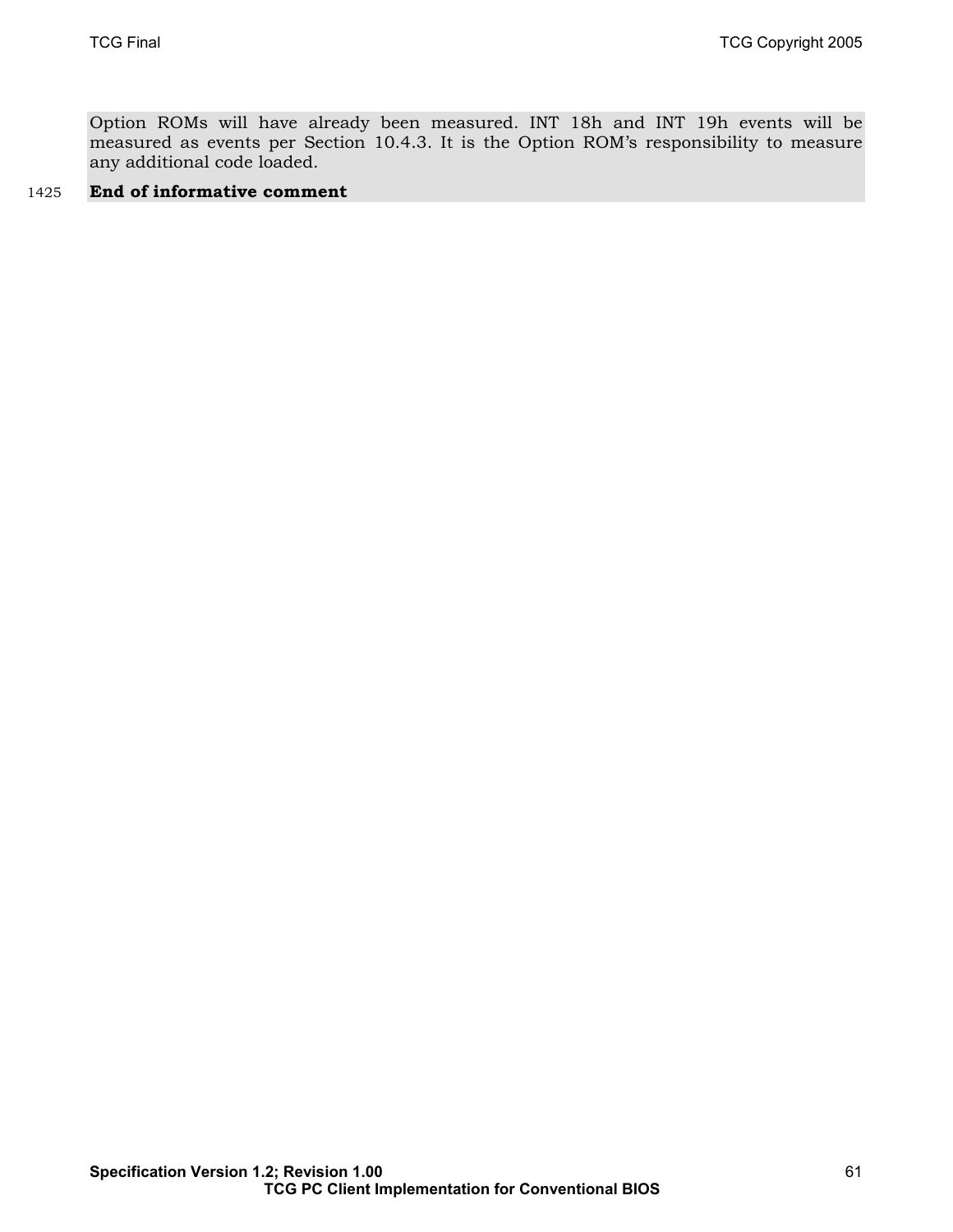# **8.2.5.3 Boot Connection Vector (BCV)**

### **Start of informative comment**

These include devices such as PnP SCSI cards w/ drive and a Non-PnP card w/ expansion header. These cards generally require two BIOS calls, one to return their capabilities and 1430 another call to have them hook INT 13h. For the case of the cards that have an associated local mass storage device (SCSI cards with a bootable hard drive), the BIOS must measure the code portion of the first 512 bytes of the mass storage device into PCR[4].

Application Note: For conventional MBR, the first sector of the physical disk would be loaded into memory at 0:7C00h. Offset 0-1B7h within this image would be measured into 1435 PCR[4]. Offset 1B8h-1FFh would be measured into PCR[5] using the method below.

### **End of informative comment**

This is treated as the IPL Image.

## **8.2.5.4 Bootstrap Entry Vector (BEV)**

#### **Start of informative comment**

1440 A device (generally a network card) that uses a BEV for booting will require that it is called through INT 19h. The Option ROM will need to measure the initial IPL image obtained from the network to PCR[4] prior to jumping to this code.

### **End of informative comment**

- 1. The entire runtime image of the Option ROM is treated as the IPL Image even if it was 1445 measured as an Option ROM into PCR[2].
	- 2. The Option ROM MUST measure the next executable component into PCR[4]. It MUST measure any appropriate data or configuration information (e.g., the source of the executable) into PCR[5].
- 3. If the BEV returns to the BIOS via a RETF, the BIOS MUST treat this as if the return 1450 was via INT 18h.

## **8.2.5.5 PARTIES Partition**

### **Start of informative comment**

The PARTIES Partition is a hidden partition on the hard drive that BIOS can use for additional storage space and as a virtual drive. In the PARTIES Partition, there is a small 1455 section called the BEER. Prior to turning control over to the PARTIES Partition, the BIOS must measure the BEER area into PCR[5].

The partition that is booted to in the PARTIES Partition must also have the initial IPL image code measured into PCR[4] prior to turning control over to this code.

### **End of informative comment**

1460 When executing, this is treated as IPL Code including the measurement of it even if the binary image is already measured into PCR[0].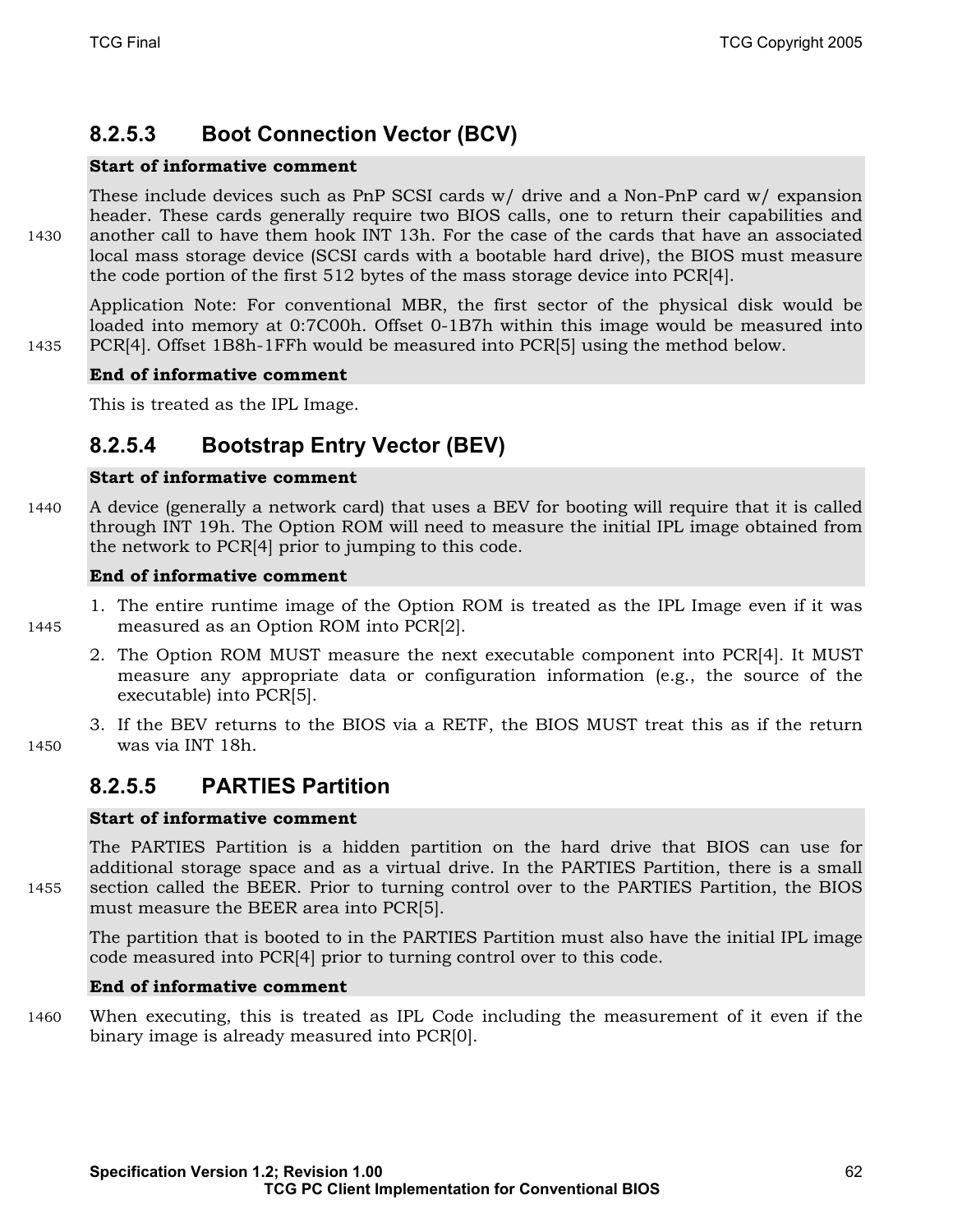# **8.2.5.6 El Torito**

### **Start of informative comment**

- When the BIOS boots to a CD-ROM device that supports the El Torito specification, it first 1465 loads the Booting Catalog. If there is more then one boot image on the CD, the user is then prompted to select the boot image. Using this selection and the Booting Catalog, the BIOS loads the first 512 bytes of the CD-ROM that contains the image into memory and turns control over to this code.
- Prior to jumping to this code, the BIOS MUST measure the initial IPL image of the boot 1470 image code into PCR[4]. The BIOS code will also measure the entire contents of the boot catalog into PCR[5]. The measurement of the boot catalog will be done prior to the measurement of the initial IPL image.

### **End of informative comment**

# **8.2.5.7 Legacy Reboot**

### 1475 **Start of informative comment**

Software can store a jump vector in the BDA, set a bit in CMOS, and then Host Platform Reset the system so that the jump vector will be executed as a boot device. Since this code has already been measured, no further measurement is required.

### **End of informative comment**

## <sup>1480</sup>**8.3 Power States, Transitions, and TPM Initialization**

### **Start of informative comment**

Suspend is designed to reduce overall power consumption under software control. For instance, for PCs a power management standard called ACPI (*Advanced Control Power Interface Specification*). This standard defines a set of power states that can change the 1485 behavior of a device during sleeping states.

### **End of informative comment**

## **8.3.1 Definitions and Conditions During Power States**

### **Start of informative comment**

These are the Sx states as defined in the ACPI specification. The only transitions allowed 1490 are those defined in the ACPI definitions.

Host Platforms and Post-BIOS Operating Systems MUST support ACPI.

### **End of informative comment**

There is no required behavior during any power state provided the Host Platform provides resources (e.g., power) to the TPM to perform its required functions during each state. For 1495 example, it is obvious that power must be applied during S0. However, for example, the TPM is allowed to be implemented such that auxiliary power is required to maintain PCR registers during S3. In this case, a Host Platform incorporating this type of TPM MUST provide necessary power to the TPM during S3, while Host Platforms incorporating TPMs using flash memory or other NV storage technology will not require power during S3 for this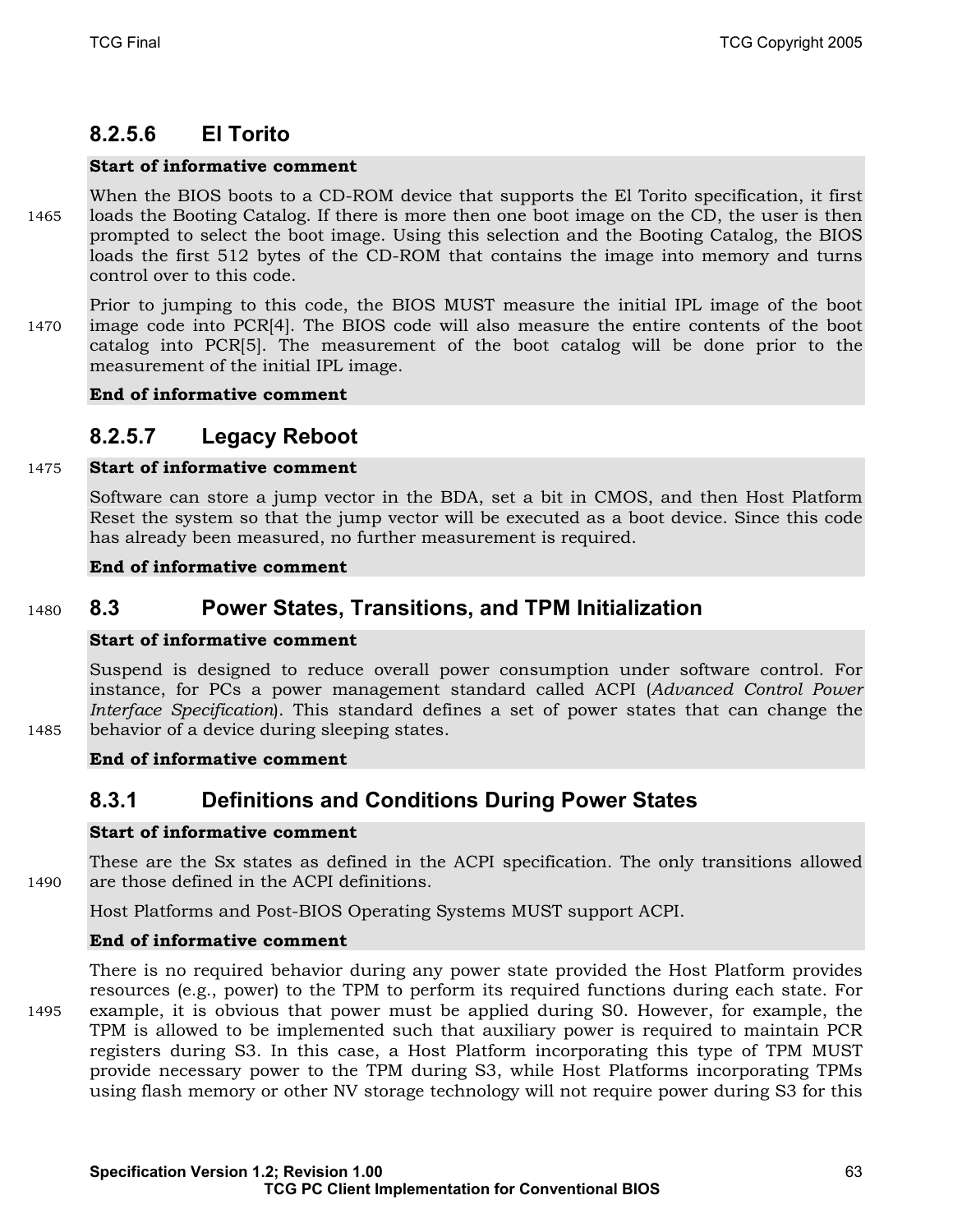1500 purpose. Another example is the tick counter. There is no requirement for the TPM to maintain this counter across any power state (besides S0, of course). Some TPM manufacturers may choose to provide this feature as a "value add". Those manufacturer's TPMs may require auxiliary power during non-S0 power states.

The ACPI "G" states are outside the scope of this specification.

### <sup>1505</sup>**8.3.1.1 S1: Stand-by - Low Wakeup Latency Sleeping State**

- **TPM State:** Fully working, because the TPM is still under power during S1 sleep state.
- **Entering S1:** Nothing to do.
- **Exiting S1:** Nothing to do.

### **8.3.1.2 S2: Stand-by with CPU Context Lost**

- 1510 **TPM State:** Fully working, because the TPM is still under power during S2 sleep state.
	- **Entering S2:** Nothing to do.
	- **Exiting S2:** Nothing to do.

### **8.3.1.3 S3: Suspend to RAM**

#### **Start of informative comment**

1515 Entering into and exiting from the S3 state is a coordinated effort between the operating system and the BIOS. Since there is no mandated behavior for the TPM during the various power states, this design and protocol assumes the TPM has only two power states: ACPI D0 and ACPI D3. There is no requirement for the TPM to sense any of the normal Host Platform alerts indicating a transition into the S3 power state. Nor is there a requirement 1520 for the TPM to sense the normal Host Platform alerts indicating a transition from the S3 power state into the S0 power state. It is therefore a requirement that the Host Platform BIOS and operating system participate in notifying the TPM of these transitions.

The operating system driver notifies the TPM that it is about to transition from the S0 to the S3 power states by sending the TPM\_SaveState command. This notifies the TPM that it is to 1525 save the required states into non-volatile memory. Upon resume from the S3 power state, the TPM must be notified whether to restore a previously saved state or perform normal initialization. This is done using the TPM\_Startup command. The initial state of the TPM can only be determined by the components of the RTM; therefore, the S-CRTM must make the determination as to whether the Host Platform is resuming from the S5/S4 power state 1530 or the S3 power state. The S-CRTM must issue the TPM\_Startup command with the appropriate parameter indicating to the TPM whether to initialize or restore the previously saved state of the TPM.

It should be noted that if TPM\_Startup is issued with the parameter to restore the state of the TPM, when there is no state to restore, the TPM enters a failure mode making it 1535 unavailable for the remainder of the power state. The only way to restore the TPM to a functional state is to perform a TPM\_Init followed by a TPM\_Start indicating to the TPM to clear its internal state.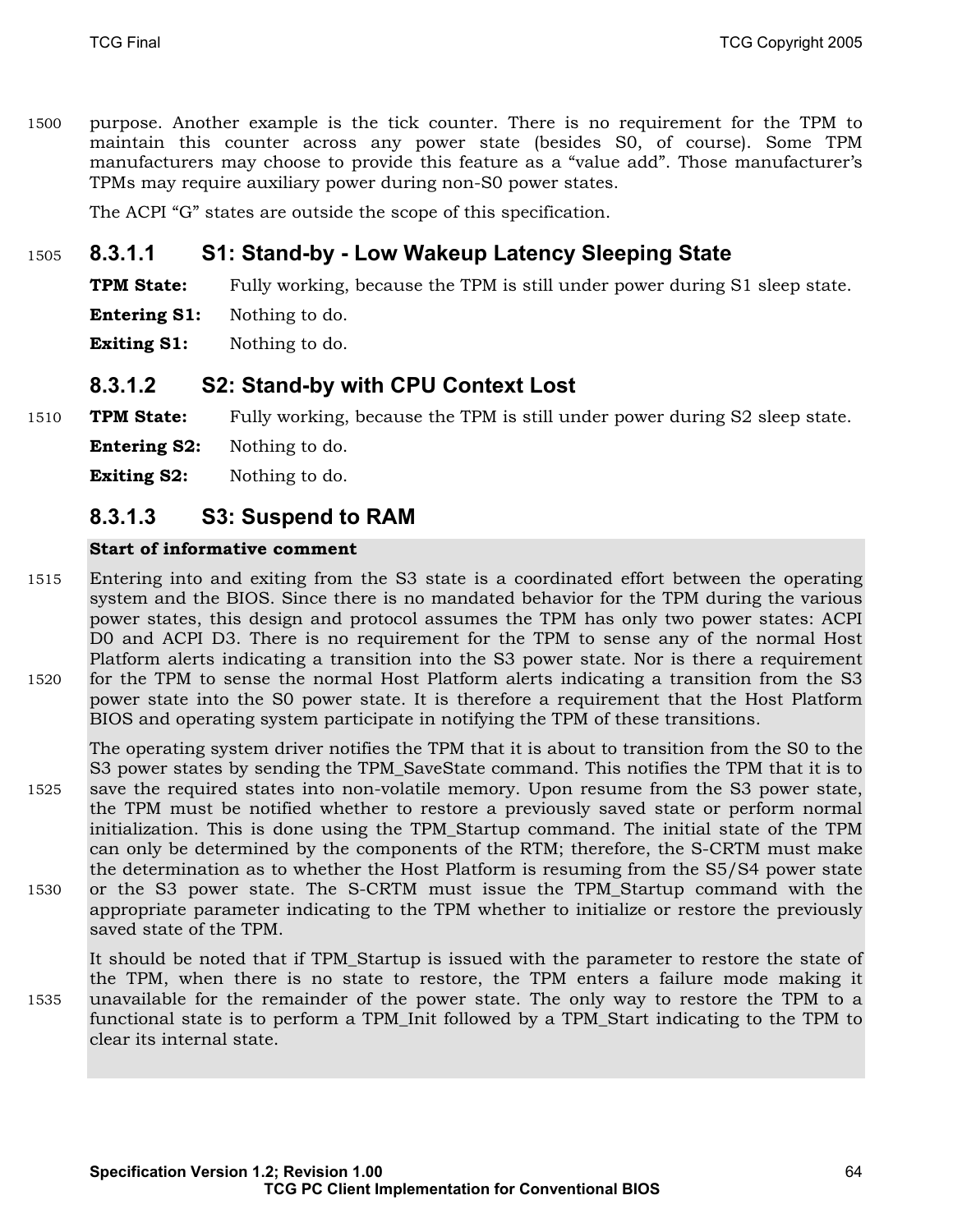

- **TPM State:** The S3 state is the most complex mode to manage, because PCR values and other TPM states MUST be preserved by the TPM during this mode. During S3, the TPM must prohibit all TPM functions.
- **Entering S3:** The operating system driver MUST issue the TPM\_SaveState.
- 1545 **Exiting S3:** The command to restore the PCRs MUST be issued by the CRTM. The BIOS SHOULD ignore any error resulting from the TPM entering failure mode. If any component is executed prior to jumping the operating system resume vector, it MUST have been previously measured before entering the S3 state.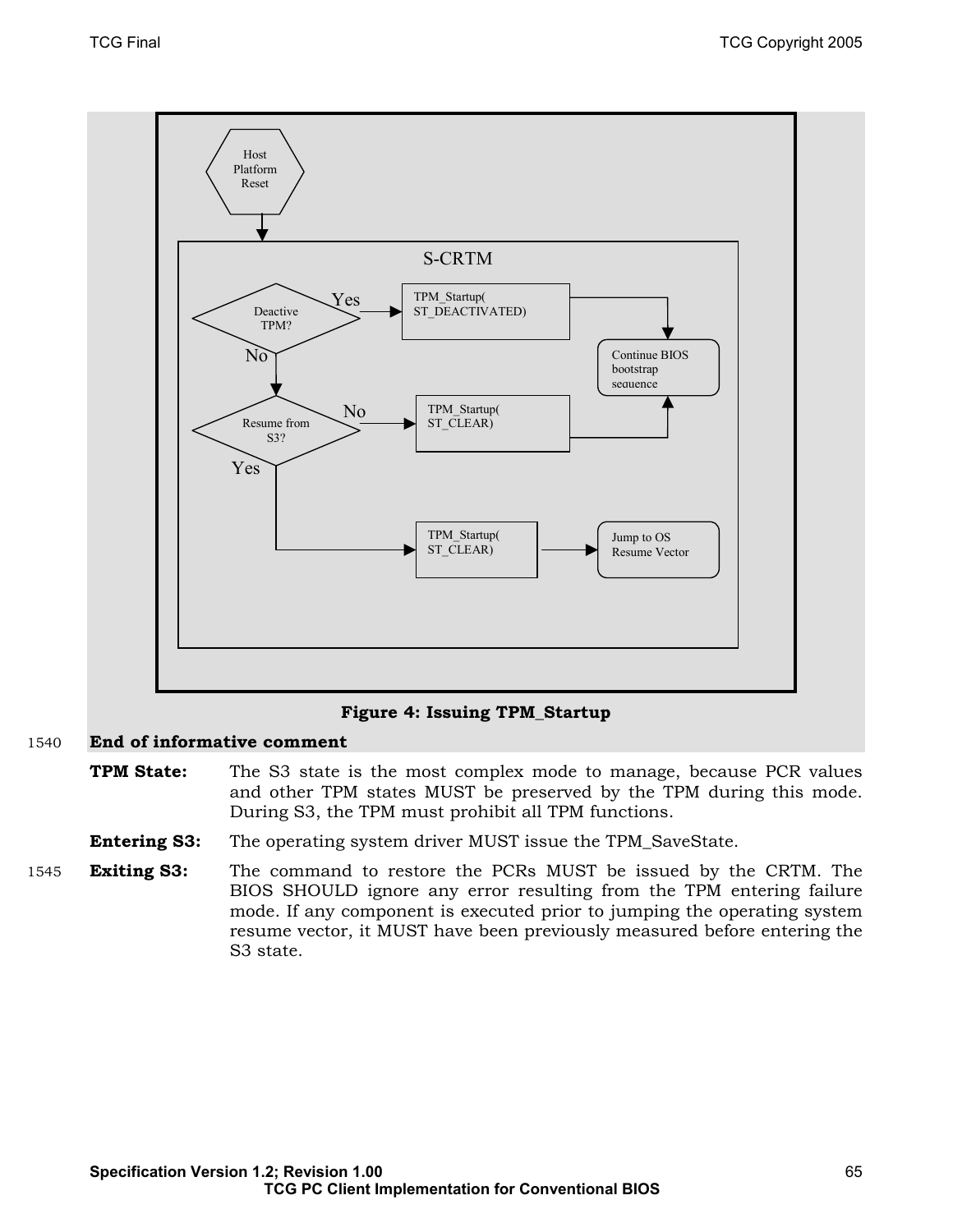### <sup>1550</sup>**8.3.1.4 S4 Operating System: Suspend To Disk**

**TPM State:** The power to the TPM MAY be removed.

**Entering S4:** Nothing to do.

**Exiting S4:** The PCRs will be lost, including the PCRs used by the operating system; therefore, the operating system must establish new integrity. The operating 1555 system, therefore, cannot attest to its original power-on state. The S-CRTM MUST issue a TPM\_Startup(state = ST\_CLEAR).

### **8.3.1.5 S4 BIOS: Suspend To Disk**

**TPM State:** The power to the TPM MAY be removed.

**Entering S4:** Nothing to do.

1560 **Exiting S4:** The PCRs will be lost, including the PCRs used by the operating system; therefore, the operating system must establish new integrity. The PCR contents may be different from S4 from operating system. The S-CRTM MUST issue a TPM\_Startup(state = ST\_CLEAR).

### **8.3.1.6 S5: Off State**

1565 **TPM State:** The power to the TPM MAY be removed.

**Entering S5:** Nothing to do.

**Exiting S5:** The PCRs will be lost, including the PCRs used by the operating system; therefore, the operating system must establish new integrity. The S-CRTM MUST issue a TPM\_Startup(state = ST\_CLEAR).

### <sup>1570</sup>**8.3.2 Power State Transitions**

#### **Start of informative comment**

Each section below describes the behavior and process between the various power states.

### **End of informative comment**

The following pseudo-code represents a set of implementations that generalizes the control 1575 flow of the motherboard during the Pre-Operating System State. Not all conditions and error states are included. This is intended only as a guide.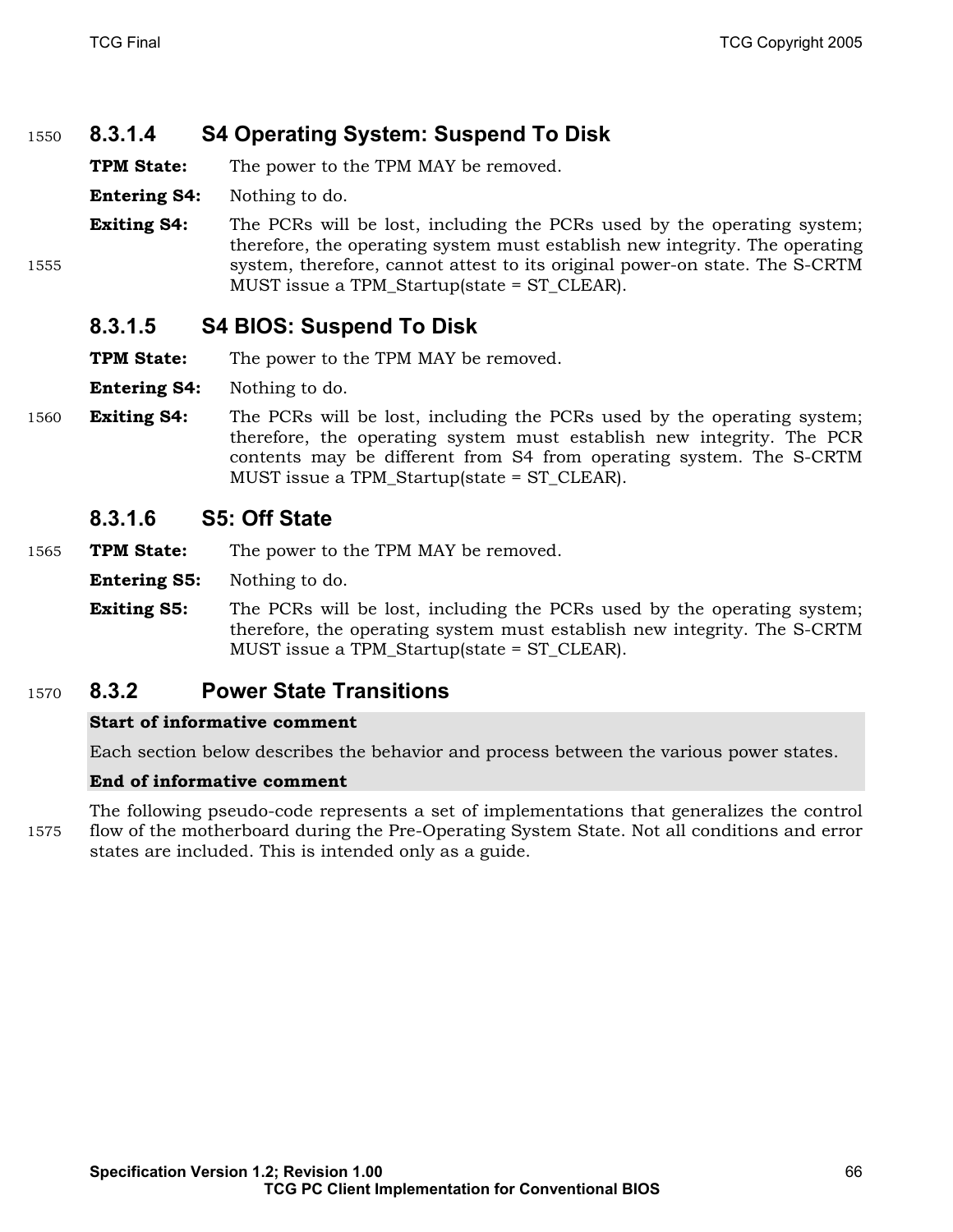### **8.3.2.1 S5** → **S0**

#### **Start of informative comment**

This is the transition from a power-off state to a power-on state. Host Platform Reset is 1580 asserted. The full BIOS initialization sequence is executed.

```
Starting from a power off state.
```

```
 MAInitTPM (stType = TPM_ST_CLEAR) 
          if (MAInitTPM returned OK) 
1585 { 
             MAHashAllExtendTPM(CRTM version, PCR[0]) 
          } 
          else // MAInitTPM returned Error 
      MAInitError: 
1590 { 
             if (PMInitCRTM() indicated TPM failure) 
       \left\{\begin{array}{ccc} \end{array}\right\} // Keep communication path open. 
               GoTo POST BIOS // Transfer control to POST BIOS.
1595 } 
             else // Assume communication path failed 
       \left\{\begin{array}{ccc} \end{array}\right\} if (Disable TPM Interface is provided) 
       \{1600 Disable Interface to TPM 
        } 
                else 
       \{ Disable the Host Platform 
1605 } 
              } 
      } 
          if (Normal boot) 
           { 
1610 MAHashAllExtendTPM(Initial POST BIOS, PCR[0]) 
            GoTo POST BIOS // Transfer control to POST BIOS
       }
```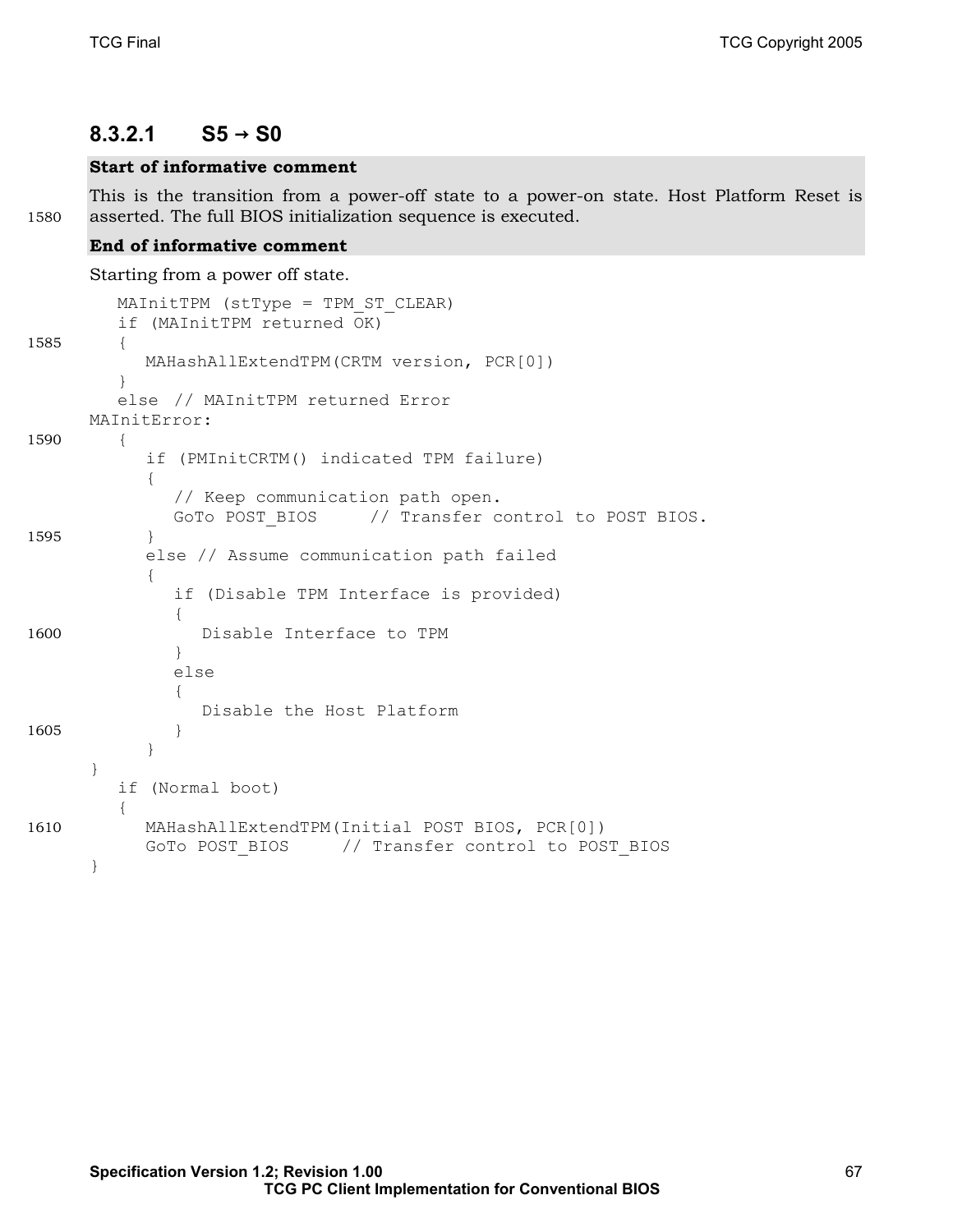```
// Note: the following else cluase is optional depending if either the 
      // BIOS Recovery Mode or a Utility requiring physical presence 
1615 // indication from the boot state is part of the motherboard's design.
      else if (executing BIOS Recovery Mode) 
      { 
            MAHashAllExtendTPM(BIOS Recovery Code, PCR[0]) 
            GoTo BIOS_Recovery_Code 
1620 } 
      else if (indication of physical presence given to BIOS) 
      { 
             if (Host Platform requires physical presence during 
                  boot state) 
1625 { 
               MAHashAllExtendTPM(Utility, PCR[0]) 
              MAPhysicalPresenceTPM( TPM PC PHYSICAL PRESENCE MASK SW |
                                        TPM_PC_PHYSICAL_PRESENCE_PRESENT)
               GoTo Physical_Presence_Utility 
1630 } 
      } 
      POST_BIOS: 
          TCG_StatusCheck() 
1635 Optionally TCG_PassThroughToTPM(TPM_DisableOwnerClear) 
          Optionally TCG_PassThroughToTPM(TPM_DisableForceClear) 
          If (Embedded Option ROMs) 
           TCG HashLogExtendEvent(Embedded Option ROMs, PCR[0])
1640 
         TCG HashLogExtendEvent(Host Platform Configuration, PCR[1])
          While (Unexecuted Option ROM present) 
          { 
1645 TCG_HashLogExtendEvent(Visible Portion of Option ROM, PCR[2]) 
            Transfer control to Option ROM. 
          } 
      INT_18: 
1650 Choose next IPL Image 
      TCG HashLogExtendEvent("Calling INT 19h", PCR[4])
          INT 19h // To Execute IPL Code 
      INT_19: 
1655 TCG_HashLogExtendEvent(Chosen IPL Code, PCR[4]) 
         TCG HashLogExtendEvent(IPL data and partition info, PCR[5])
      TCG_HashLogExtendEvent(EV_Separator, PCR[0-7])
      Jump to IPL Code 
1660 IPL Code Entry point: 
      TCG HashLogExtendEvent(IPL Configuration Data, PCR[5])
      Transfer Control to the operating system Loader 
          if (the operating system loader fails to load the operating system) 
      GoTo INT_18
```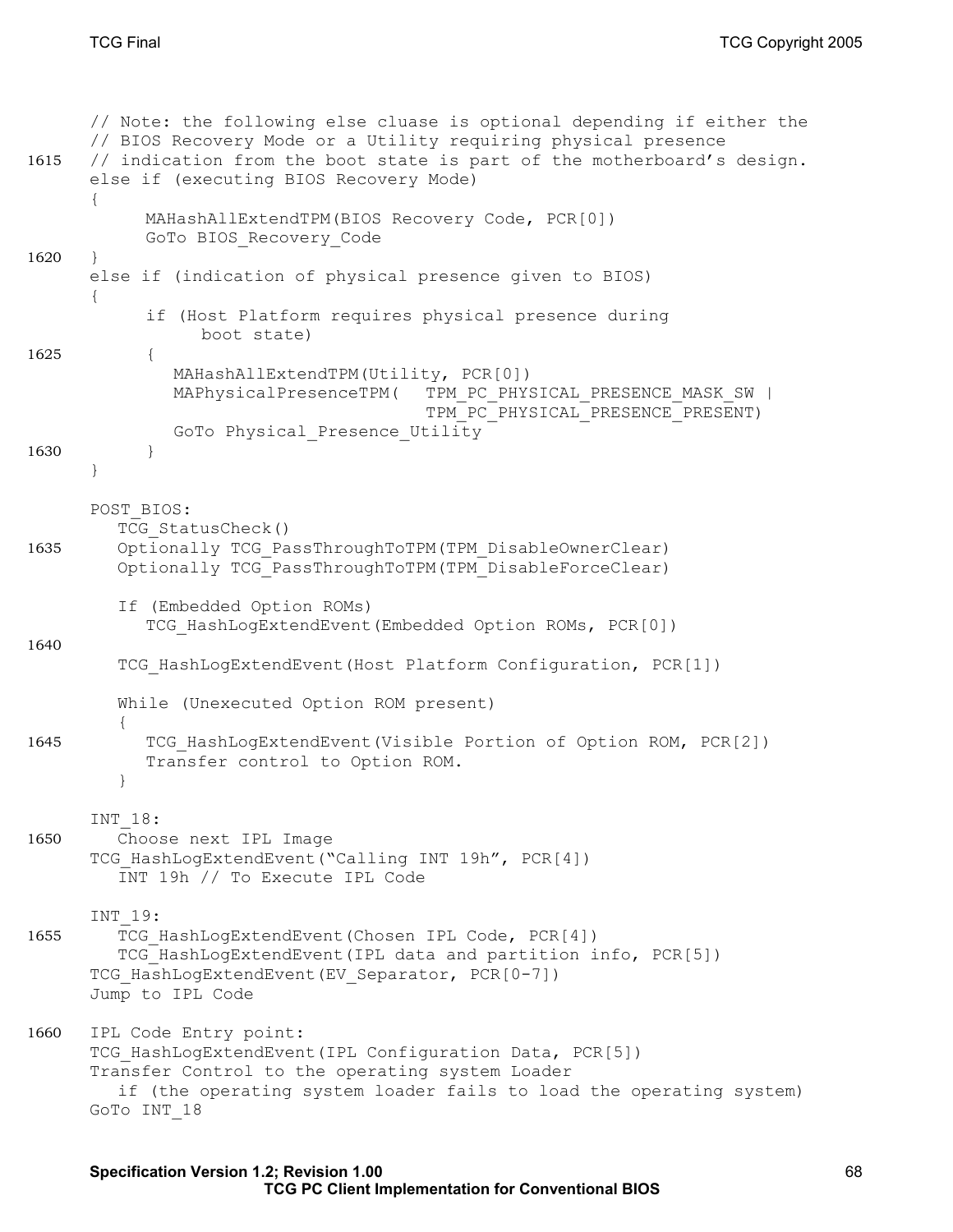1665 BIOS Recovery Code: Transfer control of Host Platform to BIOS Recovery Code When complete perform Host Platform Reset

Physical Presence Utility:

1670 Transfer control of Host Platform to Utility Requiring Physical Presence When complete perform Host Platform Reset

END

### **8.3.2.2 S1** → **S0**

1675 **Start of informative comment** 

Resume from an S1 suspend state. Host Platform Reset has never been asserted so the TPMInitCRTM function cannot be called. The S-CRTM executes code to perform the resume operation without re-measuring the Pre-Operating System State. The CRTM then passes control directly to the Operating System Present State. If there are any changes to the Host 1680 Platform's components or configuration, measuring these changes is the responsibility of the Operating System Present State components.

#### **End of informative comment**

No Action

### $8.3.2.3$   $S2 \rightarrow S0$

1685 **Start of informative comment** 

Resume from an S2 suspend state. Host Platform Reset has never been asserted so the TPMInitCRTM function cannot be called. The CRTM executes code to perform resume without re-measuring Pre-Operating System State. CRTM passes control directly to the operating system. If there are any changes to the Host Platform's components or 1690 configuration, measuring these changes is the responsibility of the Operating System Present State.

#### **End of informative comment**

No Action

### $8.3.2.4$   $S3 \rightarrow S0$

#### 1695 **Start of informative comment**

Resume from an S3 suspend state. Host Platform Reset is asserted. The CRTM executes code to perform resume without re-measuring Pre-Operating System State. The CRTM passes control directly to the operating system. If there are any changes to the Host Platform's components or configuration, measuring these changes is the responsibility of 1700 the operating system.

The operating system must assure prior to entering S3 that the TPM has preserved the required values.

There must be a countermeasure in the event POST is modified by malicious code and the Host Platform resumes from S3 executing that code. After modifying the BIOS, the operating 1705 system is required to transition the Host Platform to S5 before allowing a transition to S3.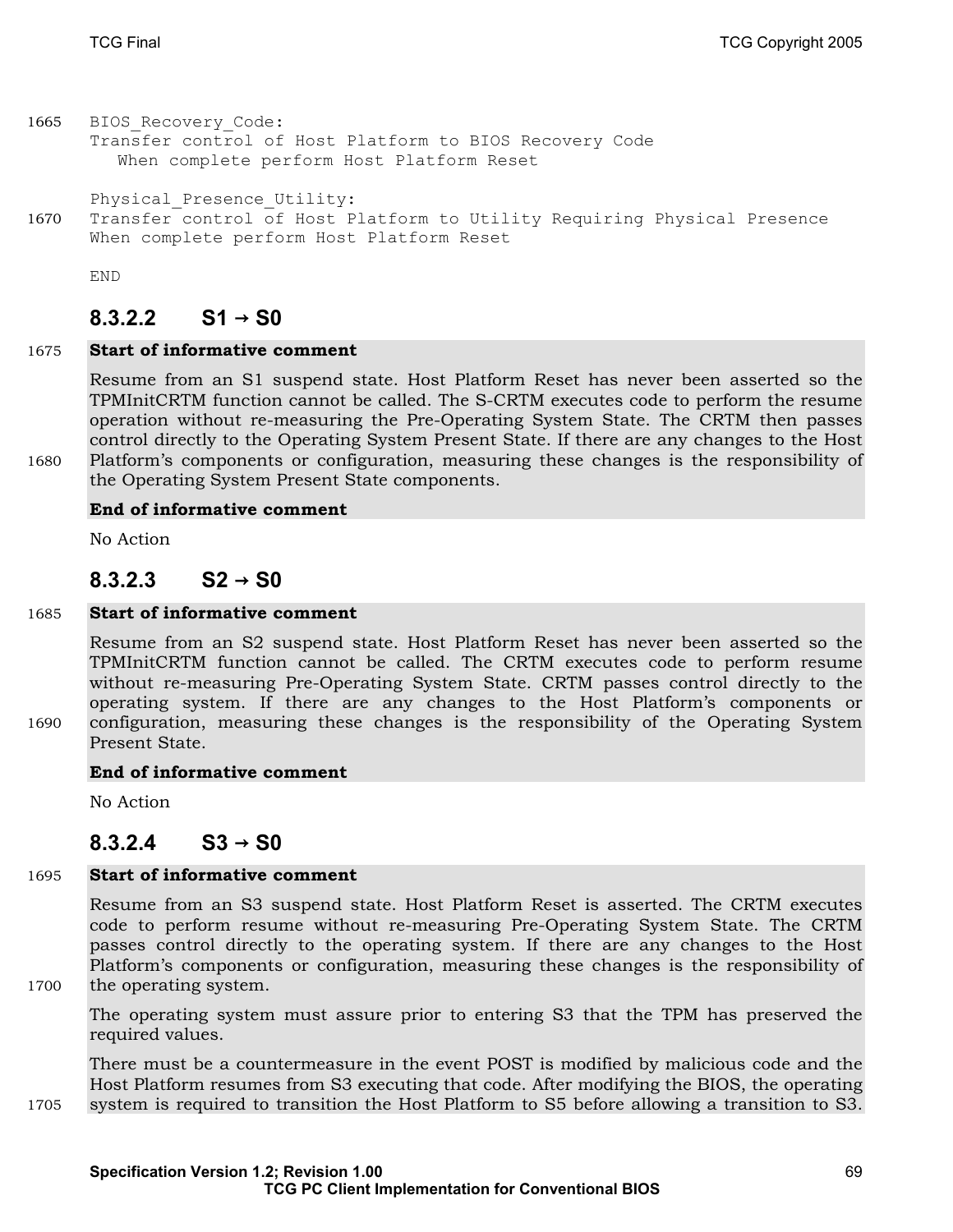This is to allow the new BIOS to be measured. The CRTM is responsible for enforcing this behavior.

### **End of informative comment**

If the S-CRTM executes code outside the S-CRTM prior to jumping to the operating system 1710 S3 resume vector, CRTM MUST be able to determine if there has been an update to any portion of the BIOS since the previous transition from S5. If the CRTM detects a modification to BIOS since the last transition from S5, the CRTM MUST either:

- 1. Force the Host Platform to transition to S5
- 2. Make the contents of PCR[0] invalid

```
1715 
         MAInitTPM (stType = TPM ST STATE)
          If MAInitTPM returned OK 
          { 
             If BIOS modified since last S5 
1720 { 
                Force transition to S5. 
                or 
                Invalidate PCR[0]. 
             } 
1725 Transfer control to the operating system. 
      } 
      else 
      { 
          Force transition to S5. 
1730 GoTo MAInitError in Section 8.3.2.1 
      }
```
## **8.3.2.5 S4** → **S0**

### **Start of informative comment**

This is where the IPL Code, instead of loading the operating system loader, will load memory 1735 from a hard disk. Host Platform Reset is asserted. The full BIOS initialization sequence is executed just like the S5->S0 transition. If there are any changes to the Host Platform's components or configuration, measuring these changes is the responsibility of both the Pre-Operatig System State and the Operating System Present State.

### **End of informative comment**

1740 Same as S5->S0 except IPL Code loads the saved memory image.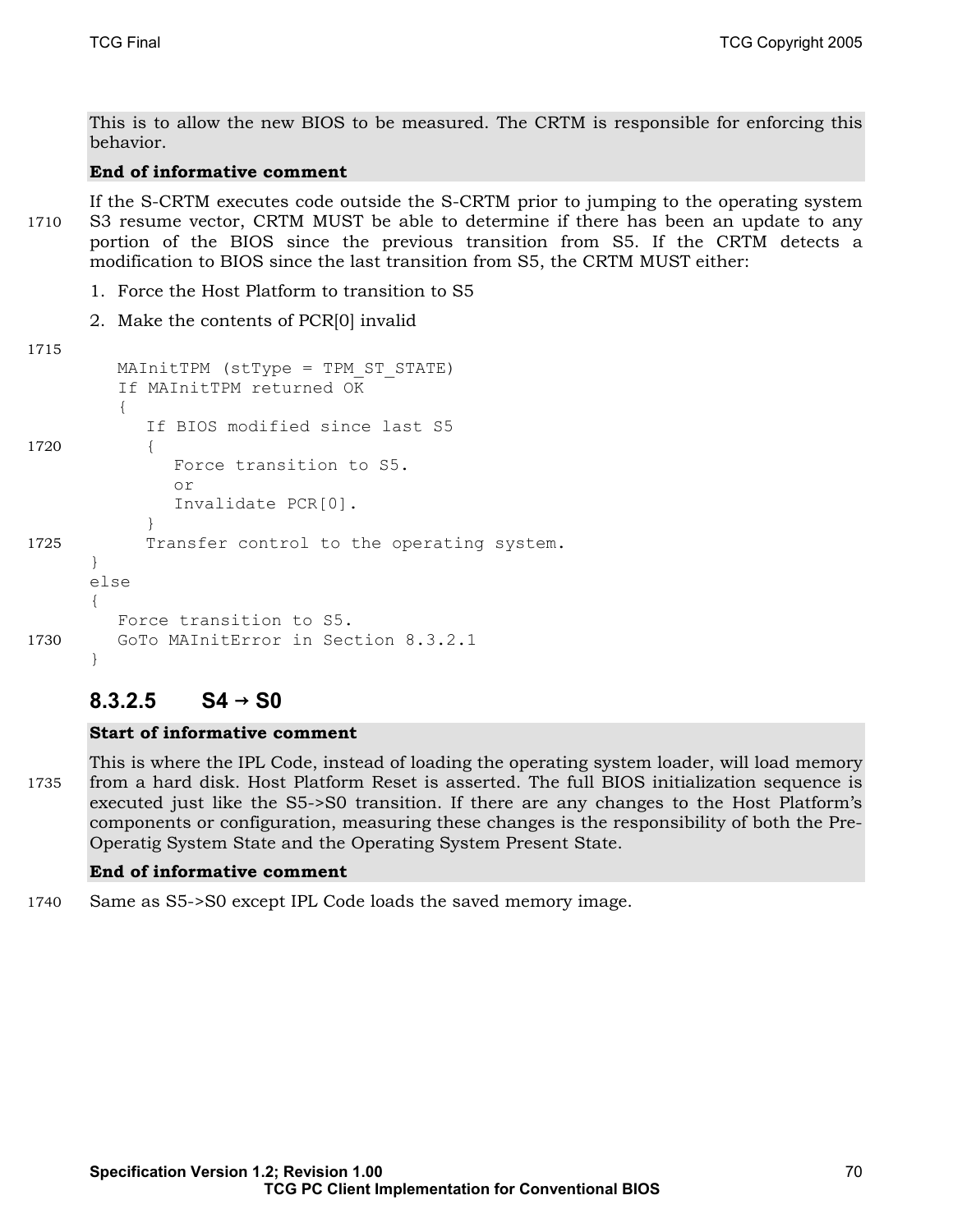# **9. ACPI Device Object for the TPM**

### **Start of informative comment**

In order to facilitate device discovery and operating system driver loading, the platform's ACPI name space contains an appropriate device object for the TPM. This device scope 1745 appears in the appropriate bus hierarchy; i.e., within the scope of the LPC bus. The TPM device also contains, at a minimum, a \_HID object and resource descriptors to claim all hardware resources consumed by the TPM. The example below shows a minimal snippet of typical ASL.

```
Device (TPM) { 
1750 Name (HID, EISAID("PNP0C31"))
         Name ( CRS, ResourceTemplate() {
                Memory32Fixed (ReadWrite, 0xFED40000, 0x5000,) 
          }) 
      } 
1755
```
If legacy I/O ports or any other hardware resources are decoded by the TPM, they are declared here also. Additionally, a \_CID may be included. Per the ACPI specification, a \_CID may be a single ID or a package of IDs listed in order of preference.

The example device object below shows a vendor specific \_HID to facilitate loading of a 1760 vendor specific driver. The generic TPM 1.2 PNP ID is given in the \_CID object. There are also legacy I/O ports declared in this example device object.

```
Device (TPM) { 
            Name ( HID, EISAID("IFX0101"))
            Name (CID, EISAID("PNP0C31"))
1765 Name (CRS, ResourceTemplate) {
            Memory32Fixed (ReadWrite, 0xFED40000, 0x5000,) 
            IO (Decode16, 0x004E, 0x004E, 0x01, 0x02) //IO config 4Eh-4Fh 
            IO (Decode16, 0x4700, 0x4700, 0x01, 0x0C) //IO runtime 4700h-470Ch 
          }) 
1770 }
```
### **End of informative comment**

The platform ACPI namespace MUST contain an ACPI device object in an appropriate scope for the TPM. This device object MUST contain either a \_HID object with the value of 1775 "PNP0C31", a \_CID object with the value of "PNP0C31", or a \_CID object that evaluates to a package where the value "PNP0C31" is one of the IDs within the package.

The ACPI device object representing the TPM MUST claim all hardware resources consumed by the TPM. This includes any legacy I/O ports and other hardware resources.

If there are configurable resource options, the ACPI device object representing the TPM 1780 MUST also contain \_PRS and \_SRS control methods as required by the ACPI specification.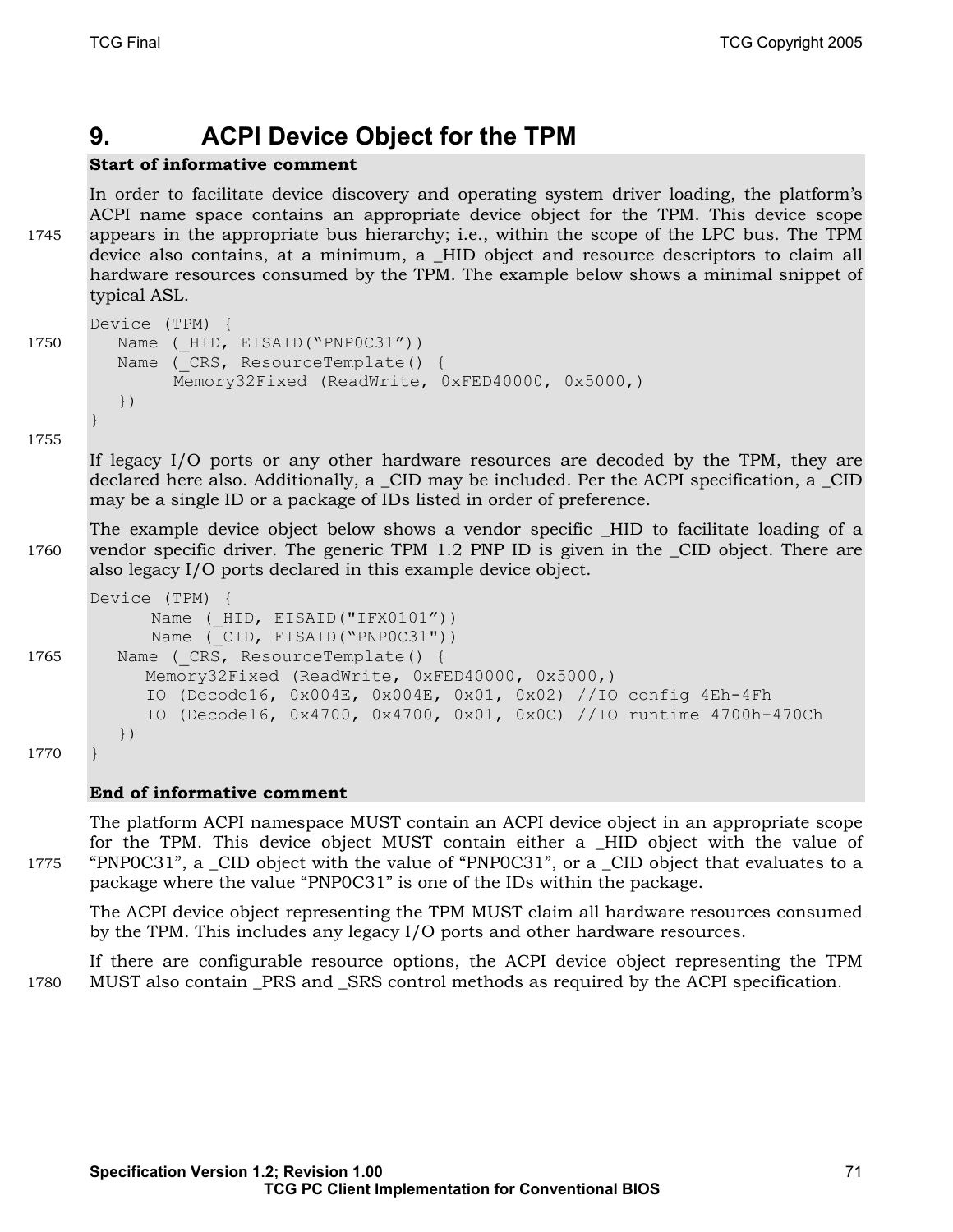# **10. Event Logging**

# **10.1 Byte-ordering (Endian-ness)**

### **Start of informative comment**

TPM data and structures, are big-endian. However, the processor in the PC Client 1785 represents data in little-endian format so all constants and data created and used by the PC Client's structures shall be in little-endian format.

The justification for this is: when software deals with Host Platform itself (e.g., the PC Client data, structures, etc.), it does little-endian - always. Software already deals with this bifurcation when communicating over a network. When getting packets from the network 1790 (e.g., FTP, HTTP, etc.), it deals with big-endian; when it deals with data and structures from the Host Platform itself, it does so using little-endian format. What would be inconsistent is if we changed within the context or purview.

### **End of informative comment**

- 1. All constants and data SHALL be represented as little-endian unless otherwise explicitly 1795 stated.
	- 2. All strings SHALL be represented as an array of ASCII bytes with the left-most character placed in the lowest memory location.

# **10.2 ACPI Table Usage**

### **Start of informative comment**

1800 A system's firmware uses an ACPI table to identify the system's TCG capabilities to the Post-boot environment. The information in this table is not guaranteed to be valid until the BIOS performs the transition from the Pre-Operating System State to the Operating SystemOperating System Present State.

The firmware "pins" the memory associated with the Pre-Operating System State's TCG log 1805 and reports this memory as "Reserved" memory via the IA32 INT 15h/E820 interface. This is done to ensure that the log area contains the EXTEND operations performed on the most recent system transition from S5 or S4. If the log were in reclaimable memory, the firmware would not be able to report the system configuration on the return from hibernation (S4) since the memory would have been reclaimed for other use by the operating system on its 1810 last boot from S5.

Note: The character string "TCPA" is used for compatibility with previously defined structures.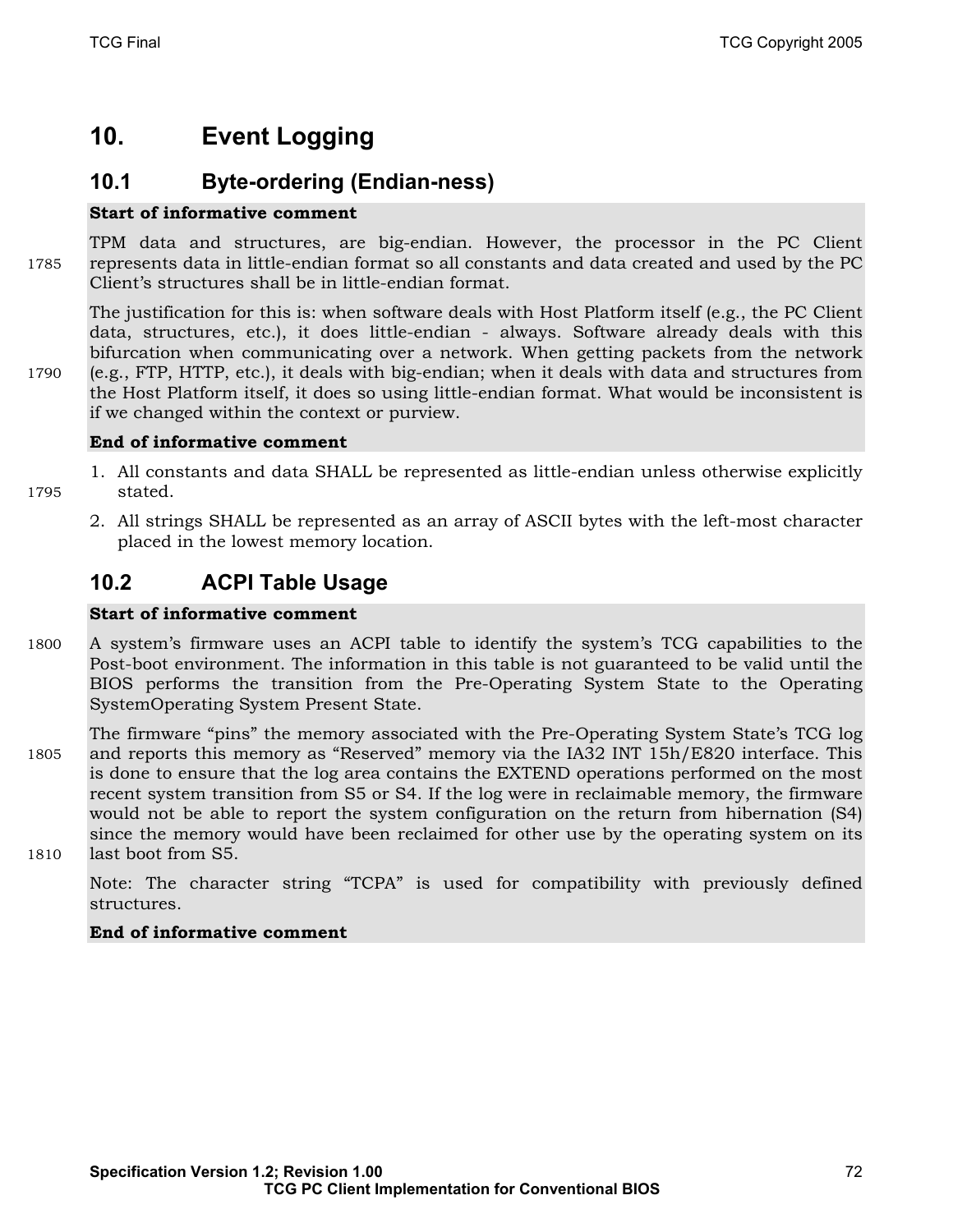The ACPI table indicated in Figure 5 as "TCPA" is defined in the *TCG ACPI Specification;*  1815 *Specification Version 0.0; Revision 0.9; February 14, 2005.*



**Figure 5: ACPI Table** 

### **10.2.1 TCG\_PCClientPCREventStruct Structure**

#### **Start of informative comment**

In Version 1.1 of this specification, this structure was defined by the *TPM Main*  1820 *Specification*. In the Version 1.1 view of the TCG architecture, these structures were to be taken "as is" by the Host Platform's software (e.g., the TSS), stored, and transferred unmodified by the infrastructure to the challengers. It is unlikely that an infrastructure and challengers will want, or even be able to accept, the same format from all classes of Host Platforms. A better method is to require the Host Platform's operating system-present 1825 software to support a Host Platform-specific structure and have that software perform whatever conversions are necessary to conform to the requirements of the infrastructure and challengers. For example, some challengers may accept raw 'C'-type data structures, while others require XML formatted data. Therefore, the notion that this structure is to be defined by specifications outside this one is no longer valid. This event structure is therefore 1830 considered to be PC Client platform-specific. It is the responsibility of the Host Platform's software (e.g., a TSS) to understand this structure and convert it to any relevant format. Because this structure contains cryptographic information (i.e., hash values), it is important to understand what can and cannot be converted or altered.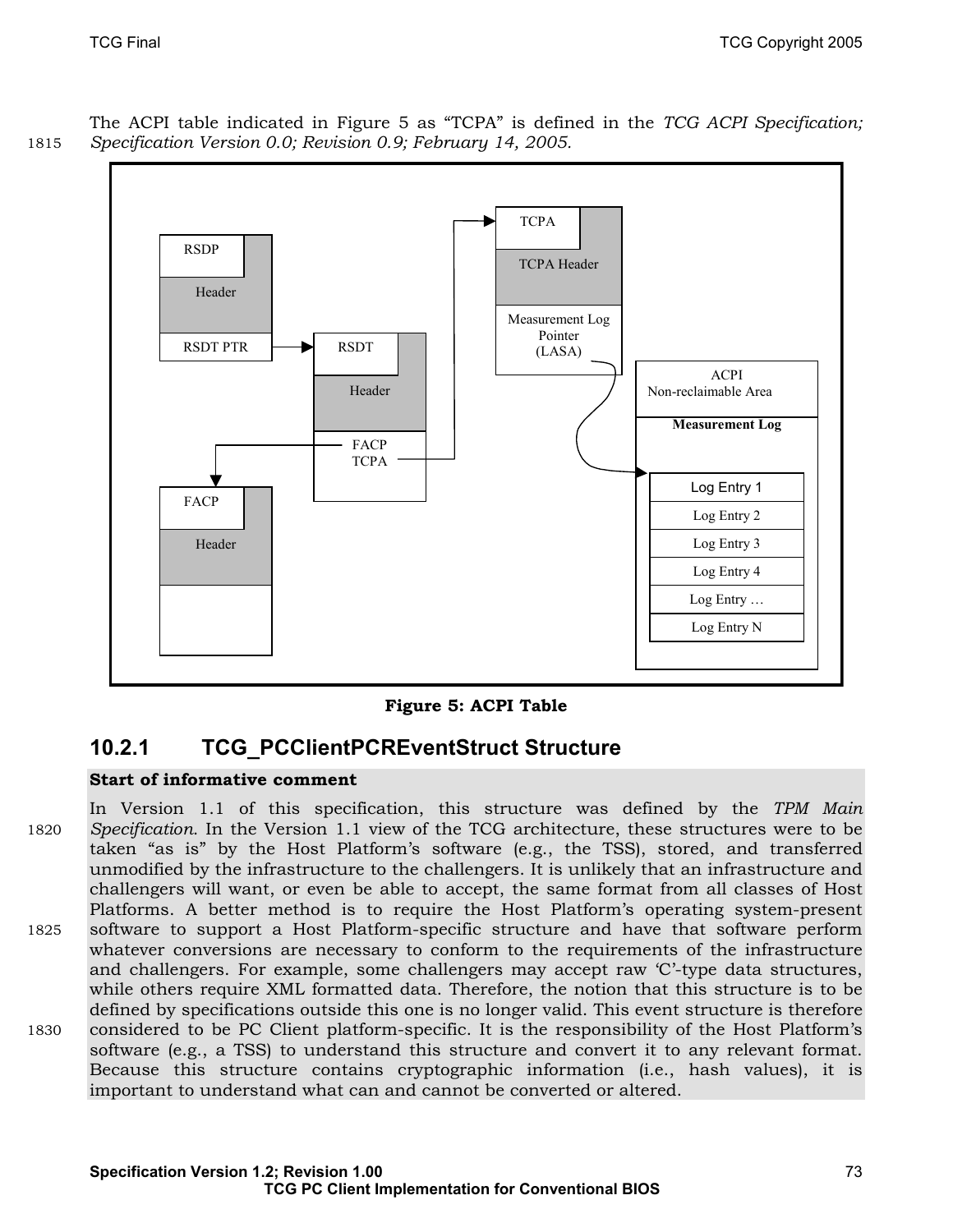Each "Measurement Log" entry in the ACPI table shown in Figure 5 is an instance of this 1835 TCG\_PCClientPCREventStruc structure.

#### **End of informative comment**

Each entry in the Event Log SHALL use the following structure:

TCG\_PCClientPCREventStruc pcrIndex DD ? 1840 eventType DD ? digest DB 20 dup (?) eventDataSize DD ? event DD ? TCG\_PCClientPCREventStruc 1845 pcrIndex The PCR Index to which this event was extened.

eventType Defined in Section 10.4.1.

1850 digest The value extended into the PCR identified by pcrIndex.

eventDataSize The size of the event.

event The data of the event.

#### <sup>1855</sup>**10.3 Measurement Event Entries and Log**

#### **Start of informative comment**

The value within a PCR is used both for sealed storage and for Attestation. When used for Attestation, the raw hash value carries little meaning. Therefore, more meaningful structures are used that carry with them information. This information is contained within 1860 the structure TCG\_PCClientPCREventStruc described in Section 10.2.1.

The procedure for creating the measurement is to take an SHA-1 hash of the data contained within the TCG\_PCClientPCREventStruc.event field which in practice is the entire structure PlatformSpecificEventLogStruct. The resulting hash is placed into the field TCG\_PCClientPCREventStruc.digest and used as the data in the TPM\_Exend operation.

1865 These structures are stored as an unstructured array within the ACPI data area as defined in Section 10.2. None of the Pre-Operating System State's entities, including ACPI, are required to interpret this data. The storage of this data using ACPI is a convenience because there are defined mechanisms already in place to allow the transfer of this information to the Post-boot State. Once the Post-boot State controls the Host Platform, the Post-boot 1870 Operating System is expected to read this data and transfer it to its own event log.

Due to the characteristics of the hashing operation, the verification of the Measurement Log entries is order dependent. This, by the way, is a beneficial characteristic by adding trust in the order of the events. That is, if measurement A is taken and a Measurement Log for Measurement Log Entry A is created; followed by a measure B and a Measurement Log 1875 entry B is created; it is important to a verifier that the sequence of Measurement Log Entry A and Measurement Log Entry B be deterministic.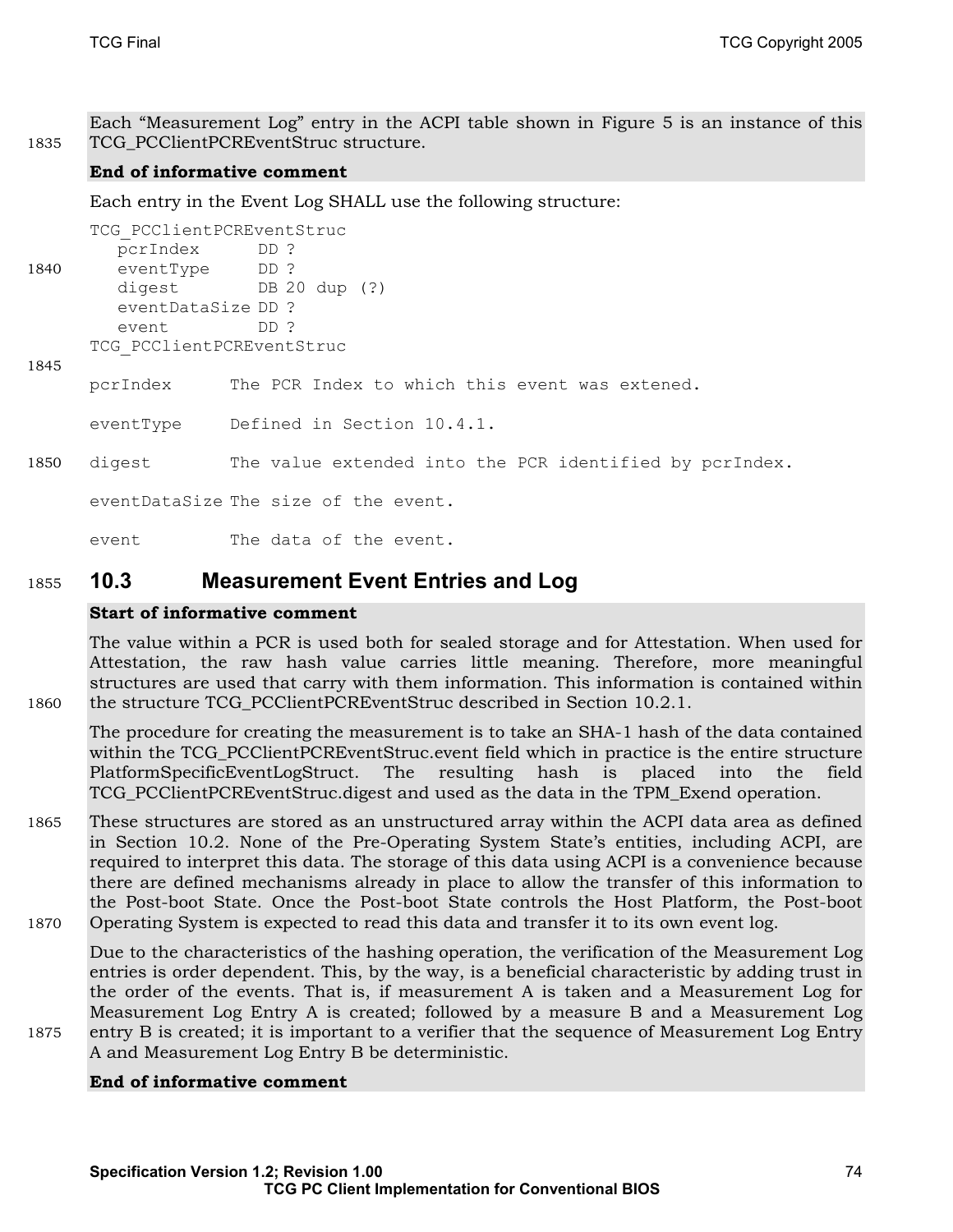- 1. The hash used MUST be SHA-1 as specified in the *TPM Main Specification, Version 1.2*.
- 2. Procedure:
- 1880 a. Set A to an instantiation of a TCG\_PCClientPCREventStruc structure.
	- b. Set A.pcrIndex to the index of the PCR to be extended.
	- c. Set A.eventType to the specified eventType defined in Section 10.4.1.
	- d. Fill A.event with either the data to be measured or the description of data to be measured.
- 1885 e. A.digest = SHA-1 $\{A$ .event $\}$ .
	- f. Extend A.pcrIndex using A.digest as the value.

Note for Step d: The description used here is not to be taken literally for all event types. Where the event field will contain data or structures, this statement is to be taken literally and the event field is to be filled in. However, when measuring code, it is 1890 obviously not practical to place the entire code area into the event field just to take the hash of it. Also, it is not expected for the event field to contain the entire code area in the event log for these event types. For precise contents of this field, refer to the description of the event type.

3. For each PCR, the sequence of the Measurement Log Entries MUST be in the same 1895 sequence that the events we extended into the TPM.

### **10.4 Event Descriptions**

#### **Start of informative comment**

There are two classes of event types: Host Platform Independent and Host Platform Specific. Host Platform Independent event types contain information, which is generally applicable to 1900 all classes of Host Platforms so they are defined in the *TCG Main Specification*. Most event types, however, apply only to a particular class of Host Platform so they are designated as Host Platform Specific and the each Platform Specific Specification (e.g., this document) defines them using the event type EV\_PLATFORM\_SPECIFIC to indicate the platform class.

#### **End of informative comment**

#### <sup>1905</sup>**10.4.1 Event Types**

Table 11 lists the events that are defined for the field TCG\_PCClientPCREventStruc.eventType. Previous versions of this specification depended on other TCG specifications to define the event types. This specification takes over the role of defining the event types but for backward compatibility preserves the meaning of the 1910 original values, only changing the label of the event to provide a better description. Also, some event tags defined in previous versions of this specification have now been converted to event types. Those also, are listed in the third column of Table 11.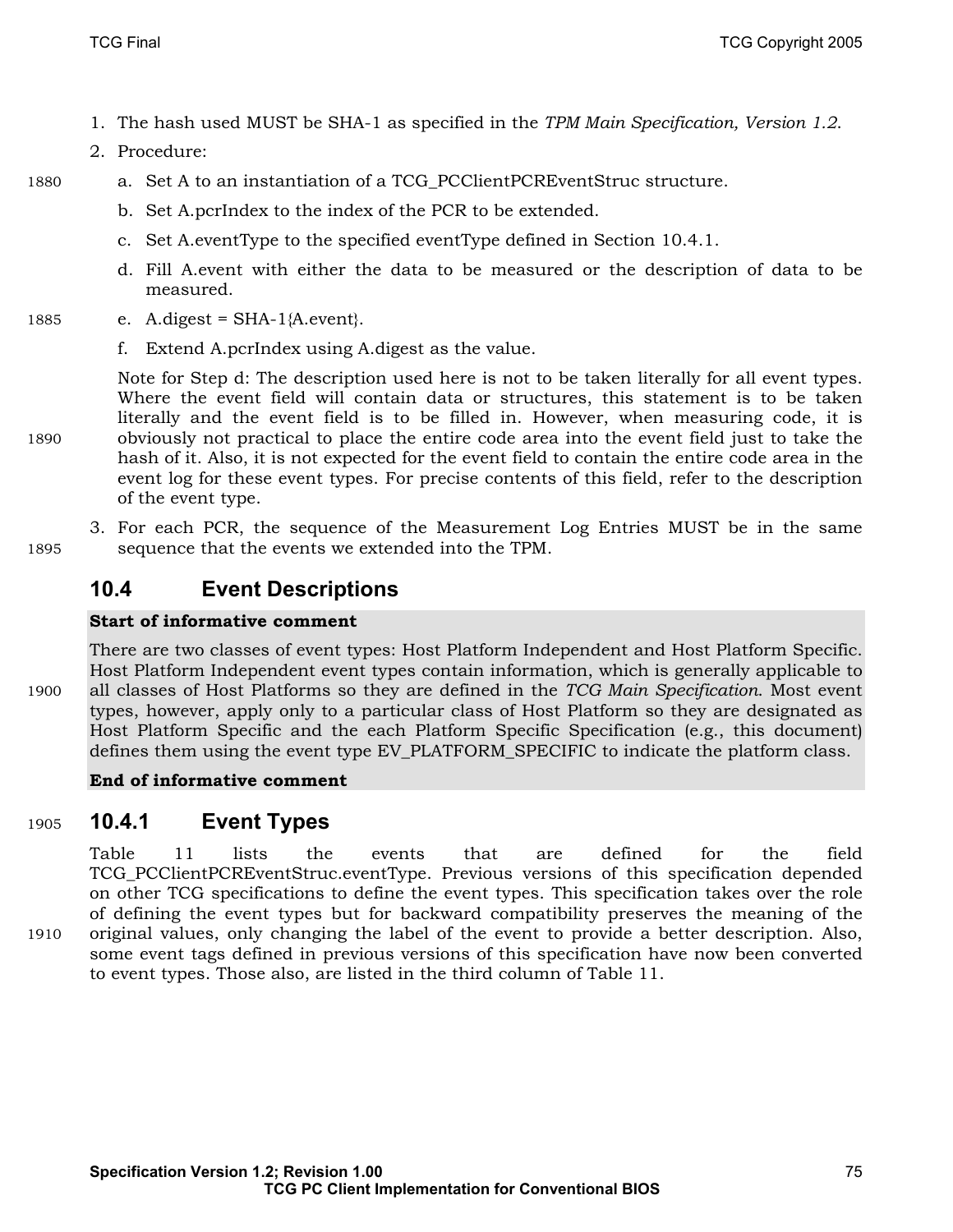$\overline{a}$ 

|  |  |  | Table 11: Event Types |
|--|--|--|-----------------------|
|--|--|--|-----------------------|

| Label                    | Value | <b>Previous Label or Event</b><br>Tag <sup>7</sup>           | <b>Description</b>                                                                                                                                                                                                                                                                                                                                                                                      |
|--------------------------|-------|--------------------------------------------------------------|---------------------------------------------------------------------------------------------------------------------------------------------------------------------------------------------------------------------------------------------------------------------------------------------------------------------------------------------------------------------------------------------------------|
| EV_PREBOOT_CERT          | 00h   | EV_CODE_CERT                                                 | The event field contains certificates such as the<br>Validation Certificates.                                                                                                                                                                                                                                                                                                                           |
| EV_POST_CODE             | 01h   | EV_CODE_NOCERT<br>POST Contents:<br>EventID = $000Dh$        | The digest field contains the SHA-1 hash of the<br>POST portion of the BIOS. The event field SHOULD<br>NOT contain the actual POST code but MAY contain<br>informative information about the POST code.                                                                                                                                                                                                 |
| EV_UNUSED                | 02h   | EV_XML_CONFIG                                                | The event type was never used and is considered<br>reserved.                                                                                                                                                                                                                                                                                                                                            |
| EV_NO_ACTION             | 03h   | EV_NO_ACTION                                                 | The event field contains informative data that was not<br>extended into any PCR. The fields: pcrindex and<br>digest MUST contain the value 0.                                                                                                                                                                                                                                                           |
| EV_SEPARATOR             | 04h   | Same                                                         | Delimits actions taken during the Pre-Operating<br>System State and the Operating System Present<br>State.                                                                                                                                                                                                                                                                                              |
| EV_ACTION                | 05h   | Same                                                         | A specific action measured as a string defined in<br>Section 10.4.3.                                                                                                                                                                                                                                                                                                                                    |
| EV_EVENT_TAG             | 06h   | EV_PLATFORM_SPECIFIC                                         | The event field contains the structure defined in<br>Section 10.4.2.1.                                                                                                                                                                                                                                                                                                                                  |
| EV S CRTM CONTENTS       | 07h   | S-CRTM Contents:<br>EventID = $000Ch$                        | The digest field contains is the SHA-1 hash of the S-<br>CRTM. The event field SHOULD NOT contain the<br>actual S-CRTM code but MAY contain informative<br>information about the S-CRTM code.                                                                                                                                                                                                           |
| EV S CRTM VERSION        | 08h   | S-CRTM Version String;<br>EventID = $000Bh$                  | The event field contains the version string of the S-<br>CRTM.                                                                                                                                                                                                                                                                                                                                          |
| EV_CPU_MICROCODE         | 09h   |                                                              | The event field contains a descriptor of the microcode<br>but the digest field contains the actual hash of the<br>microcode patch that was applied.                                                                                                                                                                                                                                                     |
| EV_PLATFORM_CONFIG_FLAGS | 0Ah   | None                                                         | The format and contents to be defined by the platform<br>manufacturer. Examples of information contained in<br>this event type are the capabilities of the platform's<br>measurements, whether the Owner has disabled<br>measurements, etc.                                                                                                                                                             |
| EV_TABLE_OF_DEVICES      | 0Bh   | Platform Manufacturer Table of Devices;<br>EventID = $000Eh$ | The event field contains the Platform manufacturer-<br>provided Table of Devices or other Platform<br>manufacturer-defined information. The Platform<br>manufacturer defines the content and format of the<br>Table of Devices. The Host Platform Certificate may<br>provide a reference to the meaning of these<br>structures and data. This structure is measured into<br>PCR[1] using the following. |
| EV COMPACT HASH          | 0Ch   | None                                                         | This event is entered using the<br>TCG_CompactHashLogExtendEvent. While it can be<br>used by any function, it is typically used by IPL Code<br>to measure events. The contents of the event field is<br>specified by the caller but is not part of the<br>measurement; rather, it is just informative.                                                                                                  |

<sup>7</sup> Note: The contents of this column are not intended to be part of the event. They are only for the reader's convenience when referencing the equivalent event types or eventIDs of the *PC Client Specification, Version 1.1*.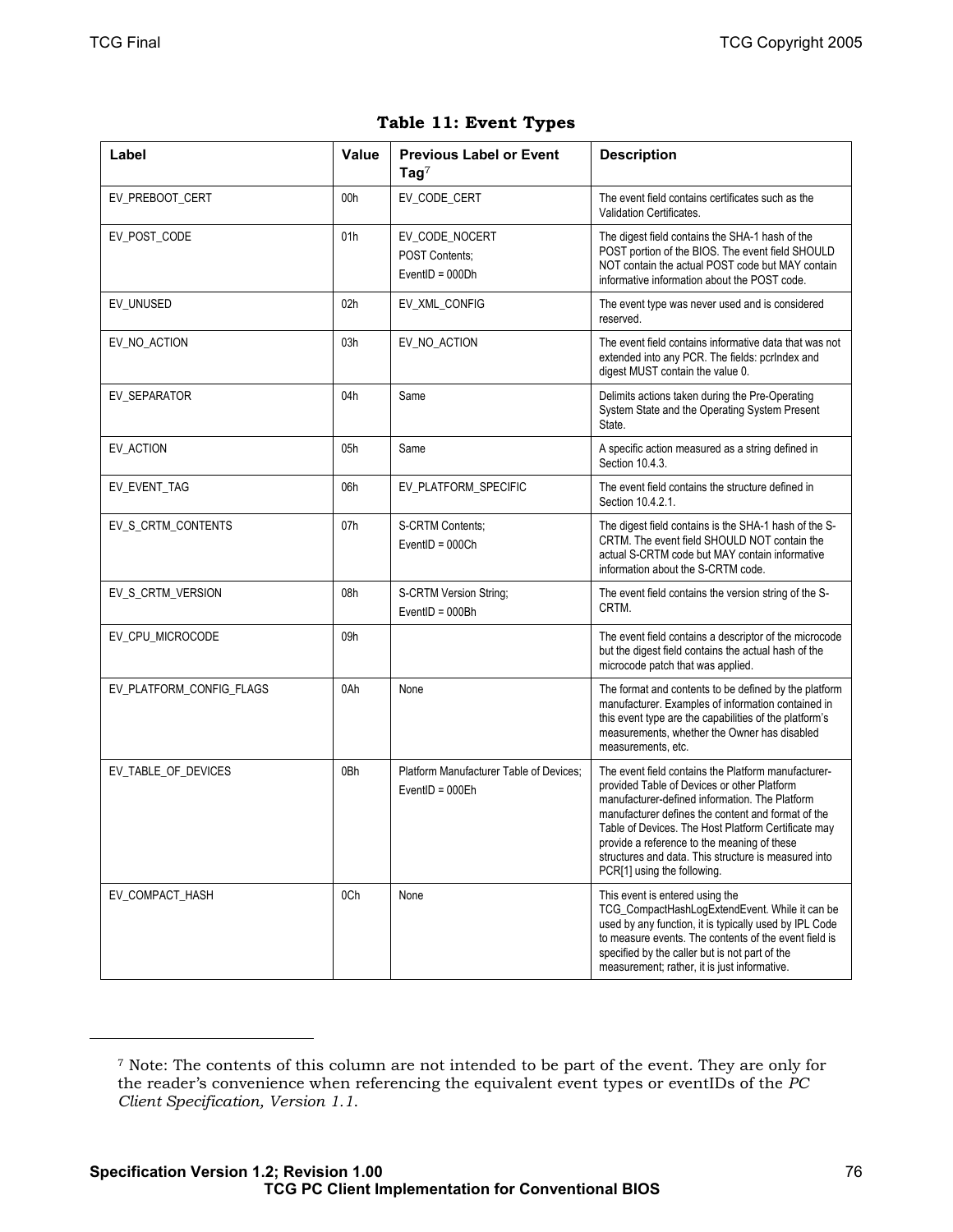| Label                 | <b>Value</b>    | <b>Previous Label or Event</b><br>Tag $7$ | <b>Description</b>                                                                                                                                                                                                                                                                                                                                                                                                                                           |
|-----------------------|-----------------|-------------------------------------------|--------------------------------------------------------------------------------------------------------------------------------------------------------------------------------------------------------------------------------------------------------------------------------------------------------------------------------------------------------------------------------------------------------------------------------------------------------------|
| EV IPL                | 0 <sub>Dh</sub> | None                                      | The digest field contains the SHA-1 hash of the IPL<br>Code. The event field SHOULD NOT contain the<br>actual IPL Code but MAY contain informative<br>information about the IPL Code. Note: The digest<br>may not cover the entire area hosting the IPL Image,<br>but only the portion that contains the IPL Code. For<br>example, if the IPL Image is a disk drive MBR, this<br>MUST NOT include the portion of the MBR that<br>contains the disk geometry. |
| EV IPL PARTITION DATA | 0Eh             | None                                      | The data and partition portion of the IPL Image.                                                                                                                                                                                                                                                                                                                                                                                                             |
| EV_NONHOST_CODE       | 0Fh             | None                                      | The executable component of any Non-host Platform.<br>The contents of the event field are defined by the<br>manufacturer of the Non-host Platform                                                                                                                                                                                                                                                                                                            |
| EV-NONHOST CONFIG     | 10 <sub>h</sub> | None                                      | The parameters associated with a Non-host Platform.<br>The contents of the event field are defined by the<br>manufacturer of the Non-host Platform.                                                                                                                                                                                                                                                                                                          |
| EV NONHOST INFO       | 11h             |                                           | The event is information about the presence of a<br>Non-host Platform. This information could be, but is<br>not required to be, information such as the Non-host<br>Platform manufacturer, model, type, version, etc. The<br>information and formatting is to be determined by the<br>BIOS.                                                                                                                                                                  |

# **10.4.2 Host Platform Specific Log Events**

- 1915 1. For the events described in this subsection, the field TCG\_PCClientPCREventStruc.eventType SHALL be EV\_EVENT\_TAG.
	- 2. The field TCG\_PCClientPCREventStruc.event SHALL be a TCG\_PCClientTaggedEventStruct structure.

# **10.4.2.1 Tagged Event Log Structure**

1920 The events shall be the following structure.

```
TCG PCClientTaggedEventStruct STRUCT
         EventID DD ? / Tag as defined in this subsection below. 
         EventDataSize DD ? / Size of EventData 
         EventData DB ? / EventData 
1925 TCG_PCClientTaggedEventStruct ENDS
```
### **10.4.2.2 Special Purpose Structures**

### *10.4.2.2.1 OptionROMExecuteStructure*

|      | OptionROMExecuteStructure |    |            | STRUCT                                     |
|------|---------------------------|----|------------|--------------------------------------------|
|      | Reserved                  | DM |            | Reserved                                   |
| 1930 | PFA                       | DM | $\ddot{?}$ | / Adapter PFA                              |
|      | HashData                  | DB |            | 20dup(?) / Hash of visible Option ROM code |
|      | OptionROMExecuteStructure |    |            | ENDS                                       |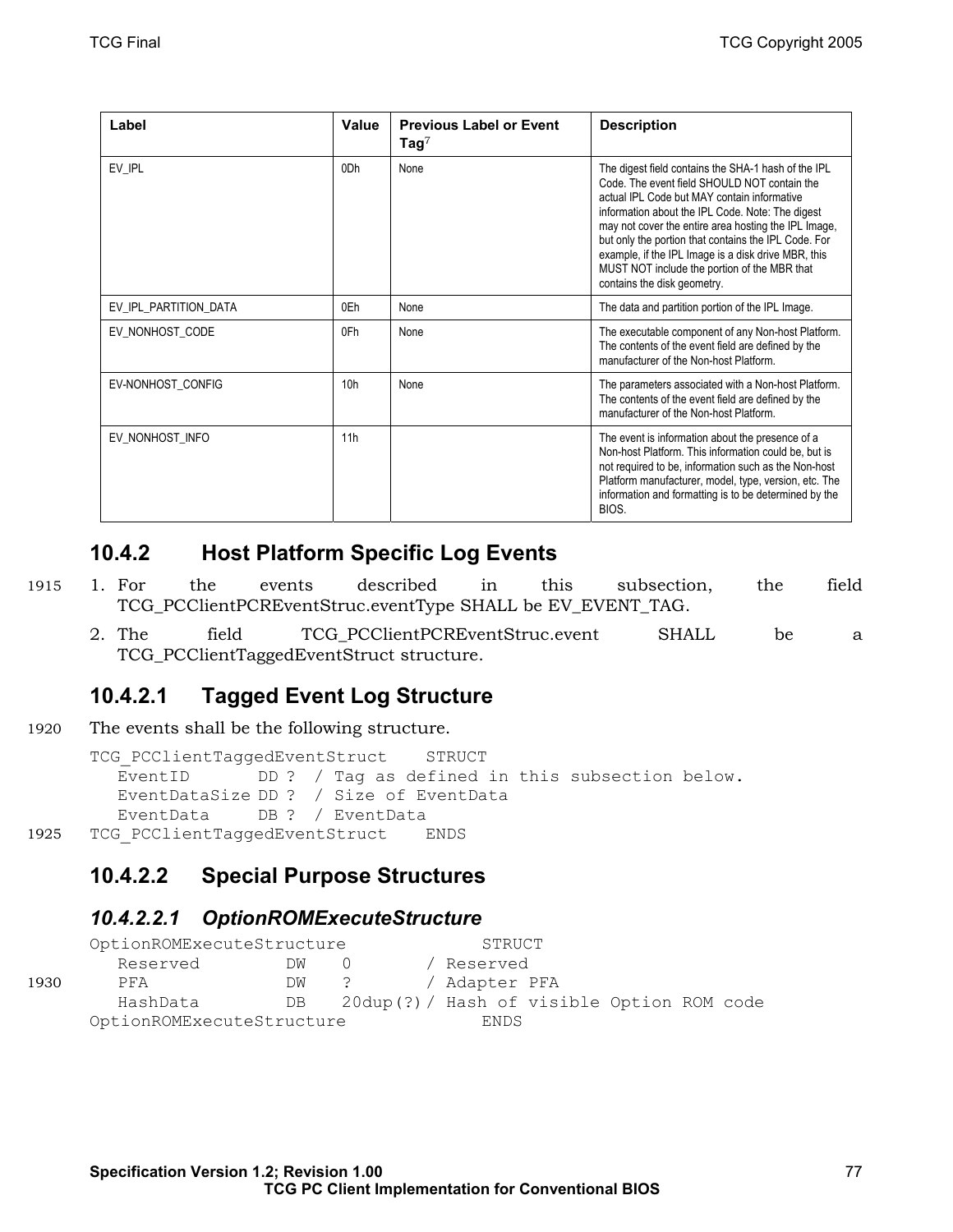## *10.4.2.2.2 OptionROMConfigStructure*

|      | OptionROMConfigStructure |    |               | STRUCT                   |
|------|--------------------------|----|---------------|--------------------------|
| 1935 | Reserved                 | DM |               | Reserved                 |
|      | PFA                      | DM | -2            | / Adapter PFA            |
|      | OptionROMStruct DB       |    | $\mathcal{L}$ | Defined by Device Vendor |
|      | OptionROMConfigStruct    |    |               | ENDS                     |

# **10.4.2.3 Host Platform Specific Event Tags**

1940 As stated in Section 10.1, data is represented in little-endian format.

The references to EventID are TCG\_PCClientTaggedEventStruct.EventID.

The references to EventData are TCG\_PCClientTaggedEventStruct.EventData.

#### *10.4.2.3.1 SMBIOS Structure*

Each event MAY consist of one or more complete SMBIOS records. This event may appear 1945 multiple times in the event log. The SMBIOS structure SHALL be logged using the following:

 $EventID = 0001h$ 

EventData[] = One or more raw complete SMBIOS records.

#### *10.4.2.3.2 BIS Certificate*

The BIS Certificate SHALL be logged using the following:

1950 EventID = 0002h

EventData[] = Raw BIS Certificate

### *10.4.2.3.3 POST BIOS ROM Strings*

The BIOS ROM Strings SHALL be logged using the following:

 $EventID = 0003h$ 

1955 EventData[] = Hash of POST BIOS ROM Strings

### *10.4.2.3.4 ESCD*

The ESCD SHALL be logged using the following:

 $EventID = 0004h$ 

EventData[] = Hash of ESCD Data

#### <sup>1960</sup>*10.4.2.3.5 CMOS*

The CMOS SHALL be logged using the following:

 $EventID = 0005h$ 

EventData[] = Raw CMOS Data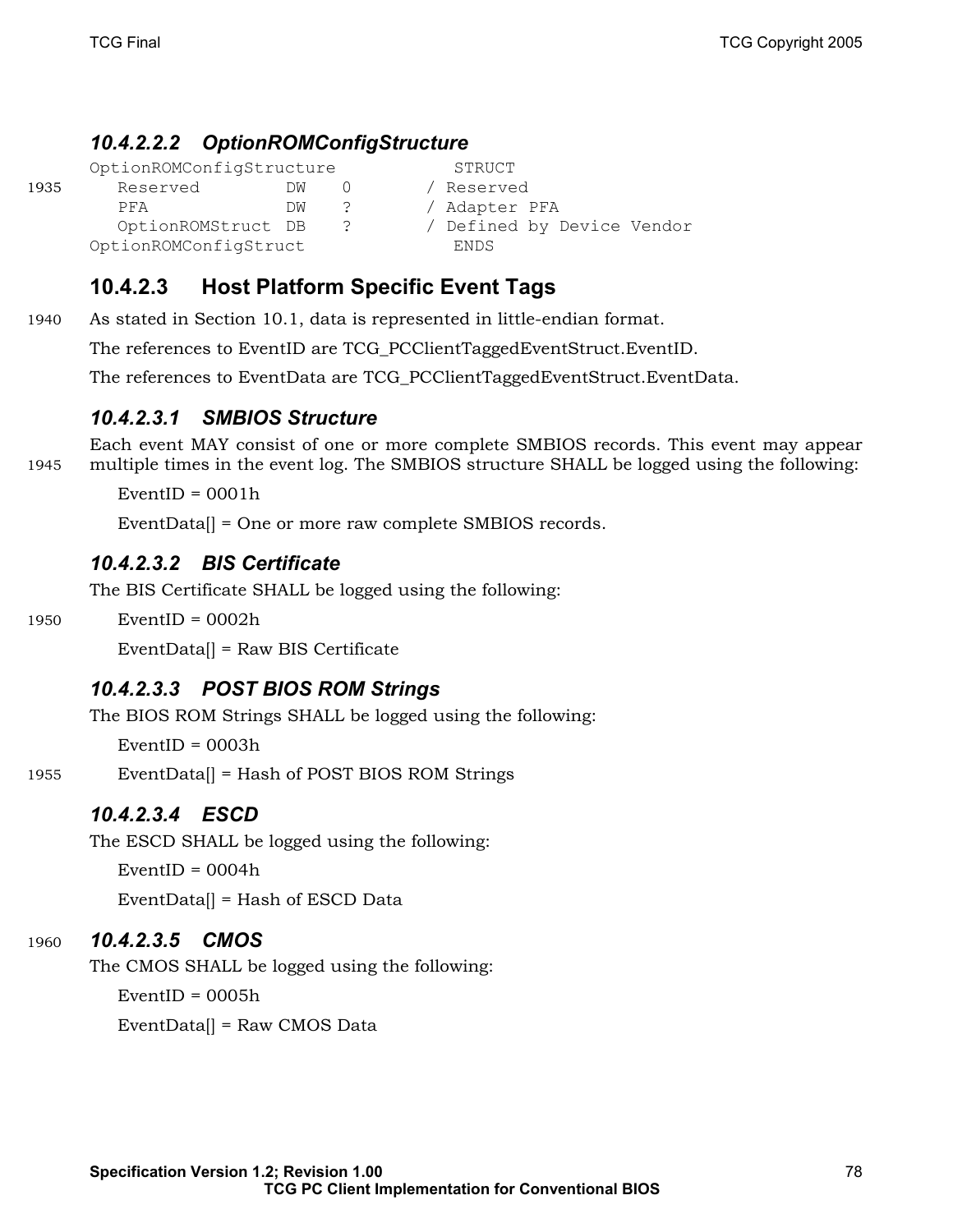### *10.4.2.3.6 NVRAM*

1965 The NVRAM SHALL be logged using the following:  $EventID = 0006h$ 

EventData[] = Raw NVRAM contents

### *10.4.2.3.7 Option ROM Execute*

The BIOS logs the execution of each Option ROM into PCR[2] using the following:

1970 EventID = 0007h

EventData[] = OptionROMExecuteStructure

### *10.4.2.3.8 Option ROM Configuration*

Option ROMs log events into PCR[3] using the following:  $EventID = 0008h$ 

1975 EventData[] = OptionROMConfigStructure

### *10.4.2.3.9 Option ROM Microcode Update*

Option ROMs log events into PCR[2] using the following:

 $EventID = 000Ah$ 

EventData[] = Hash of Microcode that will be loaded.

### <sup>1980</sup>*10.4.2.3.10 S-CRTM Version String*

Deprecated by Event Type: EV\_S\_CRTM\_VERSION

CRTM version string log events into PCR[0] using the following:

 $EventID = 000Bh$ 

EventData[] = S-CRTM version string. This is an opaque value.

### <sup>1985</sup>*10.4.2.3.11 S-CRTM Contents*

Deprecated by Event Type: EV\_S\_CRTM\_CONTENTS CRTM contents log events into PCR[0] using the following:  $EventID = 000Ch$ EventData[] = Hash of entire S-CRTM.

### <sup>1990</sup>*10.4.2.3.12 POST Contents*

Deprecated by Event Type: EV\_S\_CRTM\_POST\_CODE CRTM contents log events into PCR[0] using the following:  $EventID = 000Dh$ EventData[] = Hash of entire POST code and data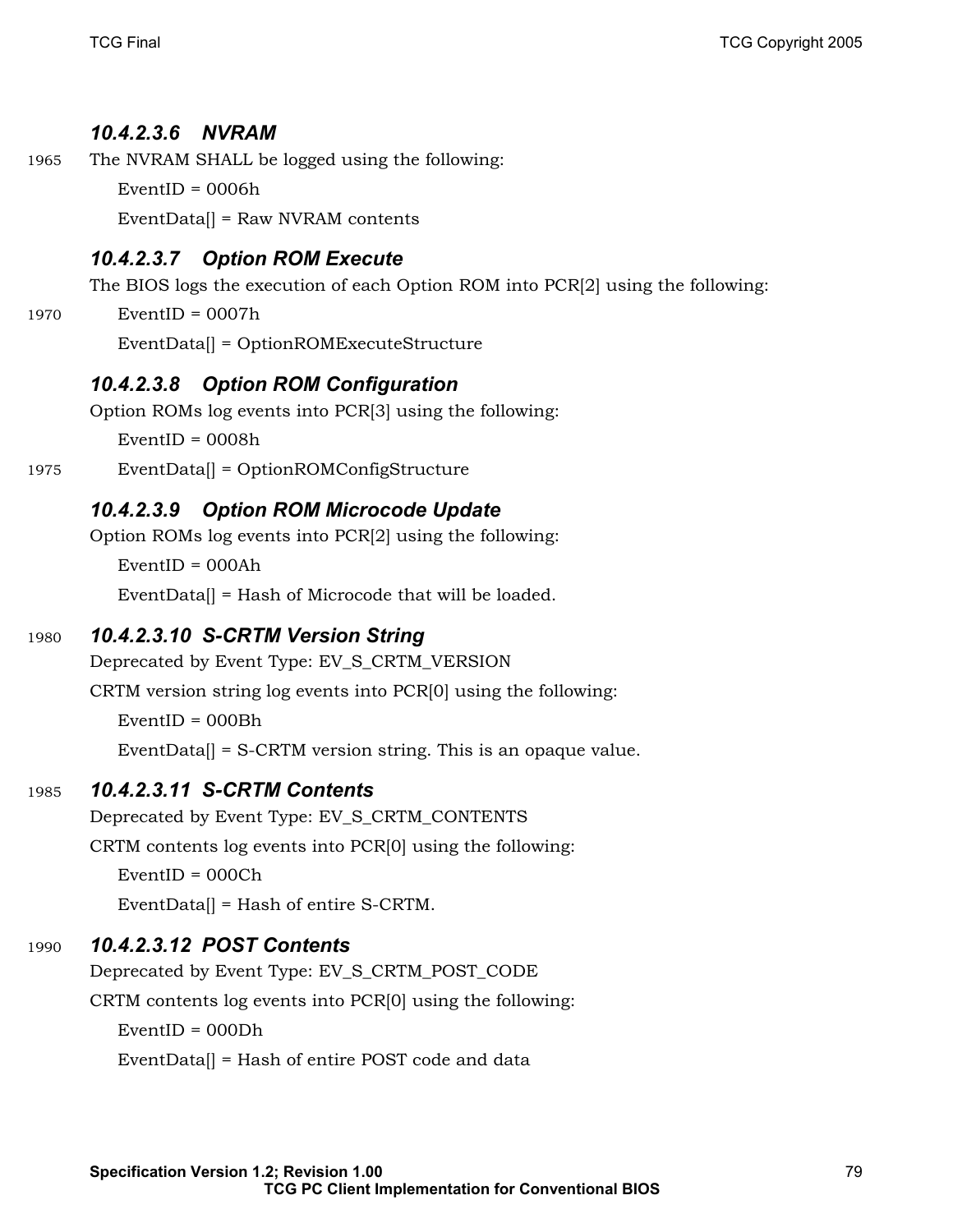#### <sup>1995</sup>*10.4.2.3.13 Host Platform Manufacturer Table of Devices*

Deprecated by event type: EV\_TABLE\_OF\_DEVICES

 $EventID = 000Eh$ 

 EventData[] = Table of Device. Structures and data to be defined by the Host Platform manufacturer.

### <sup>2000</sup>**10.4.3 EV\_ACTION Event Types**

The following action strings are defined. The strings below are enclosed in quotes for clarity; the actual log entries SHALL NOT include the quote characters. They SHALL be logged using the following:

TCG\_PCClientPCREventStruc.EventType = EV\_ACTION

2005 TCG\_PCClientPCREventStruc.Event[] = ASCII string as shown in Table 12

| <b>Action Index<sup>8</sup></b> | <b>String</b>              | <b>Purpose and Comments</b>                                                                                                                                                                                                                                                                | <b>PCR</b> |
|---------------------------------|----------------------------|--------------------------------------------------------------------------------------------------------------------------------------------------------------------------------------------------------------------------------------------------------------------------------------------|------------|
| 0                               | "Calling INT 19h"          | The BIOS is calling INT 19h.<br>f no additional strings are posted in the log, that means<br>that the software that "hooked" the INT 19h vector did<br>not return control to the BIOS.                                                                                                     | 4          |
| 1                               | "Returned INT 19h"         | Entering the INT 19h handler.<br>This means either the BIOS has transferred control to<br>the INT 19h handler, or the BIOS received control back<br>from a failed IPL.<br>If the called code is not TCG-aware, it may have loaded                                                          | 4          |
|                                 |                            | additional unmeasured code. However, there is a log<br>entry showing entry to (and measurement of) untrusted<br>code.<br>NOTE: the term "returned" is an anachronism<br>originating from a previously misdefined usage of this<br>event; however, there is no reason to change the string. |            |
| $\overline{2}$                  | "Return via INT 18h"       | The BIOS received control back via INT 18h.<br>If the called code is not TCG-aware, it may have loaded<br>additional unmeasured code. However, there is a log<br>entry showing entry to (and measurement of) untrusted<br>code.                                                            | 4          |
| 3                               | "Booting BCV Device s"     | The BIOS is IPL/Booting a BCV Device.<br>The value "s" is a ASCII string that unambiquously<br>describes the boot device. This SHOULD include an<br>indication of logical or physical device location and any<br>ID string returned by the device.                                         | 4          |
| 4                               | "Booting BEV Device s"     | The BIOS is IPL/Booting a BEV Device.<br>The value "s" is an ASCII string supplied by the BEV<br>device.                                                                                                                                                                                   | 4          |
| 5                               | "Entering ROM Based Setup" | The BIOS is entering ROM-based Setup during Pre-<br>Operating System State.                                                                                                                                                                                                                | 0          |

#### **Table 12: EV\_ACTION Strings**

<sup>8</sup> This is only used for reference within this document.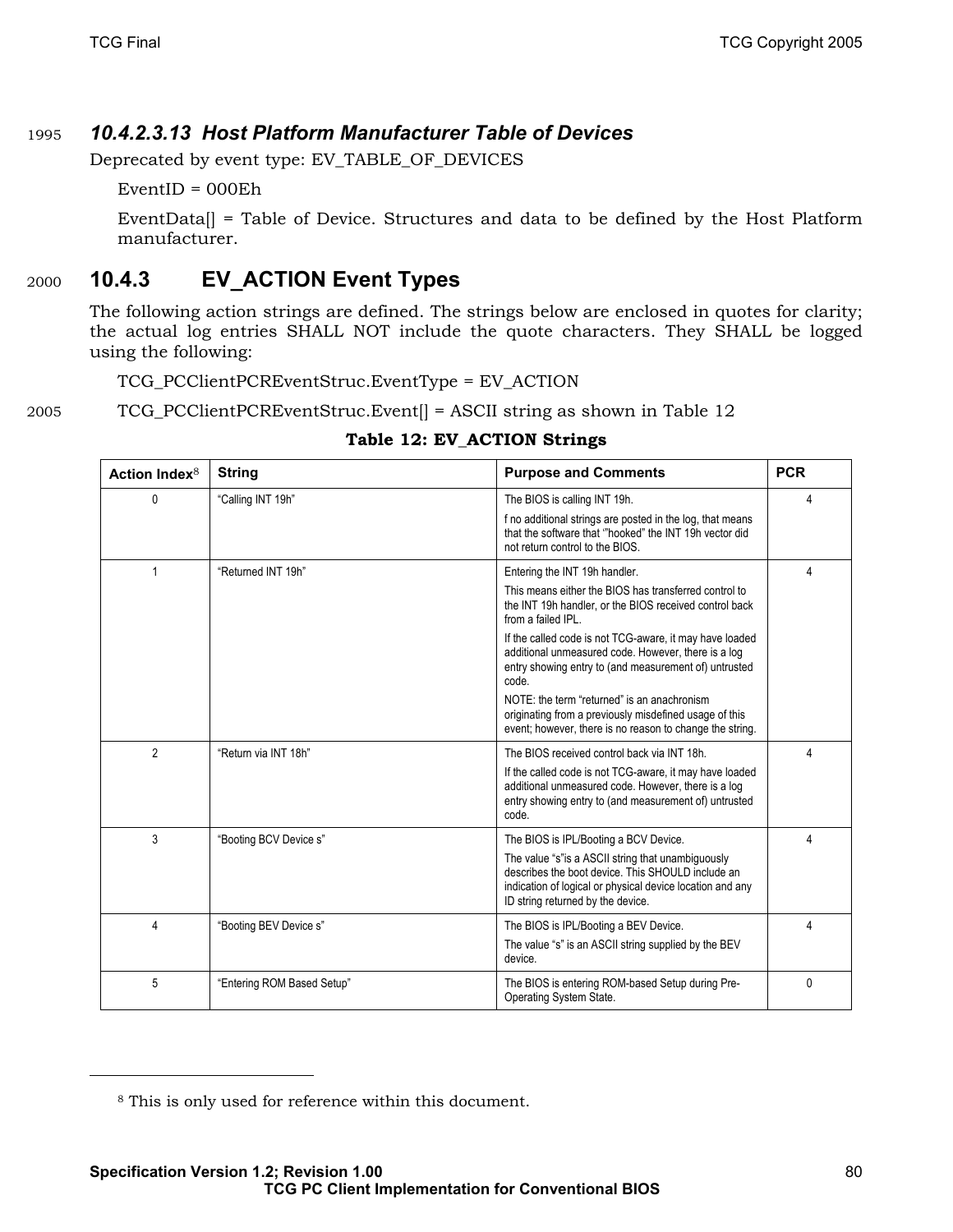| Action Index <sup>8</sup> | <b>String</b>                                       | <b>Purpose and Comments</b>                                                                                                                                                                                                                                                                         | <b>PCR</b>     |
|---------------------------|-----------------------------------------------------|-----------------------------------------------------------------------------------------------------------------------------------------------------------------------------------------------------------------------------------------------------------------------------------------------------|----------------|
| 6                         | "Booting to Parties N"                              | The BIOS is IPL/Booting from a Parties Partition #N.<br>The value "N" is the actual numeric value of the partition<br>number represented as a printable ASCII hex value<br>(e.g., partition zero would get the string value "0").<br>Where "N" is the index into the BEER table.                    | 4              |
| $\overline{7}$            | "User Password Entered"                             | The User has entered the correct user password.                                                                                                                                                                                                                                                     | 4              |
| 8                         | "Administrator Password Entered"                    | The User has entered the correct administrator<br>password.                                                                                                                                                                                                                                         | 4              |
| 9                         | "Password Failure"                                  | The typed password did not match the stored password<br>after a specified number of retries.                                                                                                                                                                                                        | 4              |
| 10                        | "Wake Event n"                                      | The cause of the power to be applied to the Host<br>Platform where "n" is the wake source (e.g., wake<br>source zero would get the string value "0").<br>The value "n" is as specified in the SMBIOS<br>Specification, Section 3.3.2.1.<br>Currently only wake from S4 and S5 MUST be<br>supported. | 6              |
| 11                        | "Boot Sequence User Intervention"                   | The User altered the boot sequence.                                                                                                                                                                                                                                                                 | 4              |
| 12                        | "Chassis Intrusion"                                 | The case was opened.                                                                                                                                                                                                                                                                                | $\mathbf{1}$   |
| 13                        | "Non Fatal Error"                                   | A non-fatal POST error (e.g., keyboard failure) was<br>encountered. This is any error that allows the system to<br>continue the boot process                                                                                                                                                        | $\mathbf{1}$   |
| 14                        | "Start Option ROM Scan"                             | The BIOS has started the Option ROM scan.                                                                                                                                                                                                                                                           | 2              |
| 15                        | "Unhiding Option ROM Code"                          | Unhiding Option ROM Code.<br>This is typically done by the visible portion of the Option<br>ROM but is measured into PCR 2 because this PCR<br>measures event related to the code portion of the<br>Option ROMs.                                                                                    | $\overline{2}$ |
| 16                        | " <oprom non-ipl="" specific="" string="">"</oprom> | An Option ROM vendor specific string for non-Boot/IPL<br>events.                                                                                                                                                                                                                                    | 3              |
| 17                        | " <oprom ipl="" specific="" string="">"</oprom>     | An Option ROM vendor specific string for Boot/IPL<br>events.                                                                                                                                                                                                                                        | 5              |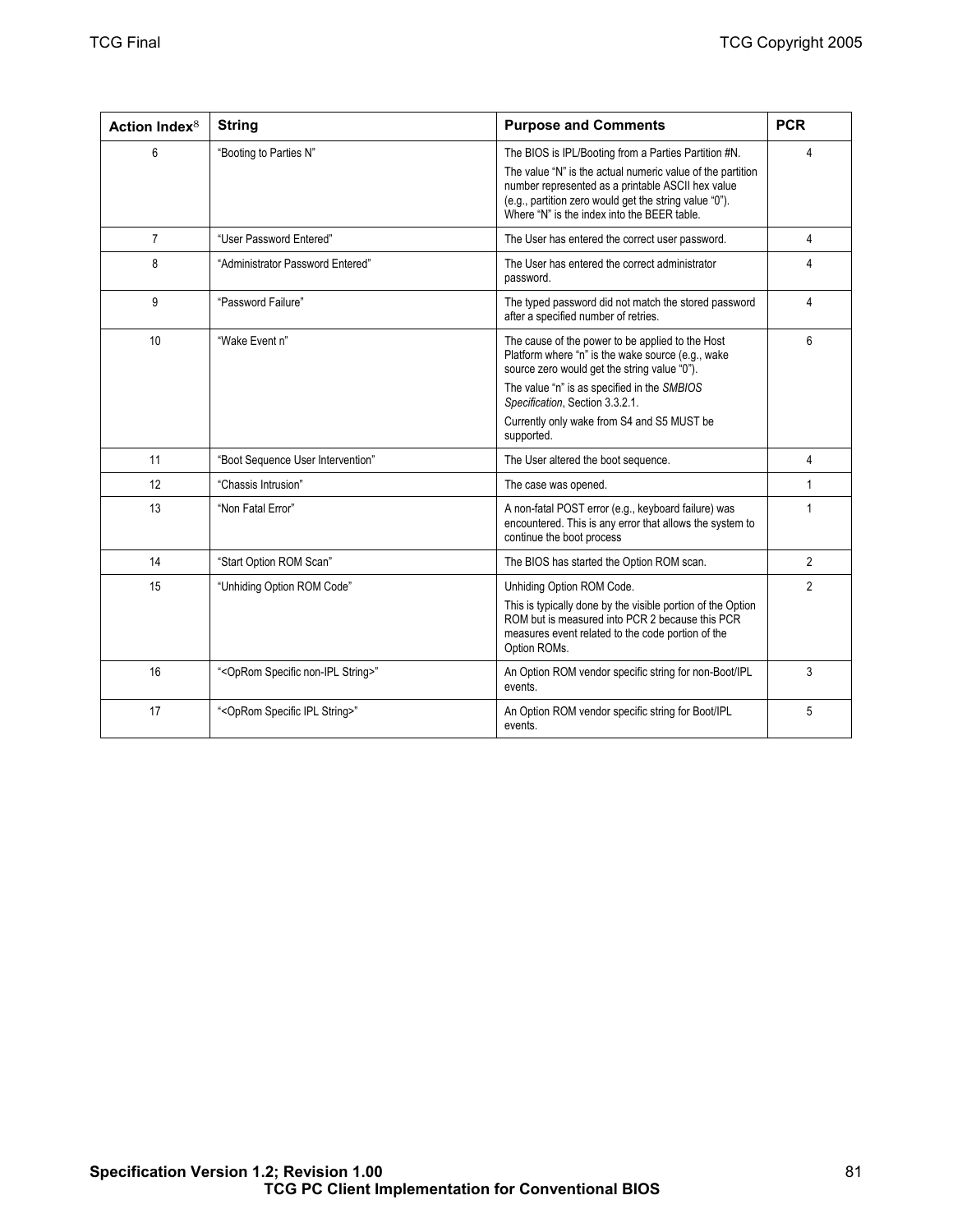# **11. Implementation Overview**

#### **Start of informative comment**

2010 The TCG interfaces in the Pre-Operating System State are as follows:

- TCG Application Interface
- TCG Pre-Operating System State Driver Interface
- A set of ACPI structure definitions containing the Event Log

A diagram of these interfaces and their relationship is shown in Figure 6.



**Figure 6: Pre-Operating System State Interfaces**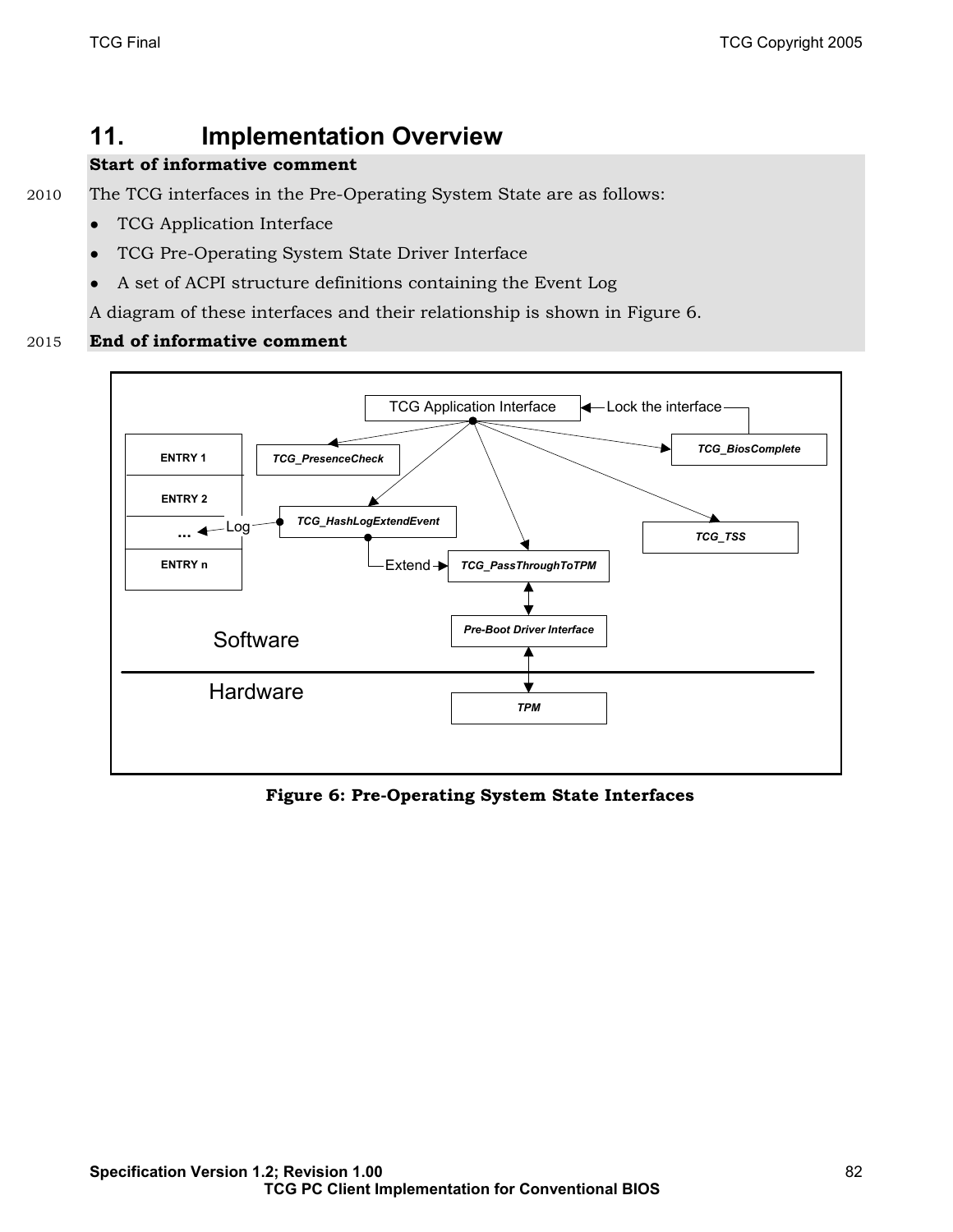# **12. Application Level Interface**

#### **Start of informative comment**

2020 This interface is intentionally lightweight, since the anticipated users of this interface are in the space-restricted Pre-Operating System State, e.g., Option ROM and boot-record code. As a result, an INT 1Ah interface is defined, which allows the caller of the interface to have direct access to a limited set of TSS functions and a pass-through to the TPM.

The Pre-Operating System State's entities may intercept the INT 1Ah interface for the 2025 purpose of adding TSS functions. No mechanism is required, nor suggested, for preventing an attack by intercepting the INT 1Ah.

#### **End of informative comment**

Upon entry:

- 2030 1. There MUST be no requirement placed on the A20 state on entry to these INT 1Ah functions.
	- 2. The processor's memory mode into these INT 1Ah functions MUST be in Real Mode and MUST NOT be in virtual 8086 mode.
- 2035 On exit:
	- 1. These INT 1Ah functions MUST preserve the A20 state and return with the A20 mask unchanged from call.
	- 2. The processor's memory mode MUST be Real Mode with 64K segment limits.

This interface only supports up to 4 GB of physical address space.

2040 Note: The value 41504354h is the character string "TCPA" and is used for compatibility with previously defined structures and interfaces.

### **12.1 General Calling Convention**

Each function below will have the following general calling convention:

On entry:

2045 (AH) = BBh

- (AL) = Function selector, see below
- (ES) = Segment portion of the pointer to the input parameter block
- (DI) = Offset portion of the pointer to the input parameter block
- (DS) = Segment portion of the pointer to the output parameter block

2050 (SI) = Offset portion of the pointer to the output parameter block

- (EBX) = 41504354h
- $(ECX) = 0$
- $(EDX) = 0$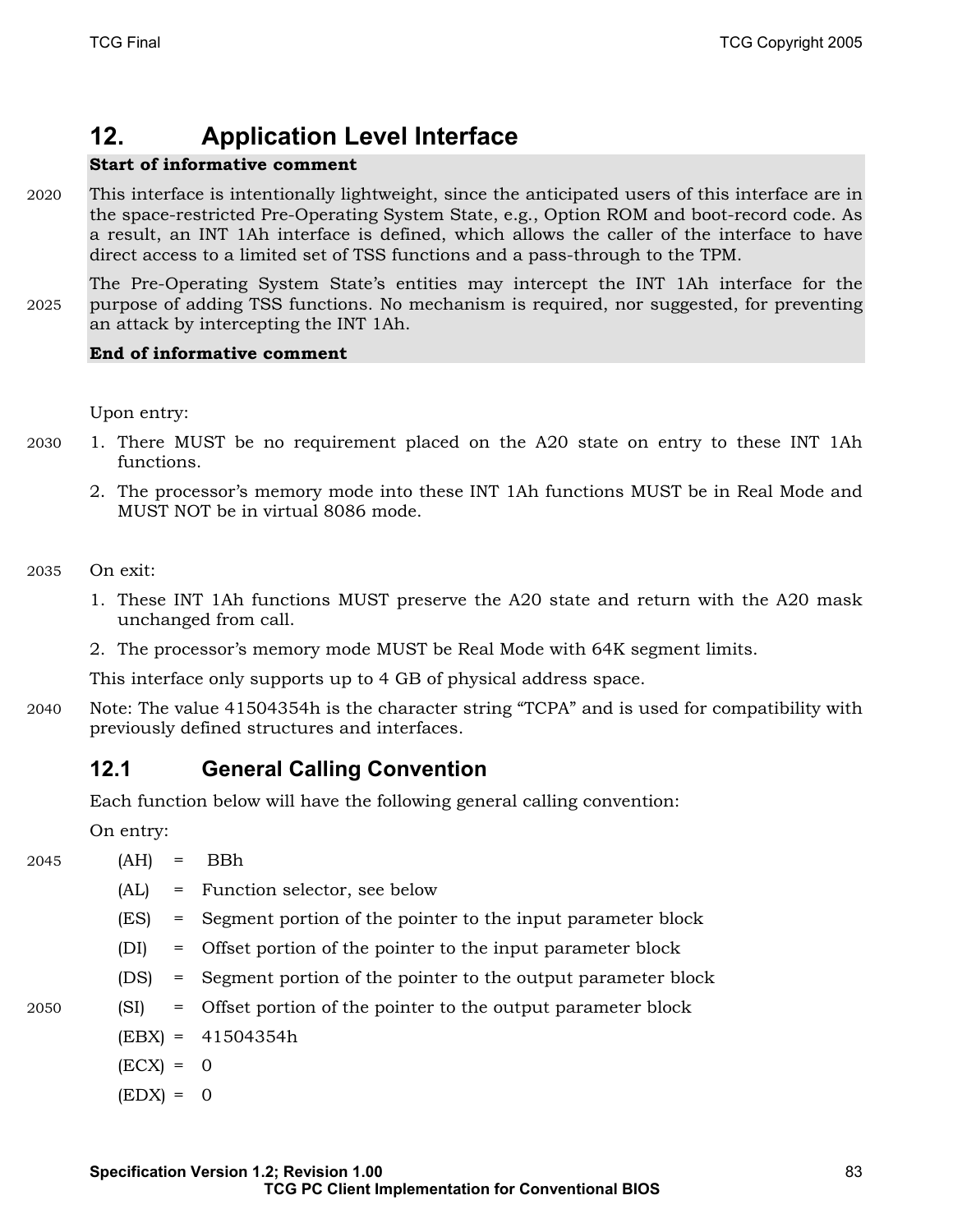On return:

2055 (EAX) = Return code. If  $(AH) = 86h$ , the function is not supported by the system.

(DS:SI) = Modified based on specific function called.

All other register contents including upper words of 32-bit registers are preserved. Note that this cannot be guaranteed if (AH) = 86h because the call could be made on a pre-TCG BIOS.

### **12.2 Indicators of Supported Functions**

#### 2060 **Start of informative comment**

There are two indicators that a function is supported.

The first method is the return within EAX of the value 86h.

The second method is use of the Carry Flag. The Carry Flag is used as an indicator to the caller that the specific function within the INT 1Ah interface is implemented. If the carry 2065 flag is returned clear (value = 0), the function is implemented and the return values are valid. If the carry flag is returned set (i.e., value = 1), the function is not implemented and the other return values are not valid.

The function indicators in the range of BBXXh were chosen by researching various informal databases and querying "experts" in the field. Because there is no "registrar" of INT 1Ah 2070 functions there is a risk, though small, that a platform's BIOS implements the INT 1Ah functions within this range that do not perform these TCG functions. For this reason, the return of the value 41504354h within EBX from the TCG\_StatusCheck provides more assurance to the caller that this range of functions implements this set of TCG functions.

#### **End of informative comment**

- 2075 1. All TCG INT 1Ah function MUST return with the Carry Flag (CF) clear (value  $= 0$ ).
	- 2. Any TCG INT 1Ah function MUST return with the Carry Flag (CF) set (value 1).

### **12.3 Return Codes**

The defined error codes the Pre-Operating System State functions MAY return are listed in Table 13.

| 2080 | Table 13: Return Codes |
|------|------------------------|
|      |                        |

| <b>Return Code</b> | Value                                        | <b>Description</b>                                                                                                                       |
|--------------------|----------------------------------------------|------------------------------------------------------------------------------------------------------------------------------------------|
| TCG PC OK          | 0000h                                        | The function returned successful.                                                                                                        |
| TCG PC TPMERROR    | TCG PC $OK + 01h$   (TPM driver error << 16) | The TPM driver returned an error. The upper 16 bits<br>contain the actual error code returned by the driver<br>as defined in Section 13. |
| TCG PC LOGOVERFLOW | TCG PC $OK + 02h$                            | There is insufficient memory to create the log entry.                                                                                    |
| TCG PC UNSUPPORTED | TCG PC $OK + 03h$                            | The requested function is not supported.                                                                                                 |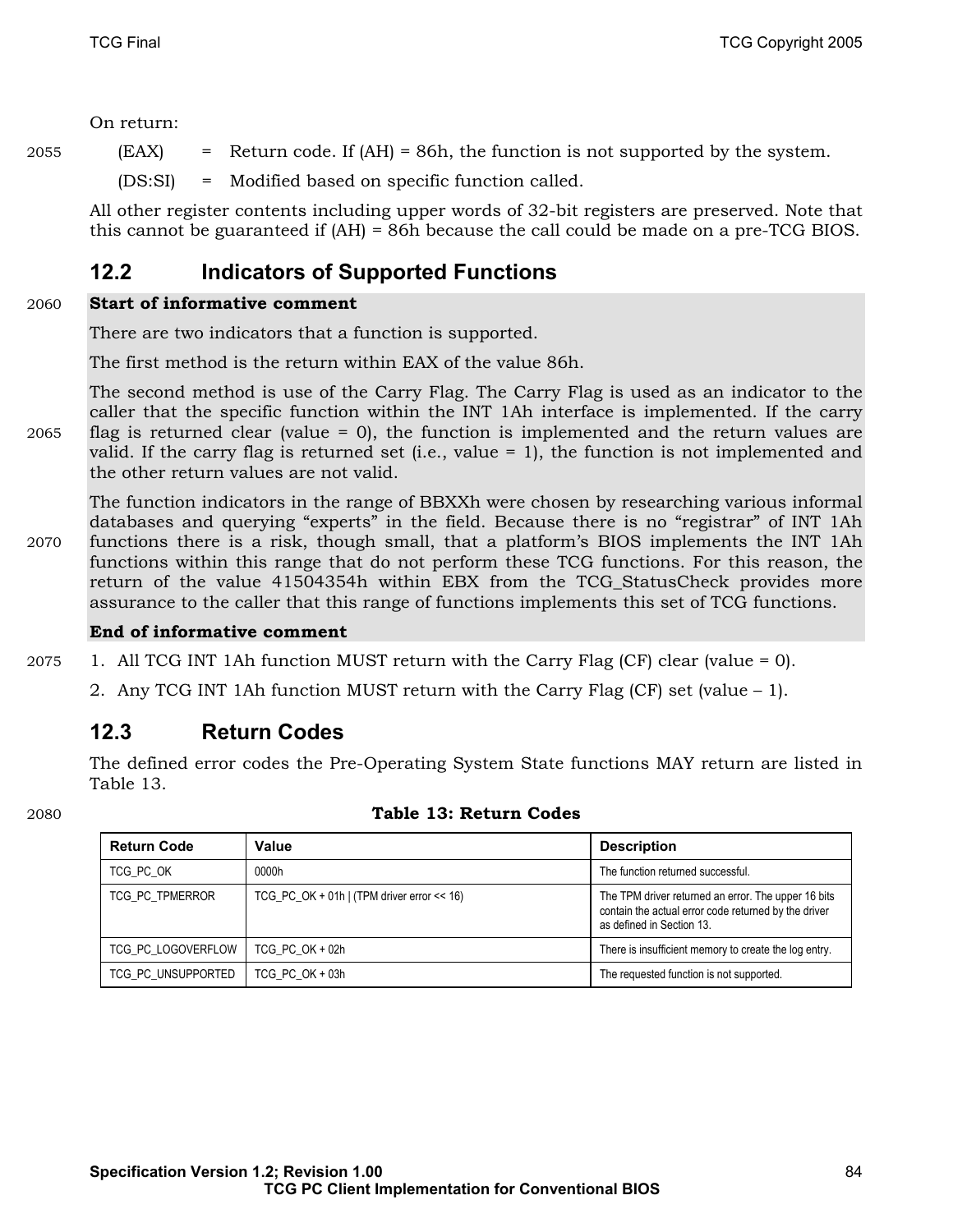## **12.4 Parameter Block**

Input and output data is formatted in parameter blocks. The first entry (labeled either IPBLength or OPBLength) in the parameter block is a WORD-sized value that contains the size of the parameter block inclusive of the size entry. The second entry (labeled Reserved) is 2085 a reserved WORD that MUST contain the value 0h. Entries, if any, after the reserved entry are defined by the particular interface.

The caller of the INT 1Ah interface must allocate OP Buffer of at least 4 bytes long. (Can be 2 bytes since OPBLength field is defined as WORD, but I am assuming that the following "Reserved" WORD was abutted just to keep alignment); otherwise, the INT 1Ah interface 2090 behavior is undefined and may cause system crush.

On an error, the INT 1Ah interface MUST return an output parameter block. In most error cases, this will contain an OPBLength of 0004h to indicate the allocation of the OPBLength and the Reserved entries.

- For the TCG\_PassThroughToTPM function, it is not an error case if the OPBLength value 2095 supplied by the caller in the input parameter block does not specify an output buffer size large enough to hold the entire command result returned to the BIOS from the TPM. In this case, the BIOS MUST truncate the result returned from the TPM when the output buffer allocated by the caller is full and then set the OPBLength value in the output parameter block to reflect that.
- 2100 NOTE: For all the functions defined for this interface, the BIOS MUST set the OPBLength value in the output parameter block to the length of the data it returns to the caller in the output buffer, including the 4 byte entries that must be at the beginning of the output buffer.

### **12.5 TCG\_StatusCheck**

#### 2105 **INT 1Ah (AH)=BBh, (AL)=00h**

This function call verifies the presence of the TCG BIOS interface and provides the caller with the version of this specification to which the implementation complies. The TCG BIOS interface code MAY call the MP driver function MPInitTPM during the first invocation of the TCG StatusCheck function.

- 2110 To allow a caller to know the status of the TPM and the status of this interface, the following return codes are defined. If either of these cases occurs, the function is to be considered to have succeeded and the values in the registers below MUST contain proper values.
	- 1. If the TPM is not present, this function MUST return the TCG\_PC\_TPM\_NOT\_PRESENT error.
- 2115 2. If the TPM is present but deactivated by TPM\_Init or TPM\_Startup, this function MUST return the TCG\_PC\_TPM\_DEACTIVATED error. Any entity may temporality deactivate the TPM subsequent to TPM\_Init (e.g., calling TPM\_TempDeactivate using the pass through function). In this case, this function will not return this error even though the TPM is deactivated because this return code is an indicator of the TPM's state during
- 2120 TPM\_Init. This return code can, therefore, be used as an indicator as to whether there are entries in the event log.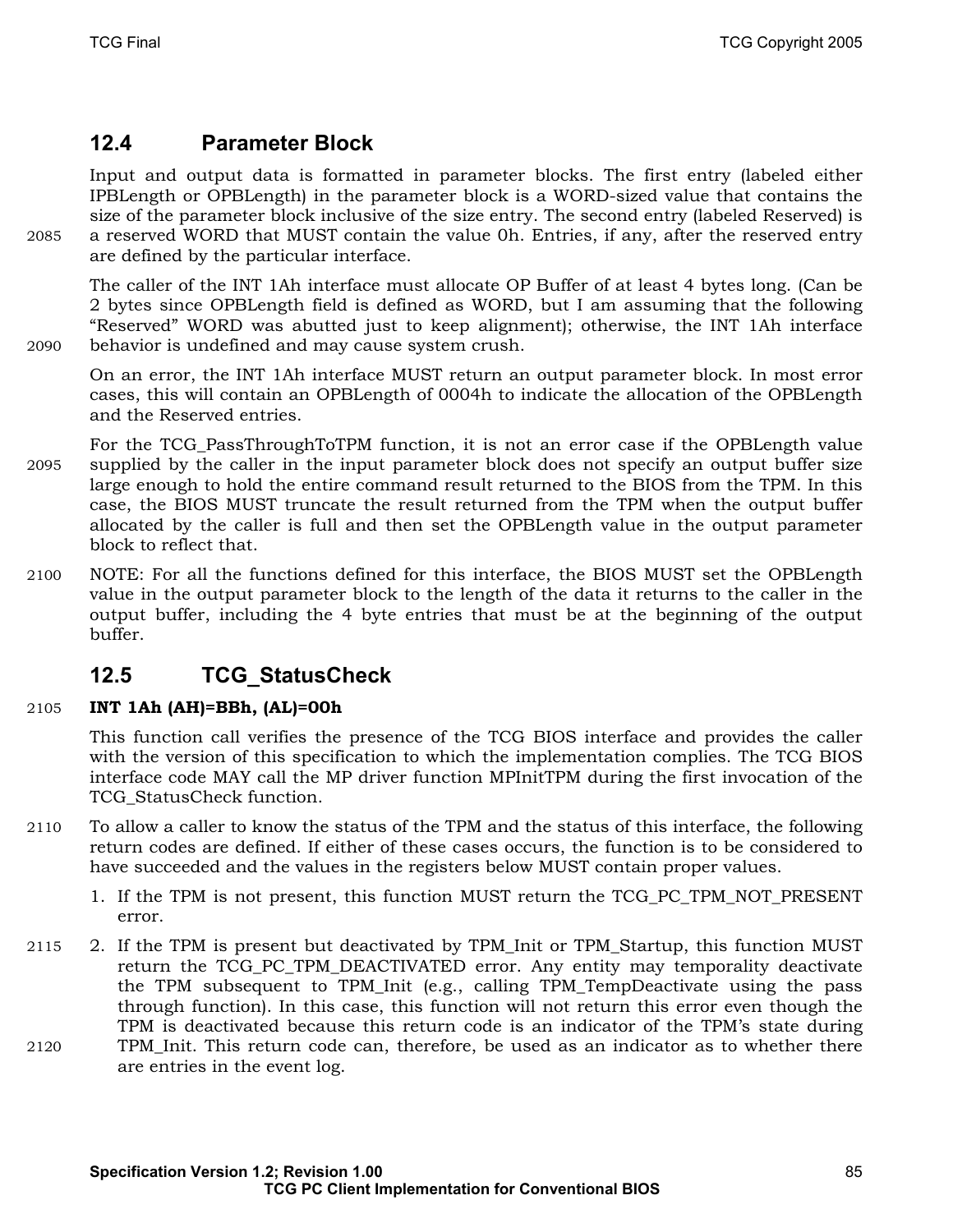On entry:

- $(AH) = BBh$
- $(AL) = 00h$

2125

On return:

- (EAX) = Return code. Set to 00000000h if the system supports the TCG BIOS calls.
- (EBX) = 41504354h
- (CH) = TCG BIOS Major Version (01h for Version 1.0)
- 2130 (CL) = TCG BIOS Minor Version (02h for Version 1.2)
	- (EDX) = BIOS TCG Feature Flags (None currently defined. MUST be set to 0)
	- (ESI) = Absolute pointer to the beginning of the Event Log
	- (EDI) = There are three conditions that need to be accommodated:
- 1. If the Event Log is empty (i.e., no PCClientPCREventStruc structures), EDI 2135 MUST be set to 0.
	- 2. If there is exactly one PCClientPCREventStruc structure, EDI MUST be set to ESI.
	- 3. If there is more than one PCClientPCREventStruc structure, EDI MUST be set to the absolute pointer to the first byte of the last event in the log.
- 2140 Note: The caller must assume that no registers are preserved by the call, since the call might be made in an unsupported system environment.

# **12.6 TCG\_HashLogExtendEvent**

#### **INT 1Ah, (AH)=BBh, (AL)=01h**

This function performs hashing of the event or the event data, extends the event to a PCR, 2145 then places the resulting TCG\_PCClientPCREventStruc into the event log. The caller should verify the availability of this function by issuing a previous call to the TCG\_StatusCheck function, that way the caller can be assured that calls to this function preserve the register contents (including the upper 16 bits of 32-bit registers).

If this function cannot create a Measurement Log Entry (e.g., the Measurement Log is full), 2150 this function MUST perform the TPM\_Extend operation.

#### **Description of Process**

If either input parameter HashDataPtr or input parameter HashDataLen is not NULL, this function MUST perform the following:

- 1. Treat the input parameter LogDataPtr as a completed TCG\_PCClientPCREventStruc 2155 except the TCG\_PCClientPCREventStruc.digest field.
	- 2. Perform the hash function on the TCG\_PCClientPCREventStruc.event field.
	- 3. Place the resulting hash H1 into the TCG\_PCClientPCREventStruc.digest field.
	- 4. Perform a TPM\_Extend operation using H1 as input to the TPM\_Extend.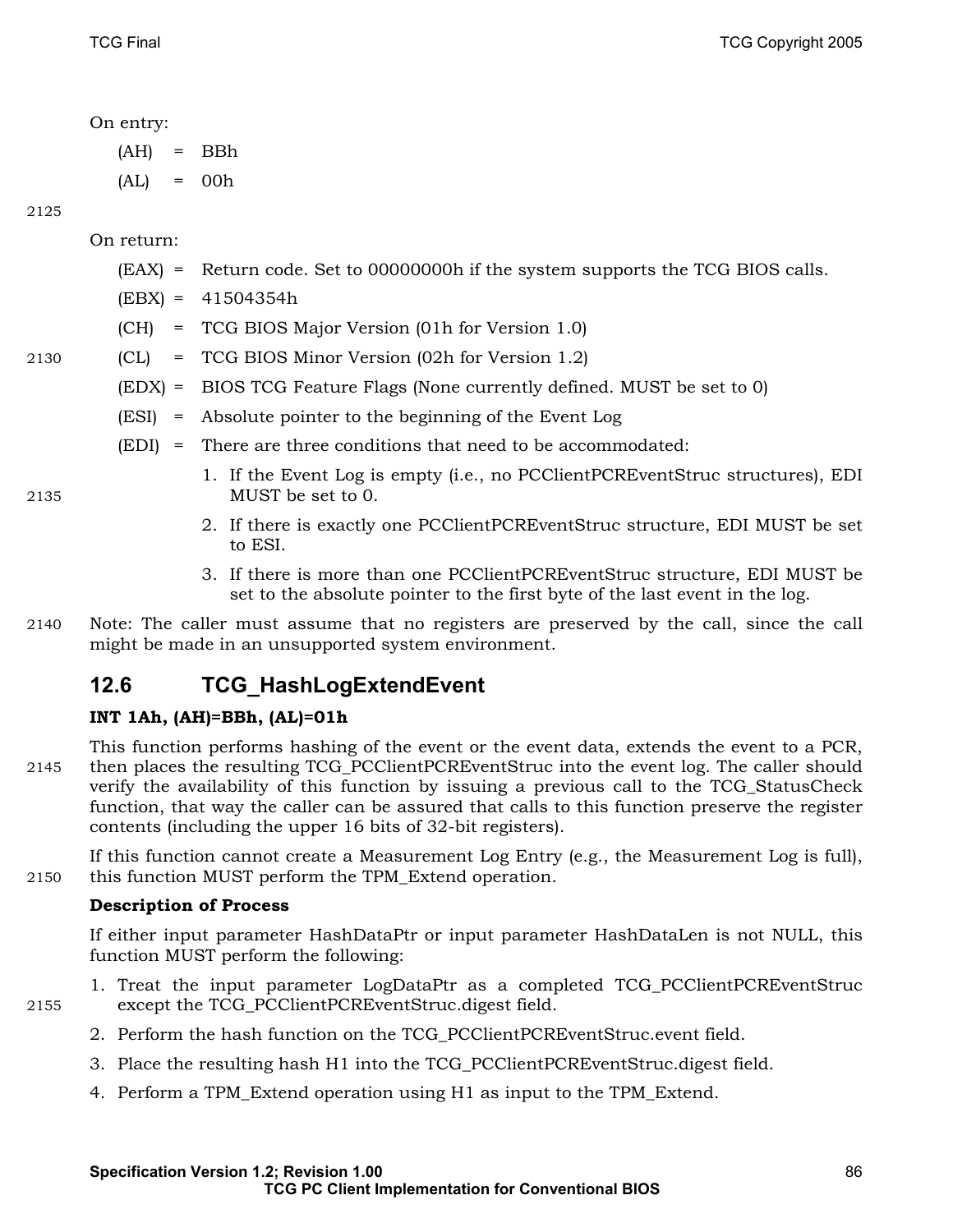- 5. Place the resulting TCG\_PCClientPCREventStruc into the Measurement Log.
- 2160 6. Increment the event counter and place it into the output parameter block.
	- 7. Place H1 into the output parameter block.
	- 8. Return.

If input parameter HashDataPtr and input parameter HashDataLen are both NULL, this function MUST perform the following:

- 2165 1. Treat the input parameter LogDataPtr as a completed TCG\_PCClientPCREventStruc including the TCG\_PCClientPCREventStruc.digest field.
	- 2. Perform a TPM\_Extend operation using the TCG\_PCClientPCREventStruc.digest field as input to the TPM\_Extend.
	- 3. Place the resulting TCG\_PCClientPCREventStruc into the Measurement Log.
- 2170 4. Increment the event counter and place it into the output parameter block.
	- 5. Place TCG\_PCClientPCREventStruc.digest field into the output parameter block.
	- 6. Return.

On entry:

2175 (AH) = BBh

- $(AL) = 01h$
- (ES) = Segment portion of the pointer to the HashLogExtendEvent input parameter block
- (DI) = Offset portion of the pointer to the HashLogExtendEvent input parameter 2180 block
	- (DS) = Segment portion of the pointer to the HashLogExtendEvent output parameter block
	- (SI) = Offset portion of the pointer to the HashLogExtendEvent output parameter block

2185 (EBX) = 41504354h

- $(ECX) = 0$
- $(EDX) = 0$

#### On return:

- 2190 (EAX) = Return Code as defined in Section 12.3
	- (DS:SI) = Referenced buffer updated to provide return results

All other registers are preserved.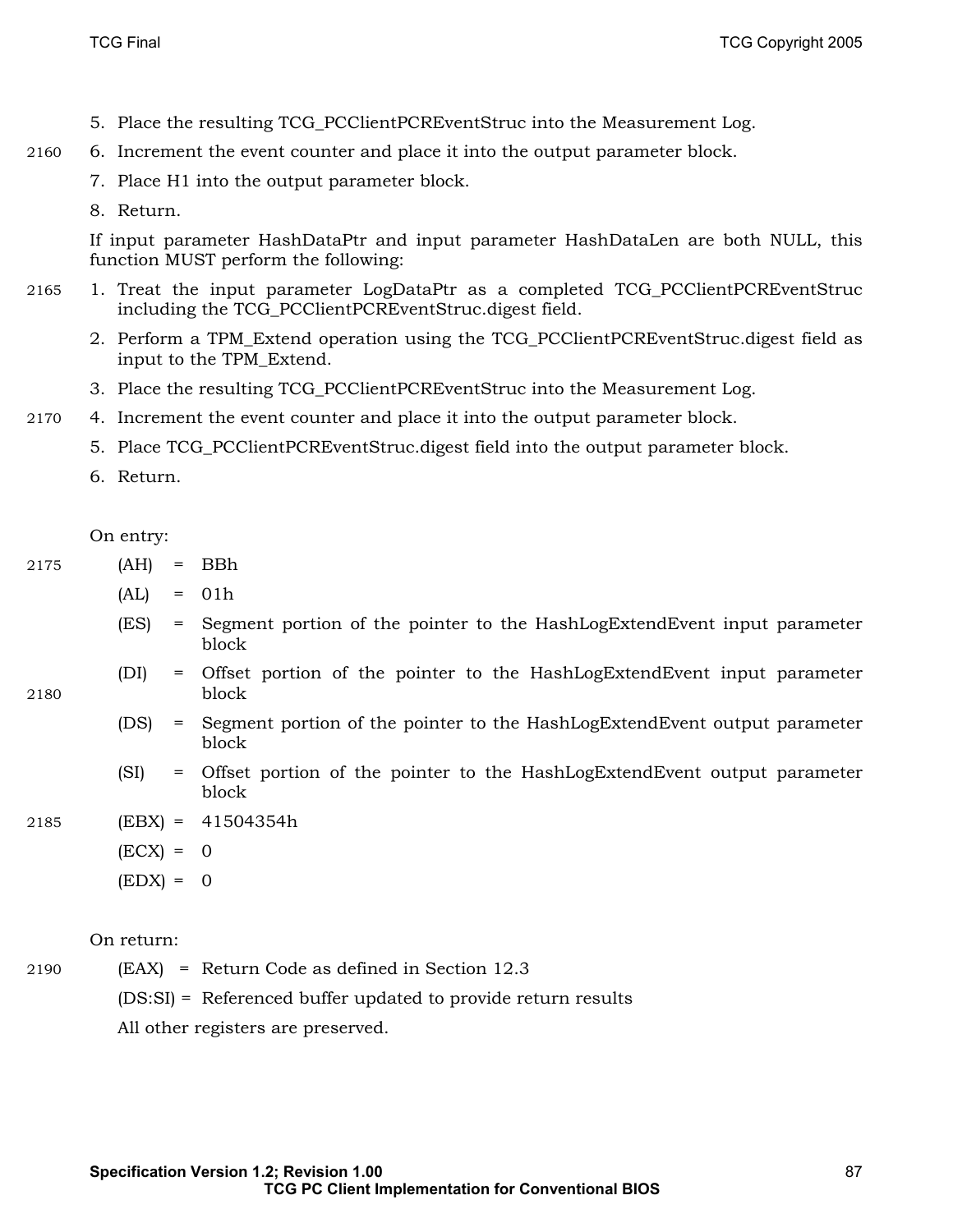# **12.6.1 TCG\_HashLogExtendEvent Input Parameter Block**

For backward compatibility, two formats of the Input Parameter Block are allowed. The 2195 BIOS differentiates between them by examining the IPBLength field, which is set to specified lengths for each format.

# **12.6.1.1 TCG\_HashLogExtendEvent Input Parameter Block Format 1**

| <b>Offset</b>   | <b>Size</b>  | <b>Field Name</b> | <b>Description</b>                                                                                                                                                                             |
|-----------------|--------------|-------------------|------------------------------------------------------------------------------------------------------------------------------------------------------------------------------------------------|
| 00h             | <b>WORD</b>  | <b>IPBLength</b>  | The length, in bytes of the input parameter block, set to 0018h.                                                                                                                               |
| 02 <sub>h</sub> | <b>WORD</b>  | Reserved          | Reserved for future definition by this specification, set to 0000h.                                                                                                                            |
| 04h             | <b>DWORD</b> | HashDataPtr       | The 32-bit physical address of the start of the data buffer to be hashed.<br>extended, and logged.                                                                                             |
| 08h             | <b>DWORD</b> | HashDataLen       | The length, in bytes, of the buffer referenced by HashDataPtr.                                                                                                                                 |
| 0Ch             | <b>DWORD</b> | PCRIndex          | The PCR number to which the hashed result is to be extended. This value<br>SHOULD match TCG PCClientPCREventStruc.pcrIndex. If these values are<br>different, the BIOS SHOULD return an error. |
| 10 <sub>h</sub> | <b>DWORD</b> | LogDataPtr        | The 32-bit physical address of the start of the data buffer containing the<br>TCG PCClientPCREventStruc data structure.                                                                        |
| 14h             | <b>DWORD</b> | LogDataLen        | The length, in bytes, of the TCG_PCClientPCREventStruc data structure.                                                                                                                         |

**Table 14: TCG\_HashLogExtendEvent Input Parameter Block Format 1** 

# **12.6.1.2 TCG\_HashLogExtendEvent Input Parameter Block Format 2**

#### 2200 **Table 15: TCG\_HashLogExtendEvent Input Parameter Block Format 2**

| <b>Offset</b> | <b>Size</b>  | <b>Field Name</b> | <b>Description</b>              |
|---------------|--------------|-------------------|---------------------------------|
| 00h           | <b>WORD</b>  | <b>IPBLength</b>  | Same as Format 1 (see Table 14) |
| 02h           | <b>WORD</b>  | Reserved          | Same as Format 1 (see Table 14) |
| 04h           | <b>DWORD</b> | HashDataPtr       | Same as Format 1 (see Table 14) |
| 08h           | <b>DWORD</b> | HashDataLen       | Same as Format 1 (see Table 14) |
| 0Ch           | <b>DWORD</b> | PCRIndex          | Same as Format 1 (see Table 14) |
| 10h           | <b>DWORD</b> | Reserved          | Reserved for compatibility      |
| 14h           | <b>DWORD</b> | LogDataPtr        | Same as Format 1 (see Table 14) |
| 18h           | <b>DWORD</b> | LogDataLen        | Same as Format 1 (see Table 14) |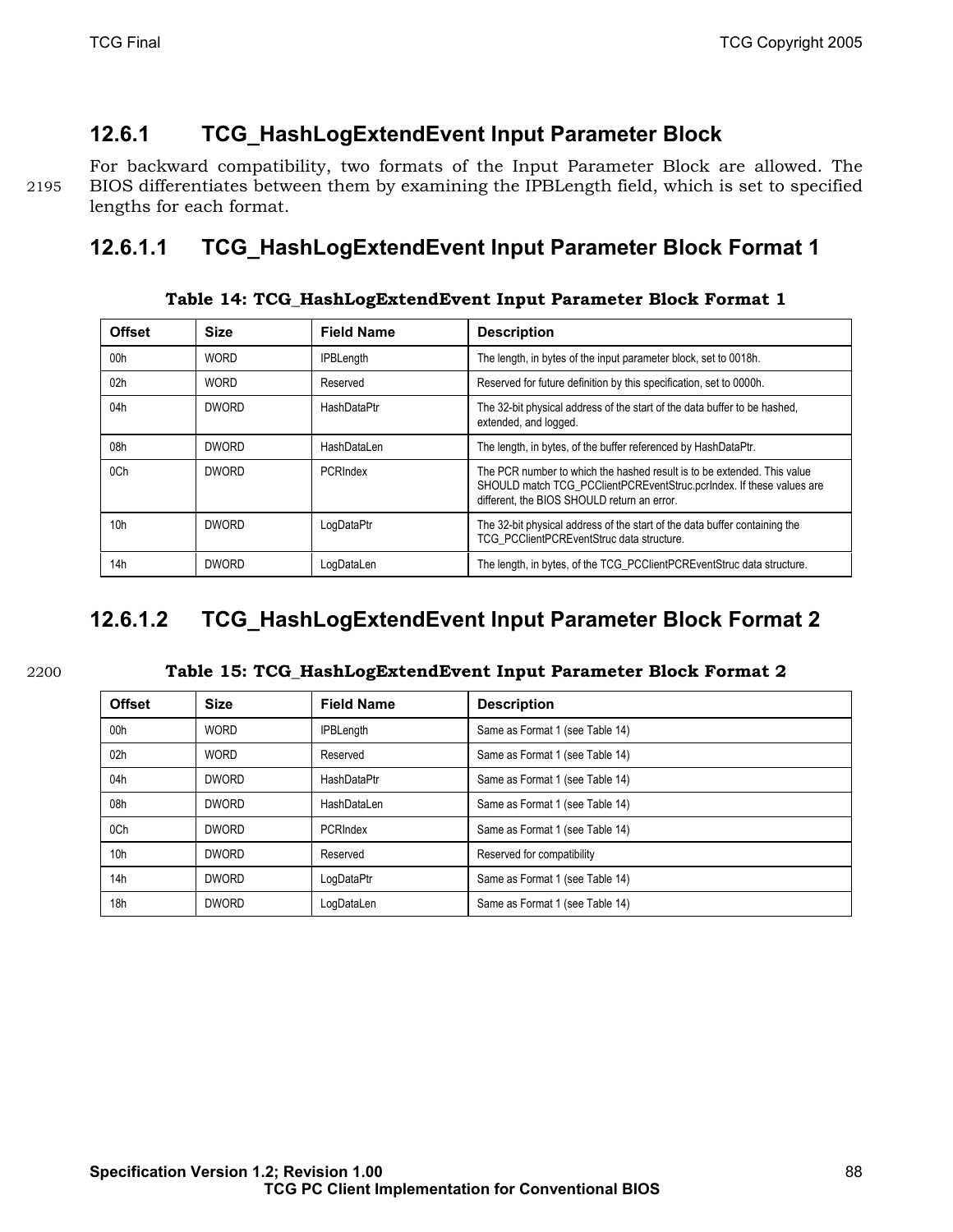# **12.6.2 TCG\_HashLogExtendEvent Output Parameter Block**

There is only one format for the Output Parameter Block.

| <b>Offset</b>   | <b>Size</b>                 | <b>Field Name</b> | <b>Description</b>                                                                                                                                               |
|-----------------|-----------------------------|-------------------|------------------------------------------------------------------------------------------------------------------------------------------------------------------|
| 00h             | <b>WORD</b>                 | OPBLength         | The length, in bytes, of the output parameter block.                                                                                                             |
|                 |                             |                   | If hash algorithm is SHA-1, which has a 20h byte output, this value will be set by the INT 1Ah<br>interface 001Ch.                                               |
| 02 <sub>h</sub> | <b>WORD</b>                 | Reserved          | Reserved for future definition by this specification, set to 0000h.                                                                                              |
| 04h             | <b>DWORD</b>                | EventNumber       | The event number of the event just logged.                                                                                                                       |
| 08h             | Depends on<br>hash function | HashValue         | The TPM HASH result of the HashAll function. Since the TCG Main Specification states this hash<br>function uses SHA-1, the size of this field will be 20h bytes. |

#### **Table 16: TCG\_HashLogExtendEvent Output Parameter Block**

# **12.7 TCG\_PassThroughToTPM**

#### 2205 **INT 1Ah, (AH)=BBh, (AL)=02h**

This function provides a pass-through capability from the caller to the system's TPM. The caller is responsible for building the command byte-stream to be sent and interpreting the resulting byte-stream returned. These are defined in the *TPM Main Specification.*

The caller should verify the availability of this function by issuing a previous call to the 2210 TCG\_StatusCheck function; that way the caller can be assured that calls to this function preserve the register contents (including the upper 16 bits of 32-bit registers).

The TPM in and out Operands are defined in the *TCG Main Specification*.

On entry:

 $(AH) = BBh$ 

2215 (AL) = 02h

- (ES) = Segment portion of the pointer to the TPM input parameter block
- (DI) = Offset portion of the pointer to the TPM input parameter block
- (DS) = Segment portion of the pointer to the TPM output parameter block
- (SI) = Offset portion of the pointer to the TPM output parameter block

2220 (EBX) = 41504354h

- $(ECX) = 0$
- $(EDX) = 0$

On return:

| 2225 | (EAX) | = Return Code as defined in Section 12.3                      |
|------|-------|---------------------------------------------------------------|
|      |       | (DS:SI) = Referenced buffer updated to provide return results |

All other registers are preserved.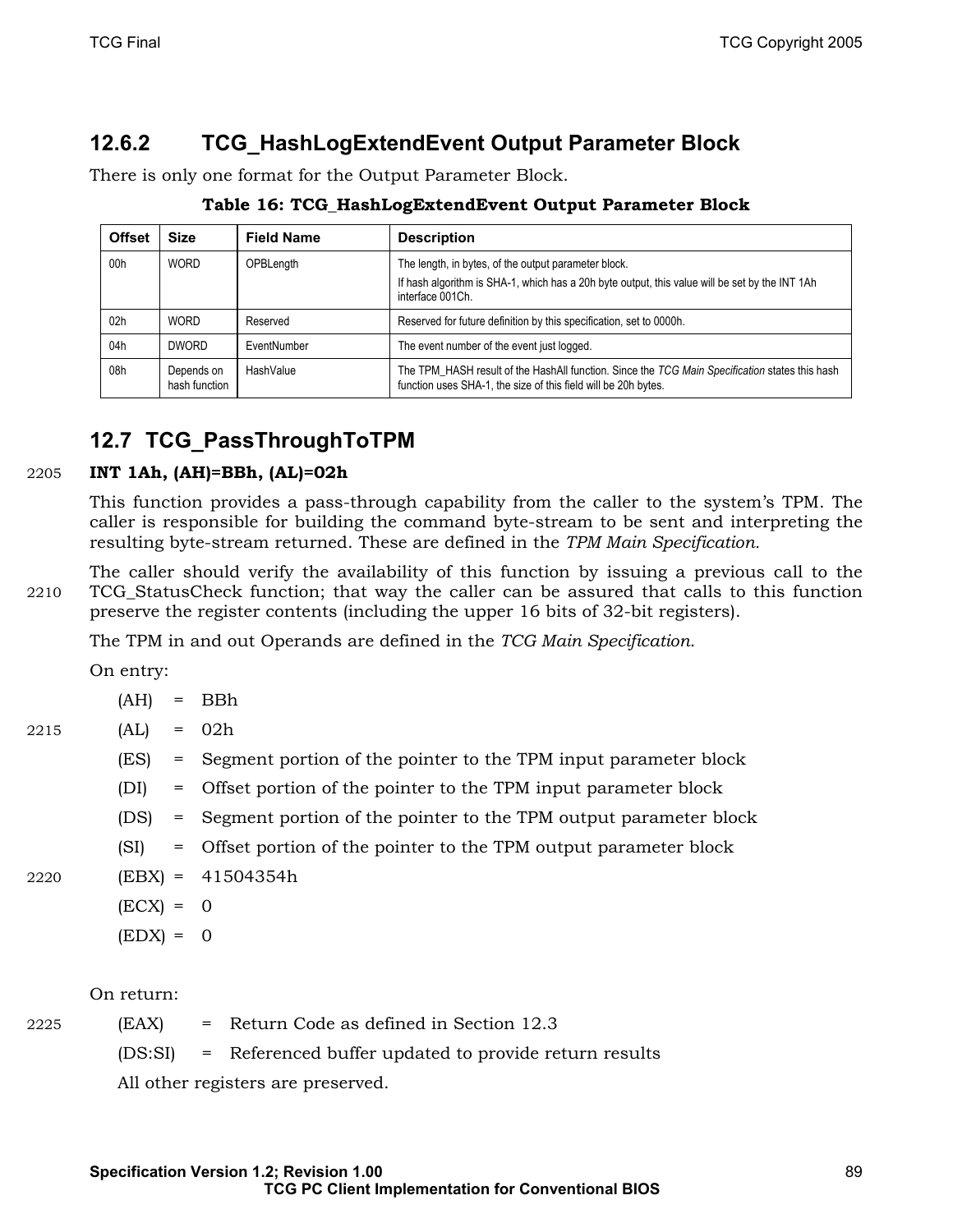# **12.7.1 TCG\_PassThroughToTPM Input Parameter Block**

| <b>Offset</b>   | <b>Size</b> | <b>Field Name</b> | <b>Description</b>                                                                                                |
|-----------------|-------------|-------------------|-------------------------------------------------------------------------------------------------------------------|
| 00h             | <b>WORD</b> | <b>IPBLength</b>  | The length, in bytes, of the input parameter block set to 0008h plus the size of the<br>TPMOperandIn.             |
| 02 <sub>h</sub> | <b>WORD</b> | Reserved          | Reserved for future definition by this specification, set to 0000h.                                               |
| 04h             | <b>WORD</b> | OPBLength         | Size of TPM Output Parameter Block allocated. BIOS will return error ??? if OPBLength is is<br>less than 4 bytes. |
| 06h             | <b>WORD</b> | Reserved          |                                                                                                                   |
| 08h             | <b>BYTE</b> | TPMOperandIn      | The TPM Operand Parameter Block to send to the TPM.                                                               |

#### **Table 17: TCG\_PassThroughToTPM Input Parameter Block**

# <sup>2230</sup>**12.7.2 TCG\_PassThroughToTPM Output Parameter Block**

| <b>Offset</b> | <b>Size</b> | <b>Field Name</b> | <b>Description</b>                                                                                                                |
|---------------|-------------|-------------------|-----------------------------------------------------------------------------------------------------------------------------------|
| 00h           | <b>WORD</b> | OPBLength         | The length, in bytes, of the output parameter block, set by the INT 1Ah interface to 0004h plus<br>the size of the TPMOperandOut. |
| 02h           | <b>WORD</b> | Reserved          | Reserved for future definition by this specification, set to 0000h.                                                               |
| 04h           | <b>BYTE</b> | TPMOperandOut     | The TPM Operand Parameter Block received from the TPM.                                                                            |

#### **Table 18: TCG\_PassThroughToTPM Output Parameter Block**

### **12.8 TCG\_ShutdownPreBootInterface**

#### **INT 1Ah, (AH)=BBh, (AL)=03h**

The IPL Code issues this call once it has its runtime access to the TPM available, and 2235 causes the system firmware to no longer respond to TCG BIOS requests through this interface until the next system restart.

Upon completion of this function, all BIOS functions defined in this specification, except the function TCG\_StatusCheck, MUST perform no action and return the error code TPM\_INTERFACE\_SHUTDOWN. The function TCG\_StatusCheck SHOULD return all defined 2240 registers as defined but with the error code TPM\_INTERFACE\_SHUTDOWN.

Calling this function is optional.

On entry:

$$
(AH) = BBh
$$

 $2245$  (AL) = 03h

(EBX) = 41504354h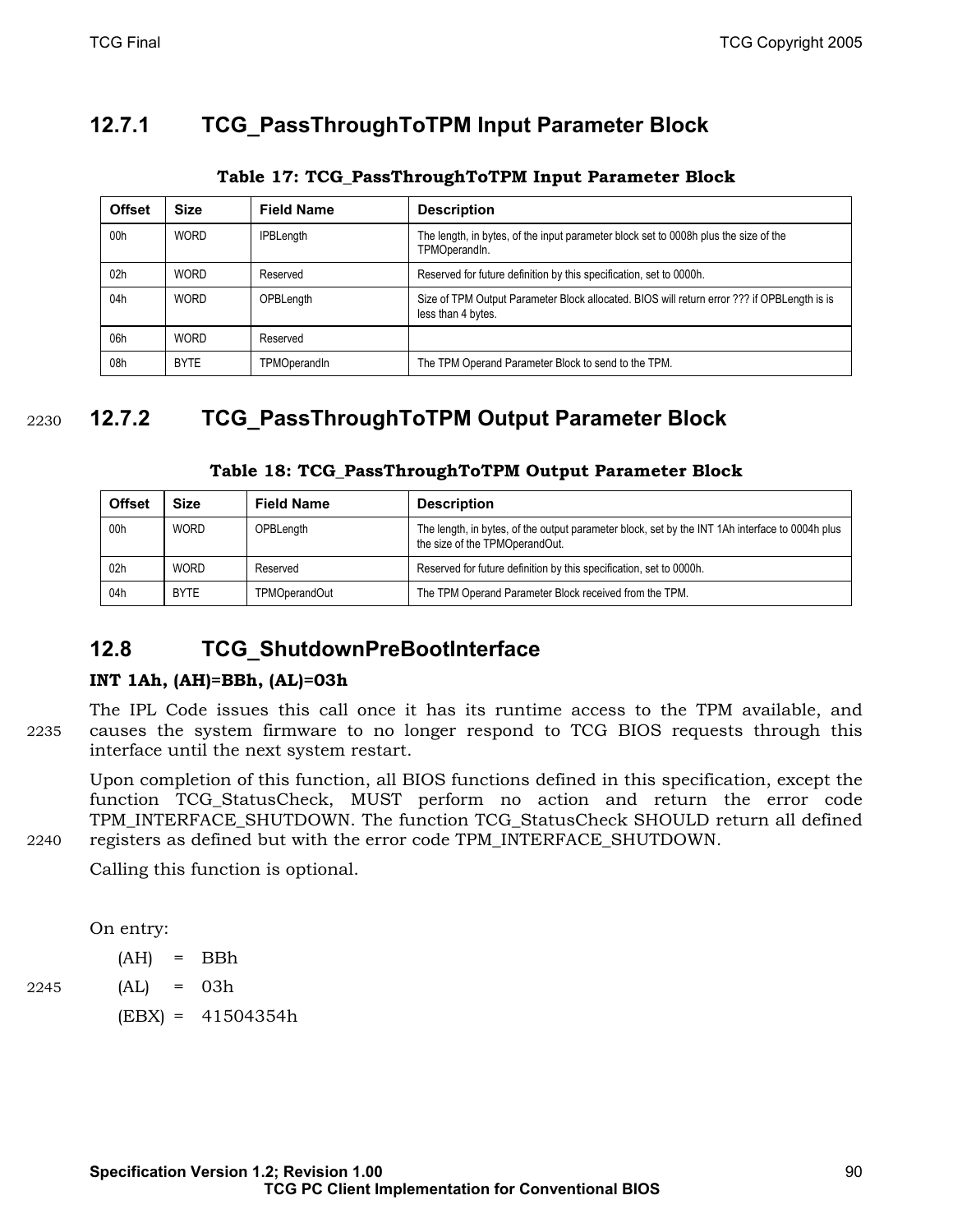On return:

(EAX) = Return Code as defined in Section 12.3

2250 All other registers are preserved.

## **12.9 TCG\_HashLogEvent**

#### **INT 1Ah, (AH)=BBh, (AL)=04h**

This function performs the same function as the TCG\_HashLogExtendEvent function except it does not perform the TPM\_Extend operation.

2255 Apply the same conditions and perform the same operations as described in Section 12.6 under "Description of Process" except this function MUST NOT perform the TPM\_Extend operation.

There are two reasons for calling this function:

- 1. To create an event associated with a previous extend operation. The extend operation 2260 might have been done within an environment (e.g., by the CRTM) were no memory might be available to create the measurement log entry. Using this function, the BIOS can create the associated log entry. In this case, the caller MUST set the PCRIndex field to the PCR into which the extend was performed.
- 2. An informative event entry for which no extend operation occurred. The values within 2265 this entry cannot be verified; rather they may serve an informative or delimiting function. In this case, the EventType should provide an indication of this; but since the PCRIndex field still exists within the event structure, the caller SHOULD set to the PCRIndex to -1 (all ones) to provide a further indication that no extend was performed.
- 2270 On entry:
	- $(AH) = BBh$
	- $(AL) = 04h$
	- (ES) = Segment portion of the pointer to the LogEvent input parameter block
	- (DI) = Offset portion of the pointer to the LogEvent input parameter block
- 

2275 (DS) = Segment portion of the pointer to the LogEvent output parameter block

- (SI) = Offset portion of the pointer to the LogEvent output parameter block (EBX) = 41504354h
- $(ECX) = 0$
- $(EDX) = 0$

#### 2280

- On return:
	- (EAX) = Return Code as defined in Section 12.3
	- (DS:SI) = Referenced buffer updated to provide return results

All other registers are preserved.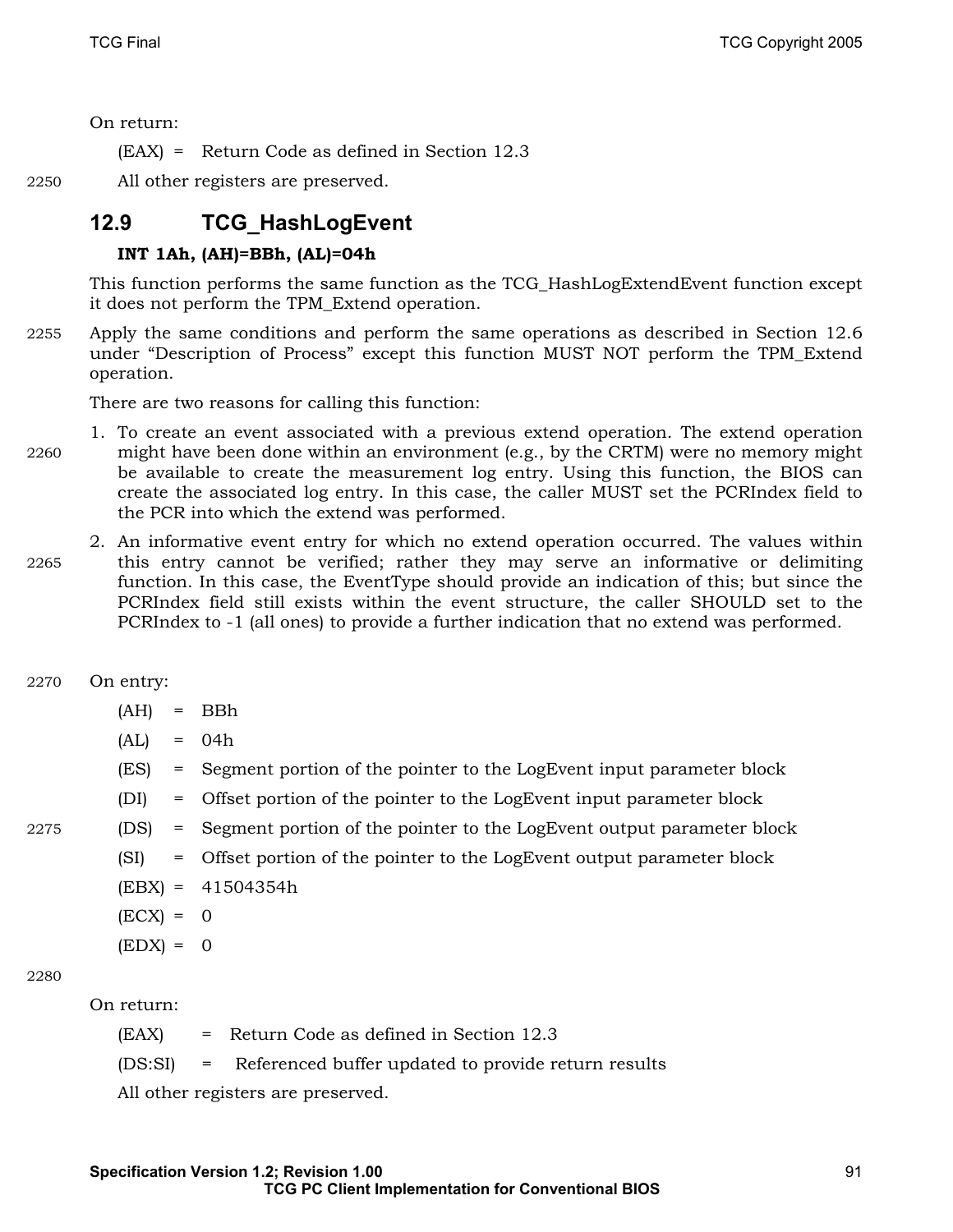# <sup>2285</sup>**12.9.1 TCG\_HashLogEvent Input Parameter Block**

| <b>Offset</b>   | <b>Size</b>  | <b>Field Name</b> | <b>Description</b>                                                                                                                                                           |
|-----------------|--------------|-------------------|------------------------------------------------------------------------------------------------------------------------------------------------------------------------------|
|                 |              |                   |                                                                                                                                                                              |
| 00h             | <b>WORD</b>  | <b>IPBLength</b>  | The length, in bytes, of the input parameter block, set to 001Ch.                                                                                                            |
| 02 <sub>h</sub> | <b>WORD</b>  | Reserved          | Reserved for future definition by this specification, set to 0000h.                                                                                                          |
| 04h             | <b>DWORD</b> | HashDataPtr       | The 32-bit physical address of the start of the data buffer to be logged.                                                                                                    |
| 08h             | <b>DWORD</b> | HashDataLen       | The length, in bytes, of the buffer referenced by HashDataPtr.                                                                                                               |
| 0Ch             | <b>DWORD</b> | PCRIndex          | The PCR number associated with this event. This value SHOULD match<br>TCG PCClientPCREventStruc.pcrIndex. If these values are different, the BIOS SHOULD<br>return an error. |
| 10h             | <b>DWORD</b> | LogEventType      | This value SHOULD match the value in TCG_PCClientPCREventStruc.eventType. If these<br>values are different, the BIOS SHOULD return an error.                                 |
| 14h             | <b>DWORD</b> | LogDataPtr        | The 32-bit physical address of the start of the data buffer containing the<br>TCG PCClientPCREventStruc data structure.                                                      |
| 18h             | <b>DWORD</b> | LogDataLen        | The length, in bytes, of the TCG_PCClientPCREventStruc data structure.                                                                                                       |

#### **Table 19: TCG\_HashLogEvent Input Parameter Block**

### **12.9.2 TCG\_HashLogEvent Output Parameter Block**

|  |  |  | Table 20: TCG_HashLogEvent Output Parameter Block |
|--|--|--|---------------------------------------------------|
|--|--|--|---------------------------------------------------|

| <b>Offset</b>   | <b>Size</b>  | <b>Field Name</b> | <b>Description</b>                                                                          |
|-----------------|--------------|-------------------|---------------------------------------------------------------------------------------------|
| 00h             | <b>WORD</b>  | OPBLength         | The length, in bytes, of the output parameter block, set by the INT 1Ah interface to 0008h. |
| 02 <sub>h</sub> | <b>WORD</b>  | Reserved          | Reserved for future definition by this specification, set to 0000h.                         |
| 04h             | <b>DWORD</b> | EventNumber       | The event number of the event just logged.                                                  |

### **12.10 TCG\_HashAll**

#### 2290 **INT 1Ah, (AH)=BBh, (AL)=05h**

This function performs the required hash operation on the input data and returns the resulting hash to the caller.

On entry:

2295 (AH) = BBh

 $(AL) = 05h$ 

(ES) = Segment portion of the pointer to the HashAll input parameter block

- (DI) = Offset portion of the pointer to the HashAll input parameter block
- (DS) = Segment portion of the pointer to the Digest
- 2300 (SI) = Offset portion of the pointer to the Digest

(EBX) = 41504354h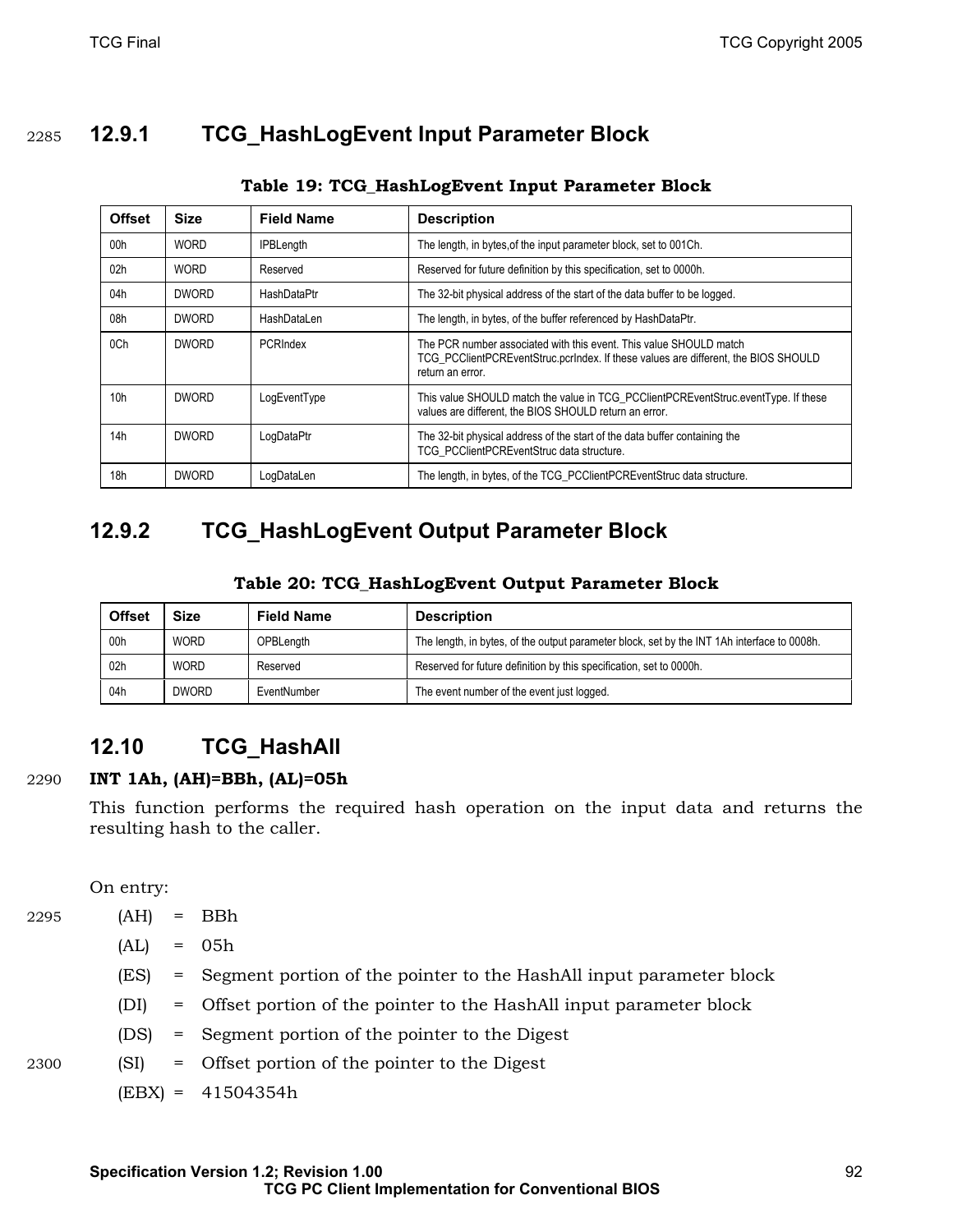$$
\begin{array}{rcl}\n\text{(ECX)} &=& 0 \\
\text{(EDX)} &=& 0\n\end{array}
$$

2305 On return:

(EAX) = Return Code as defined in Section 12.3

(DS:SI) = Referenced buffer updated to provide return results

All other registers are preserved.

## **12.10.1 TCG\_HashAll Input Parameter Block**

#### 2310 **Table 21: TCG\_HashAll Input Parameter Block**

| <b>Offset</b> | <b>Size</b>  | <b>Field Name</b><br><b>Description</b>                                               |                                                                           |  |
|---------------|--------------|---------------------------------------------------------------------------------------|---------------------------------------------------------------------------|--|
| 00h           | <b>WORD</b>  | The length, in bytes, of the input parameter block, set to 0010h.<br><b>IPBLength</b> |                                                                           |  |
| 02h           | <b>WORD</b>  | Reserved                                                                              | Reserved for future definition by this specification, set to 0000h.       |  |
| 04h           | <b>DWORD</b> | HashDataPtr                                                                           | The 32-bit physical address of the start of the data buffer to be hashed. |  |
| 08h           | <b>DWORD</b> | HashDataLen                                                                           | The length, in bytes, of the buffer referenced by HashDataPtr.            |  |
| 0Ch           | <b>DWORD</b> | AlgorithmID                                                                           | The algorithm to use. In TCG v1, this MUST be TPM ALG SHA.                |  |

### **12.11 TCG\_TSS**

#### **INT 1Ah, (AH)=BBh, (AL)=06h**

This function provides optional TSS capabilities. If any TSS commands are implemented through this function, TSS\_GetCapability MUST be implemented to give the caller the 2315 ability to determine which TSS Operations are supported. If no TSS Operations are supported, this function MUST return with EAX = TCG\_PC\_UNSUPPORTED.

The TSS in and out Operands are defined in the *TCG TSS Specification*. The TSS Operand Parameter block is defined in a currently unreleased specification. Until the specification is released, this function SHOULD NOT be supported and SHOULD indicate so by returning 2320 the error code TCG\_PC\_UNSUPPORTED.

On entry:

| í<br>1<br>` |  | n |
|-------------|--|---|
|-------------|--|---|

 $(AL) = 06h$ 

- 2325 (ES) = Segment portion of the pointer to the TSS input parameter block
	- (DI) = Offset portion of the pointer to the TSS input parameter block
	- (DS) = Segment portion of the pointer to the TSS output parameter block
	- (SI) = Offset portion of the pointer to the TSS output parameter block

(EBX) = 41504354h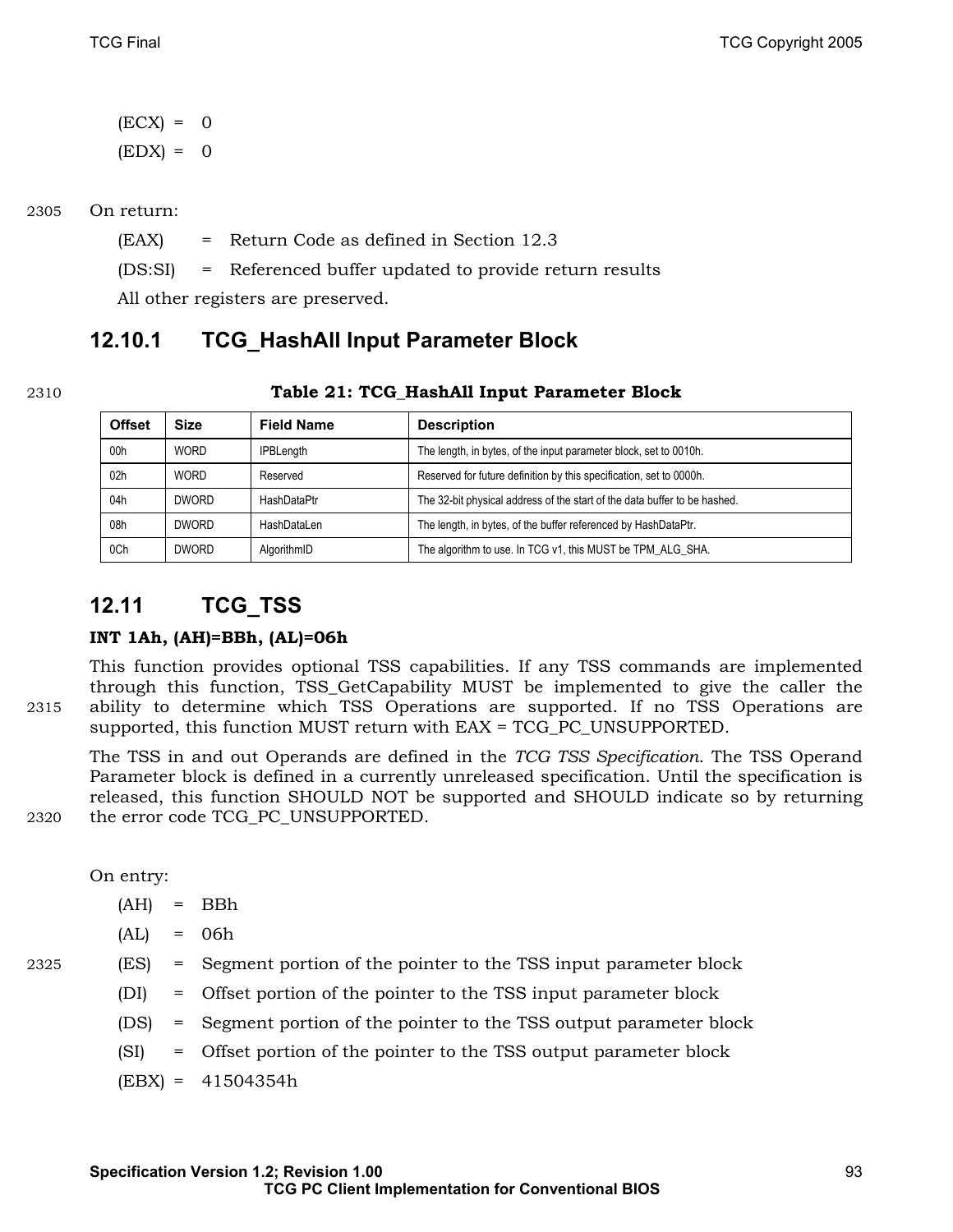$$
\begin{array}{rcl}\n\text{2330} & \text{(ECX)} = 0 \\
\text{(EDX)} = 0\n\end{array}
$$

On return:

(EAX) = Return Code as defined in Section 12.3

2335 (DS:SI) = Referenced buffer updated to provide return results All other registers are preserved.

# **12.11.1 TCG\_TSS Input Parameter Block**

#### **Table 22: TCG\_TSS Input Parameter Block**

| <b>Offset</b>   | <b>Size</b> | <b>Field Name</b>                                          | <b>Description</b>                                                                                     |
|-----------------|-------------|------------------------------------------------------------|--------------------------------------------------------------------------------------------------------|
| 00h             | <b>WORD</b> | <b>IPBLength</b>                                           | The length, in bytes, of the input parameter block, set to 0008h plus the size of the<br>TSSOperandln. |
| 02 <sub>h</sub> | <b>WORD</b> | Reserved                                                   | Reserved for future definition by this specification, set to 0000h.                                    |
| 04h             | <b>WORD</b> | Size of TSS Output Parameter Block allocated.<br>OPBLength |                                                                                                        |
| 06h             | <b>WORD</b> | Reserved                                                   |                                                                                                        |
| 08h             | <b>BYTE</b> | TSSOperandIn                                               | The TSS Operand Parameter Block to send to the TPM.                                                    |

# **12.11.2 TCG\_TSS Output Parameter Block**

#### 2340 **Table 23: TCG\_TSS Output Parameter Block**

| <b>Offset</b>   | Size        | <b>Field Name</b>    | <b>Description</b>                                                                                   |
|-----------------|-------------|----------------------|------------------------------------------------------------------------------------------------------|
| 00h             | <b>WORD</b> | OPBLength            | The length, in bytes, of the output parameter block, set to 0004h plus the size of<br>TSSOperandOut. |
| 02 <sub>h</sub> | <b>WORD</b> | Reserved             | Reserved for future definition by this specification, set to 0000h.                                  |
| 04h             | <b>RYTF</b> | <b>TSSOperandOut</b> | The TSS Operand Parameter Block received from the TSS.                                               |

# **12.12 TCG\_CompactHashLogExtendEvent**

#### **INT 1Ah, (AH)=BBh, (AL)=07h**

This function performs hashing of the event or the event data, extends the event to a PCR, then places the resulting TCG\_PCClientPCREventStruc into the event log, very similar to 2345 TCG\_HashLogExtendEvent but with a simplified interface so it can be used without the setup of any memory structure. While useful by other Pre-Operating System State's components, this function's use is tailored for boot record code where code space is very limited.

This function MUST create an event log entry of the Event Type: EV\_COMPACT\_HASH. The 2350 value contained in ESI will be placed into the event field with the eventDataSize being set to 4. This function MUST not treat the event field as part of the measurement; therefore, references to the event field will be informative in nature because they are not part of the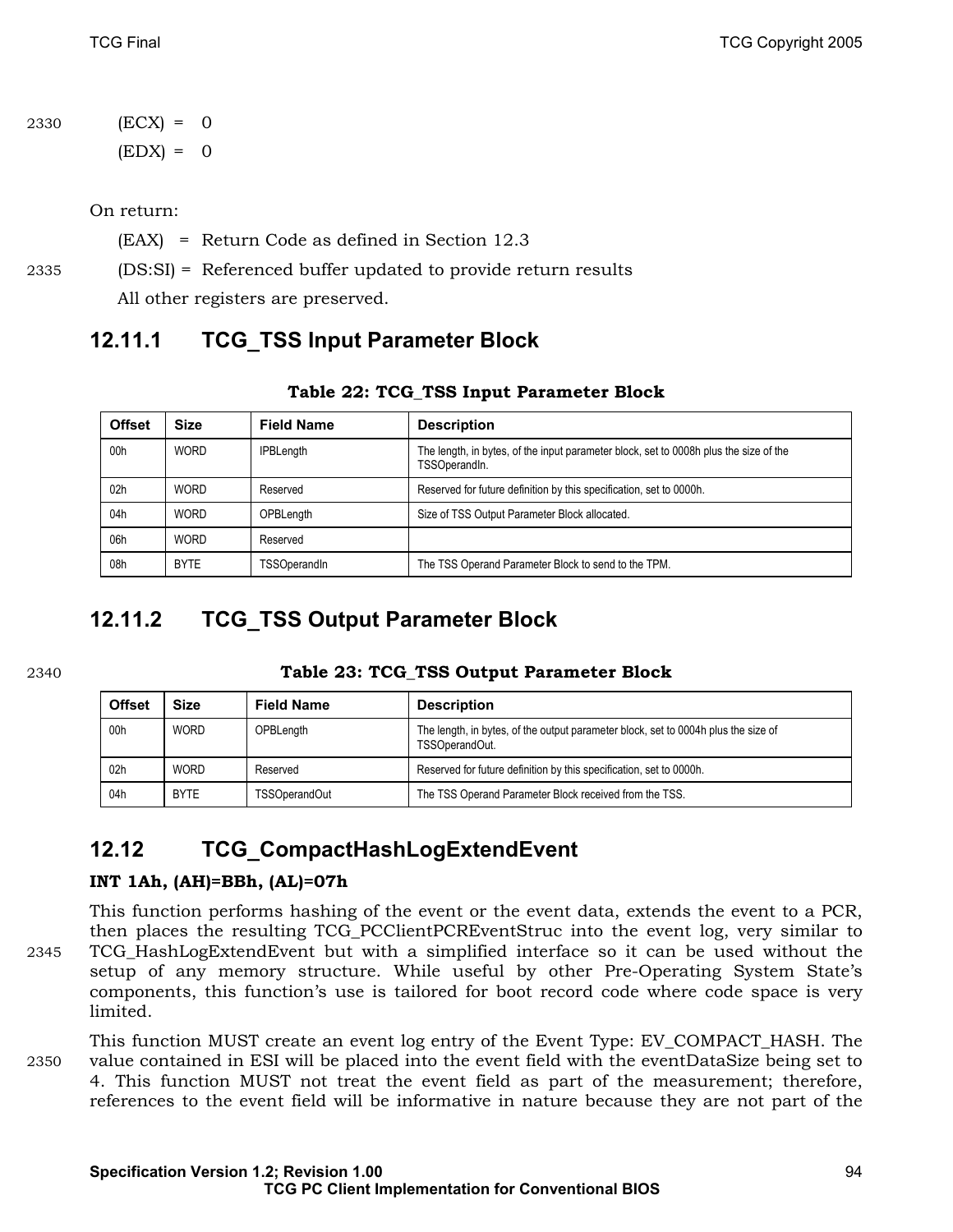measurement that was extended. On success, it will return the event number resulting from this call.

2355 If this function cannot create a Measurement Log Entry (e.g., the Measurement Log is full), this function MUST perform the TPM\_Extend operation.

If both ES and DI are NULL, this function MUST return the TCG\_INVALID\_INPUT\_PARA error.

2360 On entry:

 $(AH)$  = BBh

- $(AL) = 07h$
- (ES) = Segment portion of the pointer to the start of the data buffer to be hashed
- (DI) = Offset portion of the pointer to the start of the data buffer to be hashed
- 2365 (ESI) = The informative value to placed into the event field.
	- (EBX) = 41504354h
	- (ECX) = The length, in bytes, of the buffer referenced by ES:DI
	- (EDX) = The PCR number (PCRIndex) to which the hashed result is to be extended
- 2370 On return:

(EAX) = Return Code as defined in Section 12.3

(EDX) = Event number of the event that was logged

All other registers are preserved.

### **12.12.1 TCG\_BIOSReserved**

#### 2375 **INT 1Ah, (AH)=BBh, (AL)=08h to 07Fh**

Remaining subfunctions in the range 07h to 07Fh are reserved for future definition by this specification.

### **12.12.2 TCG\_BIOSVendorReserved**

#### **INT 1Ah, (AH)=BBh, (AL)=80h to 0FFh**

2380 Reserved for Vendor specific functions.

On entry:

 $(AH) = BBh$  $(AL) = nnh$ 

2385 (EBX) = 41504354h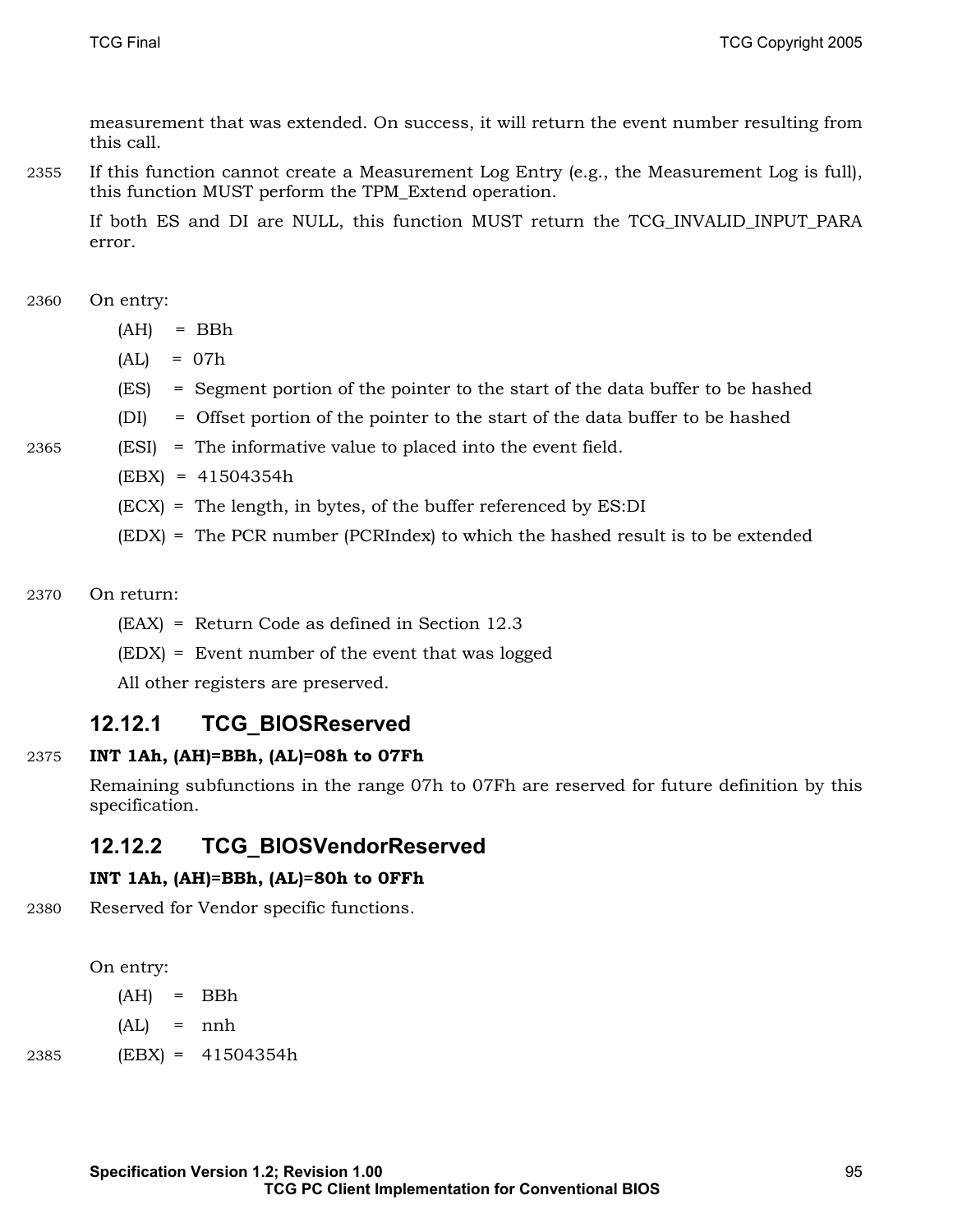# **13. Error and Return Codes**

Table 24 lists the return codes used for both the INT 1Ah interface and the MA / MP interfaces (if implemented).

If either driver fails to communicate with the TPM, it MUST do one of the following:

- 1. Permanently disable the connection to the TPM
- 2. Take action to prevent the Host Platform from loading the operating system
- 2395 3. Perform a Host Platform Reset
	- 4. Force transfer control of the Host Platform to a manufacturer approved environment

#### **Table 24: INT 1Ah and MA / MP Interface Error and Return Codes**

| <b>Error Code</b>           | Value              | <b>Description</b>                                       |
|-----------------------------|--------------------|----------------------------------------------------------|
| TCG_OK                      | 00h                | Indicator of successful execution of the function.       |
| TPM_RET_BASE                | 01h                | Base of return codes.                                    |
| TCG_GENERAL_ERROR           | TPM_RET_BASE + 00h | A general unidentified error occurred.                   |
| TCG_TPM_IS_LOCKED           | TPM_RET_BASE + 01h | The access cannot be granted the device is open.         |
| TCG_NO_RESPONSE             | TPM_RET_BASE + 02h | No response from the TPM device.                         |
| TCG_INVALID_RESPONSE        | TPM_RET_BASE + 03h | The response from the TPM was invalid.                   |
| TCG_INVALID_ACCESS_REQUEST  | TPM_RET_BASE + 04h | The access parameters for this function are invalid.     |
| TCG_FIRMWARE_ERROR          | TPM_RET_BASE + 05h | Firmware error during start up.                          |
| TCG_INTEGRITY_CHECK_FAILED  | TPM RET BASE + 06h | Integrity checks of TPM parameter failed.                |
| TCG_INVALID_DEVICE_ID       | TPM_RET_BASE + 07h | The device ID for the TPM is invalid.                    |
| TCG_INVALID_VENDOR_ID       | TPM_RET_BASE + 08h | The vendor ID for the TPM is invalid.                    |
| TCG_UNABLE_TO_OPEN          | TPM_RET_BASE + 09h | Unable to open a connection to the TPM device.           |
| TCG_UNABLE_TO_CLOSE         | TPM_RET_BASE + 0Ah | Unable to close a connection to the TPM device.          |
| TCG RESPONSE TIMEOUT        | TPM_RET_BASE + 0Bh | Time out for TPM response.                               |
| TCG_INVALID_COM_REQUEST     | TPM_RET_BASE + 0Ch | The parameters for the communication access are invalid. |
| TCG_INVALID_ADR_REQUEST     | TPM_RET_BASE + 0Dh | The address parameter for the access is invalid.         |
| TCG_WRITE_BYTE_ERROR        | TPM_RET_BASE + 0Eh | Bytes write error on the interface.                      |
| TCG_READ_BYTE_ERROR         | TPM_RET_BASE + 0Fh | Bytes read error on the interface.                       |
| TCG BLOCK WRITE TIMEOUT     | TPM_RET_BASE + 10h | Blocks write error on the interface.                     |
| TCG_CHAR_WRITE_TIMEOUT      | TPM_RET_BASE + 11h | Bytes write time out on the interface.                   |
| TCG_CHAR_READ_TIMEOUT       | TPM_RET_BASE + 12h | Bytes read time out on the interface.                    |
| TCG_BLOCK_READ_TIMEOUT      | TPM_RET_BASE + 13h | Blocks read error on the interface.                      |
| TCG_TRANSFER_ABORT          | TPM_RET_BASE + 14h | Transfer abort in communication with TPM device.         |
| TCG_INVALID_DRV_FUNCTION    | TPM_RET_BASE + 15h | Function number (AL-Register) invalid for this driver.   |
| TCG_OUTPUT_BUFFER_TOO_SHORT | TPM_RET_BASE + 16h | Output buffer for the TPM response to short.             |
| TCG_FATAL_COM_ERROR         | TPM_RET_BASE + 17h | Fatal error in TPM communication.                        |
| TCG_INVALID_INPUT_PARA      | TPM_RET_BASE + 18h | Input parameter for the function invalid.                |

<sup>2390</sup> The catalog of error and return codes can be extended to include TPM vendor specific return codes at the end of the list.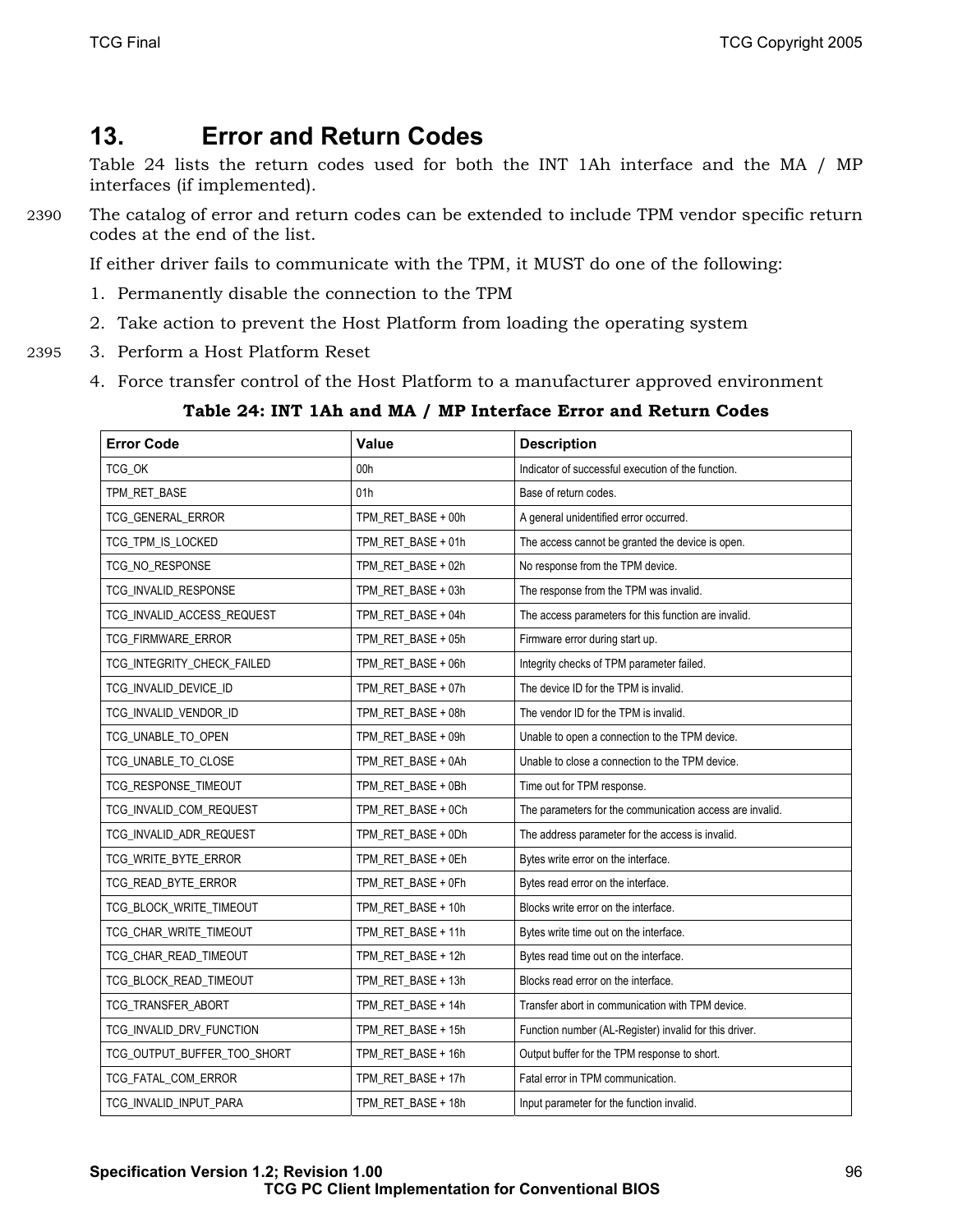| <b>Error Code</b>      | Value              | <b>Description</b>                                                              |
|------------------------|--------------------|---------------------------------------------------------------------------------|
| TCG_TCG_COMMAND_ERROR  | TPM_RET_BASE + 19h | Error during execution of a TCG command.                                        |
| TCG_Reserved1          | TPM_RET_BASE + 1Ah |                                                                                 |
| <b>TCG Reserved2</b>   | TPM_RET_BASE + 1Bh |                                                                                 |
| <b>TCG Reserved3</b>   | TPM RET BASE + 1Ch |                                                                                 |
| <b>TCG Reserved4</b>   | TPM RET BASE + 1Dh |                                                                                 |
| <b>TCG Reserved5</b>   | TPM RET BASE + 1Eh |                                                                                 |
| <b>TCG Reserved6</b>   | TPM RET BASE + 1Fh |                                                                                 |
| TCG INTERFACE SHUTDOWN | TPM RET BASE + 20h | TPM BIOS interface has been shutdown using the<br>TCG_ShutdownPreBootInterface. |
| TCG_PC_UNSUPPORTED     | TPM_RET_BASE + 21h | The requested function is not supported.                                        |
| TCG PC TPM NOT PRESENT | TPM RET BASE + 22h | The TPM is not installed.                                                       |
| TCG_PC_TPM_DEACTIVATED | TPM RET BASE + 23h | The TPM is deactivated.                                                         |
| TCG VENDOR BASE RET    | 80h                | Start point for return codes are reserved for use by TPM vendors.               |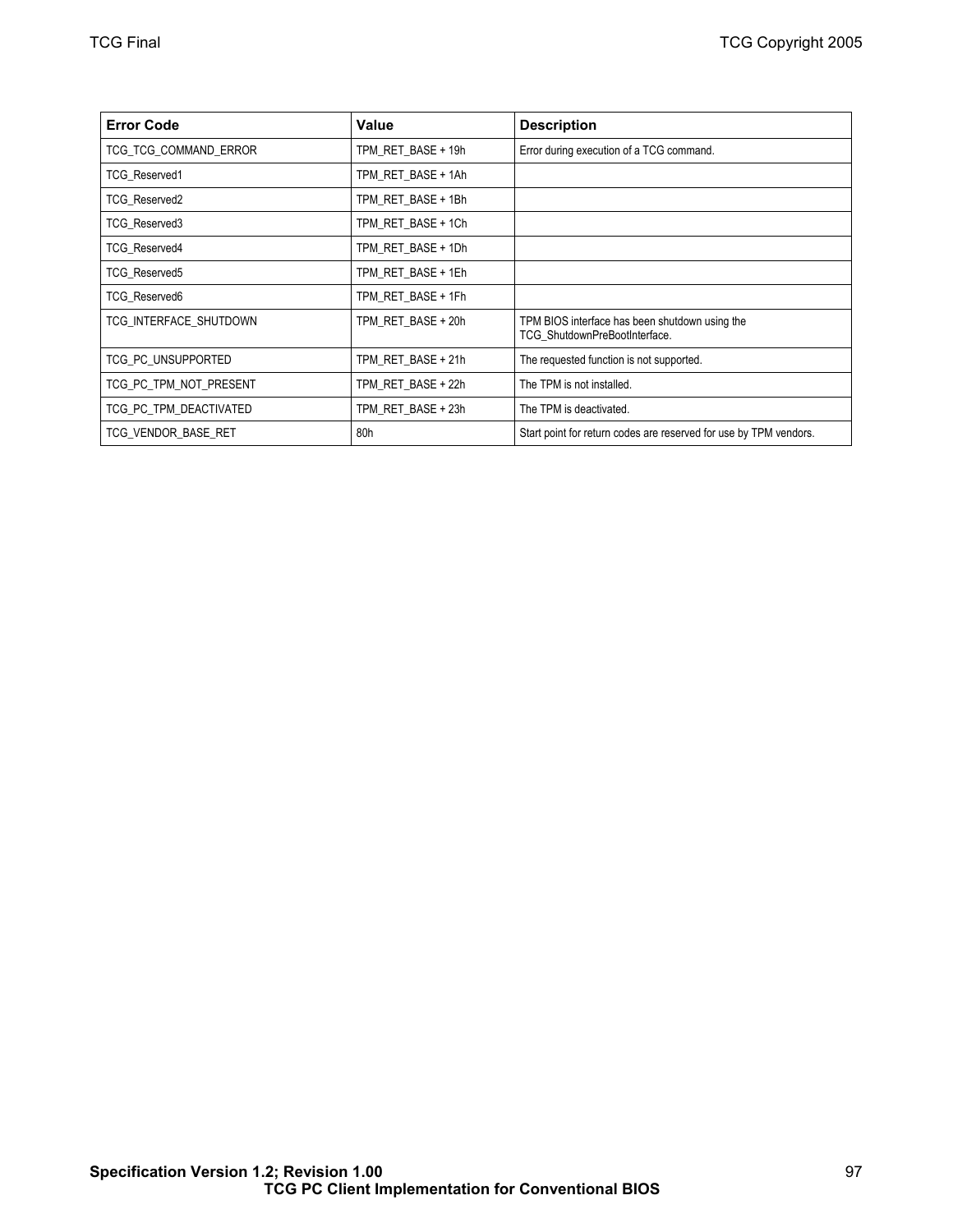# **14. TPM Driver Interfaces**

#### **Start of informative comment**

- 2400 The *Version 1.1 TPM Specification* and the *PC Client Specification* did not specify an interface protocol. This made it difficult for BIOS implementers to create a "standard" BIOS level TPM driver interface that was compatible with all TPMs. Host Platform manufacturers wanted to be able to select TPMs without changing their BIOS, so the MA and MP interfaces were created to provide the necessary common interface.
- 2405 However, this version of the *PC Client Specification* (1.2) includes an interface specification that standardizes the TPM's interface to the driver. The operating systems will also standardize to this interface. This reduces and, perhaps, eliminates the need for a driver-to-BIOS interface such as the MA and MP drivers.
- There may be some situations where maintaining a standardized separation of functions is 2410 required. In these cases, the driver-to-BIOS interface is still useful. Therefore, it is not deleted and is still maintained in this version of the *PC Client Specification*. However, is should be considered deprecated and may not be continued in future versions of the *PC Client Specification*.

#### **End of informative comment**

- 2415 1. The TPM manufacturer (or other entity supplying a TPM to an OEM) MAY provide the drivers (MA or MP) specified in this section.
	- 2. The OEM MAY require the TPM manufacturer (or other entity supplying a TPM to an OEM) to provide the drivers (MA or MP) specified in this section.
- 3. The decision to supply or require the drivers (MA or MP) specified in this section is 2420 entirely a business decision on the part of the supplier or requestor and SHALL NOT alter any qualifications to make a claim of compliance to any TCG specification.

### **14.1 Module Architectures**

### **14.1.1 TPM Supplied BIOS Drivers**

#### **Start of informative comment**

2425 The TPM vendor may supply one or two BIOS drivers in addition to the normal operating system drivers depending on the type of BIOS. One of these is the Memory Present (MP) driver for the Post-BIOS environment. It supports the INT 1Ah TPM-Communication-Interface defined in this specification. The second BIOS driver is the Memory Absent (MA) driver, which will run in a memory-less and stack-less environment. Typically this will be in 2430 the BIOS Boot Block if it is a Compound BIOS.

Both the MA and the MP driver will be provided for a BIOS with the Compound BIOS architecture while only the MP driver will be provided for a BIOS with the Integrated BIOS architecture.

This interface is normative for the purpose of providing a standard interface to allow 2435 interoperability for both TPM and Host Platform manufacturers. However, the interfacing modules (i.e., the BIOS and the driver) are neither general-purpose nor widely distributed, rather each are tightly controlled by their respective owners. It is a desired, but likely not a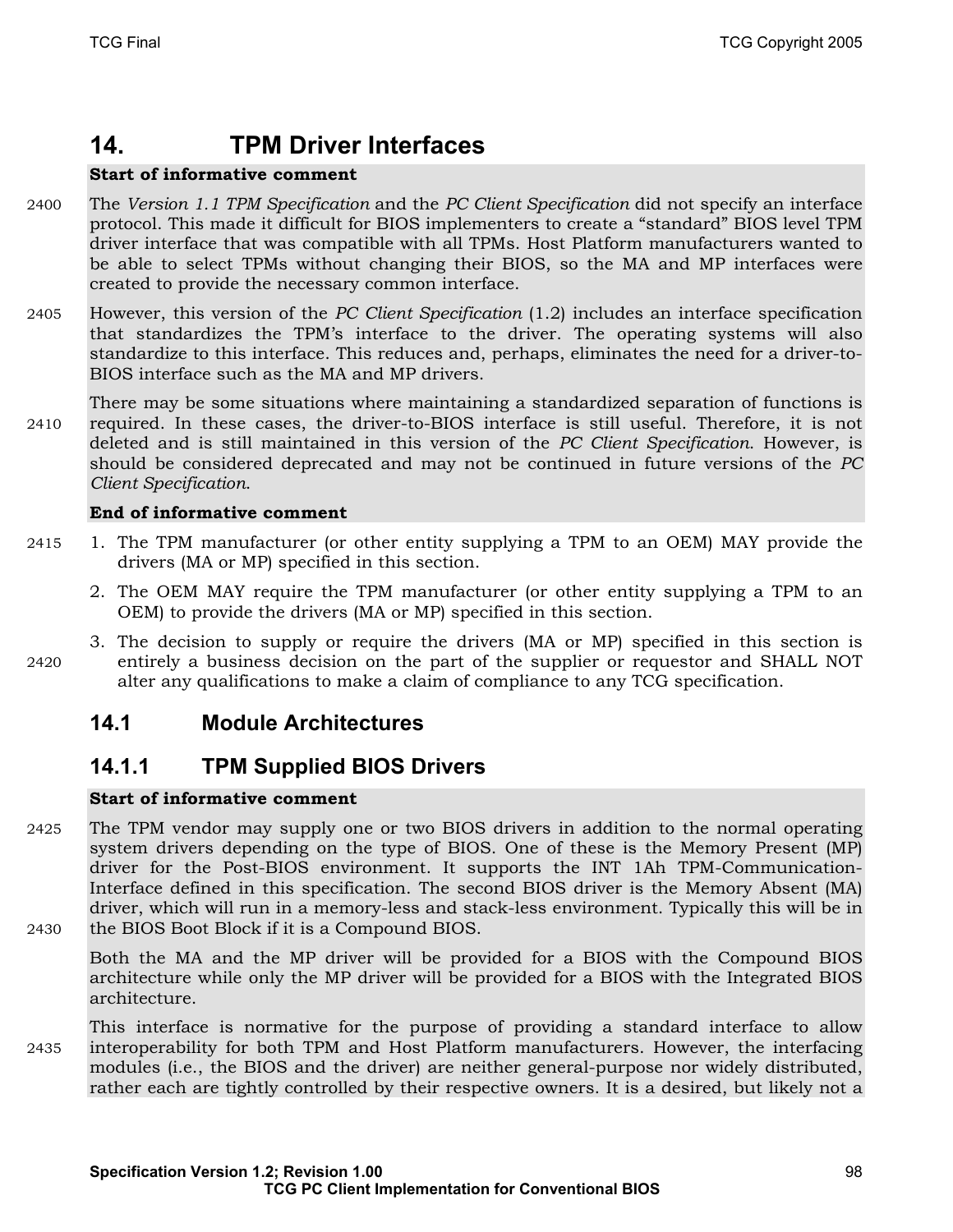globally achievable, goal that all BIOSes interface to TPM drivers without some level of cooperation between the two module developers.

#### 2440 **End of informative comment**

## **14.1.2 Object Format of BIOS Drivers**

Both the MA and MP drivers provide a standard object format to the BIOS vendor as described in this section. Table 25 in Section 14.1.5.2 describes what the header of the BIOS drivers will look like and where the driver code should start.

### <sup>2445</sup>**14.1.3 Driver and TPM errors**

#### **Start of informative comment**

The PCRs are used to begin and continue the chain of trust. To be valid, this chain must begin at the root of trust of measurement which is the CRTM. If the CRTM cannot make the required initial measurements, untrusted components executing after the CRTM completes 2450 execution can extend values into the PCRs from the state they are in at Host Platform Reset allowing untrusted software to masquerade as trusted software. Therefore, if the CRTM cannot make the initial measurements, it must prevent all further communication to the TPM.

#### **End of informative comment**

2455 In the case of a fatal driver error (either Memory Absent or Memory Present), the TPM communication channel or the TPM MUST be closed for the duration of the Host Platform's boot cycle including prevention of access to the TPM by any operating system component, driver, or application.

There is no required method for achieving this. Example methods include, but are not 2460 limited to, performing a CRTM or BIOS controlled Host Platform Reset, performing a CPU halt instruction, or issuing a command to a port that stops communication to the TPM until a Host Platform Reset occurs. It is generally expected that these actions will be taken by the BIOS since the driver can return timeout or other communication errors but, again, the implementation is Host Platform specific.

#### <sup>2465</sup>**14.1.4 Locality Access**

The BIOS MUST access the TPM using Locality 0. The BIOS SHOULD access the TPM using the Locality 0 memory-mapped addresses but MAY use any of the legacy I/O addresses.

### **14.1.5 BIOS Driver Header**

### **14.1.5.1 BIOS Driver Header Location**

2470 The location of the BIOS Driver Header MUST be at the beginning of the binary image for both the MA and the MP drivers.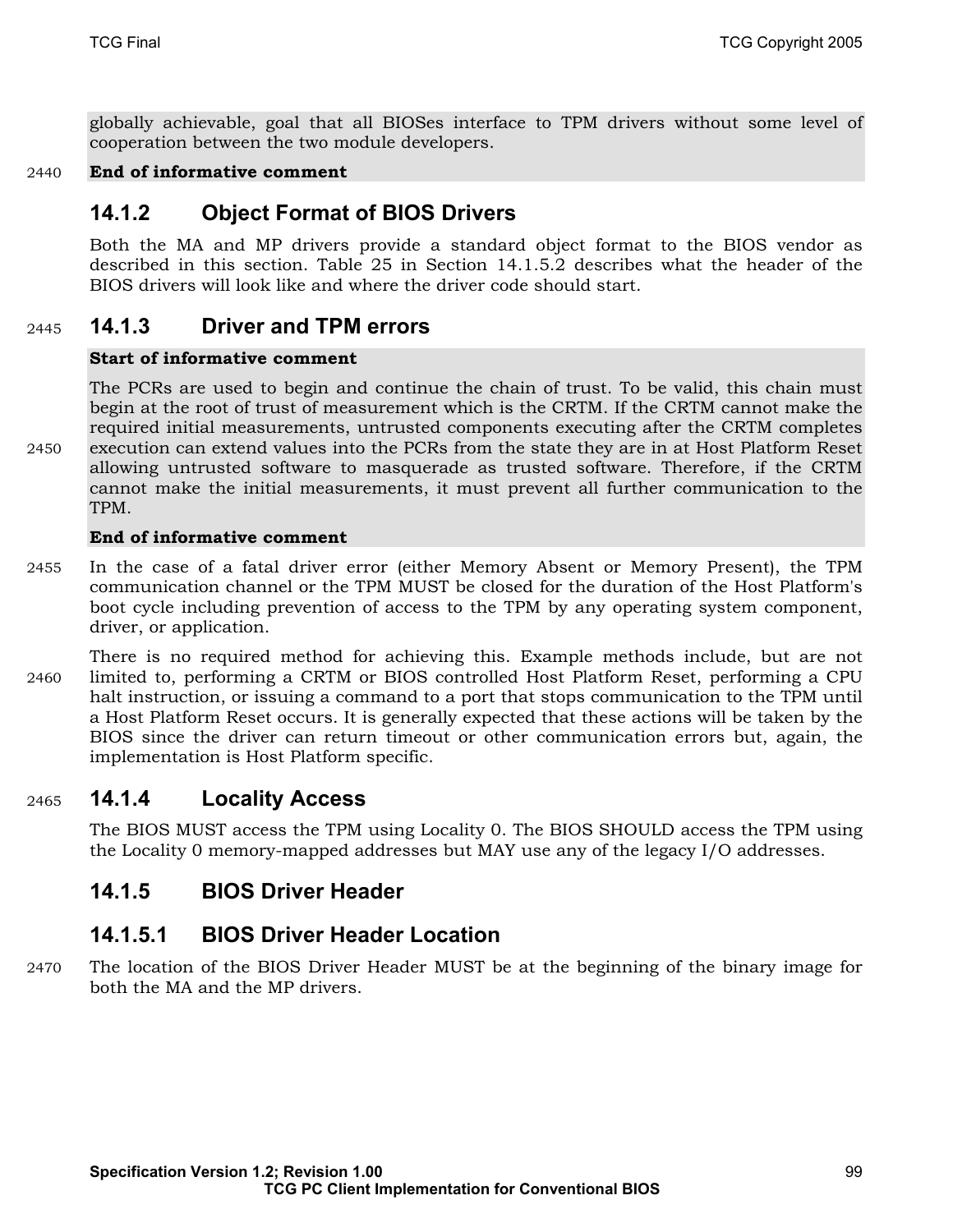$\overline{a}$ 

# **14.1.5.2 BIOS Driver Header Format**

| <b>Offset</b>   | <b>Size</b>  | Default-Value | <b>Description</b>                                                                                                                                                                                                                                                                                                                                                                           |
|-----------------|--------------|---------------|----------------------------------------------------------------------------------------------------------------------------------------------------------------------------------------------------------------------------------------------------------------------------------------------------------------------------------------------------------------------------------------------|
| 00h             | <b>WORD</b>  | 55AAh         | Signature used to designate the start of the BIOS driver. This is deliberately set different<br>than the Option ROM header.                                                                                                                                                                                                                                                                  |
| 02h             | <b>DWORD</b> |               | Pointer to beginning of code (offset to entry point for the driver). This is a 32-bit near<br>entry point.                                                                                                                                                                                                                                                                                   |
| 06h             | <b>WORD</b>  |               | Total size of the driver in bytes (including the header).                                                                                                                                                                                                                                                                                                                                    |
| 08h             | <b>DWORD</b> | FED40000h     | Base Address. The driver MUST attempt to access the TPM using this address. If access<br>to the TPM fails using this address, the driver MAY use the Alternate Address. The driver<br>MUST fail this request if any request is made to any Locality 1-4 addresses.                                                                                                                           |
|                 |              |               | 1.<br>If this location is FED40000h (default), the driver MUST use the Locality 0 memory-<br>mapped addresses to access the TPM as described in the TIS. The driver MUST<br>use the locality protocol as specified in the TIS.                                                                                                                                                               |
|                 |              |               | 2.<br>If this location is not FED40000h (i.e., not default) it MUST indicate one of the<br>legacy I/O addresses as described in TIS Section 8.4. The driver does not use the<br>Locality protocol because that protocol is not used for legacy I/O addressing of the<br>TPM.                                                                                                                 |
| 0Ch             | <b>DWORD</b> | 00000000h     | Alternate Address. This field is used to indicate an alternate address. The same rules<br>apply as specified in the Base Address except if this fails no further attempt is made to<br>access the TPM. That is, do not try Base Address and cause an endless loop. The value<br>"0" in this field indicates no alternate address is specified and only the Base Address may<br>be attempted. |
| 10 <sub>h</sub> | <b>BYTE</b>  | FFh           | IRQ Level (00h is not assigned; FFh is not required). This field is not relevant to and<br>MUST be ignored by the MA and MP drivers.                                                                                                                                                                                                                                                         |
| 11h             | <b>BYTE</b>  | FFh           | DMA Channel (FFh is not assigned) (as set by BIOS). This field is not relevant to and<br>MUST be ignored by the MA and MP drivers.                                                                                                                                                                                                                                                           |
| 12h             | <b>BYTE</b>  |               | XOR-Checksum of entire driver including this header at driver build time. This is not<br>maintained by the BIOS.                                                                                                                                                                                                                                                                             |
| 13h             | <b>BYTE</b>  | 00h           | Reserved and set to "0".                                                                                                                                                                                                                                                                                                                                                                     |
| 14h             | <b>DWORD</b> | 00000000h     | PCI PFA if appropriate. Not used in TPM family 1.2.                                                                                                                                                                                                                                                                                                                                          |
| 18h             | <b>DWORD</b> | 00000000h     | USB, CardBus, etc. Not used in TPM family 1.2.                                                                                                                                                                                                                                                                                                                                               |
| 1Ch             | <b>DWORD</b> |               | Location of TPM Configuration port.                                                                                                                                                                                                                                                                                                                                                          |
| 20h             | Variable     |               | Reserved for vendor specific data . If this vendor specific data area is not used, this<br>begins the entry point into the driver. <sup>9</sup>                                                                                                                                                                                                                                              |
| <b>XXh</b>      |              |               | Entry point into driver.                                                                                                                                                                                                                                                                                                                                                                     |

**Table 25: BIOS Driver Header Format** 

<sup>&</sup>lt;sup>9</sup> The memory area that is the entry point into the driver is not technically part of the header, rather the driver itself. These offsets and their entries in this table are provided for the convenience of the reader.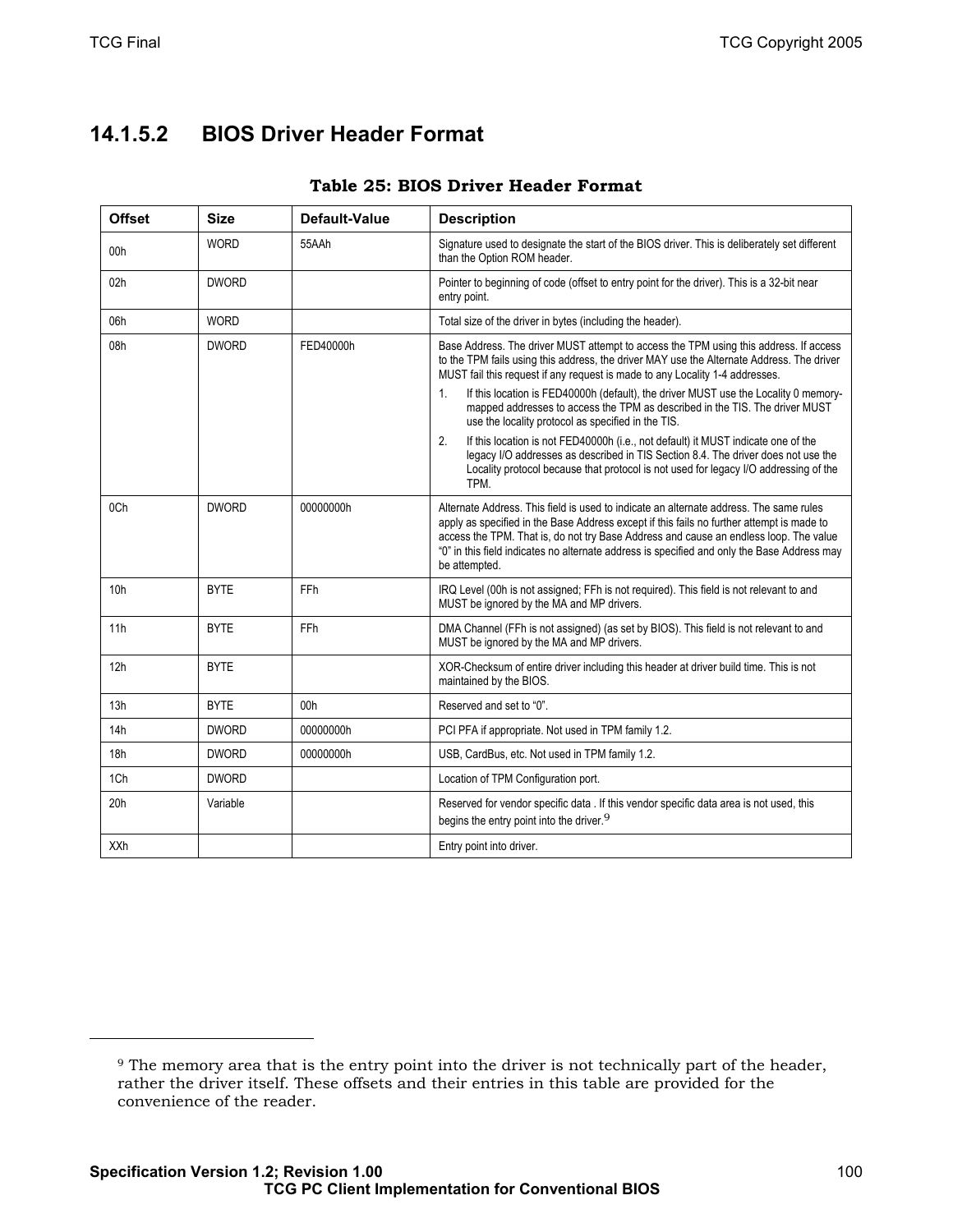# **14.1.6 Basic Assumptions for Both BIOS Drivers**

#### <sup>2475</sup>**14.1.6.1 CMOS Timer**

The CMOS Real Time Clock (RTC) will be available for both drivers and initialized by the caller. The RTC will be available by its legacy I/O addresses.

### **14.1.6.2 Motherboard Initialization**

All motherboard chipset initialization (concerning the communication channel to TPM 2480 device) will be completed by the CRTM or POST-BIOS prior to calling the MA or MP driver.

## **14.1.6.3 Basic Requirements**

The BIOS drivers MUST fulfill the following requirements:

- 1. The drivers MUST be completely self-contained since no BIOS services should be used.
- 2. The drivers MUST check the validity of all the input parameters.
- 2485 3. The drivers MUST include block chaining for the transmission of large data blocks to and from the TPM device.
	- 4. The drivers are responsible to add and remove all TPM-Vendor specific protocol information to the TCG-Transfer-Data (TCG-Command).

### **14.2 Memory Absent (MA) Driver**

### <sup>2490</sup>**14.2.1 Architecture**

#### **Start of informative comment**

This driver is designed to operate in a very limited environment. Specifically, it operates without memory, using only the CPU registers for data storage. The driver MUST be completely self-contained since no BIOS services will be available.

2495 It is expected to be used in the BIOS Boot Block of Compound BIOSes. It is not required for motherboards containing an Integrated BIOS to implement this driver; instead they may choose to implement only the Memory Present (MP) driver described in Section 14.3.

The purpose of the MA driver is to hash and extend the first portion of BIOS code before jumping to that code. The MA driver and TPM MUST perform the hash and extend operation 2500 in less than 2 seconds.

#### **End of informative comment**

### **14.2.2 MA Driver Memory Model**

In the Memory Absent driver, the memory model MUST be "Big-Real". The MA driver code MUST be 16 bit, "Big-Real" code. The MA driver MUST be paragraph aligned. The code 2505 MUST NOT make any assumption about the location of the MA driver because the BIOS may locate the MA driver at any valid address.

Calls into the MA driver and returns from the MA driver MUST be 16-bit far.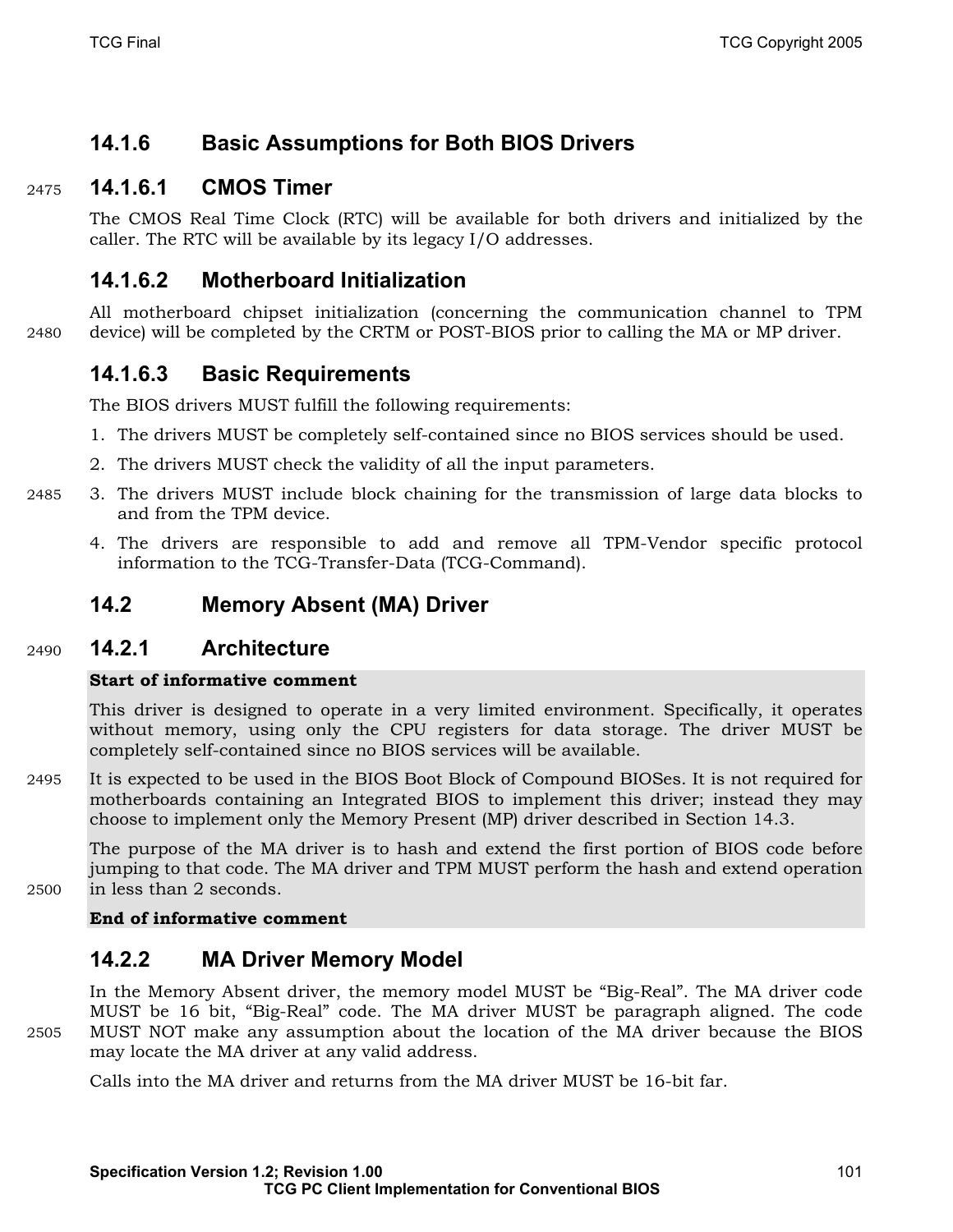### **14.2.3 MA Driver Segments**

In the Memory Absent driver, the data segment SHALL be a flat. (i.e., 0-based with 4-GB 2510 limit for DS and ES data segments). Table 26 lists the segments and their requirements.

| Register  | <b>Description</b>                                                                                                                                              |
|-----------|-----------------------------------------------------------------------------------------------------------------------------------------------------------------|
| CS.       | Normal "real-mode" code segment with no "protected-mode" artifacts. Upon entry to the<br>MA driver, this MUST based at the beginning to the BIOS Driver Header. |
| DS.       | 0-based with 4 GB limit.                                                                                                                                        |
| <b>ES</b> | 0-based with 4 GB limit.                                                                                                                                        |
| <b>FS</b> | The MA driver MUST NOT assume anything about this register.<br>The MA driver MUST preserve the value and MUST NOT change the limit.                             |
| GS        | The MA driver MUST NOT assume anything about this register.<br>The MA driver MUST preserve the value and MUST NOT change the limit.                             |
| SS        | Normal "real-mode" stack segment with no "protected-mode" artifacts.<br>The MA driver MUST preserve the value and MUST not change the limit.                    |

#### **Table 26: MA Driver DS and ES Data Segments**

## **14.2.4 MA Driver Limitations**

- 1. No DMA
- 2. No IRQ
- 2515 3. No Physical Memory
	- 4. MA driver register (General-Purpose and Segment register) usage. See Table 27.

#### **Table 27: MA Driver Register (General-Purpose and Segment Register) Usage**

| <b>Register</b> | <b>Size</b> | In / Out                          | <b>Description</b>                                                               |
|-----------------|-------------|-----------------------------------|----------------------------------------------------------------------------------|
| <b>EAX</b>      | 32          | Not available                     | Driver must preserve this register.                                              |
| <b>EBX</b>      | 32          | Not available                     | Driver must preserve this register.                                              |
| ECX             | 32          | In / Out                          | Driver I/O; set by the caller.                                                   |
| <b>EDX</b>      | 32          | In / Out                          | Driver I/O; set by the caller.                                                   |
| <b>ESI</b>      | 32          | Not available                     | Driver must preserve this register.                                              |
| <b>EDI</b>      | 32          | Not available                     | Driver must preserve this register.                                              |
| <b>ESP</b>      | 32          | In (Offset)                       | Offset of the pointer to argument packet; see Section 14.2.5. Set by the caller. |
| <b>CS</b>       | 16          | In: Set by BIOS<br>Out:Preserved  | BIOS sets this value; driver preserves value.                                    |
| <b>DS</b>       | 16          | In: Set by BIOS<br>Out: Preserved | BIOS sets this value; driver preserves value.                                    |
| ES              | 16          | In: Set by BIOS<br>Out: Preserved | BIOS sets this value;, driver preserves value.                                   |
| <b>FS</b>       | 16          | In: Set by BIOS<br>Out: Preserved | BIOS sets this value; driver preserves value.                                    |
| GS              | 16          | In: Set by BIOS<br>Out: Preserved | BIOS sets this value; driver preserves value.                                    |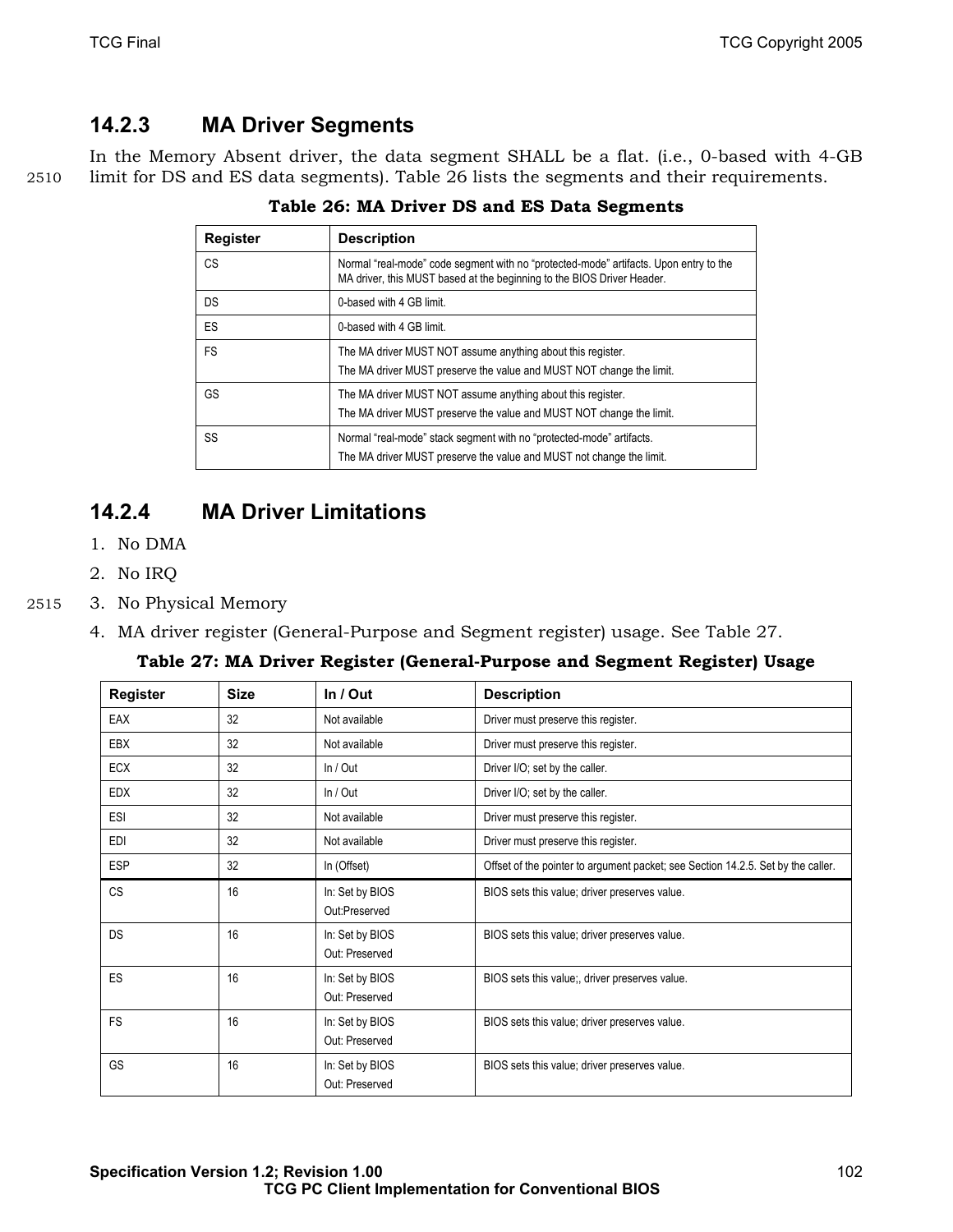| <b>Register</b> | <b>Size</b> | In / Out     | <b>Description</b>                                                                  |
|-----------------|-------------|--------------|-------------------------------------------------------------------------------------|
| SS              | 16          | In (Segment) | Segment of the pointer to argument packet see Section 14.2.5. Set by the<br>caller. |

- 5. All other registers MAY be used as working registers by the MA driver without preserving them.
- 2520 6. The IA-32 processor (PIII, Athlon, or equivalent processor) architecture supports MMX/ 3DNow and FPU. It MAY be negotiated between the BIOS vendor (more specifically the vendor of the CRTM) and the supplier of the CRTM driver (typically the TPM vendor) that this driver can use the MMX/3DNow register MM0 through MM7 as working registers as well as the MMX instructions. If the driver uses any other registers, that usage MUST be 2525 documented. (Note: The MMX registers are mapped to the physical location of the floating-point registers (R0 through R7). This means when a value is written into an MMX register using an MMX instruction, the value also appears in the corresponding floating-point register.)

### **14.2.5 MA Driver Argument Packet Structure**

2530 On entry to the MA driver, SS:ESP points to an instance of this structure. The CRTM MAY have one or more of these structures per function to allow multiple calls into a single function from different locations.

|      | MADriverArgPacketStruct | STRUC                                                                         |  |
|------|-------------------------|-------------------------------------------------------------------------------|--|
|      | ReturnAddr              | DD ? ; [IN] Return address. Allows driver to retrun via RETF.                 |  |
| 2535 | HeaderPtr               | DD ? ; [IN] Pointer to the BIOS Driver Header (See                            |  |
|      |                         | Section $14.1.2$ ).                                                           |  |
|      |                         | FunctionNum $DB$ ? ; [IN] Function number identifing the function to perform. |  |
|      | MADriverArgPacketStruct | ENDS                                                                          |  |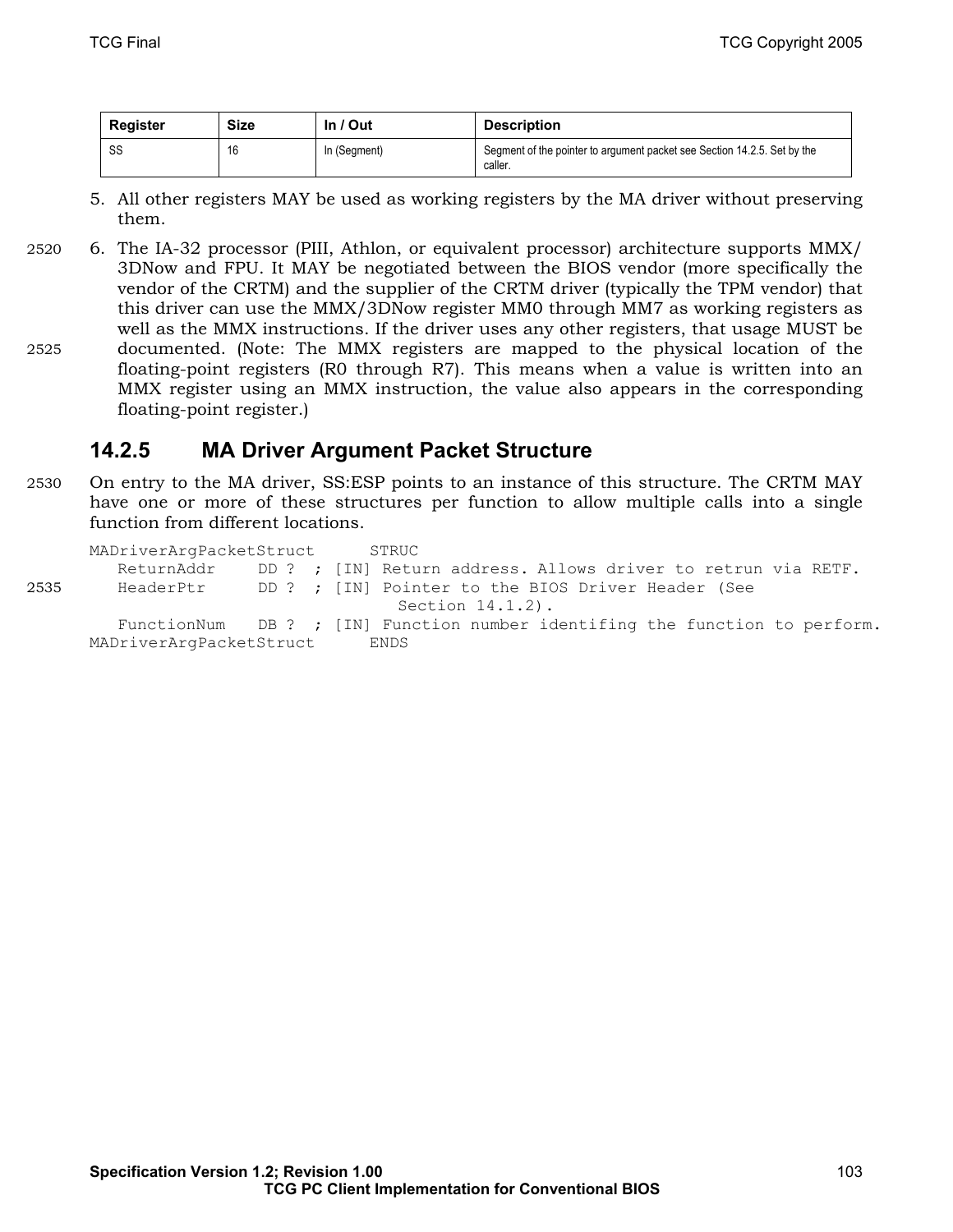### <sup>2540</sup>**14.2.6 Parameters and Structures**

### **14.2.6.1 Parameter pbInBuf**

| <b>BYTE</b> $*$ <i>pbInBuf</i> |                                                                                        |
|--------------------------------|----------------------------------------------------------------------------------------|
| Description                    | Pointer to the start address of the input data for the data<br>I transfers to the TPM. |

### **14.2.6.2 Parameter dwInPCRLen**

| <b>DWORD</b> dwInPCRLen |                                                                                                                                                    |
|-------------------------|----------------------------------------------------------------------------------------------------------------------------------------------------|
| Description             | Upper 16 bits contain the PCRIndex. The lower 16 bits contain<br>the length of the input data record $-1$ . (i.e., FFFFh hashes<br>$65536$ bytes). |

# **14.2.6.3 Parameter bMAInitTPMFctId**

| <b>BYTE</b> bMAInitTPMFctId |                                                                                                                                                                                                 |
|-----------------------------|-------------------------------------------------------------------------------------------------------------------------------------------------------------------------------------------------|
| Description                 | Selects the TPM Operation for the CRTM driver initialization.                                                                                                                                   |
|                             | $00h$ = No TPM-Operation is selected.                                                                                                                                                           |
|                             | To activate the TPM_Startup command set this parameter with a<br>TPM_STARTUP_TYPE identifier specified in the TCG Main<br>Specification (see TPM_Startup section in TCG Main<br>Specification). |

### **14.2.6.4 Parameter bMAPhyPresenceTPMCmdId**

| <b>WORD</b> bMAPhyPresenceTPMCmdId |                                                                                                                                                                      |
|------------------------------------|----------------------------------------------------------------------------------------------------------------------------------------------------------------------|
| Description                        | Selects the TPM Operation for the PhysicalPresence command.                                                                                                          |
|                                    | This value is used in the TPM-Param-Block of the<br>TPM_PhysicalPresence command. For the detailed definition of<br>this identifier, see the TCG Main Specification. |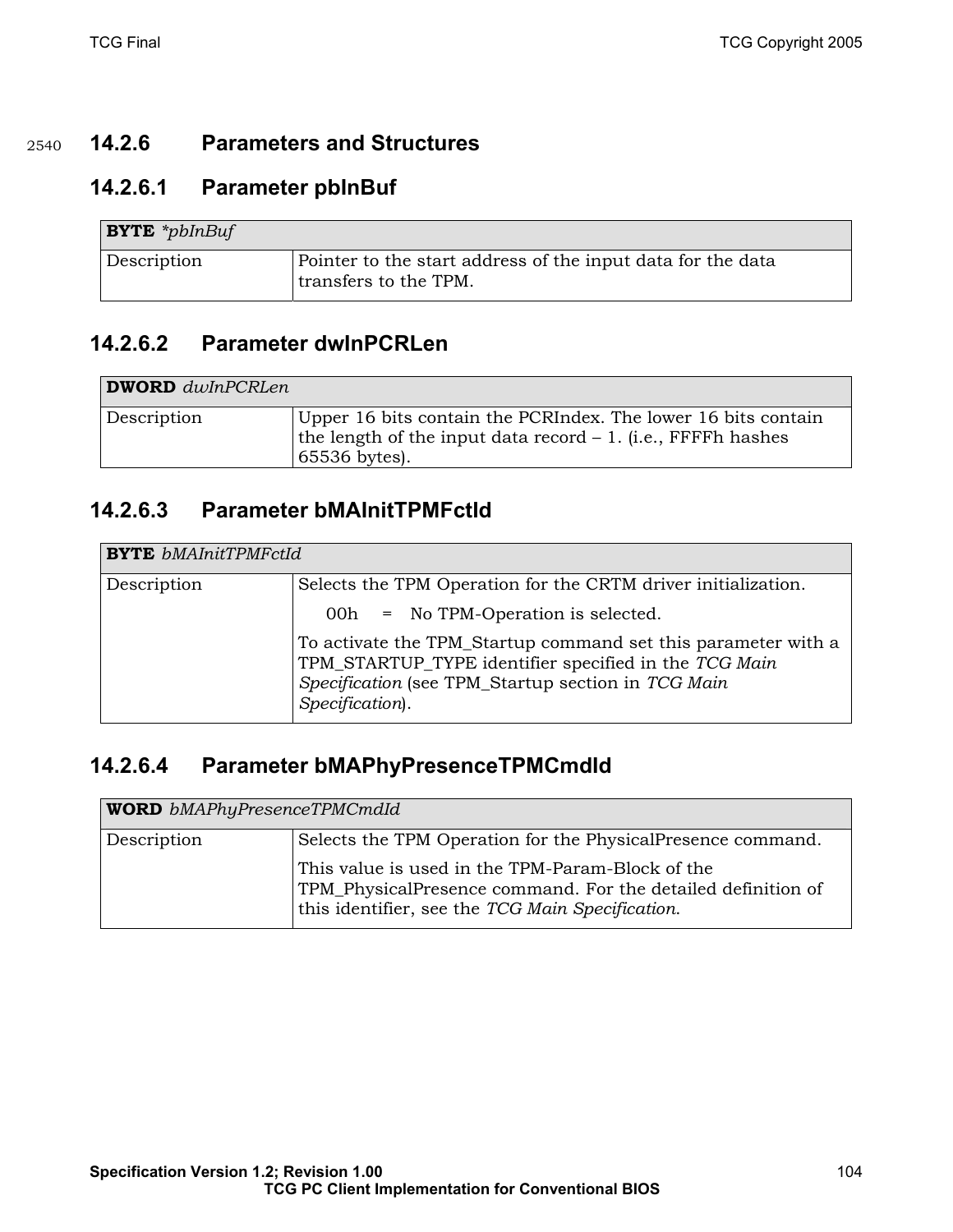# <sup>2545</sup>**14.2.7 MA Driver Function Interface**

The function number is contained in the FunctionNum field of the MADriverArgPacketStruct structure (Refer to Section 14.2.5). The base for the function numbers is 01h. The offset for vendor specific driver function numbers is 80h. All functions return their exit code in the DL register.

# <sup>2550</sup>**14.2.7.1 Function MAInitTPM (Function Number: 01h)**

The first call to the MA driver must execute this function. This function does the initialization of the TPM and establishes and verifies the communication (with the parameters from the header) between the MA driver and the TPM. If a TPM operation is selected by the *bTPMInitCRTMFctId* parameter, this function will send the command string 2555 to the TPM.

A TPM device can be opened with the same address only once by one host at a time. If the requested access cannot be granted (e.g., invalid input parameter) or if opening the connection to the TPM ends unsuccessfully, the function returns corresponding *errorCode*.

| <b>BYTE MAInitTPM</b>     |                                                                              |  |
|---------------------------|------------------------------------------------------------------------------|--|
| $(BYTE$ bMAInitTPMFctId); |                                                                              |  |
| <b>Input Parameters</b>   | $DL = bMAInitTPMFctId$                                                       |  |
|                           | Function identifier for the TPM_Startup operation (see<br>Section 14.2.6.3). |  |
| Return Value              | $DL = return$ value of this function                                         |  |
|                           | One of the following values:                                                 |  |
|                           | TPM_OK                                                                       |  |
|                           | TPM_IS_LOCKED                                                                |  |
|                           | TPM_NO_RESPONSE                                                              |  |
|                           | TPM_INVALID_RESPONSE                                                         |  |
|                           | TPM_RESPONSE_TIMEOUT                                                         |  |
|                           | TPM_INVALID_ACCESS_REQUEST                                                   |  |
|                           | TPM_FIRMWARE_ERROR                                                           |  |
|                           | TPM GENERAL ERROR                                                            |  |
|                           | TPM_TRANSFER_ABORT                                                           |  |
|                           | TPM_TCG_COMMAND_ERROR                                                        |  |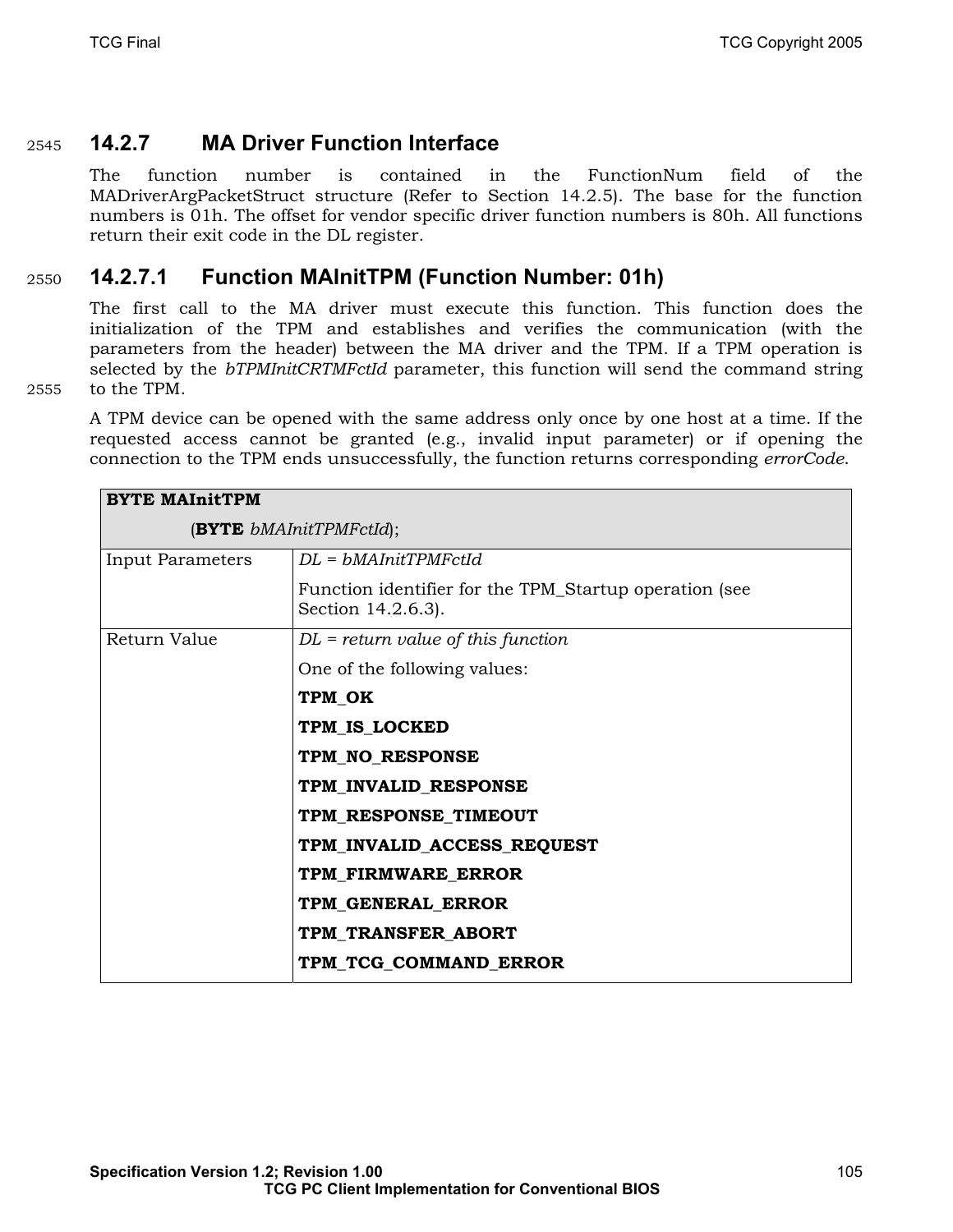### **14.2.7.2 Function MAHashAllExtendTPM (Function Number: 02h)**

#### 2560 **Start of informative comment**

This function sends TPM hash operations to the TPM to hash the specified memory range. This function performs TPM\_SHA1Start, TPM\_SHA1Update, and TPM\_SHA1CompleteExtend to the PCR specified in *dwInPCRLen* parameter.

- It transmits the data from the input buffer (*\*pbInBuf*) to the TPM and reads the response 2565 from the TPM. After successful Power-On and opening a TPM connection, the host can use this function to measure the POST BIOS. This function is responsible for any byte stream buffering and error handling during the interaction with the TPM device over the communication interface. All vendor specific transport protocol information are added and removed by this function.
- 2570 If no open connection to a TPM device is available, if this function receives no valid response from the TPM, if the function calling parameters are invalid, or the transmission of the data block to the TPM ends unsuccessfully, the function fails and returns corresponding *errorCode*.

Note: Only a 16-bit value is proved to indicate data length. This means if the size of the data 2575 is larger than this value can represent multiple calls to this function will be required. Note further that each call results in a complete hash and extend so if multiple calls are needed they will appear as multiple extend operations not a single hash and extend.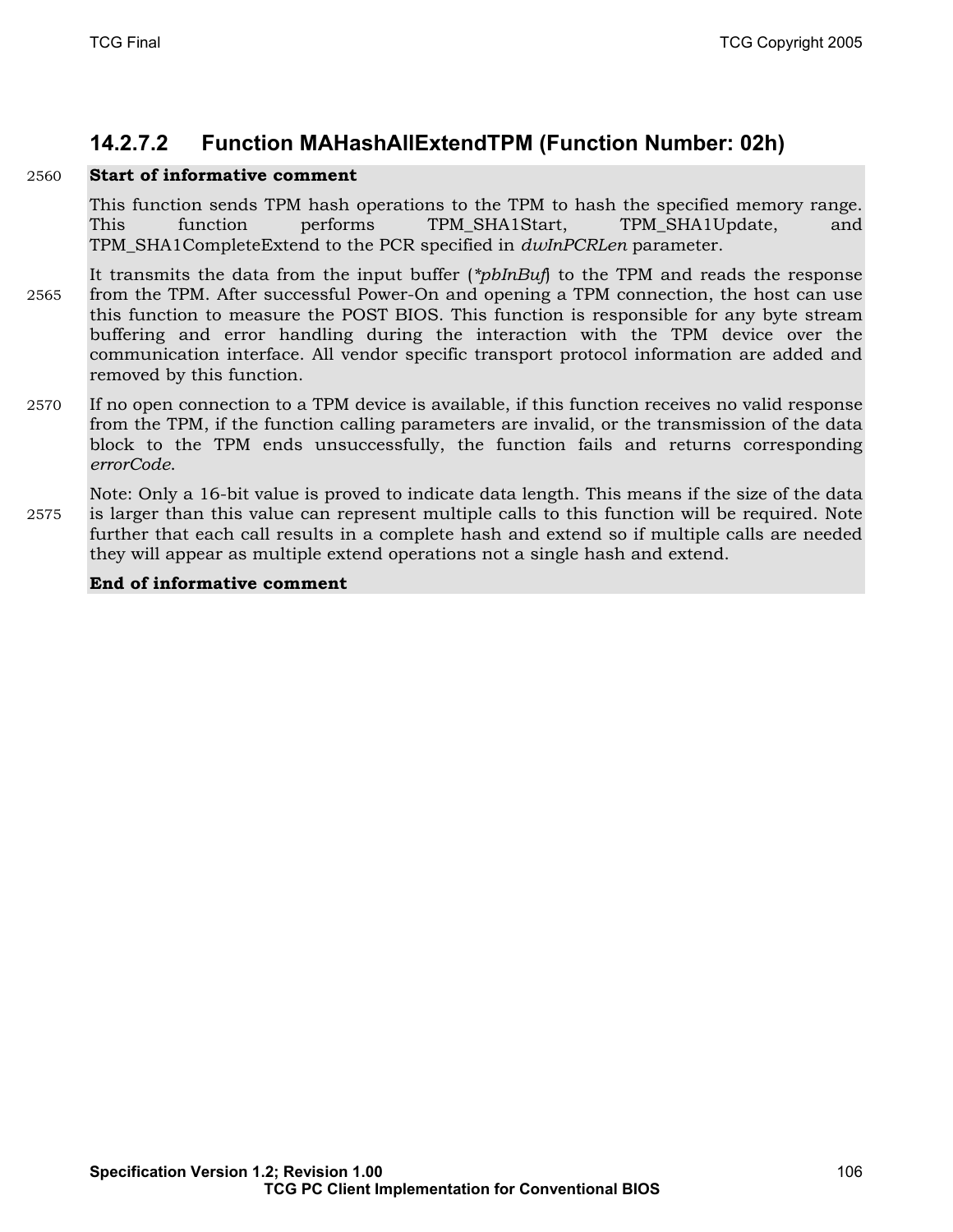| <b>BYTE MAHashAllExtendTPM</b> |                                                                                                                |  |
|--------------------------------|----------------------------------------------------------------------------------------------------------------|--|
| $(DWORD * pblnBuf,$            |                                                                                                                |  |
|                                | <b>DWORD</b> dwInPCRLen);                                                                                      |  |
| <b>Input Parameters</b>        | $EDX = *pbInBuf$                                                                                               |  |
|                                | Pointer to the start address of input buffer containing the data<br>for the TPM device (see Section 14.2.6.1). |  |
|                                | $ECX = dwInPCRLen$                                                                                             |  |
|                                | PCRIndex and Length of the input buffer data (see<br>Section 14.2.6.2).                                        |  |
| Return Value                   | $DL = return$ value of this function                                                                           |  |
|                                | One of the following values:                                                                                   |  |
|                                | TPM_OK                                                                                                         |  |
|                                | TPM_IS_LOCKED                                                                                                  |  |
|                                | TPM NO RESPONSE                                                                                                |  |
|                                | TPM_INVALID_RESPONSE                                                                                           |  |
|                                | TPM RESPONSE TIMEOUT                                                                                           |  |
|                                | TPM_INVALID_ACCESS_REQUEST                                                                                     |  |
|                                | TPM FIRMWARE ERROR                                                                                             |  |
|                                | TPM GENERAL ERROR                                                                                              |  |
|                                | TPM TRANSFER ABORT                                                                                             |  |
|                                | TPM_TCG_COMMAND_ERROR                                                                                          |  |

### **14.2.7.3 Function MAPhysicalPresenceTPM (Function Number: 03h)**

#### 2580 **Start of informative comment**

This function sends the TSC\_PhysicalPresence operations with the command value specified in the *bMAPhyPresenceTPMCmdId* parameter to the TPM.

If no open connection to a TPM device is available, if this function receives no valid response from the TPM, if the function calling parameters are invalid, or the transmission of the data 2585 block to the TPM ends unsuccessfully, the function fails and returns corresponding *errorCode*.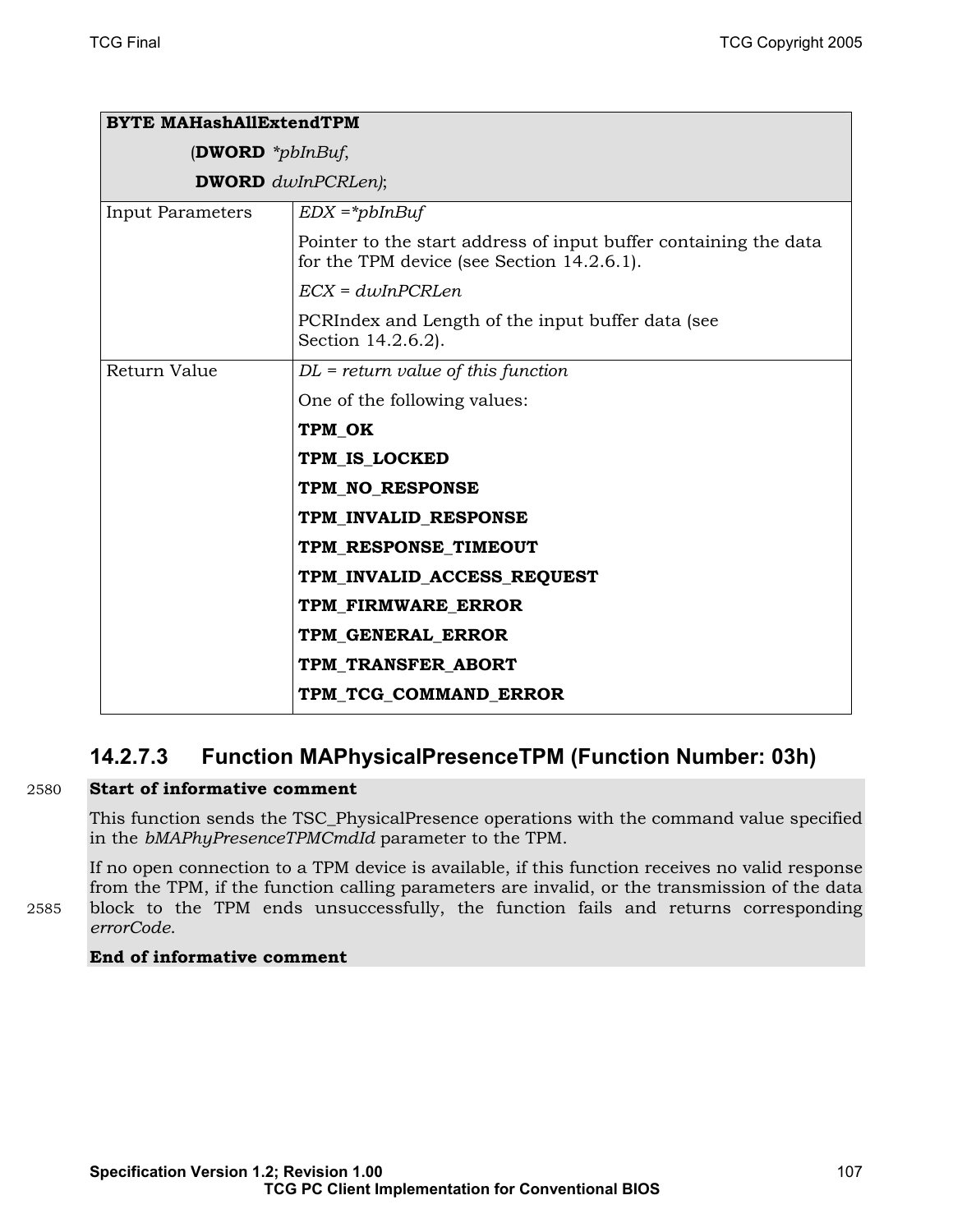| <b>BYTE MAPhysicalPresenceTPM</b> |                                                                                      |
|-----------------------------------|--------------------------------------------------------------------------------------|
| $(WORD$ bMAPhyPresenceTPMCmdId);  |                                                                                      |
| <b>Input Parameters</b>           | $DX = bMAPhypresence TPMC \, mdld$                                                   |
|                                   | Command identifier for the TPM_PhysicalPresence operation (see<br>Section 14.2.6.4). |
| Return Value                      | $DX = return$ value of this function                                                 |
|                                   | One of the following values:                                                         |
|                                   | TPM_OK                                                                               |
|                                   | TPM_IS_LOCKED                                                                        |
|                                   | TPM_NO_RESPONSE                                                                      |
|                                   | TPM_INVALID_RESPONSE                                                                 |
|                                   | TPM_RESPONSE_TIMEOUT                                                                 |
|                                   | TPM_INVALID_ACCESS_REQUEST                                                           |
|                                   | TPM_FIRMWARE_ERROR                                                                   |
|                                   | TPM_GENERAL_ERROR                                                                    |
|                                   | TPM_TRANSFER_ABORT                                                                   |
|                                   | TPM_TCG_COMMAND_ERROR                                                                |

### **14.3 Memory Present (MP) Driver**

### **14.3.1 Architecture**

#### 2590 **Start of informative comment**

The MP driver is a module of the TCG software for the TPM device. The main goal for the MP driver is to support the customer in their BIOS integration of the TPM control and communication software. The driver also includes functions for the handling of the data block transmission protocol between the TPM device and the host system.

- 2595 As discussed above, the POST driver will need to be 32-bit relocatable code. The BIOS code will bring up memory, load the POST driver, and call the start of the POST driver. Prior to calling the MP driver, the BIOS will set a base address for the TPM. This base address will be stored as part of the driver header. All of the configuration data (not JUST the base address) will be set by the BIOS prior to calling the MP driver.
- 2600 All the data transfers from and to the TPM are done through this module. Through this module, a Host system reads, writes, and controls the TPM. The application and MP driver communicate through the chipset interface with the TPM device.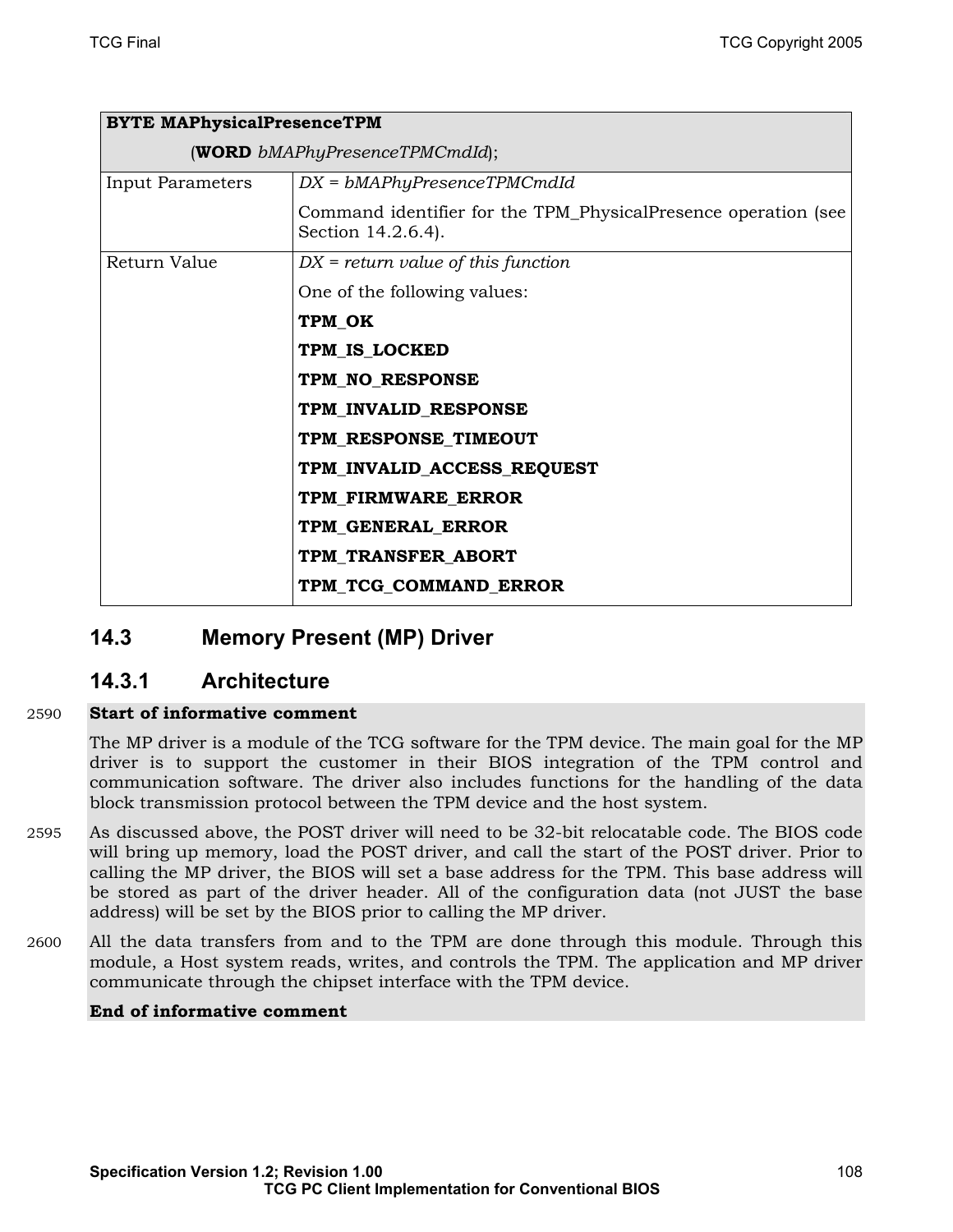

### 2605 **Figure 7: Pre-Operating System State Driver Interface**

### **14.3.2 MP Driver Memory Model**

In the Memory Present driver, the memory model MUST be flat 32-bit protected-mode. The code is position independent code and MUST make no assumptions about the value of EIP.

Calls into the MP driver and returns from the MP driver MUST be 32-bit near.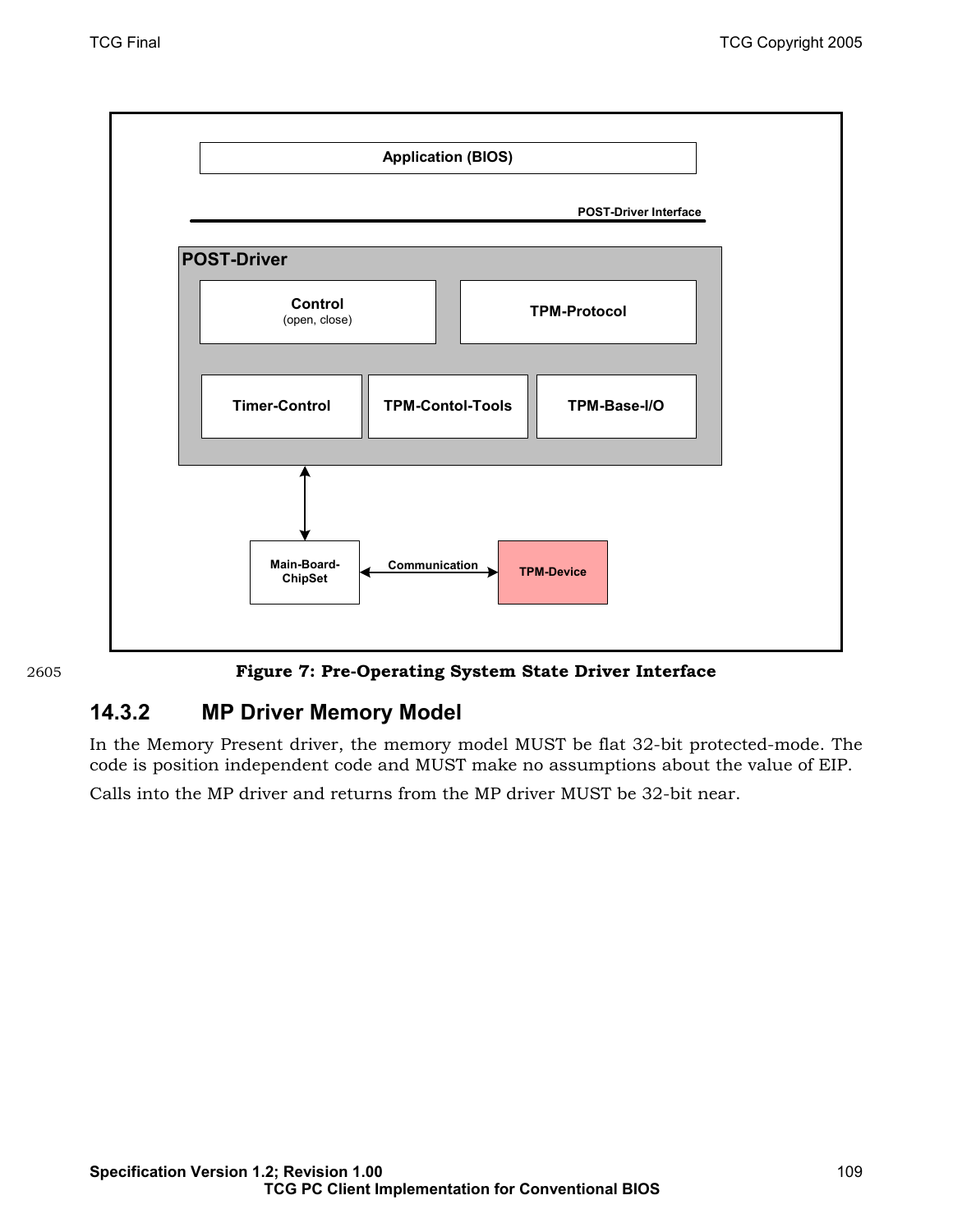## <sup>2610</sup>**14.3.3 MP Driver Segments**

In the MP driver, the data segment SHALL be a flat, 32-bit address. This means that all descriptors referenced, including CS, MUST be 0-based flat descriptors. There is no requirement for the segment registers to be any particular value other than to reference a valid descriptor described in this subsection.

| <b>Register</b> | <b>Description</b>                                                                                                                  |
|-----------------|-------------------------------------------------------------------------------------------------------------------------------------|
| <b>CS</b>       | Normal 32-bit flat segment and MUST allow data access.                                                                              |
| DS.             | 0-based with 4-GB limit.                                                                                                            |
| <b>ES</b>       | 0-based with 4-GB limit.                                                                                                            |
| <b>FS</b>       | The MA driver MUST NOT assume anything about this register.<br>The MA driver MUST preserve the value and MUST not change the limit. |
| GS              | The MA driver MUST NOT assume anything about this register.<br>The MA driver MUST preserve the value and MUST not change the limit. |
| SS              | The stack is a 32-bit stack. The driver MUST document the required amount of stack<br>required.                                     |

#### 2615 **Table 28: MP Driver Segments**

### **14.3.4 MP Driver Limitations**

- 1. No Interrupts are allowed. The MP driver MUST poll the TPM.
- 2. The MP driver MAY be relocated after MAInitTPM and at any time between call MP driver functions.
- 2620 3. The MP driver needs to be placed into ACPI non-reclaimable area. The driver MUST support being relocated between calls.
	- 4. The resources allocated to the TPM MAY be changed by the BIOS between calling MP driver functions; therefore, the MAInitTPM function MUST be recallable.
	- 5. All registers not used for return parameters MUST be preserved.
- 2625 6. The MP driver needs to be built such that it has any data memory it requires is part of the body of the driver image.
	- 7. If there is any paging, it MUST identity mapped. That is, virtual equals physical.
	- 8. Any Host Processor feature that restricts execution by page MUST be disabled.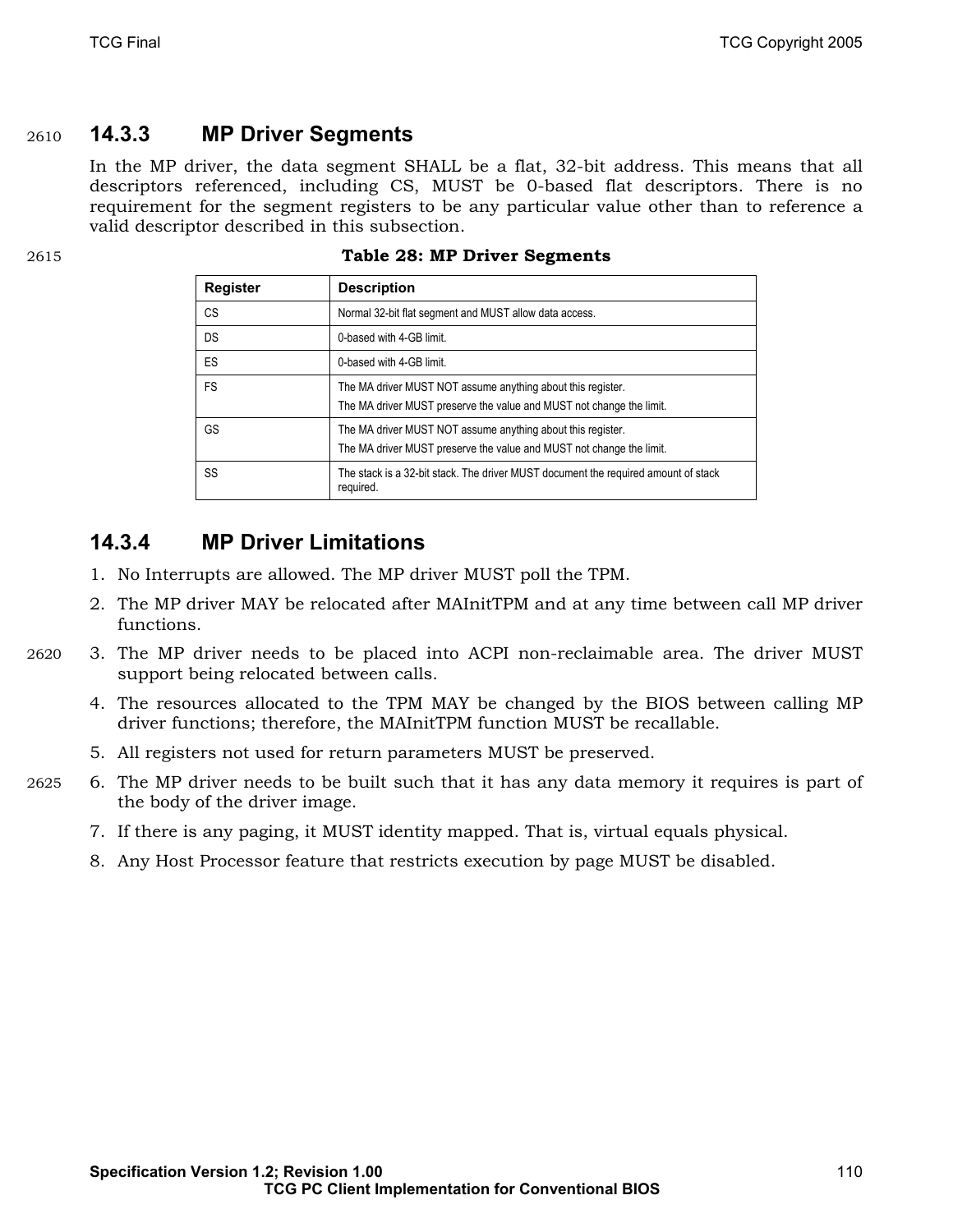## **14.3.5 Parameters and Structures**

### <sup>2630</sup>**14.3.5.1 Parameter pbInBuf**

| <b>BYTE</b> $*$ <i>pbInBuf</i> |                                                          |
|--------------------------------|----------------------------------------------------------|
| Description                    | Pointer to input data for the data transfers to the TPM. |

## **14.3.5.2 Parameter pbOutBuf**

| <b>BYTE</b> $*pbOutBuf$ |                                                               |
|-------------------------|---------------------------------------------------------------|
| Description             | Pointer to output buffer for the data transfers from the TPM. |

### **14.3.5.3 Parameter dwInLen**

| <b>DWORD</b> dwInLen |                                  |
|----------------------|----------------------------------|
| Description          | Length of the input data record. |

### **14.3.5.4 Parameter dwOutLen**

| <b>DWORD</b> dwOutLen |                                                                     |
|-----------------------|---------------------------------------------------------------------|
| Description           | DWORD to store the length information of the output data<br>record. |

### **14.3.5.5 Structure TPMTransmitEntry**

#### 2635 **Start of informative comment**

This structure is used by the TPMTransmit function to transfer the input and output parameters. The two output parameters (pbOutBuf, pdwOutLen) can be NULL-Pointers if no response is necessary or it has no meaning for the caller. This mode can be also helpful in memory less environments (e.g., BIOS-Boot-Block).

#### 2640 **End of informative comment**

|      | TPMTransmitEntryStruct |                 | STRUC            |                                                      |
|------|------------------------|-----------------|------------------|------------------------------------------------------|
|      | pbInBuf                | $DD$ ? ; $[IN]$ |                  | Pointer to input data for the data transfers to TPM. |
|      | dwInLen                | $DD$ ? ; $[IN]$ |                  | Length of the input data record.                     |
| 2645 | pbOutBuf               |                 | $DD 0$ ; $[OUT]$ | Pointer to output buffer for the data from the TPM.  |
|      | dwOutLen               |                 | DD 0 ; [IN/OUT]  | DWORD to store the length info of the output data    |
|      |                        |                 |                  | record.                                              |
|      | TPMTransmitEntryStruct |                 | <b>ENDS</b>      |                                                      |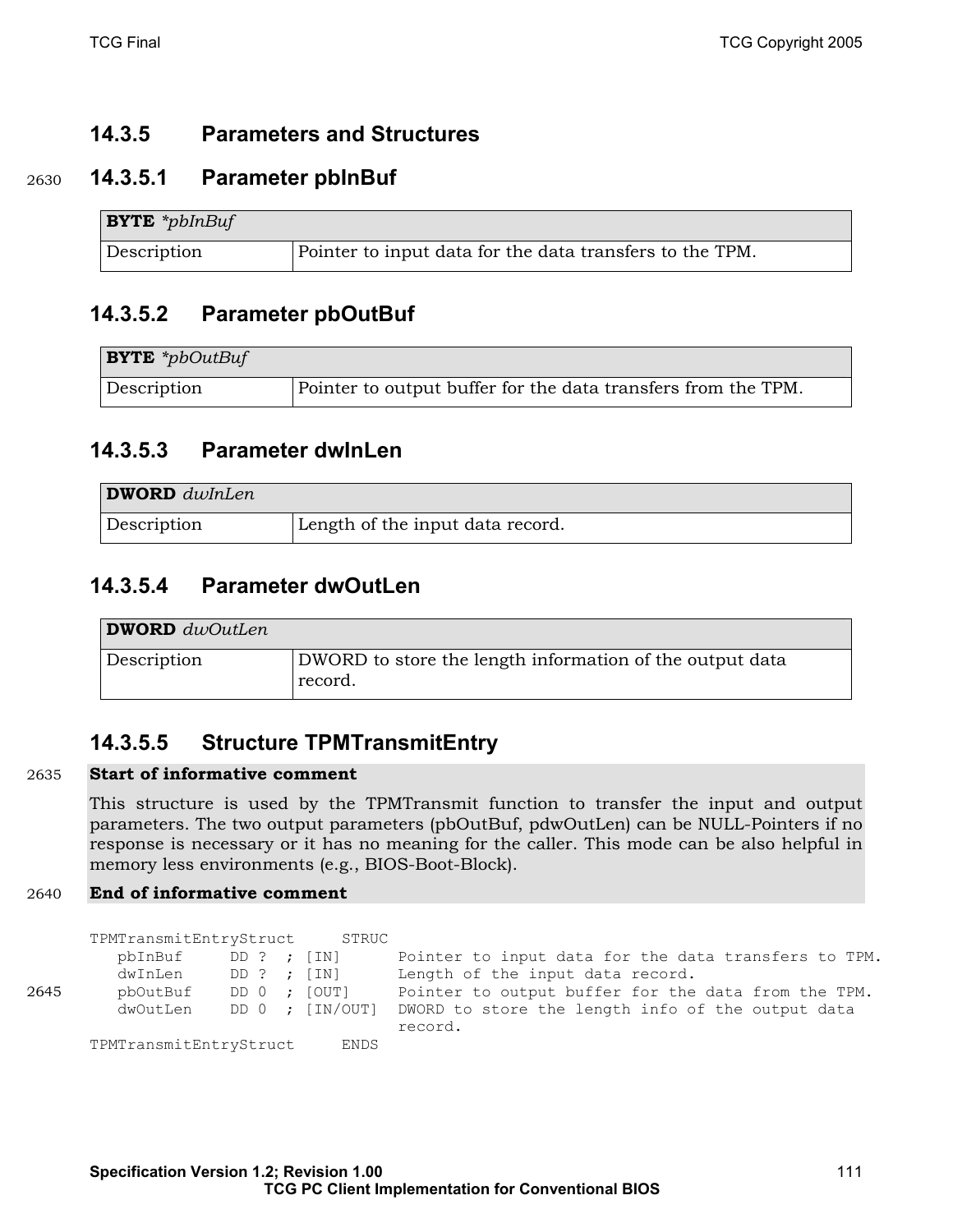2650 The parameter pdwOutLen is both an input and an output parameter.

As input (entry point of this function) it specifies the maximum number of bytes, which can be read from the TPM device to the output buffer. If the function terminates successfully, the value of this variable is adjusted to match with the number of bytes received from the TPM.

### <sup>2655</sup>**14.3.5.6 Parameter lpTPMTransInfo**

| TPMTransmitEntryStruct *lpTPMTransInfo |                                                                                                                                                    |  |
|----------------------------------------|----------------------------------------------------------------------------------------------------------------------------------------------------|--|
| Description                            | Pointer to a TPMTransmitEntryStruct, which carries the input<br>and output parameters for data transfer between Host System<br>and the TPM device. |  |

## **14.3.6 MP Driver Function Interface**

The AL-register contains the function selector number for the different functions of this driver (the base for this is 01h). The offset for vendor specific driver function numbers is 80h. All these functions return their exit codes in the AL-register.

### <sup>2660</sup>**14.3.6.1 Function MPInitTPM (Function-Nr-AL-Register: 01h)**

This function is performed the first time the driver is called. It is used to initialize the TPM if not already done by the BIOS Boot Block or if there are some differences between the communication parameters for the CRTM and POST Phase. This function must be also called if the BIOS moves the I/O address used by the TPM (such as if BIOS performs PnP 2665 conflict resolution).

This function does the initialization of the TPM and the driver and establishes (opens a connection) and verifies the communication (with the parameters from the header) between the POST driver and the TPM.

A TPM device can be opened with the same address only once by one host at a time. If the 2670 requested access cannot be granted (e. g., invalid input parameter) or if opening the connection to the TPM ends unsuccessfully, the function returns corresponding *errorCode*.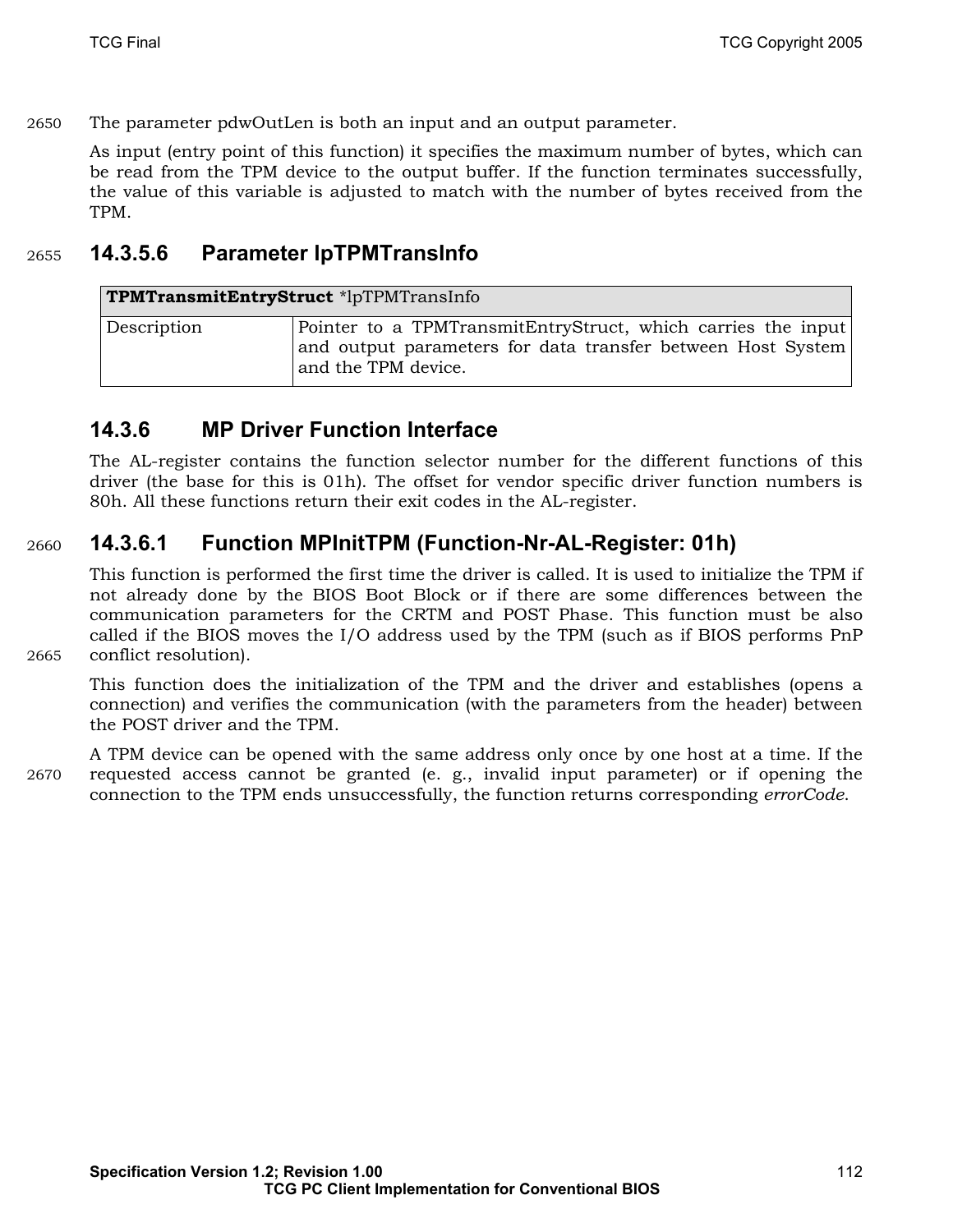| <b>BYTE MPInitTPM</b>    |                                                                                          |
|--------------------------|------------------------------------------------------------------------------------------|
| (void);                  |                                                                                          |
| <b>Input Parameters</b>  | All necessary inputs are located in the driver header structure (see<br>Section 14.1.2). |
| <b>Output Parameters</b> | <b>None</b>                                                                              |
| Return Value             | $AL = return$ value of this function                                                     |
|                          | One of the following values:                                                             |
|                          | TPM_OK                                                                                   |
|                          | TPM_INVALID_ADR_REQUEST                                                                  |
|                          | TPM_IS_LOCKED                                                                            |
|                          | TPM_INVALID_DEVICE_ID                                                                    |
|                          | TPM_INVALID_VENDOR_ID                                                                    |
|                          | TPM_RESERVED_REG_INVALID                                                                 |
|                          | TPM_FIRMWARE_ERROR                                                                       |
|                          | TPM UNABLE TO OPEN                                                                       |
|                          | TPM_GENERAL_ERROR                                                                        |

## **14.3.6.2 Function MPCloseTPM (Function-Nr-AL-Register: 02h)**

Closes a connection to a TPM device with the specified parameters in the header*.* All data related to this connection to the device, such as allocated memory, are released. The 2675 registers in the configuration space of the TPM device are reinitialized to the reset status and the logical device is deactivated.

If the specified parameters in the header are not valid, or if closing of the connection to the TPM ends unsuccessfully, the function fails and returns corresponding *errorCode*.

| <b>BYTE MPCloseTPM</b>   |                                                                                          |
|--------------------------|------------------------------------------------------------------------------------------|
| (void);                  |                                                                                          |
| <b>Input Parameters</b>  | All necessary inputs are located in the driver header structure (see<br>Section 14.1.2). |
| <b>Output Parameters</b> | <b>None</b>                                                                              |
| Return Value             | $AL = return value of this function$                                                     |
|                          | One of the following values:                                                             |
|                          | TPM OK                                                                                   |
|                          | TPM_INVALID_ADR_REQUEST                                                                  |
|                          | TPM UNABLE TO CLOSE                                                                      |
|                          | TPM GENERAL ERROR                                                                        |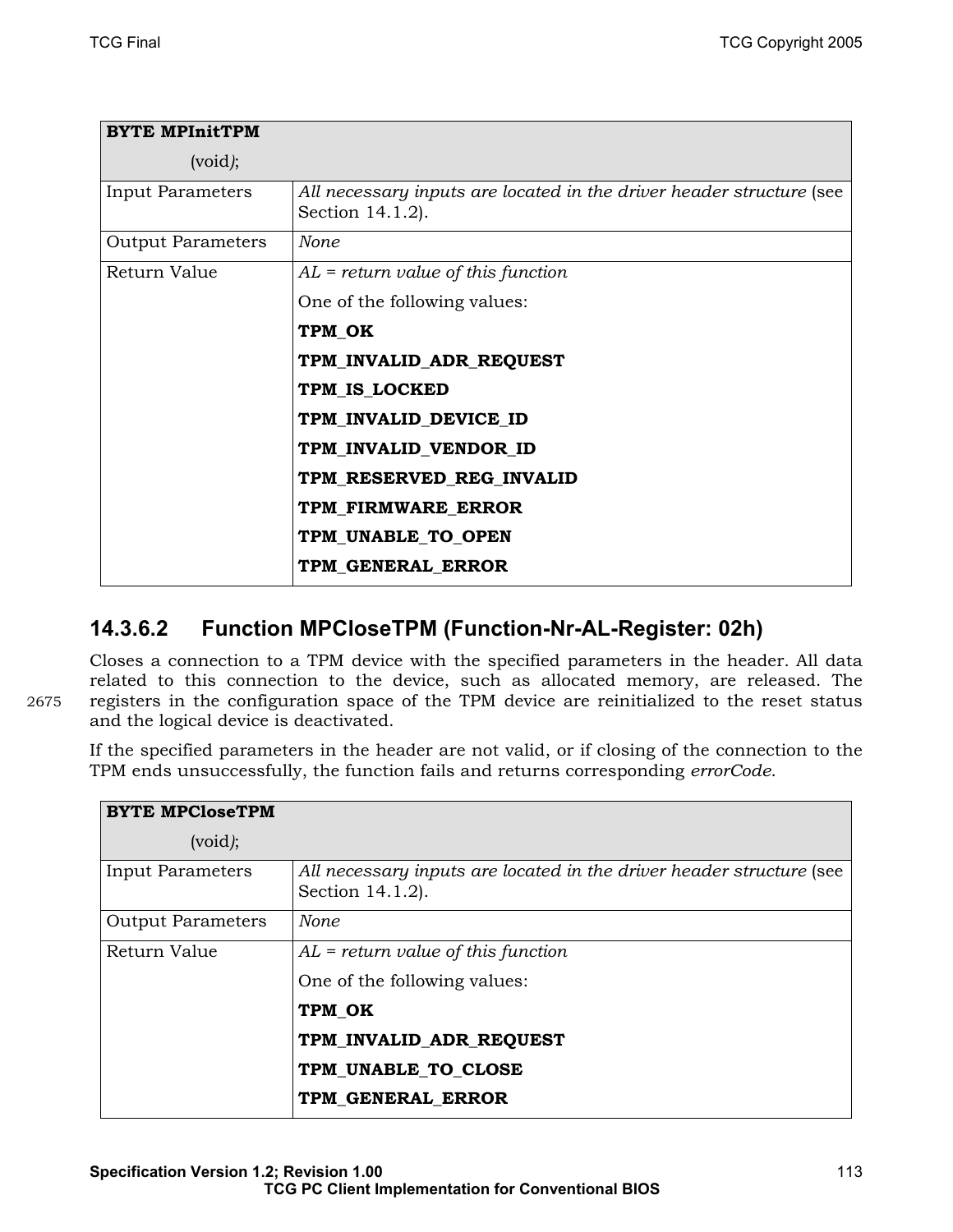## **14.3.6.3 Function MPGetTPMStatusInfo (Function-Nr-AL-Register: 03h)**

2680 This function reads the current error and status information from the TPM device. All data related to this connection, such as allocated memory, are still valid.

If the specified parameters in the header are not valid or this device is not yet open, the function fails and returns an error flag.

| <b>DWORD MPGetTPMStatusInfo</b> |                                                                                                 |  |
|---------------------------------|-------------------------------------------------------------------------------------------------|--|
| (void);                         |                                                                                                 |  |
| <b>Input Parameters</b>         | All necessary inputs are located in the driver header structure (see)<br>Section 14.1.2).       |  |
| <b>Output Parameters</b>        | None                                                                                            |  |
| Return Value                    | $EAX = return value of this function$<br>For the coding of the return value see Section 14.3.7. |  |

## **14.3.6.4 Function MPTPMTransmit (Function-Nr-AL-Register: 04h)**

2685 Transmits the data from the input buffer (*\*pbInBuf*) to the TPM and reads the response from the TPM to the output buffer (*\*pbOutBuf*). After successful power-on and opening a TPM connection, the host can send the first request to the TPM by writing the bytes to the TPM.

This function is responsible for any blocking and deblock of the send and return parameters and error handling during the interaction with the TPM device over 2690 communication interface.

All vendor specific transport protocol information are added and removed by this function. The input and output buffer contains only TCG-Command-Param-Lists, these data streams are opaque to this function. This means that the TCG-Command-Param-Lists in these buffers will be not interpreted or reorganized by this function.

2695 If no open connection to a TPM device is available, if it returns no response, if the function calling parameters are invalid, or the transmission of the data block to the TPM ends unsuccessfully, the function fails and returns corresponding *errorCode*.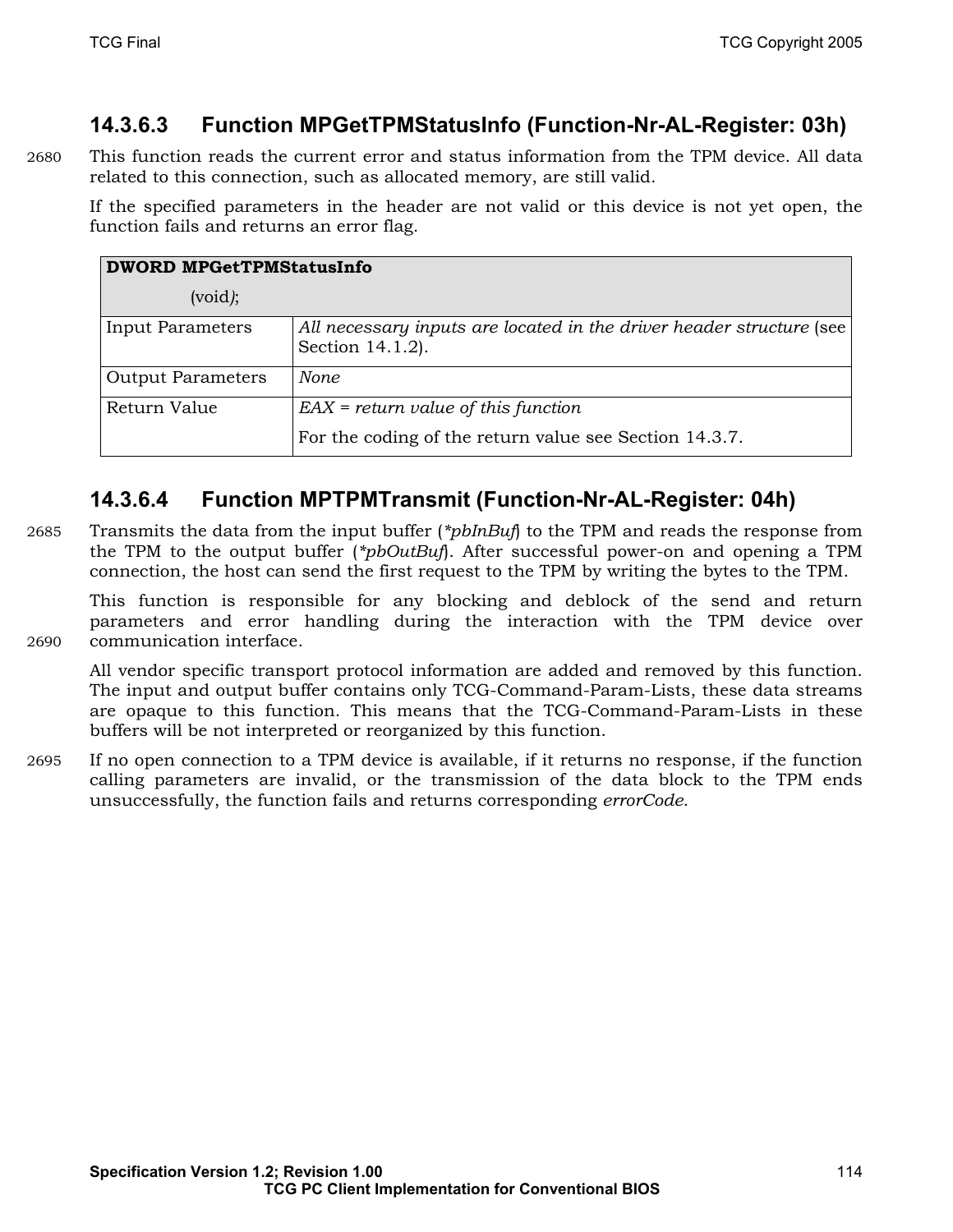| <b>BYTE MPTPMTransmit</b>                   |                                                                                                                                                                             |  |
|---------------------------------------------|-----------------------------------------------------------------------------------------------------------------------------------------------------------------------------|--|
| (MPTPMTransmitEntryStruct *lpTPMTransInfo); |                                                                                                                                                                             |  |
| <b>Input Parameters</b>                     | ESI = pointer to a TPMTransmitEntryStruct (see<br>Section 14.3.5.5).                                                                                                        |  |
|                                             | pbInBuf                                                                                                                                                                     |  |
|                                             | Pointer to the input buffer containing the data (TCG)<br>command string) for the TPM device (see Section 14.3.5.1).                                                         |  |
|                                             | $d$ wInLen                                                                                                                                                                  |  |
|                                             | Length of the input buffer data (see Section 14.3.5.3).                                                                                                                     |  |
| Input/Output                                | pdwOutLen                                                                                                                                                                   |  |
| Parameters                                  | Pointer to store the length info of the received data (see<br>Section 14.3.5.4). It also carries the size (input) of the<br>OutBuf to store the response of the TPM device. |  |
| <b>Output Parameters</b>                    | pbOutBuf                                                                                                                                                                    |  |
|                                             | Pointer to the output buffer to store the data from the TPM<br>device (see Section 14.3.5.2).                                                                               |  |
| Return Value                                | $AL = return value of this function$                                                                                                                                        |  |
|                                             | One of the following values:                                                                                                                                                |  |
|                                             | TPM_OK                                                                                                                                                                      |  |
|                                             | TPM_IS_LOCKED                                                                                                                                                               |  |
|                                             | TPM_NO_RESPONSE                                                                                                                                                             |  |
|                                             | TPM_INVALID_RESPONSE                                                                                                                                                        |  |
|                                             | TPM_RESPONSE_TIMEOUT                                                                                                                                                        |  |
|                                             | TPM_INVALID_ACCESS_REQUEST                                                                                                                                                  |  |
|                                             | TPM_FIRMWARE_ERROR                                                                                                                                                          |  |
|                                             | TPM_GENERAL_ERROR                                                                                                                                                           |  |
|                                             | TPM_TRANSFER_ABORT                                                                                                                                                          |  |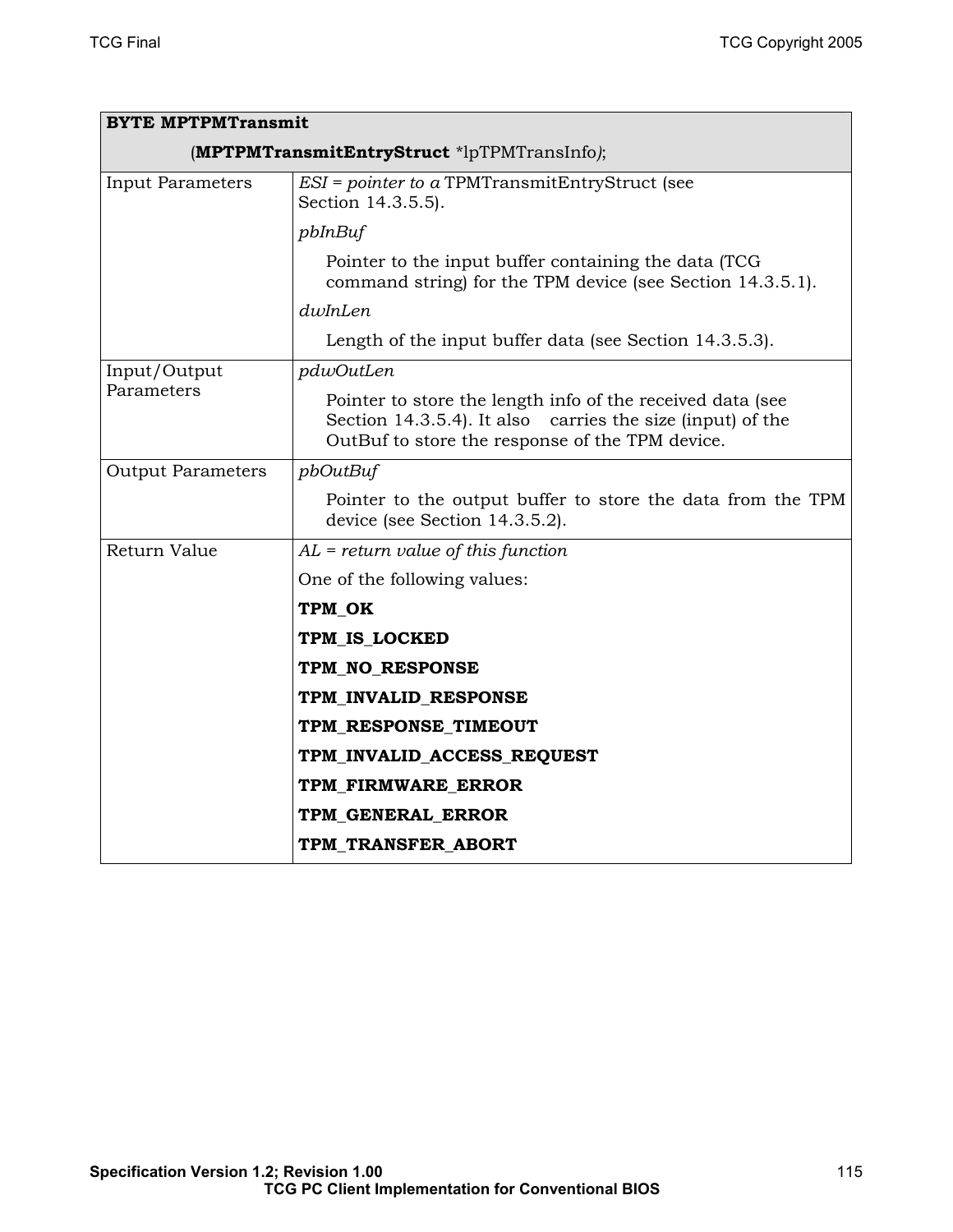## **14.3.7 Return Values for MPGetTPMStatusInfo (Function: 03h)**

If the return value is "0", no error condition is active for this TPM connection. This status is 2700 the OK-Status of the TPM device.

| <b>Bit</b>     | <b>Descriptions</b>                                                                                                                                     |
|----------------|---------------------------------------------------------------------------------------------------------------------------------------------------------|
| 0              | If set, a general error condition is active for this TPM connection. For details, evaluate the condition of the following error information (Bit 1:15). |
| 1              | Invalid status/error request access.                                                                                                                    |
| $\overline{2}$ | If set, a general firmware error occurred during start up of the TPM firmware.                                                                          |
| 3              | Time out occurred during send process of the request sequence to the TPM device.                                                                        |
| 4              | Response time out in TPM communication.                                                                                                                 |
| 5              | Transfer communication abort with the TPM device.                                                                                                       |
| 6              | Reserved. This bit is read-only and has a value of 0.                                                                                                   |
| $\overline{7}$ | Reserved. This bit is read-only and has a value of 0.                                                                                                   |
| 8              | Reserved. This bit is read-only and has a value of 0.                                                                                                   |
| 9              | Reserved. This bit is read-only and has a value of 0.                                                                                                   |
| 10             | Reserved. This bit is read-only and has a value of 0.                                                                                                   |
| 12             | Reserved. This bit is read-only and has a value of 0.                                                                                                   |
| 13             | Reserved. This bit is read-only and has a value of 0.                                                                                                   |
| 14             | Reserved. This bit is read-only and has a value of 0.                                                                                                   |
| 15             | Reserved. This bit is read-only and has a value of 0.                                                                                                   |
| 16             | If set, a general status information is available for this TPM. For details, evaluate the condition of the following status information (Bit 17:31).    |
| 17             | The TPM device is not personalized (e. g., Endorsement Key pair is missing).                                                                            |
| 18             | Integrity discrepancy in the TPM initialization.                                                                                                        |
| 19             | Self-Test of TPM device complete.                                                                                                                       |
| 20             | Data transmission with TPM device active.                                                                                                               |
| 21             | Reserved. This bit is read-only and has a value of 0.                                                                                                   |
| 22             | Reserved. This bit is read-only and has a value of 0.                                                                                                   |
| 23             | Reserved. This bit is read-only and has a value of 0.                                                                                                   |
| 24             | Reserved. This bit is read-only and has a value of 0.                                                                                                   |
| 25             | Reserved. This bit is read-only and has a value of 0.                                                                                                   |
| 26             | Reserved. This bit is read-only and has a value of 0.                                                                                                   |
| 27             | Reserved. This bit is read-only and has a value of 0.                                                                                                   |
| 28             | Reserved. This bit is read-only and has a value of 0.                                                                                                   |
| 29             | Reserved. This bit is read-only and has a value of 0.                                                                                                   |
| 30             | Reserved. This bit is read-only and has a value of 0.                                                                                                   |
| 31             | Reserved. This bit is read-only and has a value of 0.                                                                                                   |

#### **Table 29: MPGetTPMStatusInfo Return Values (DWORD)**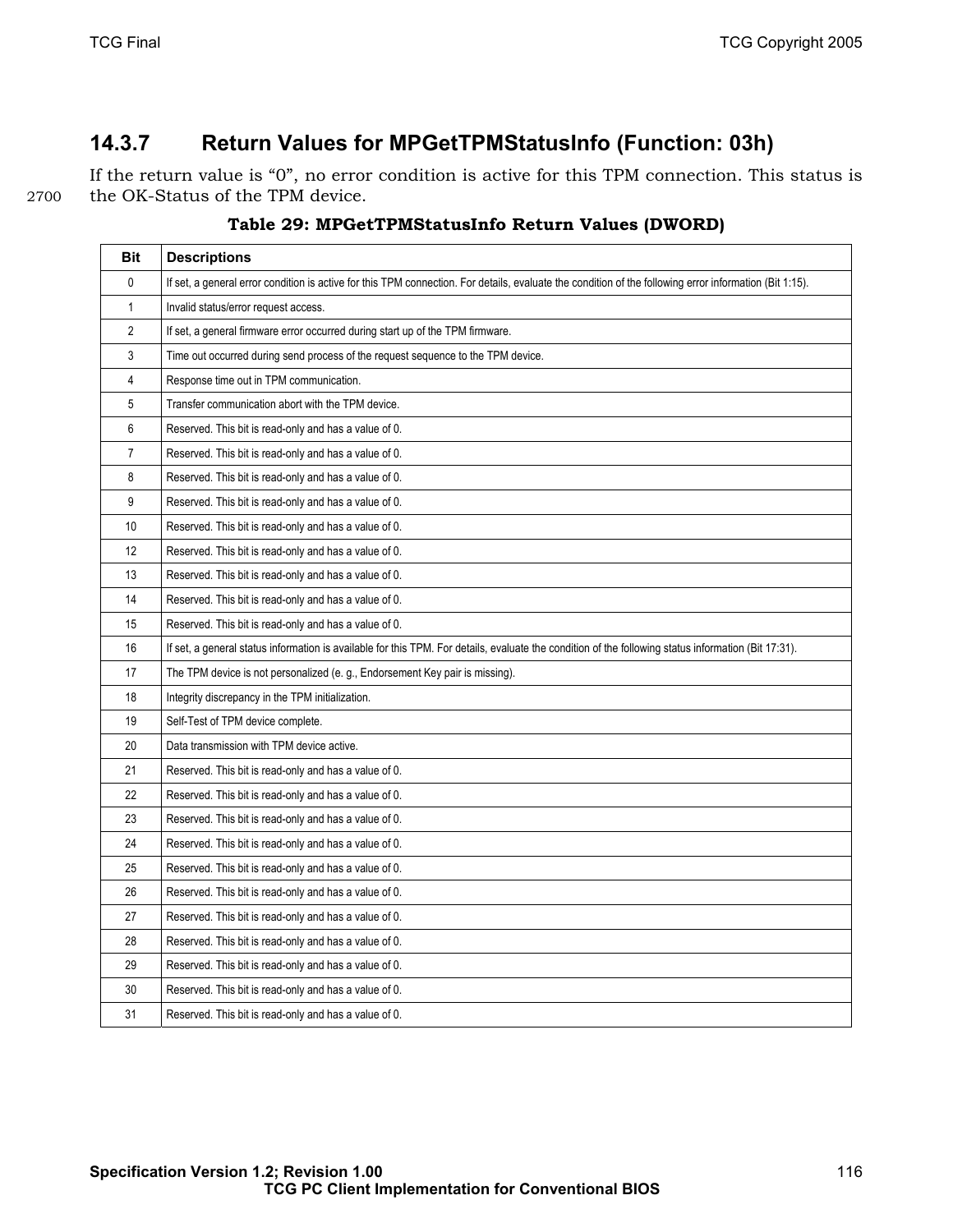# **15. Physical Presence**

#### **Start of informative comment**

Physical presence is required in order to enable certain TPM commands. These commands 2705 are generally used to bypass Owner-authorized commands when the authorization data is unavailable or to set the TPM to an non-Owner state. Two methods are specified in this section. Others may be implemented if it can be demonstrated that the mechanism is tamper proof to the same extent as the integrity of the CRTM.

### **End of informative comment**

2710 The motherboard MAY provide a mechanism that provides proof of a human's physical presence to the Host Platform. There may be TCG specifications describing optional methods for managing an operating system to BIOS physical presence interface. The reader is directed to the TCG's set of documents for these specifications.

## **15.1 Physical Switch**

2715 A physical switch or jumper or momentary button that when activated provides a Physical Presence signal to the TPM. It MUST NOT be possible to generate this signal from software. This switch, jumper, or button MUST be in a location typically inaccessible to the user during the normal operation of the Host Platform; for example, a DIP switch connected to the motherboard which is within the Host Platform case.

## <sup>2720</sup>**15.2 Indication of Physical Presence from the CRTM**

The CRTM MAY be designed to detect the user's physical presence and use the TSC\_PhysicalPresence operation to indicate physical presence to the TPM. If a utility external to the CRTM is predicated upon an indication of physical presence, it MUST be designed such that it can only be executed if the user is physically present at the Host 2725 Platform (e.g., insertion of a floppy disk, a USB device, or pressing a button). The CRTM MUST perform one of the two following sequences based on the indication of physical presence:

- 1. Physical Presence is NOT indicated: Exit normally, processing the remaining portions of the Pre-Operating System State.
- 2730 In this option, prior to exiting, the CRTM MUST set the physicalPresenceMask flag appropriate to the design of the Host Platform. If physicalPresenceMask is TRUE, the CRTM MUST set the PhysicallyPresent to FALSE and PhysicalPresenceLock to TRUE.
	- 2. Physical Presence IS indicated: Transfer control of the Host Platform to the utility that requires physical presence.
- 2735 Prior to transferring control of the Host Platform to the utility that requires physical presence, the CRTM MAY leave the PhysicalPresenceMask, PhysicallyPresent, and the PhysicalPresenceLock flags in any state appropriate for the design of the Host Platform and entry into the utility. However, upon exit from the utility, it MUST set the PhysicalPresenceMask flag appropriate to the design of the Host Platform. If 2740 PhysicalPresenceMask is TRUE, the CRTM MUST set the PhysicallyPresent to FALSE and PhysicalPresenceLock to TRUE.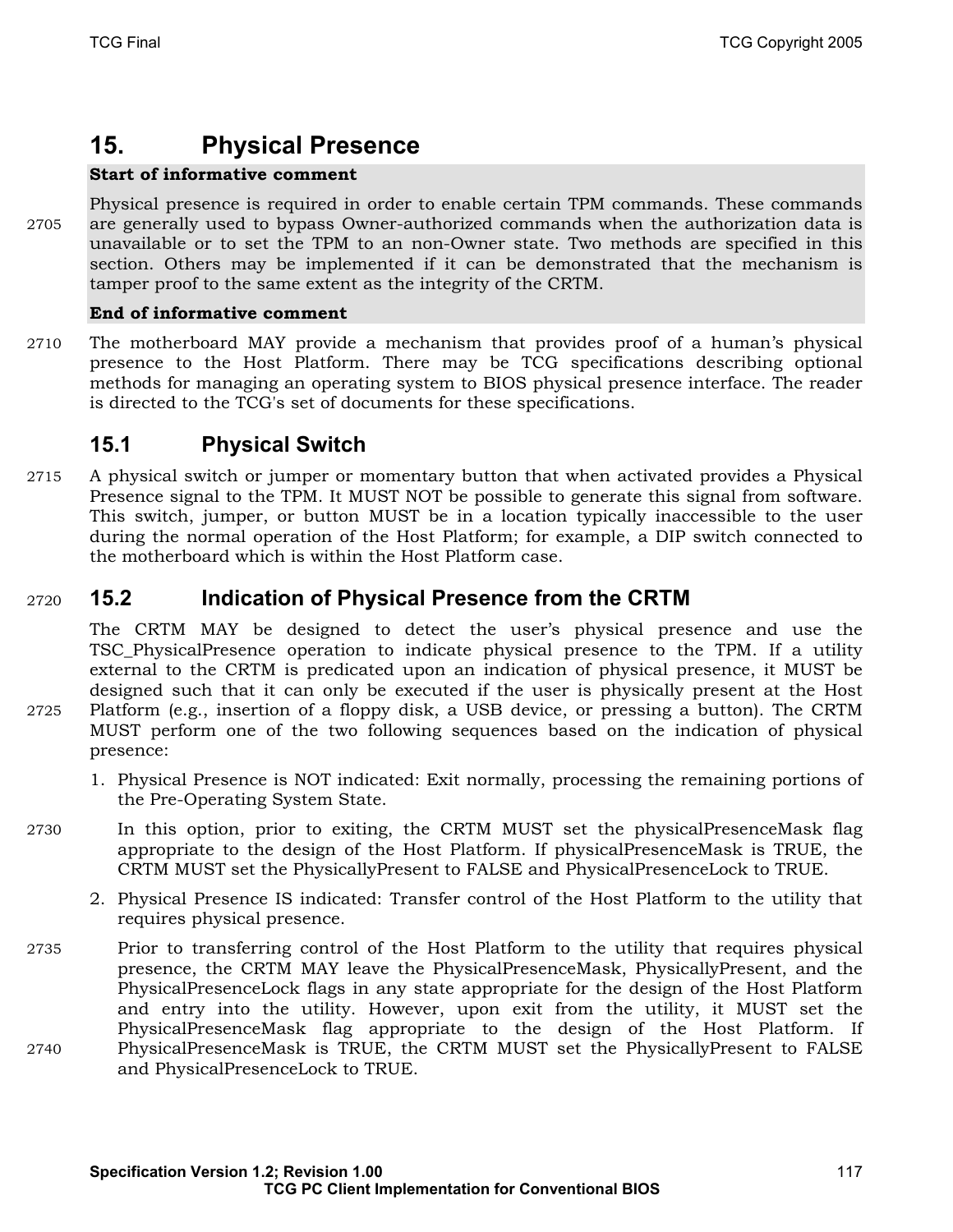## **15.3 Physical Presence via Operator Authorization**

#### **Start of informative comment**

*TPM Main Part 3 Commands,* Section 5.7 TPM\_SetOperatorAuth defines a method for 2745 establishing an operator authorization value.

#### **End of informative comment**